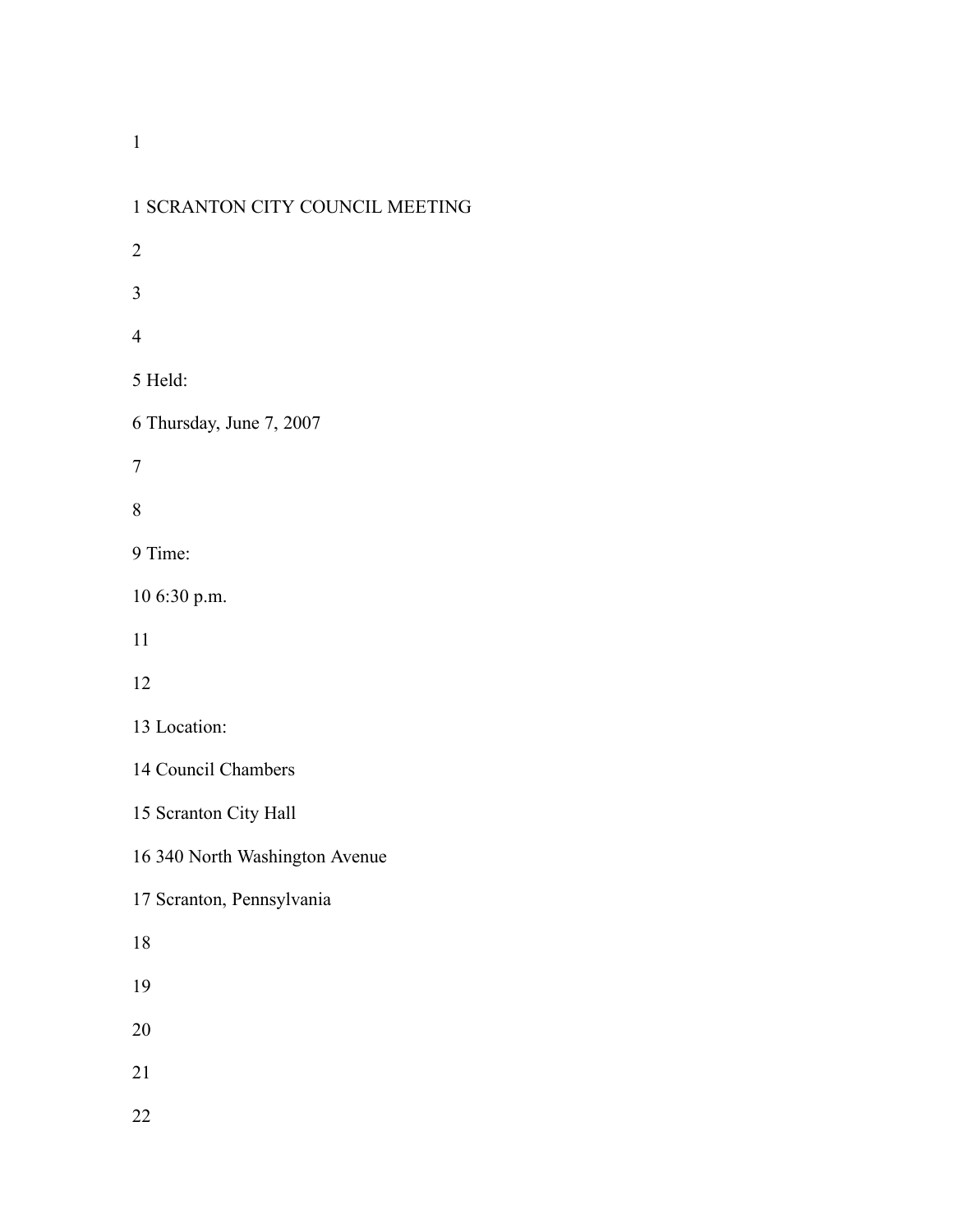Lisa M. Graff, RMR Court Reporter . CITY OF SCRANTON COUNCIL: MS. JUDY GATELLI, COUNCIL PRESIDENT (left where noted.) MR. WILLIAM COURTRIGHT, VICE-PRESIDENT MS. JANET EVANS (arrived where noted.) MS. SHERRY NEALON FANUCCI MR. ROBERT MCGOFF MR. AMIL MINORA, ESQUIRE, SOLICITOR MS. KAY GARVEY, CITY CLERK MR. NEIL COOLICAN, ASSISTANT CITY CLERK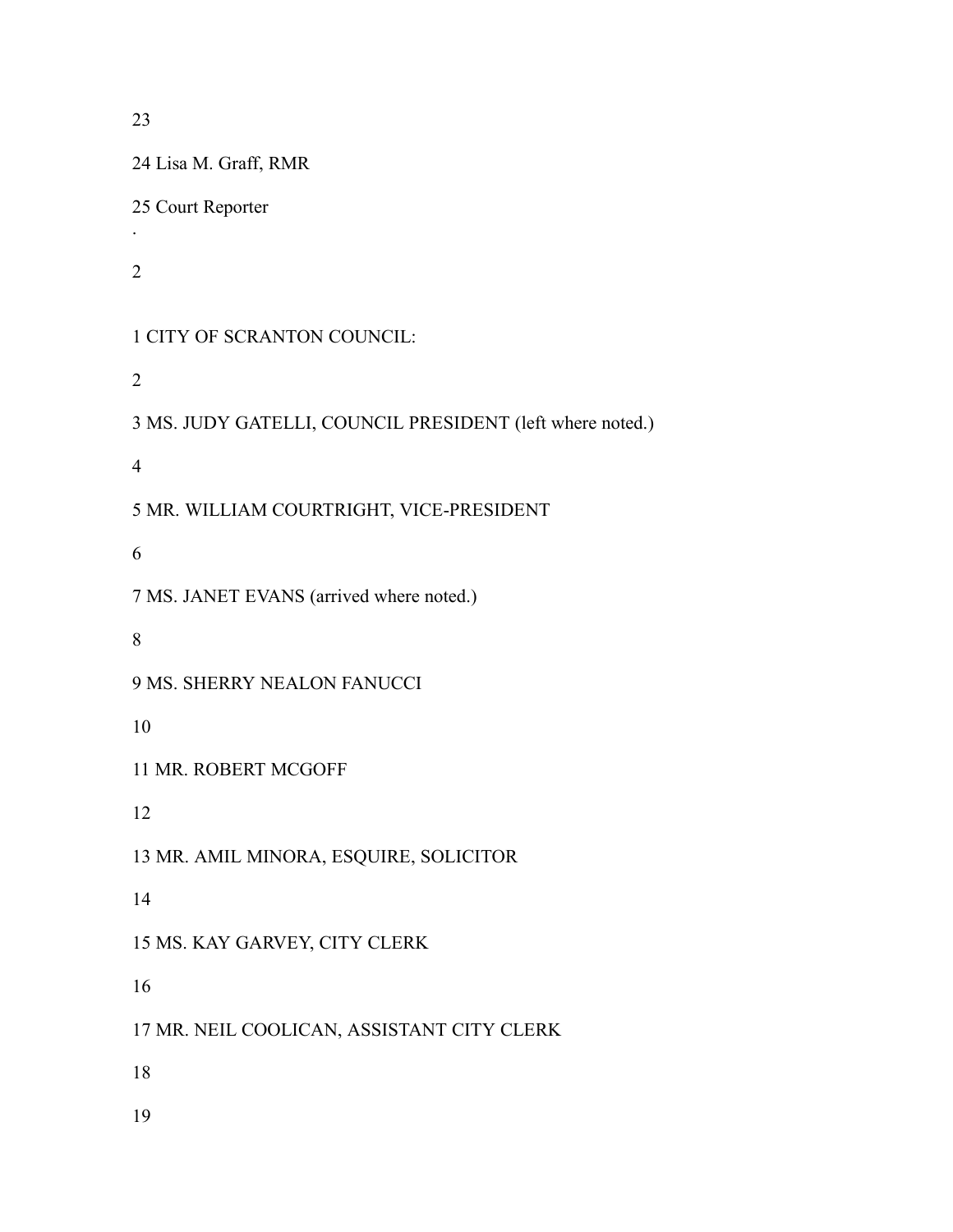MS. GATELLI: Okay. Please stand

for the Pledge Of Allegiance. Please remain

standing for a moment of reflection. Roll

call.

MR. COOLICAN: Mrs. Evans. Mrs.

Fanucci.

MS. FANUCCI: Here.

MR. COOLICAN: Mr. McGoff.

MR. MCGOFF: Here.

MR. COOLICAN: Mr. Courtright.

MR. COURTRIGHT: Here.

MR. COOLICAN: Mrs. Gatelli.

MS. GATELLI: Here. Dispense with

the reading of the minutes.

MS. GARVEY: Third order. 3-A,

AGENDA FOR THE ZONING HEARING BOARD MEETING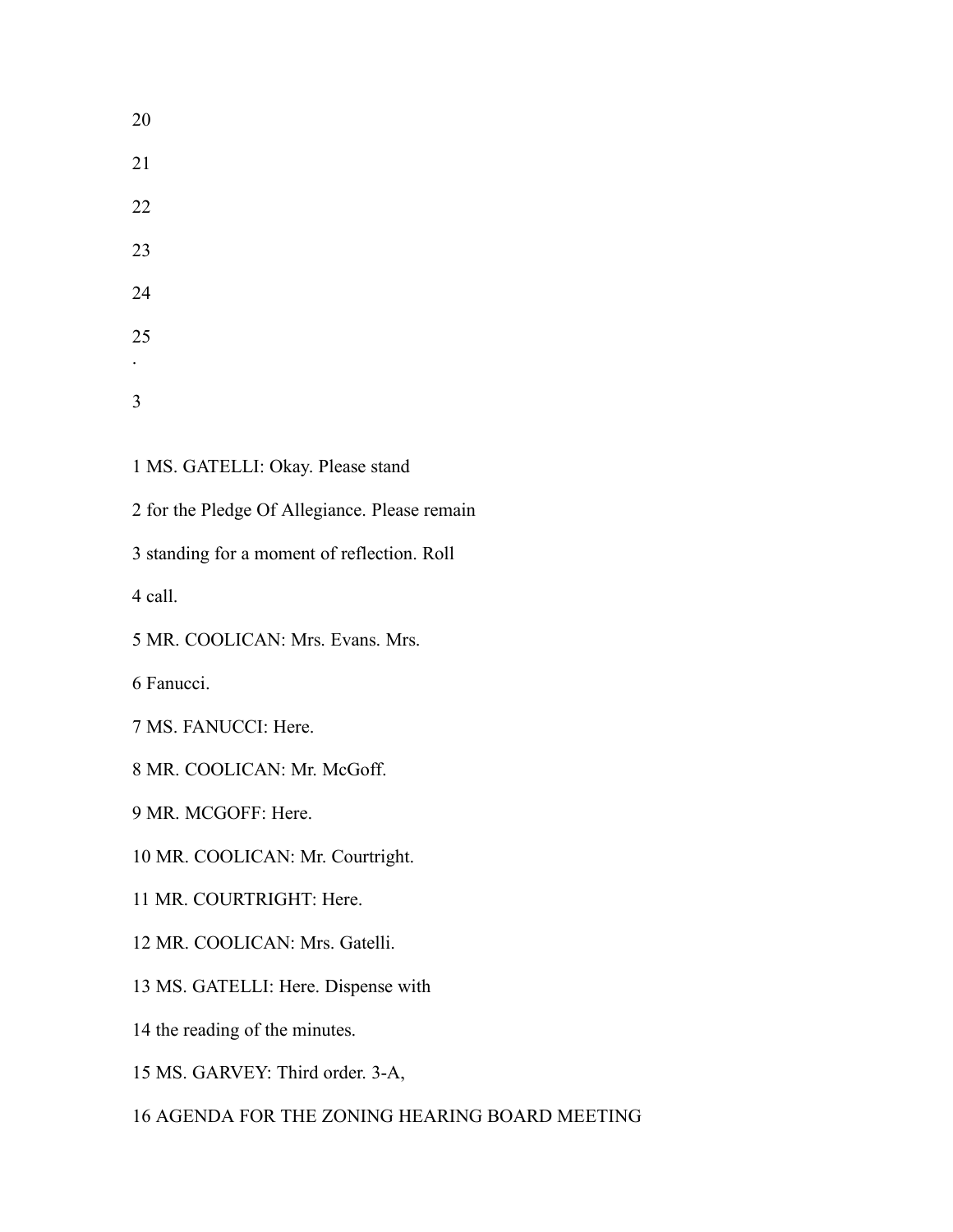TO BE HELD ON JUNE 20,2007.

MS. GATELLI: Are there any

comments? If not, received and filed.

MS. GARVEY: That's it for third

order.

MS. GATELLI: I just have a few

announcements. On Saturday from ten to two

at Nay Aug there will be the Lackawanna

County Medical Society Health Fair.

#### 

.

 Tomorrow evening from 5:30 to eight at The Cultural Center will be cocktails in the city to benefit The Cultural Center. (WHEREUPON, Janet entered meeting.) MS. GATELLI: On Saturday from four to eight at the Dante Club at 1916 Prospect Avenue, there will be a fundraiser Russ Heckman. He's a cancer patient. The proceeds will go to benefit his treatments. Tonight through June 9, there is a Greek Food Festival at North Washington Avenue and Vine Street from eleven to eight. And Friday and Saturday evening at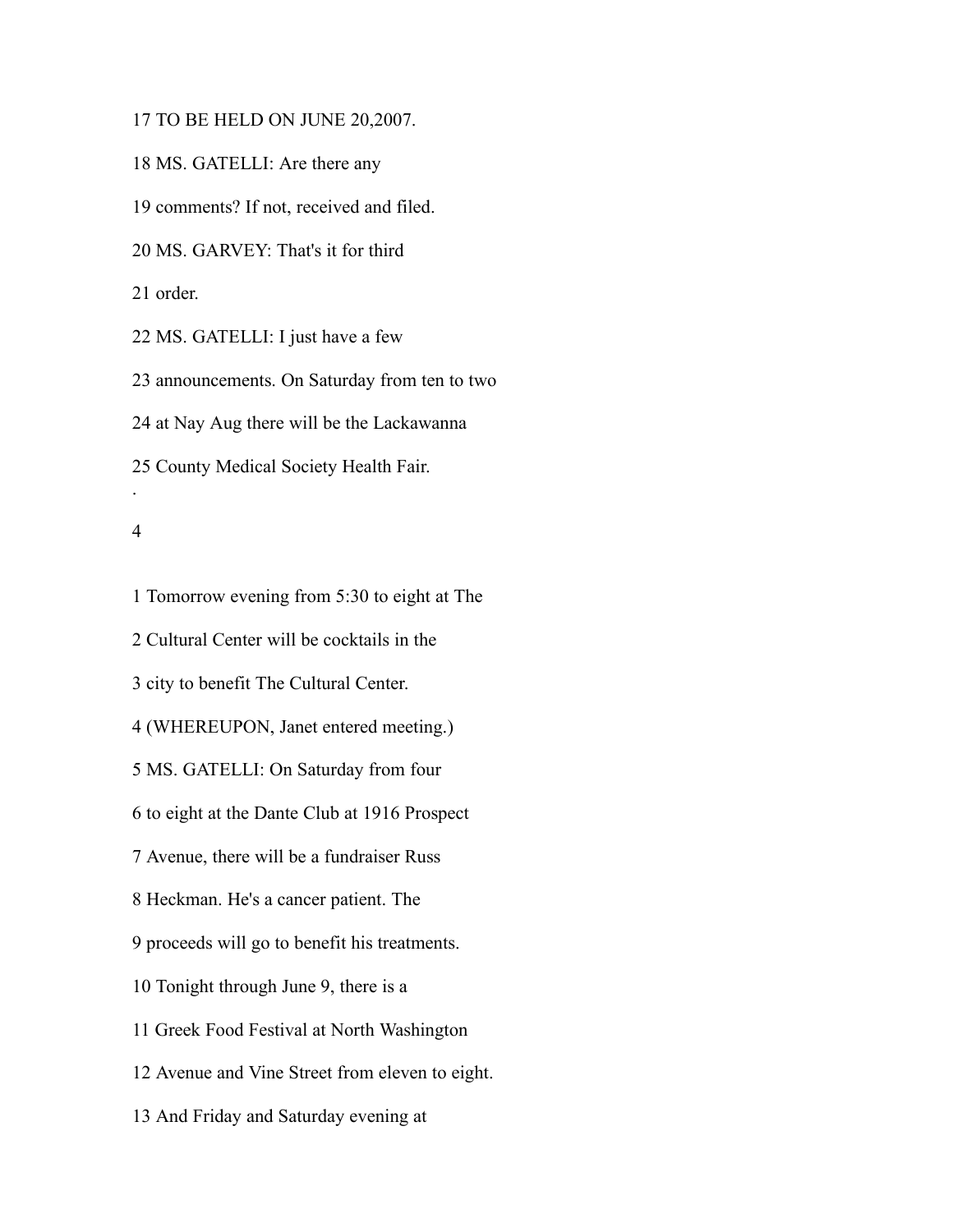St. Mary's in South Side at 430 Pittston Avenue, they are having their annual picnic. Friday is from six to 11:30, and Saturday from five to 11:30. I would also like to announce that a student from West Scranton High School received Comcast leader and achievement scholarship award. His name is Joseph Kinsell, and he will receive a thousand dollar scholarship, and we would like to wish Joseph all the best. I will be seeing him this evening at graduation. The meeting .

 is early because I have to work at West Scranton's graduation, so the order of the meeting will be a little different this evening, and I sincerely apologize, but I have to work at the graduation. So, that's why the meeting is early, and I beg your excuses on that. Does anyone else have anything? MR. COURTRIGHT: I just have an

announcement. The annual Ice Cream Social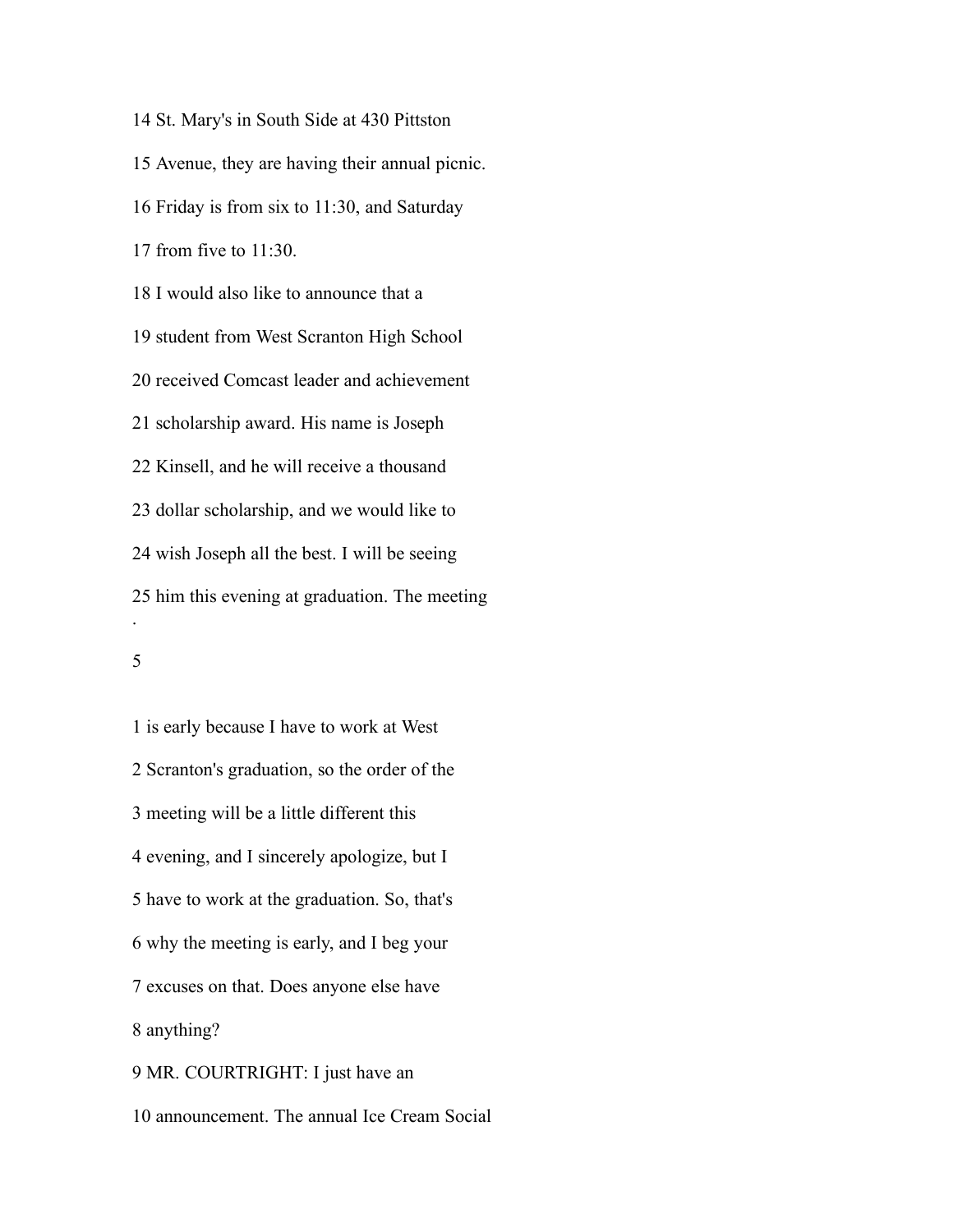sponsored by the Upper Hill Ecumenical Committee Wednesday, June 13 at 7 p.m. at St. Peter's Lutheran Church in the social hall, and it is handicap accessible. It's on the corner of Ash Street and Taylor Avenue in the Petersburg Section, and I've seen Father Luke's magic show before, and they have ice cream sundaes by Friendly's in Dunmore. St. Peter's Lutheran Church and the methodist church and Immaculate Conception Church will be celebrating their 30-year anniversary. There will also be recognition to make a difference award the committee received in April, one of 500 national . 

awards given.

The social will benefit the Upper

Hill Food Pantry and each person attending

is requesting to bring a non-perishable item

to help keep the shelves stocked.

The tickets are \$3.00 for adults,

and children 12 and under is 50 cents. Any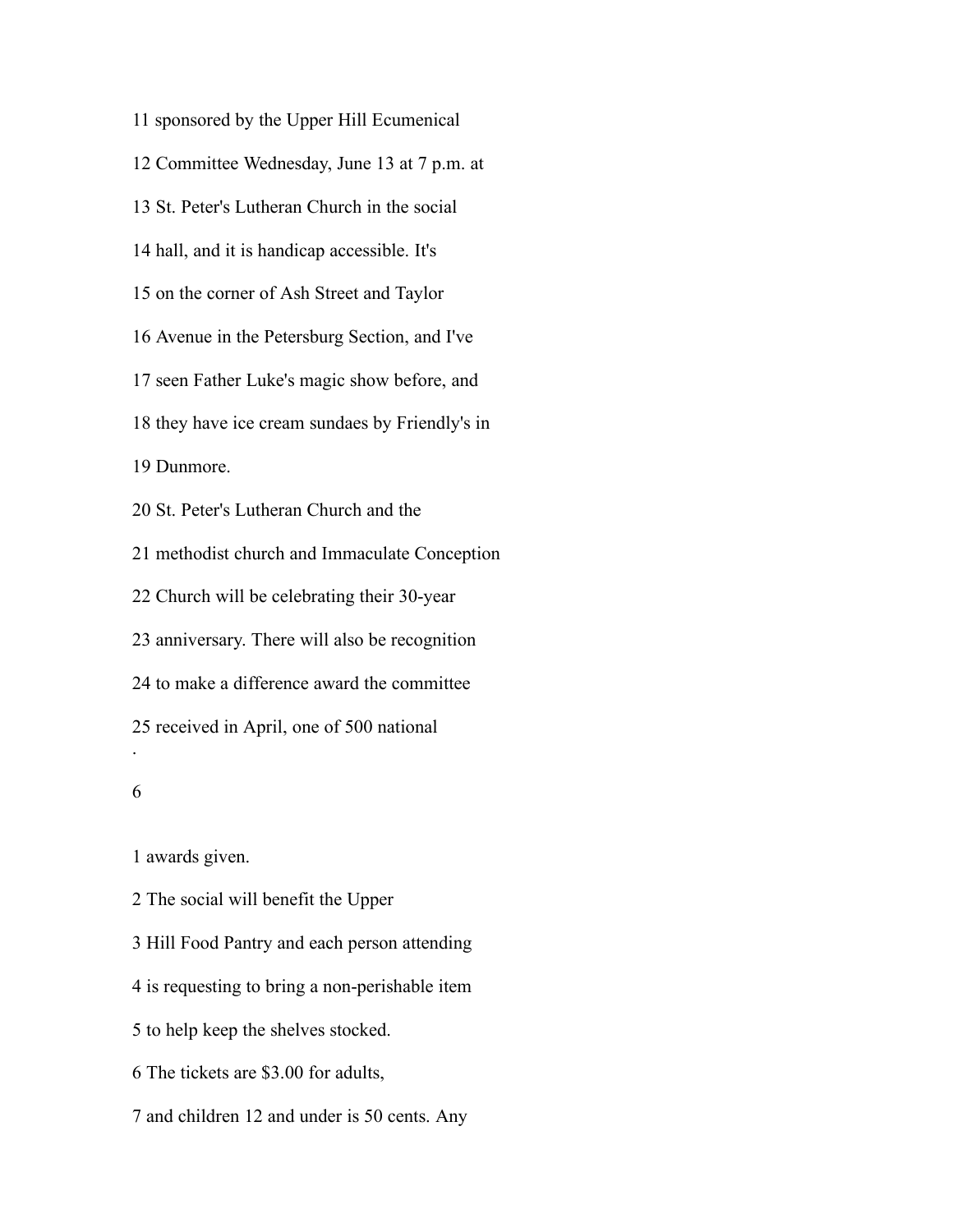further information, you can call Jean Marie

Warpus at 346-9394. Thank you.

MS. GATELLI: Thank you. Mrs.

Evans.

MS. EVANS: Well, Mr. Courtright

covered my first one, so this is the second.

On Sunday, June 17, 2007, which is Father's

Day, there will be a free swim plus free

waterside at Nay Aug Park, plus tokens for a

dollar off school uniform items from Starr

Uniforms in South Scranton will be given

out.

This is sponsored by

Scranton-Lackawanna Taxpayers Association

and Starr Uniforms. Those children who are

15 years of age or younger will be admitted

free of charge, and there will be a minimal

charge for adults.

.

 MS. GATELLI: Thank you. Does anyone else have anything? I'd like to make a motion that we suspend the rules and go to item 4-B.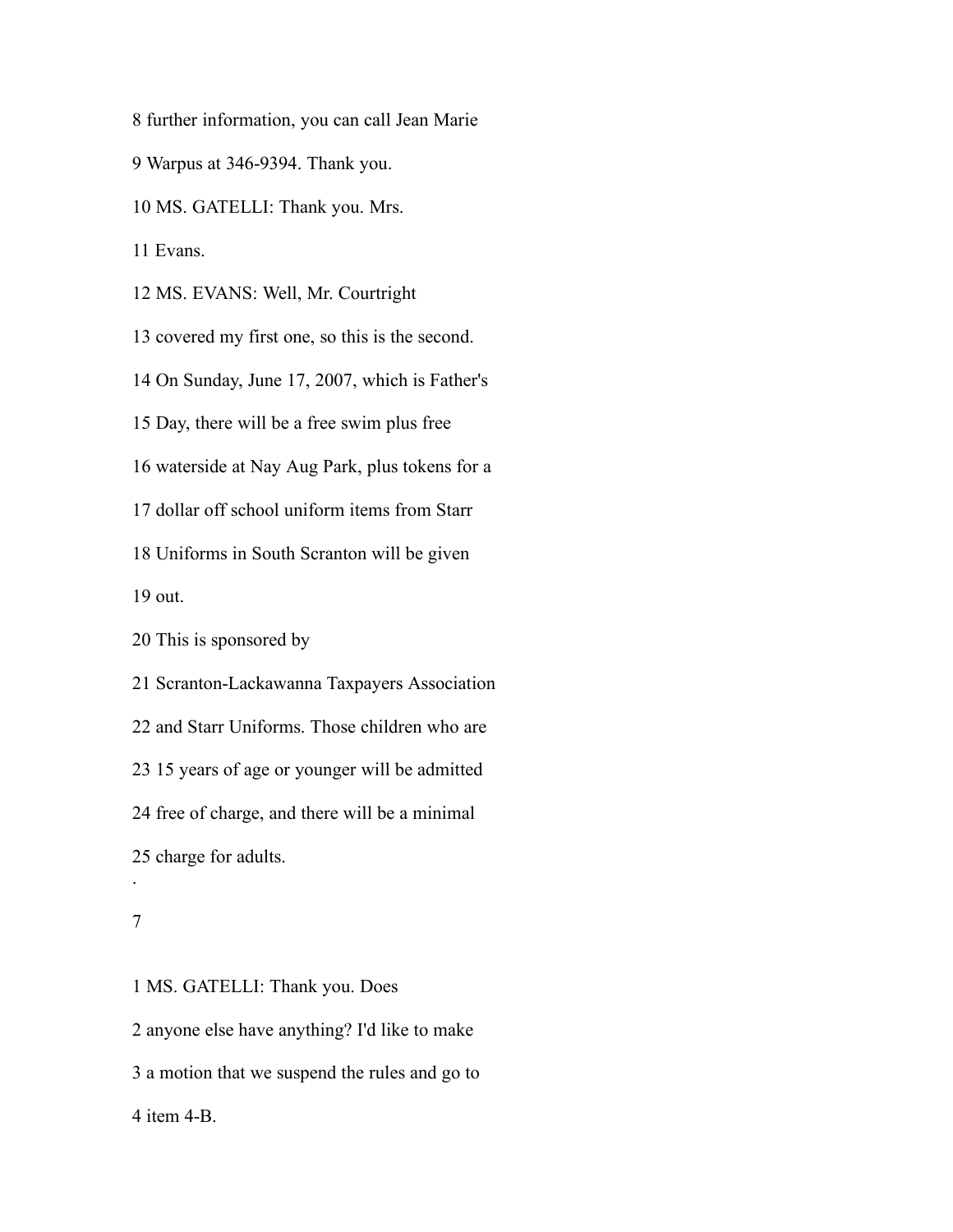MR. MCGOFF: Second.

MS. GATELLI: All in favor.

MS. EVANS: Aye.

MS. NEALON FANUCCI: Aye.

MR. MCGOFF: Aye.

MR. COURTRIGHT: Aye.

MS. GATELLI: Aye. Mrs. Garvey.

MS. GARVEY: 4-B, FOR INTRODUCTION -

AN ORDINANCE - CREATING AND ESTABLISHING

SPECIAL CITY ACCOUNT NO. 02.229586 ENTITLED

SCRANTON POLICE CRIME SCENE UNIT

INVESTIGATION TO RECEIVE AND DISBURSE FUNDS

FROM AND FOR THE CRIME SCENE UNIT OF THE

SCRANTON POLICE DEPARTMENT.

MS. GATELLI: At this time I'll

entertain a motion that Item 4-B be

introduced.

MR. COURTRIGHT: So moved.

MS. NEALON FANUCCI: Second.

MS. GATELLI: On the question? All

in favor.

.

MS. EVANS: Aye.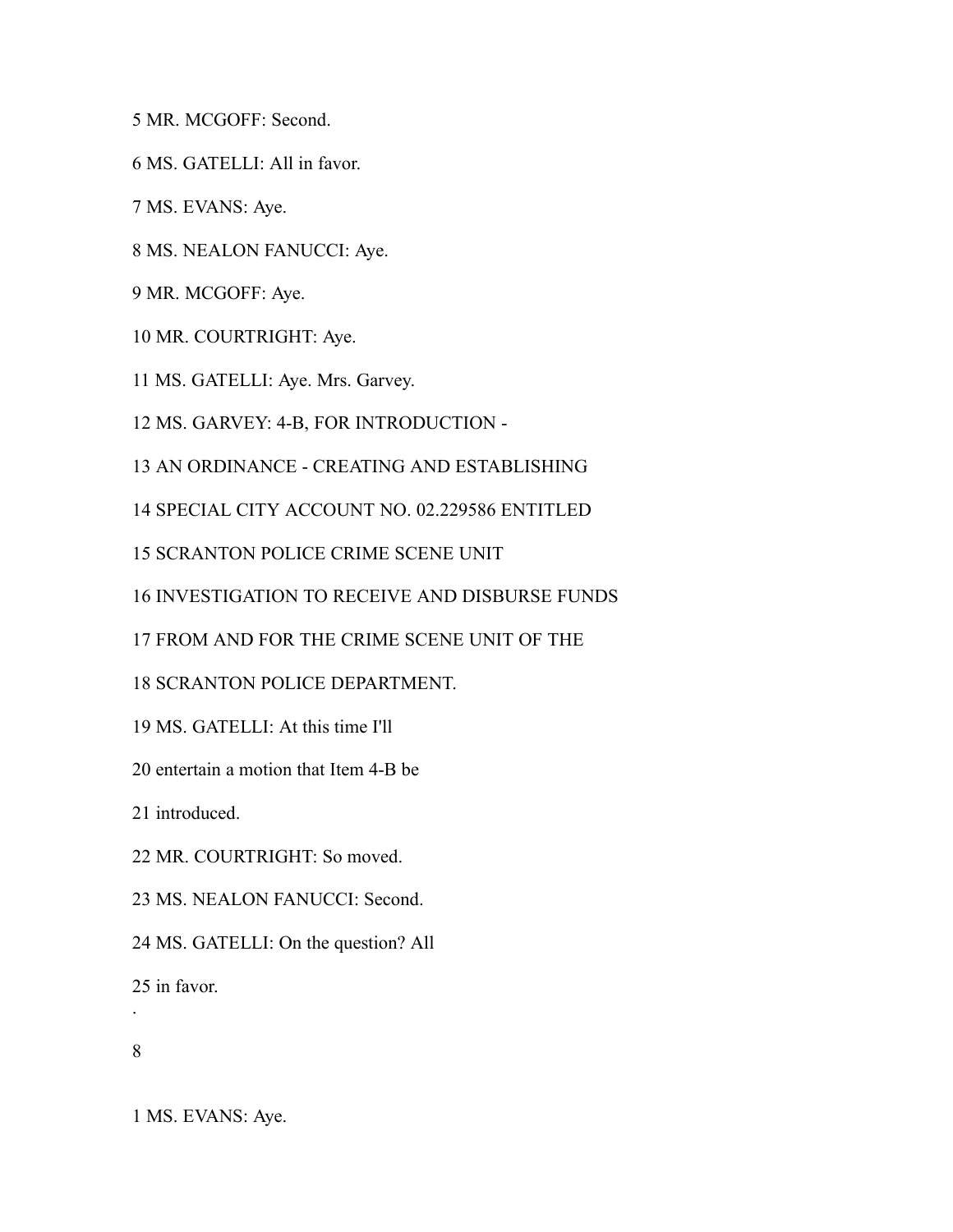MS. NEALON FANUCCI: Aye.

MR. MCGOFF: Aye.

MR. COURTRIGHT: Aye.

MS. GATELLI: Aye. Opposed? The

ayes have it and so moved.

MS. GARVEY: 4-C, FOR INTRODUCTION -

AN ORDINANCE - CREATING AND ESTABLISHING

SPECIAL CITY ACCOUNT NO. 02.229587 ENTITLED

SCRANTON POLICE DEPARTMENT ATHLETIC LEAGUE

TO RECEIVE AND DISBURSE FUNDS FOR AFTER

SCHOOL PROGRAMS FOR CITY RESIDENTS AND

PURCHASING EQUIPMENT NEEDED FOR SUCH

PROGRAMS.

MS. GATELLI: At this time I'll

entertain a motion that Item 4-C be

introduced.

MR. COURTRIGHT: So moved.

MS. NEALON FANUCCI: Second.

MS. GATELLI: On the question? I

just have one question on this. This

athletic league, maybe, Bill, you can find

out, but I think they're going to use a

portion of the West Side Crime Watch.

MR. COURTRIGHT: That was the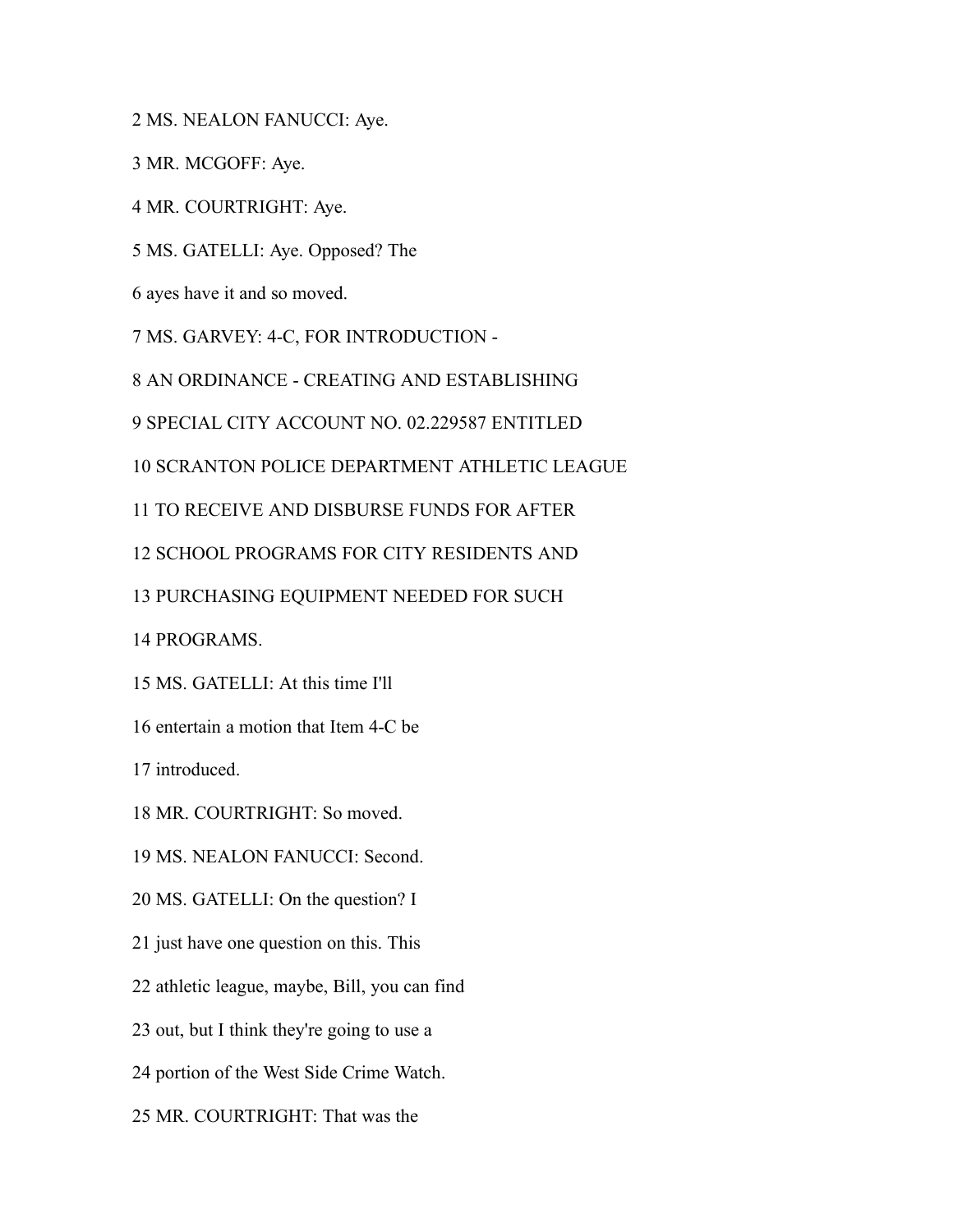- intention. I don't know if they still
- intend to do that or not.
- MS. GATELLI: If that's the

intention, I would ask that you tell them

that we still want the crime watch there

with the skate park, so to keep that in

their plans.

MR. COURTRIGHT: I'll speak with

them.

MS. GATELLI: Thank you. Anyone

else on the question? All those in favor.

MS. EVANS: Aye.

MS. NEALON FANUCCI: Aye.

MR. MCGOFF: Aye.

- MR. COURTRIGHT: Aye.
- MS. GATELLI: Aye. Opposed? The
- ayes have it and so moved.

MS. GARVEY: 4-D, FOR INTRODUCTION -

A RESOLUTION - AUTHORIZING THE MAYOR AND

OTHER APPROPRIATE CITY OFFICIALS FOR THE

CITY OF SCRANTON TO ENTER INTO A LOAN

AGREEMENT AND MAKE A LOAN FROM THE COMMUNITY

.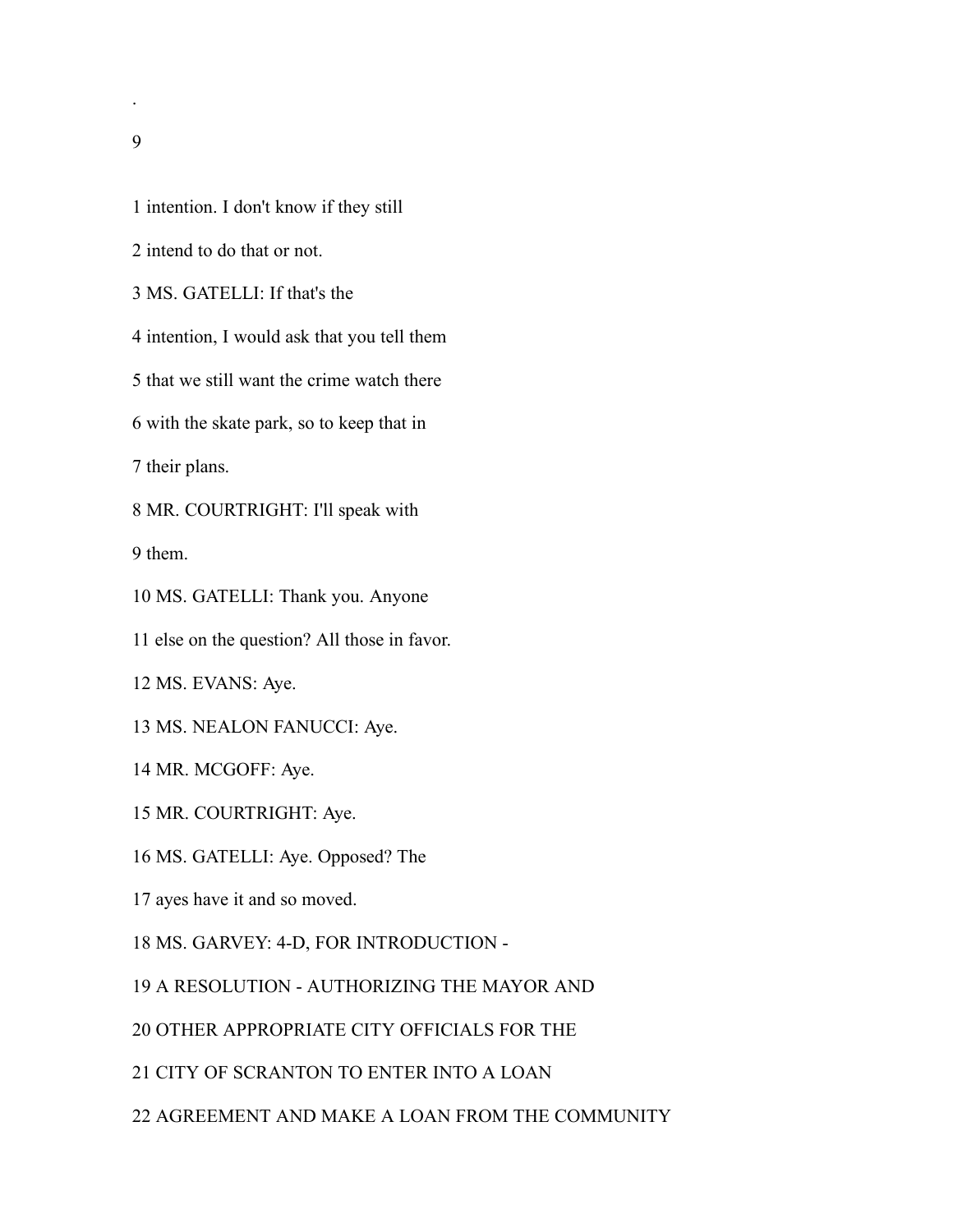# DEVELOPMENT BLOCK GRANT PROGRAM, PROJECT NO.

# 150.10 IN AN AMOUNT NOT TO EXCEED

# \$120,000.00 TO VIDA TAPAS BAR & GRILL, INC.

.

TO ASSIST AN ELIGIBLE PROJECT.

MS. GATELLI: At this time I'll

entertain a motion that 4-D be introduced.

MR. COURTRIGHT: So moved.

MS. NEALON FANUCCI: Second.

MS. GATELLI: On the question?

MS. EVANS: This is the first I've

seen this. I've had no opportunity to read

the backup. I will vote to introduce it,

however, I do not know until I've read the

backup whether or not the project will be

approved.

MS. GATELLI: Anyone else? All

those in favor.

MS. EVANS: Aye.

MS. NEALON FANUCCI: Aye.

MR. MCGOFF: Aye.

MR. COURTRIGHT: Aye.

MS. GATELLI: Aye. Opposed? The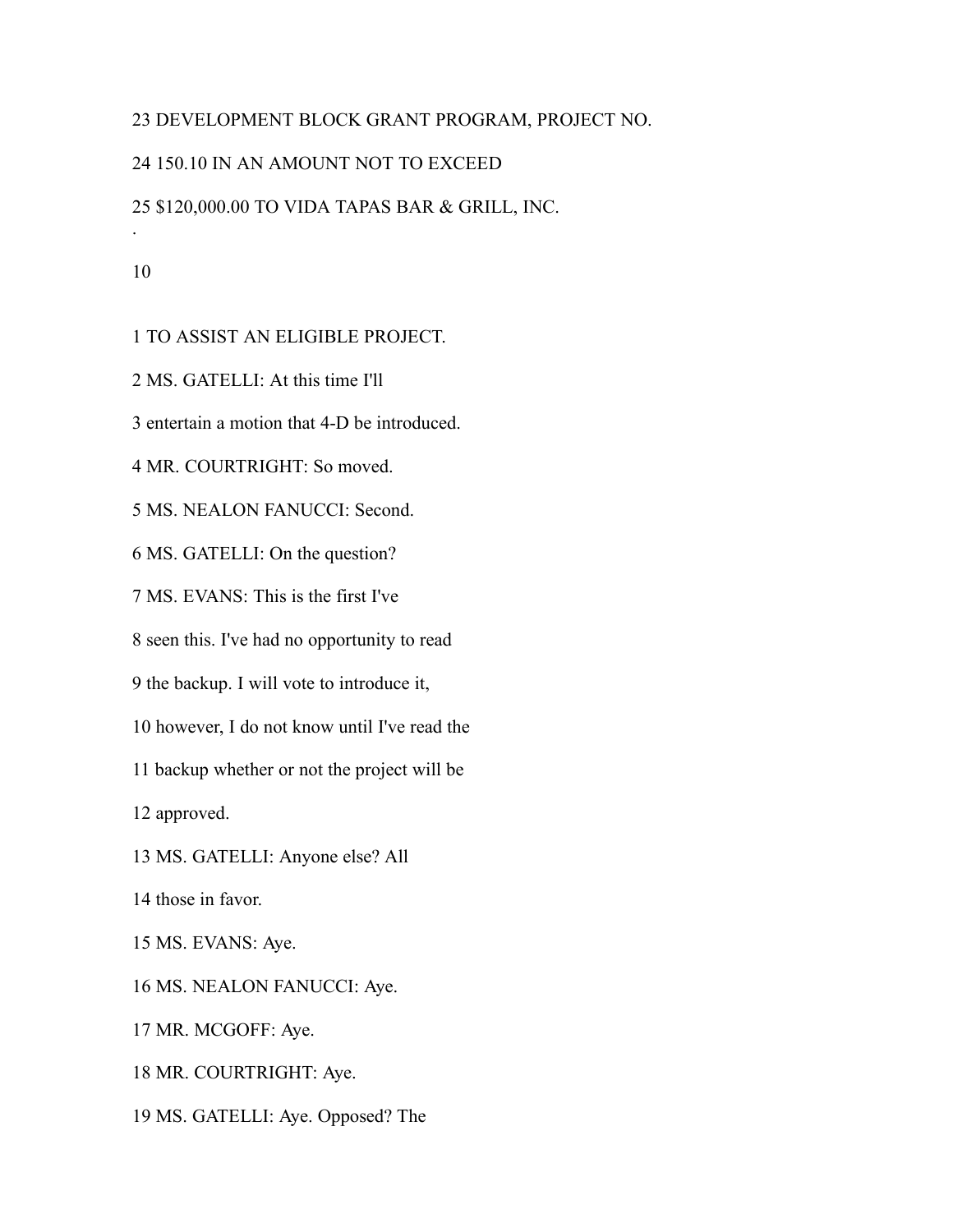ayes have it and so moved.

MR. COURTRIGHT: Kay, before you

read 5-A, I would like to make a motion to

amend 5-A to read, It shall be the

responsibility of the parties serve in

 non-conformity to provide evidence that the .

 non-conformity was lawfully created and was in compliance with all city laws, regulations and codes in effect at the time it was created. With respect to non-conforming dwelling units, in addition to the above requirements, evidence must be provided to show the use is in compliance with the rental registration ordinance. File of Council No. 88, 2001 or any successful ordinance and the dwelling units are in compliance with all building codes. Failure to properly register the property in accordance with the said registration ordinance or any successor ordinance or failure to maintain such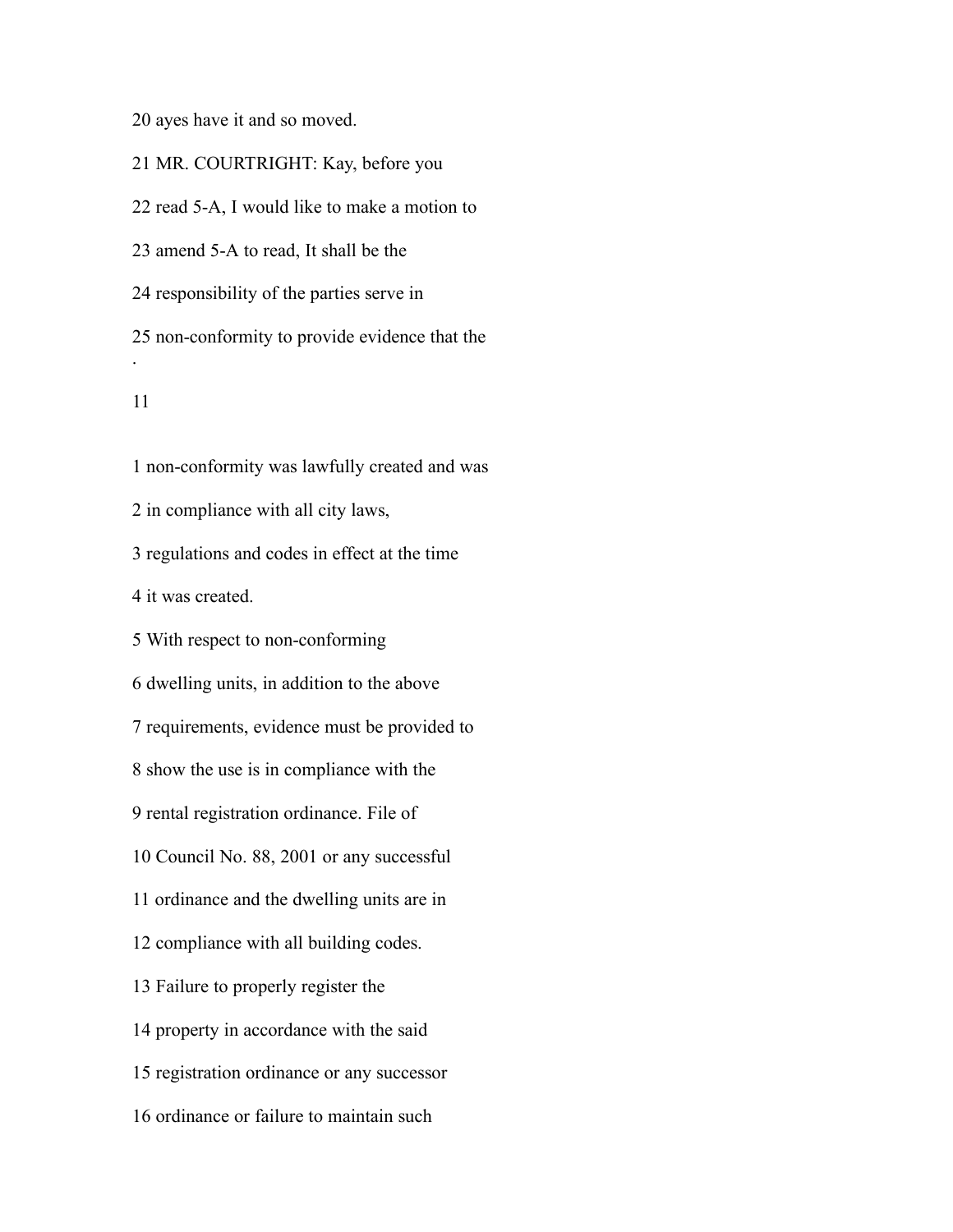registration or maintain the premises in compliance with all building codes shall be considered both an intent to abandon. Non-conforming use is an actual abandonment of such non-conforming use and shall make any such non-conforming use illegal. MS. GATELLI: You've heard reading by title of Item 5-A as amended, what is your pleasure? .

## 

MR. COURTRIGHT: I move that Item

5-A pass reading by title.

MS. NEALON FANUCCI: Second.

MS. GATELLI: On the question?

MS. GARVEY: I need to read it into

the record again. I need to read it into

the record again. Okay?

MS. GATELLI: Go ahead, Mrs. Garvey.

MS. GARVEY: READING BY TITLE - FILE

OF COUNCIL NO. 92, 2007 - AN ORDINANCE -

AMENDING FILE OF COUNCIL NO. 74, 1993 (AS

AMENDED), ENTITLED THE ZONING ORDINANCE FOR

THE CITY OF SCRANTON BY CHANGING CERTAIN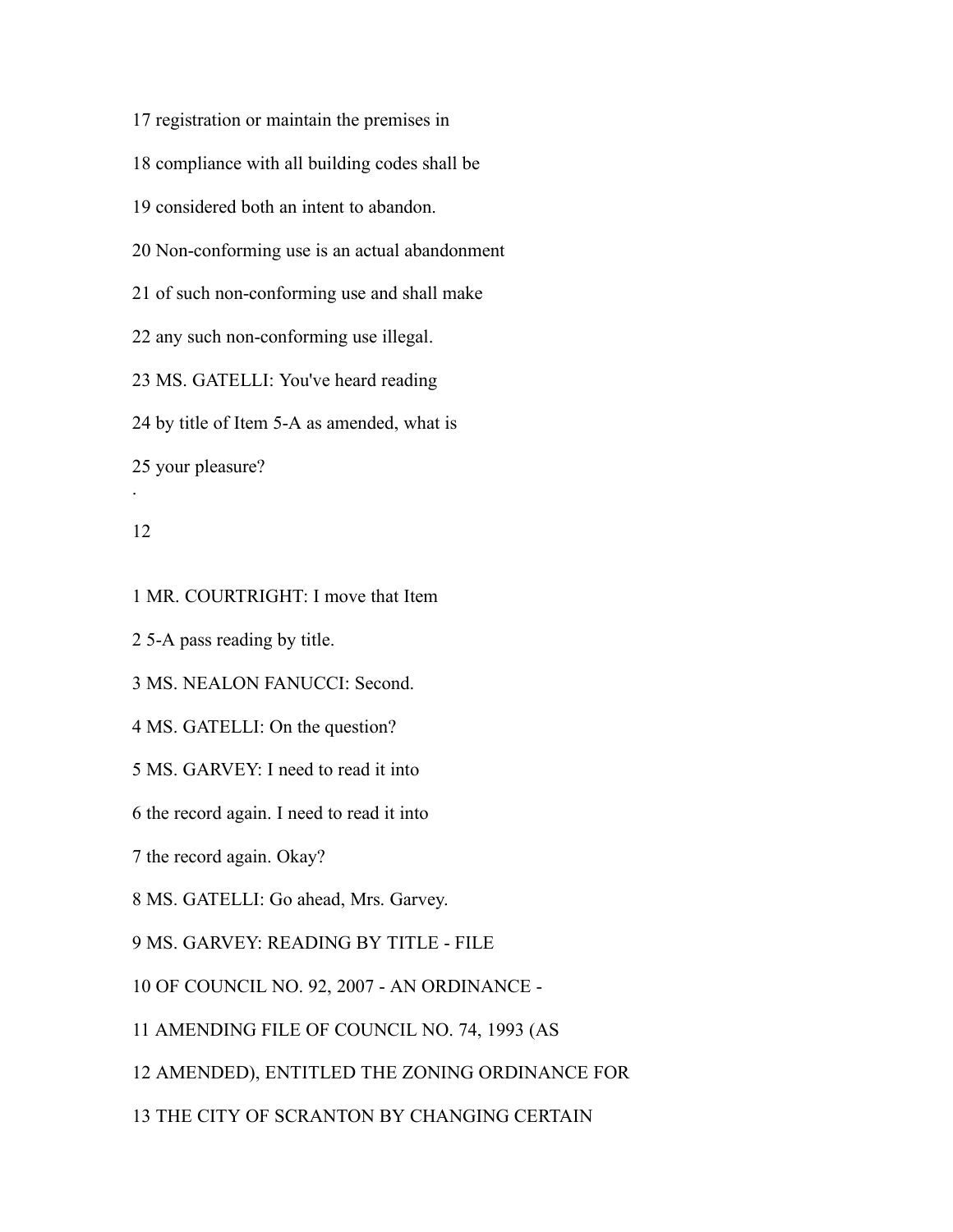# SECTIONS TO ALLOW FOR THE IMPROVED

# ADMINISTRATION OF THE ORDINANCE,

# SPECIFICALLY SECTIONS 806.B.1 AND SECTIONS

806.E.1 AND 806.E.3.

MS. GATELLI: You've heard reading

by title of Item 5-A, what is your pleasure?

MR. COURTRIGHT: I move that Item

5-A pass reading by title.

MS. GATELLI: Second. On the

question? All those in favor.

MS. EVANS: Aye.

MS. NEALON FANUCCI: Aye.

.

MR. MCGOFF: Aye.

MR. COURTRIGHT: Aye.

MS. GATELLI: Aye. Opposed? The

ayes have it and so moved.

MS. GARVEY: You will have to call

for a public hearing on this, as well. I

need someone to make a motion to that effect

to have me make the necessary arrangements.

We have to wait 30 days.

MR. COURTRIGHT: I make a motion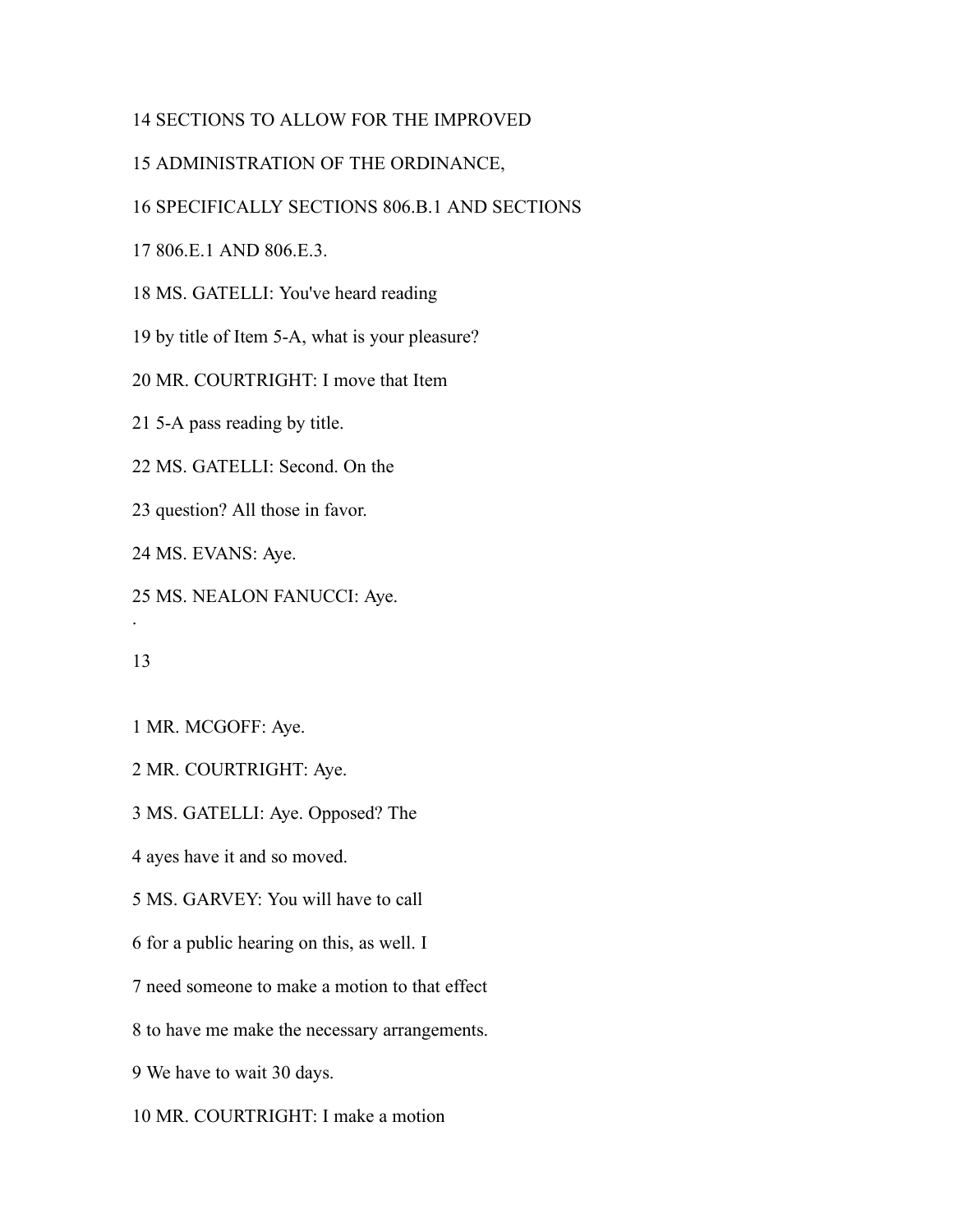- that a public hearing be held on Item 5-A to
- make the arrangements with Mrs. Garvey.
- MS. EVANS: Second.
- MS. GATELLI: On the question? All
- those in favor.
- MS. EVANS: Aye.
- MS. NEALON FANUCCI: Aye.
- MR. MCGOFF: Aye.
- MR. COURTRIGHT: Aye.
- MS. GATELLI: Aye. Opposed? The
- ayes have it and so moved.
- MS. GARVEY: Sixth order. 6-A, FOR
- CONSIDERATION BY THE COMMITTEE ON FINANCE -
- FOR ADOPTION FILE OF COUNCIL NO. 82, 2007
- AN ORDINANCE APPROVING PENALTY, INTEREST

.

- AND FEE SCHEDULE FOR COLLECTION OF
- DELINQUENT REAL ESTATE TAXES.
- MS. GATELLI: What's the
- recommendation of the chair on finance?
- MS. EVANS: As chair for the
- committee on finance, I recommend final
- passage of Item 6-A.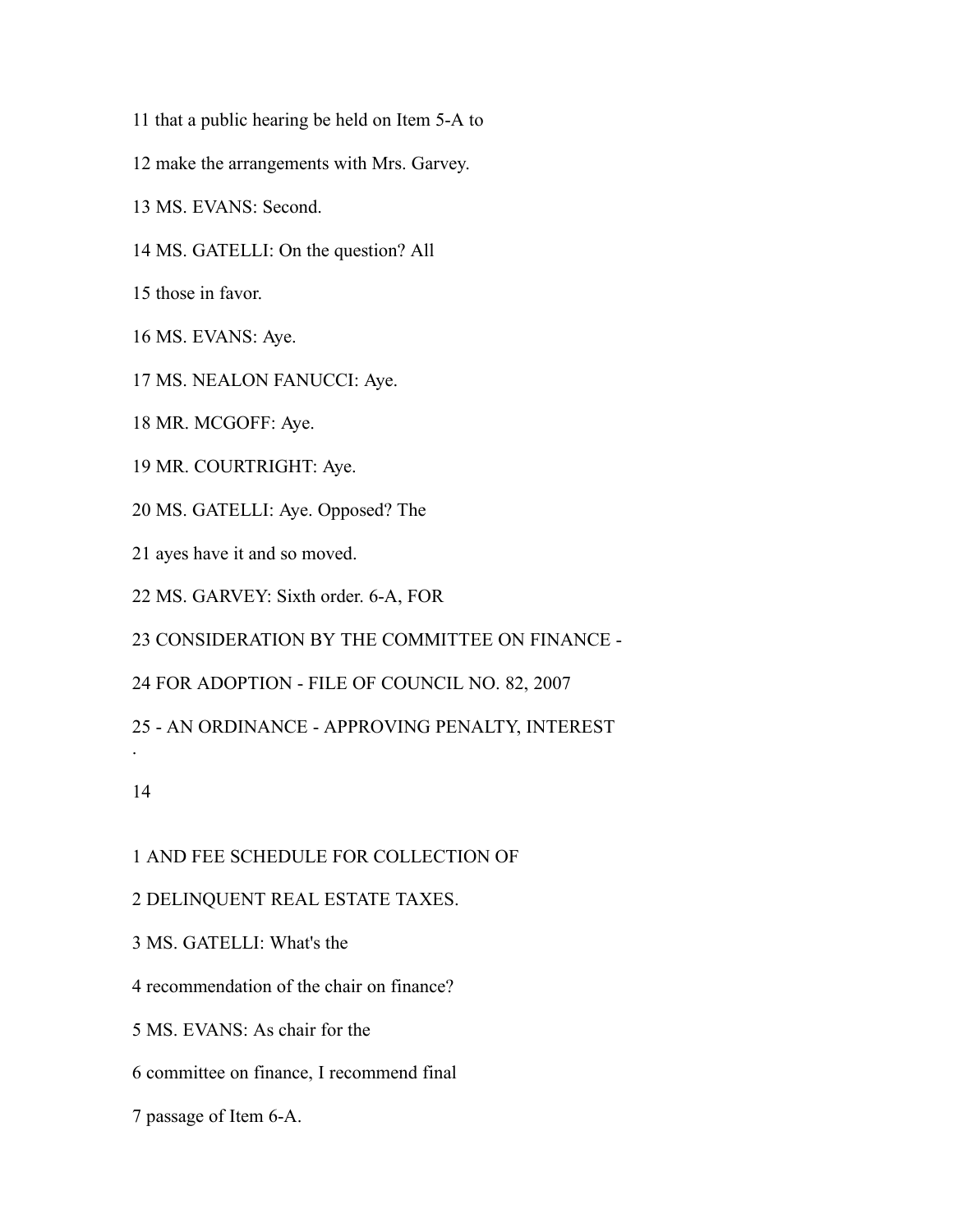MS. NEALON FANUCCI: Second.

MS. EVANS: I clarified last week my

stand on this particular piece of

legislation, so that's enough said.

MS. GATELLI: Anyone else on the

question? Roll call.

MR. COOLICAN: Mrs. Evans.

MS. EVANS: No.

MR. COOLICAN: Mrs. Fanucci.

MS. NEALON FANUCCI: Yes.

MR. COOLICAN: Mr. McGoff.

MR. MCGOFF: Yes.

MR. COOLICAN: Mr. Courtright.

MR. COURTRIGHT: No.

MR. COOLICAN: Mrs. Gatelli.

MS. GATELLI: Yes. Hereby declare

6-A legally and lawfully adopted.

MS. GARVEY: 6-B, FOR CONSIDERATION

#### 

.

BY THE COMMITTEE ON COMMUNITY DEVELOPMENT -

FOR ADOPTION - RESOLUTION NO. 149, 2007 -

ACCEPTING THE RECOMMENDATION OF THE

HISTORICAL ARCHITECTURE REVIEW BOARD (HARB)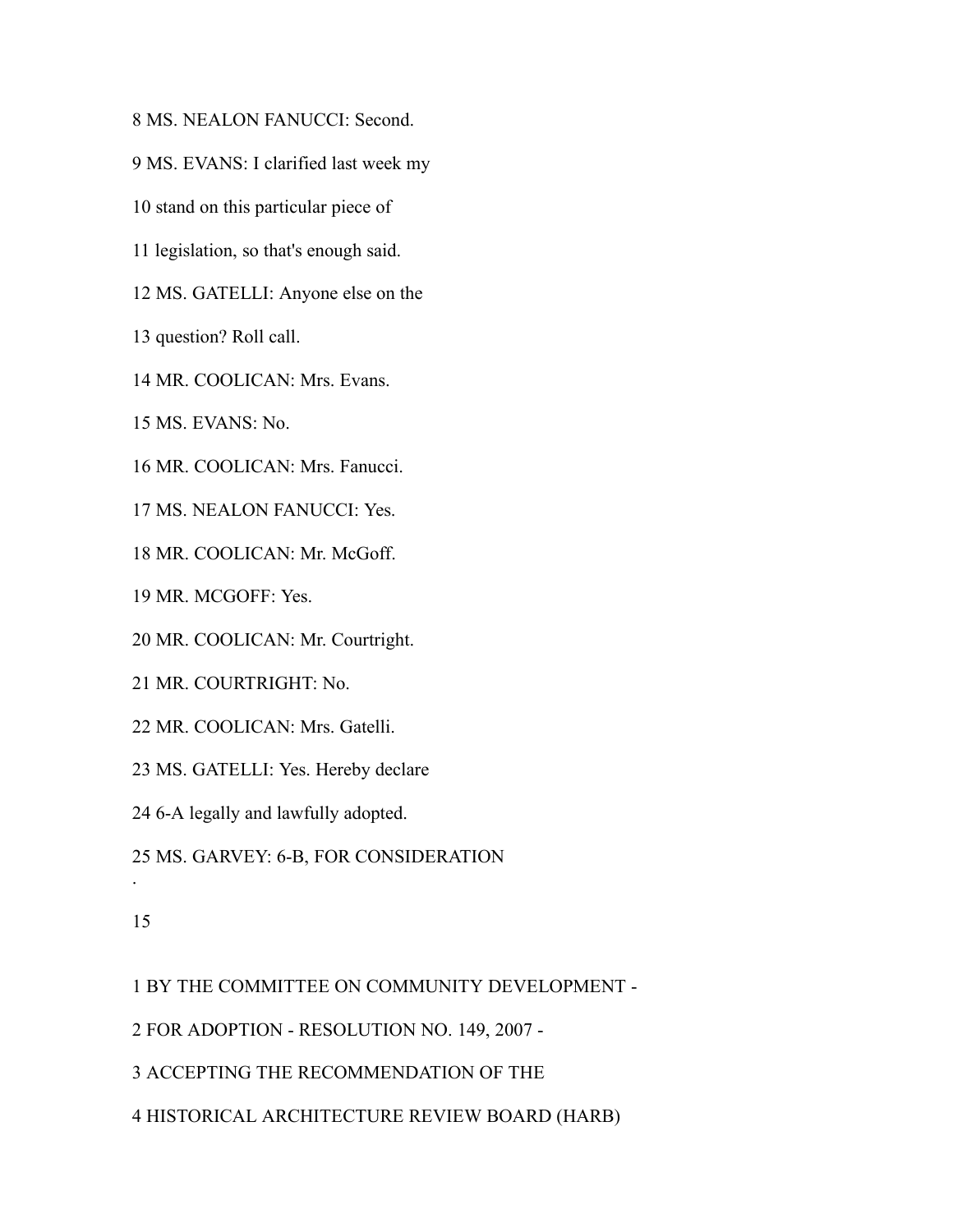- AND APPROVING THE CERTIFICATE OF
- APPROPRIATENESS FOR HARTLEY & ESGRO
- WATERPROOFING CO., INC., 312 S. SHERMAN
- AVENUE, SCRANTON, PA 18504 FOR MASONRY
- REPAIR ON THE SCRANTON PUBLIC LIBRARY
- ANNEX-CHILDREN'S LIBRARY LOCATED AT 520 VINE
- STREET, SCRANTON, PA 18503.
- MS. GATELLI: What's the
- recommendation of the chair on community

development?

MS. NEALON FANUCCI: As chairperson

for the committee on community development,

I recommend final passage of Item 6-B.

MR. COURTRIGHT: Second.

MS. GATELLI: On the question? Roll

call.

MR. COOLICAN: Mrs. Evans.

MS. EVANS: Yes.

MR. COOLICAN: Mrs. Fanucci.

MS. NEALON FANUCCI: Yes.

MR. COOLICAN: Mr. McGoff.

.

MR. MCGOFF: Yes.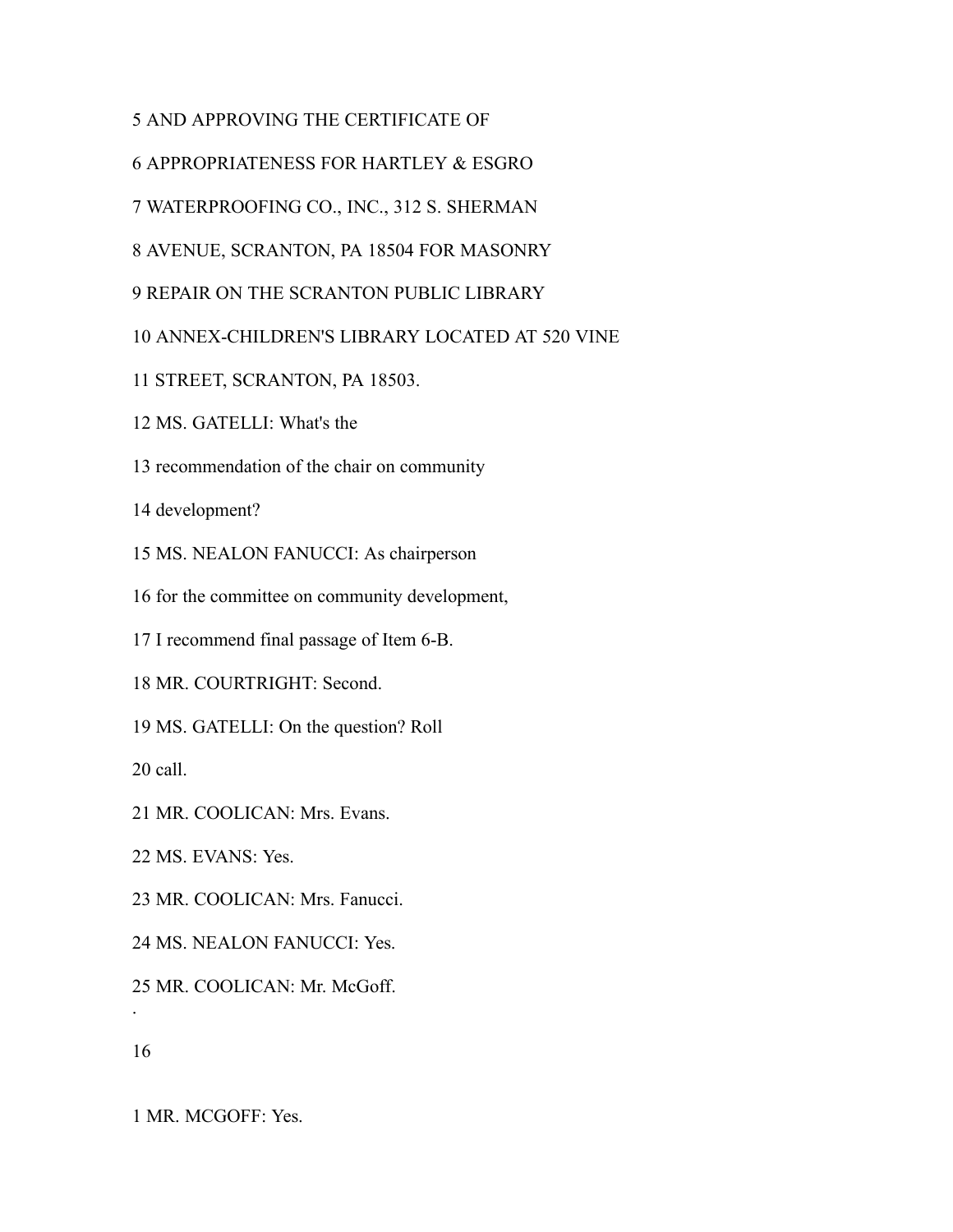MR. COOLICAN: Mr. Courtright.

MR. COURTRIGHT: Yes.

MR. COOLICAN: Mrs. Gatelli.

MS. GATELLI: Yes. I hereby declare

Item 6-B legally and lawfully adopted.

MS. GARVEY: We're going back to 4-A

motions.

MS. GATELLI: Just for the record,

next week the meeting will begin at one

o'clock. Thank you.

(WHEREUPON, Mrs. Gatelli left the meeting.)

MR. COURTRIGHT: Mrs. Evans.

MS. EVANS: Good evening. First I'd

like to congratulate all the graduates of

our city high schools and wish them a safe

and enjoyable summer and great success in

the future.

I also ask for your prayers for

Pauline Allegrucci and her family that she

leaves behind.

Last week the city controller

provided all the information to Council that

remains in her office. Some of the copies

of vouchers and contracts have been stored,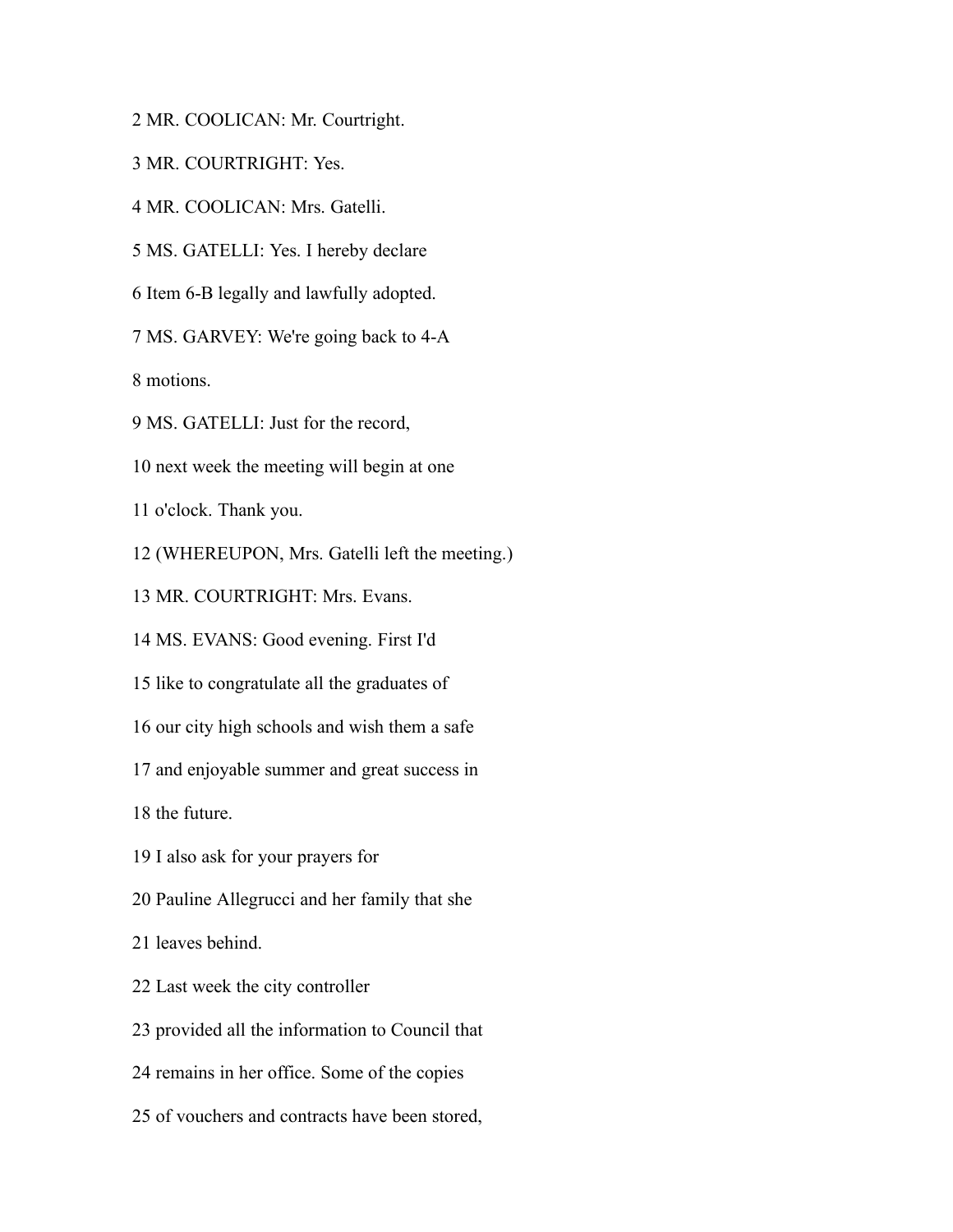and the controller's office does not keep any invoices as they are returned with the original voucher. Each voucher and purchase order is checked twice before they are returned to the business administrator's office, thus, the business administrator directed me to Mrs. Novembrino in error. It appears that the business administrator oversees all invoices, even those that are stored. So, Kay, if we could please redirect the request to Mr. Kresefski. I have citizens' requests for the week. First, a letter to DPW, please repair potholes in all blocks of Watson Street. Add the 2100 block of Ballau Avenue to the paving list, please. Residents report that it is in desperate need of attention. These same residents requested paving of Rockwell Avenue, however, the K Route program will pave Rockwell Avenue,

.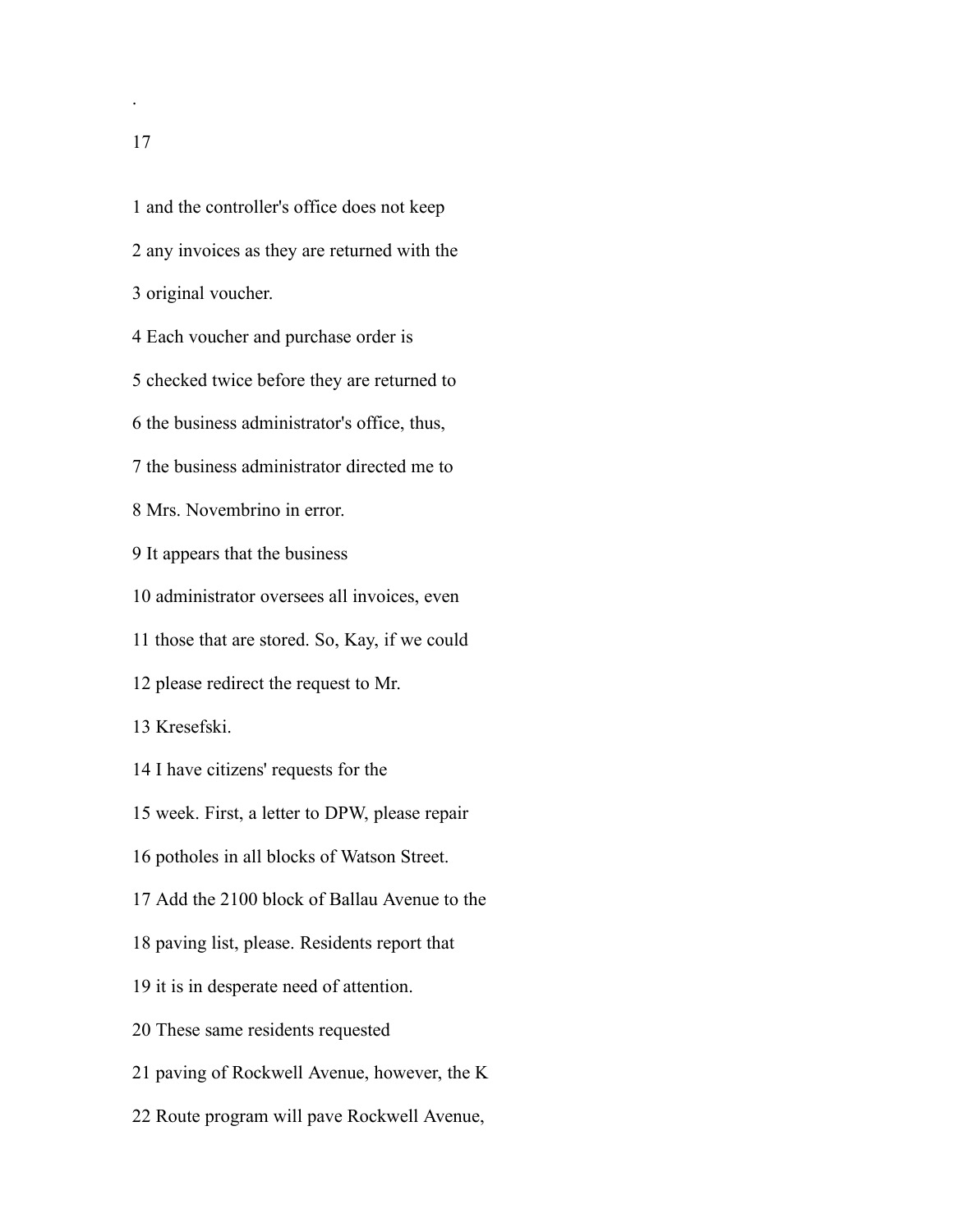Charles Street and Martin Avenue from West Market to North Main Avenue this year. Thus, we are assured Rockwell would be . 

 paved. Also, pave the 300 block of Evans Court and Mifflin Avenue by Penn Paper. A letter to Mr. Santolli, if you have not already done so, please check three trees at the corner of 402 Luzerne Street. The trees are on the Fourth Street side and the homeowner reports that they were told the trees would be cut down previously, but no action was ever taken. Also, when will the tree on North Washington Avenue at Andy Gavin's be cut? To the residents of the area adjoining Store Away, I received a response from Mr. Eric Helecko, who states that he would be more than happy to meet with any adjoining neighbors who have complaints about his business. You can call Council's office at 348-4113 to obtain Mr. Helecko's phone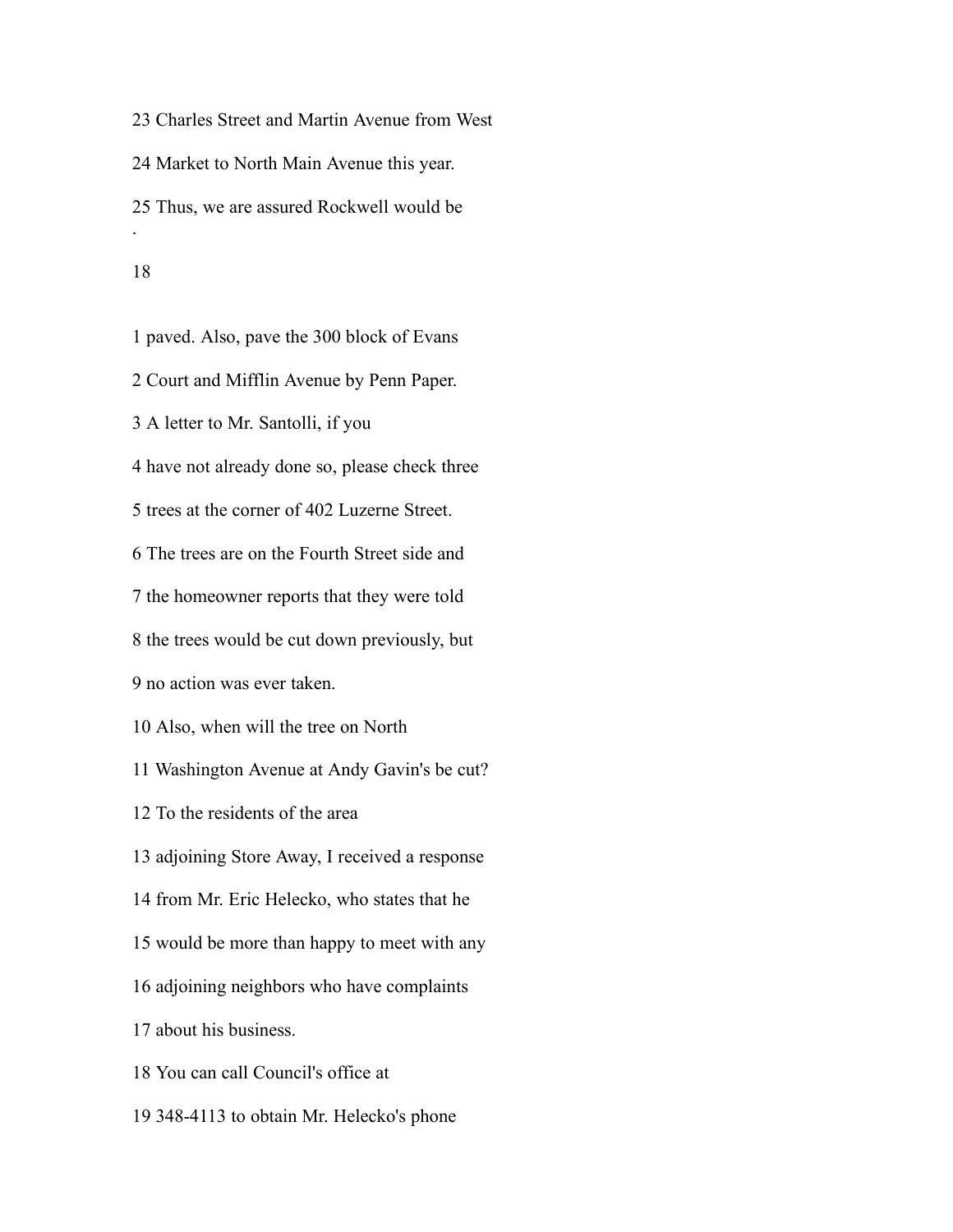number. And when you schedule your meeting,

please contact me either by E-mail or

through Council's office.

Finally, I'm going to cut my time

short this week in order to offer speakers

 more time who were denied the opportunity to .

#### 

 address Council last Thursday. Thank you. MS. NEALON FANUCCI: There's only one thing on the agenda that I have to address, it's the Vida Tapas loan. This is a restaurant downtown that's been existing for one year. They are loaning -- the city is loaning them \$120,000 from the block grant fund. It's going to be five percent interest for a term of 15 years, and it results in creating four full-time equivalent employment positions. They will be sous chefs, dining room managers and line cooks. If you recall, this was a business that was About Thyme owned this business.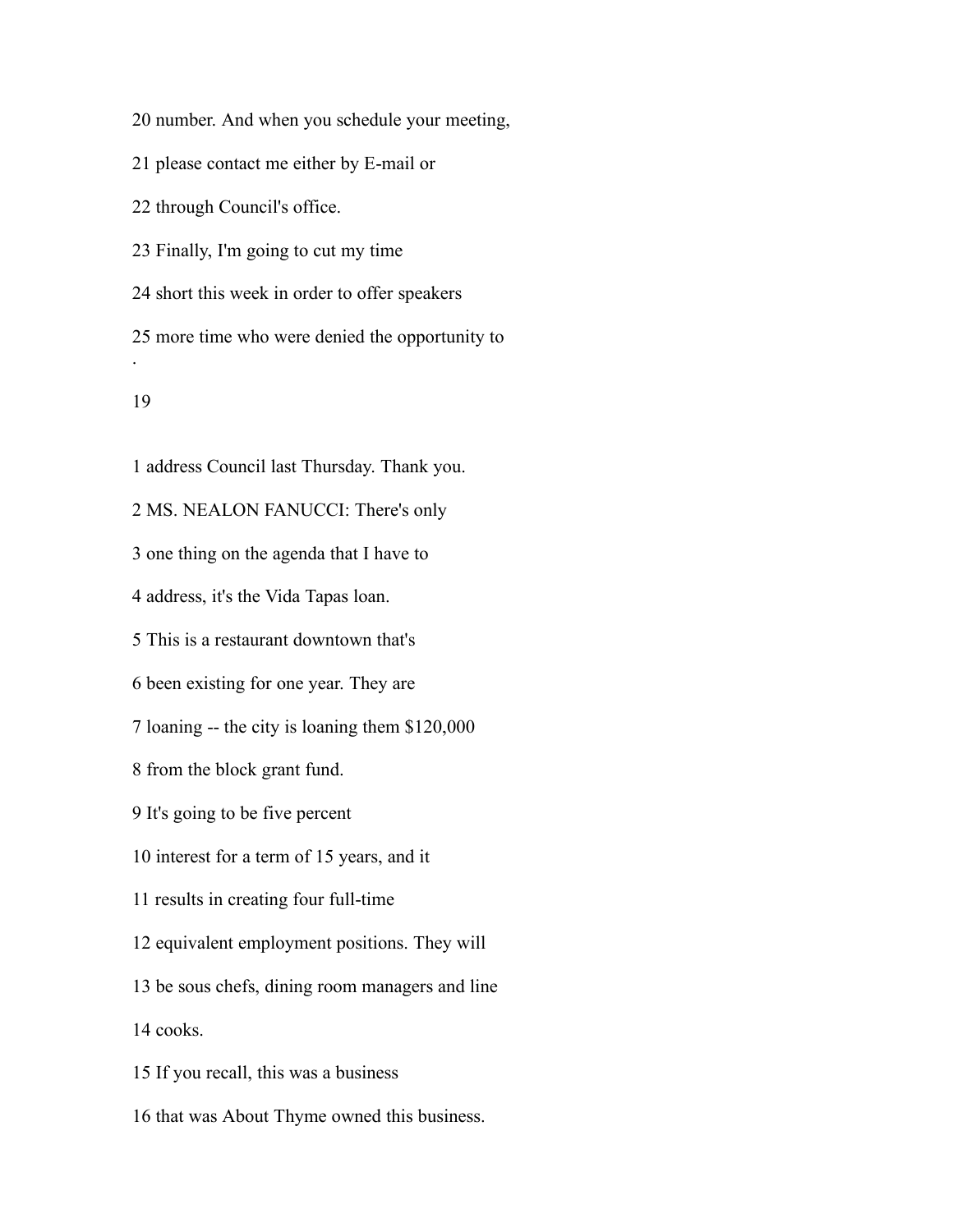They also had a loan that was for \$35,000, but when they sold the business, they paid the loan back to the city. So, there is not an existing loan on the building at all. And that is all I have. Thank you. MR. COURTRIGHT: Thank you. Mr. McGoff. MR. MCGOFF: As I said last week, .

#### 

 I'm not sure that we need to do this in a motion or whether we should do it in a motion, but I would like a letter to be sent to the Recreation Authority requesting that the swimming fee be waived at Nay Aug pool for children under the age of -- MR. COURTRIGHT: I think you should do it -- MS. EVANS: I think you should make a motion and have Council's full support behind you. MR. MCGOFF: Okay. I need to formulate a motion here for a moment. I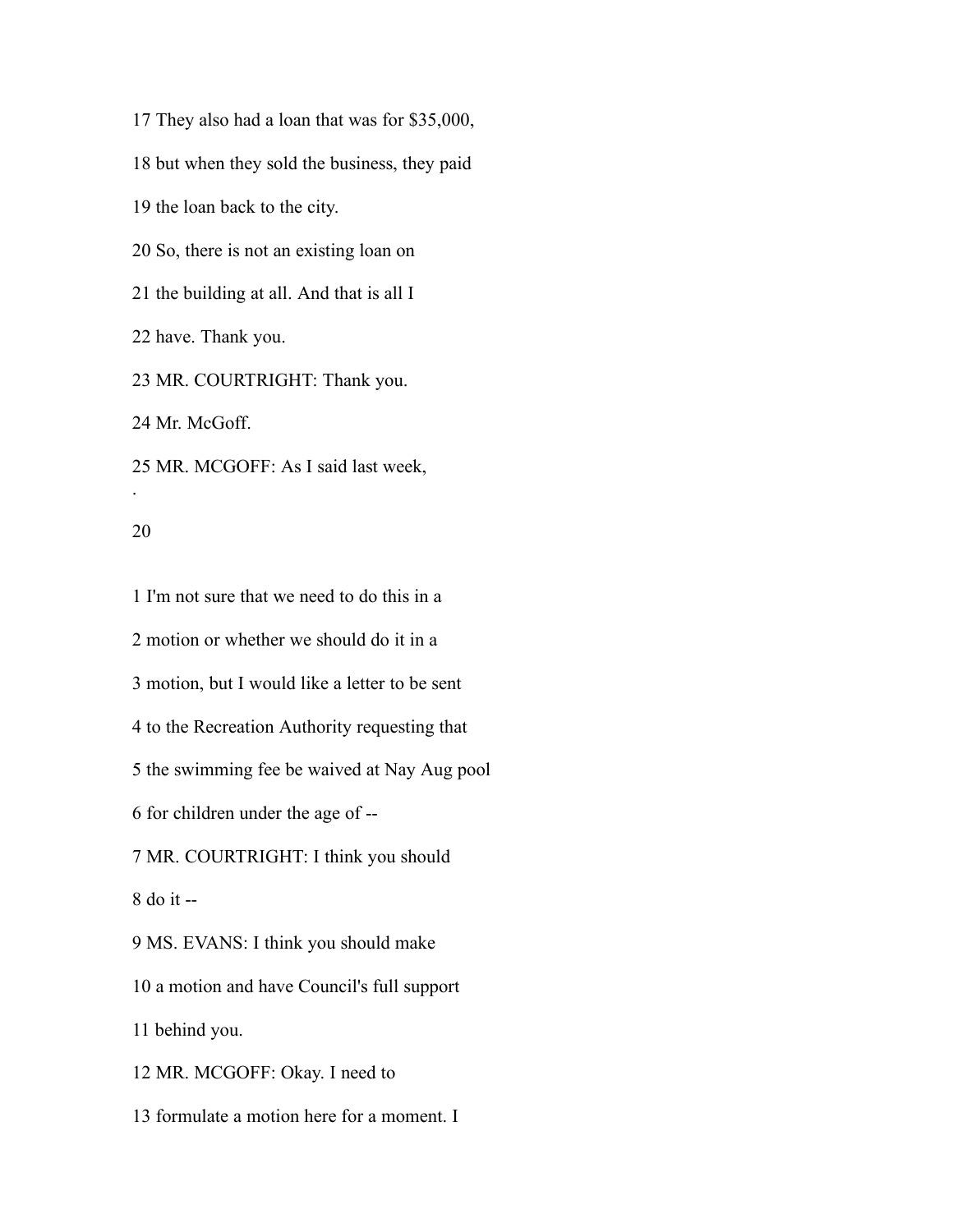move that a letter be sent to the Recreation

Authority requesting that the swimming fee

be waived for children under the age of 13

at Nay Aug Pool.

MS. EVANS: Second.

MR. COURTRIGHT: On the question?

All those in favor.

MS. EVANS: Aye.

MS. NEALON FANUCCI: Aye.

MR. MCGOFF: Aye.

MR. COURTRIGHT: Aye. Opposed? The

ayes have it and so moved.

#### 

.

MR. MCGOFF: That's all.

 MR. COURTRIGHT: I got to ask you if you'd be -- we got a lot of people tonight. If you talk, I can't hear, so please do not talk when we are here, and obviously when somebody is at the podium. All right. Mrs. Franus, Fay, if I address somebody by a first name, I hope that doesn't offend anybody. I've been seeing somebody here for four years, I feel like I know you.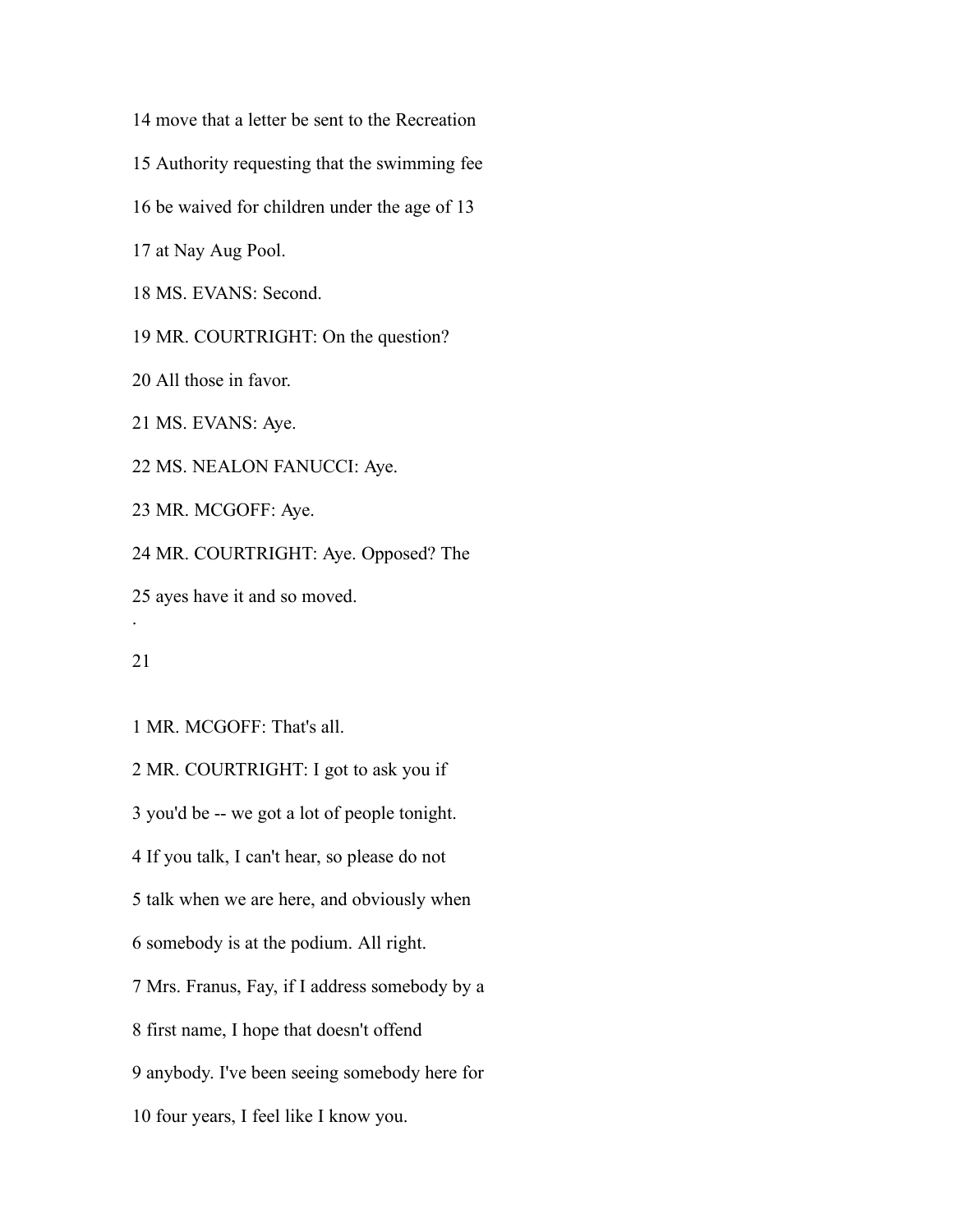I pulled the ordinance for the

trucks, all right, and it is -- you are

correct about what you said with the trucks.

I spoke with the police department, I spoke

with the DPW. Some of the signage is up.

There's not all the signage up necessary to

actually fine someone.

MS. FRANUS: Excuse me. What do you

mean by that? I don't know --

MR. COURTRIGHT: In order for a

police officer to fine a vehicle that is

traveling, there needs to be proper signage,

all right, and it needs to be so many feet.

If by some chance they fine an

individual and takes them to the magistrate,

### 

.

 the magistrate says the signage is improper, then the police officer, you know, doesn't win the case. Okay. Hang on. I'm going to continue. There may be some signs were posted, maybe some signs were torn down, but

they did a check and they're going to go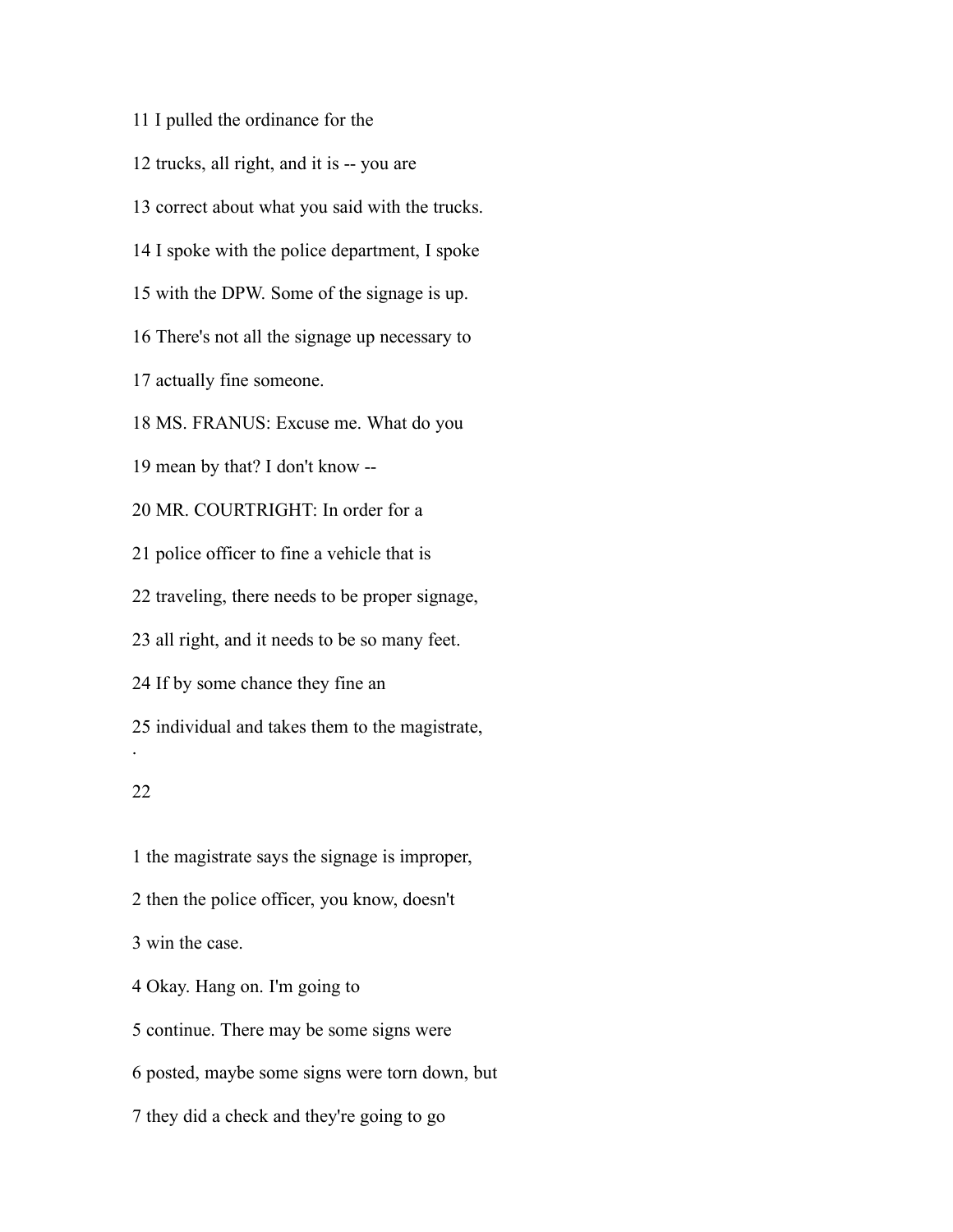back on Monday and do a check, and then the police department will get together with the DPW and they will get whatever signs aren't there up. Have they checked in the past? They told me, yes, but they can't check constantly because they are busy, but they will pay attention to it as much as they could. There is local traffic, which I know you're aware of, that is allowed on Railroad Avenue, but you are correct. There's no need for them to go under the bridge, because they cannot go right, left or straight. But I believe heading in a southerly or westerly or easterly direction, there is not enough signage to fine someone. . 

 MS. FRANUS: May I say something? MR. COURTRIGHT: When you come up to speak. I can't let you speak from the audience, if you don't mind, all right?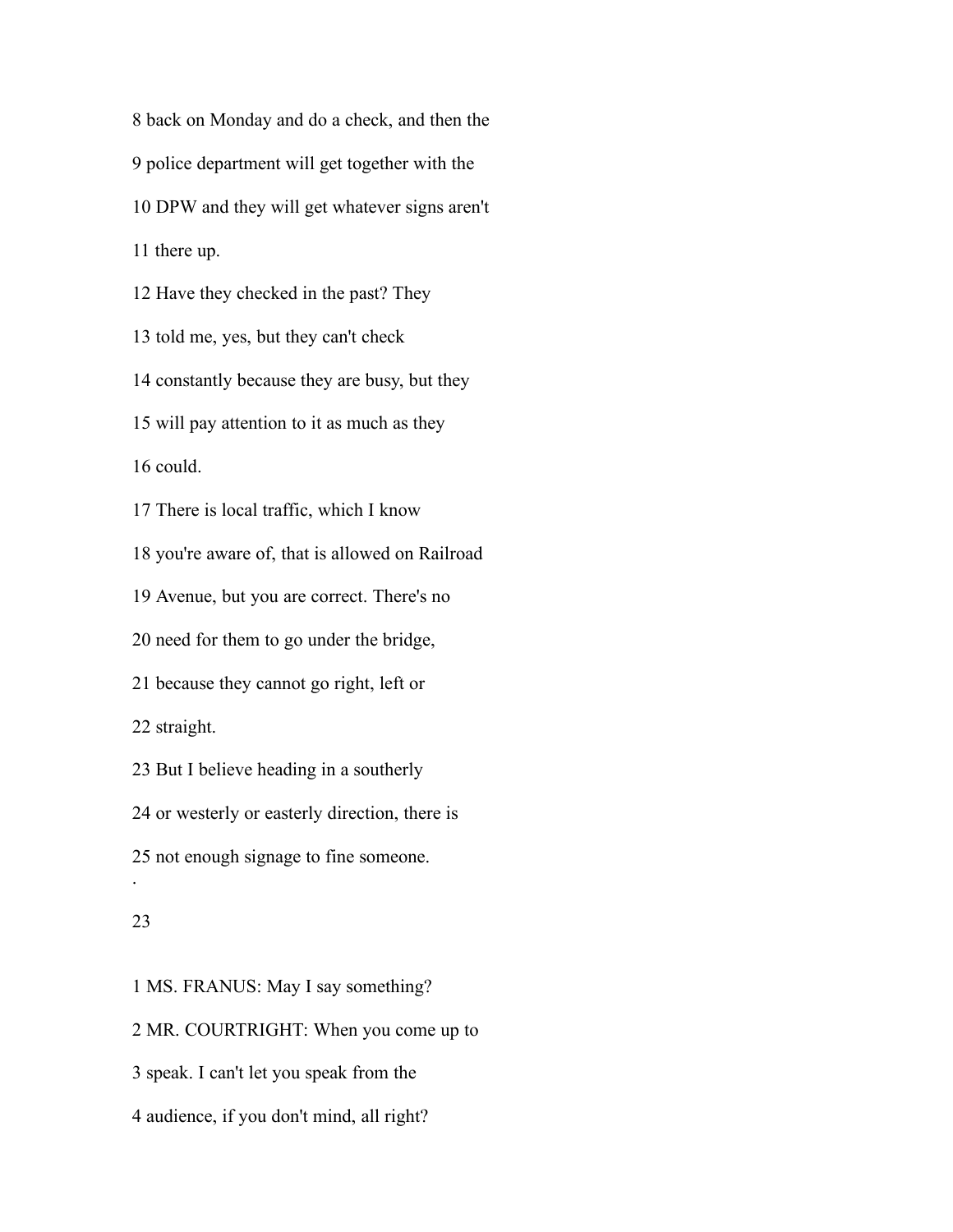As soon as you come up, you're welcome to ask me anything you want, or if you want to wait until after, I will be happy to speak with you. MS. EVANS: Mr. Courtright, if I could add something to that. It was about a year and a half ago that I met with Mr. Chomko, Chief Elliott Mrs. Franus in the chief's office about this situation with the truck travel on that street, and even at that time signs were missing, so new signs were erected and the police were then empowered to by law do as you prescribed, but obviously in this year, those signs must have come down again. MR. COURTRIGHT: I believe the ones, and I don't know -- I believe the ones where, I think I know where Fay's house is, where Fay's house is, I believe they're in tact there. I think it's when you take either a .

# 

right or go straight that they're not 100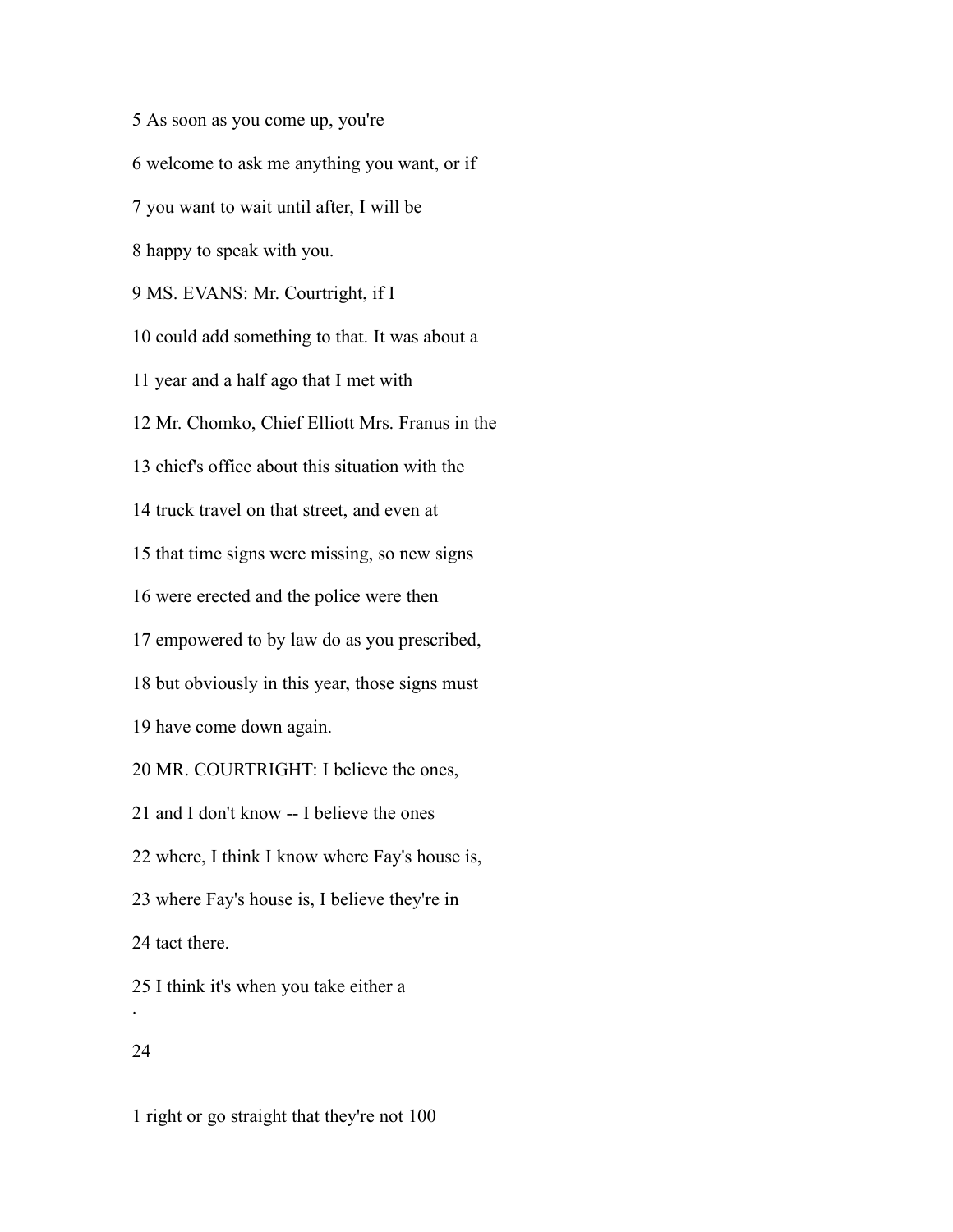percent up to snuff.

All right. And I'll -- as I get

more information, I'll -- but we are aware

of it. They were very helpful both

departments, and hopefully we can satisfy

you with that.

MS. EVANS: And I think it's going

to be a big issue of enforcement.

MR. COURTRIGHT: We need more cops

is the bottom line.

MS. EVANS: Yes, we do.

MR. COURTRIGHT: I don't know what

else to say. You know, Mrs. Evans brought

up about Watson Street, and I think since

Mrs. Evans has been on this Council and I've

been on this Council, that particular part

has been neglected.

The street was paved many years ago,

but the water lays there at the corner of

Watson and Main and erodes the street, and

also the alley that runs behind the 1100 of

Watson.

So, I did send another letter this

week, but I'd just like to clarify for some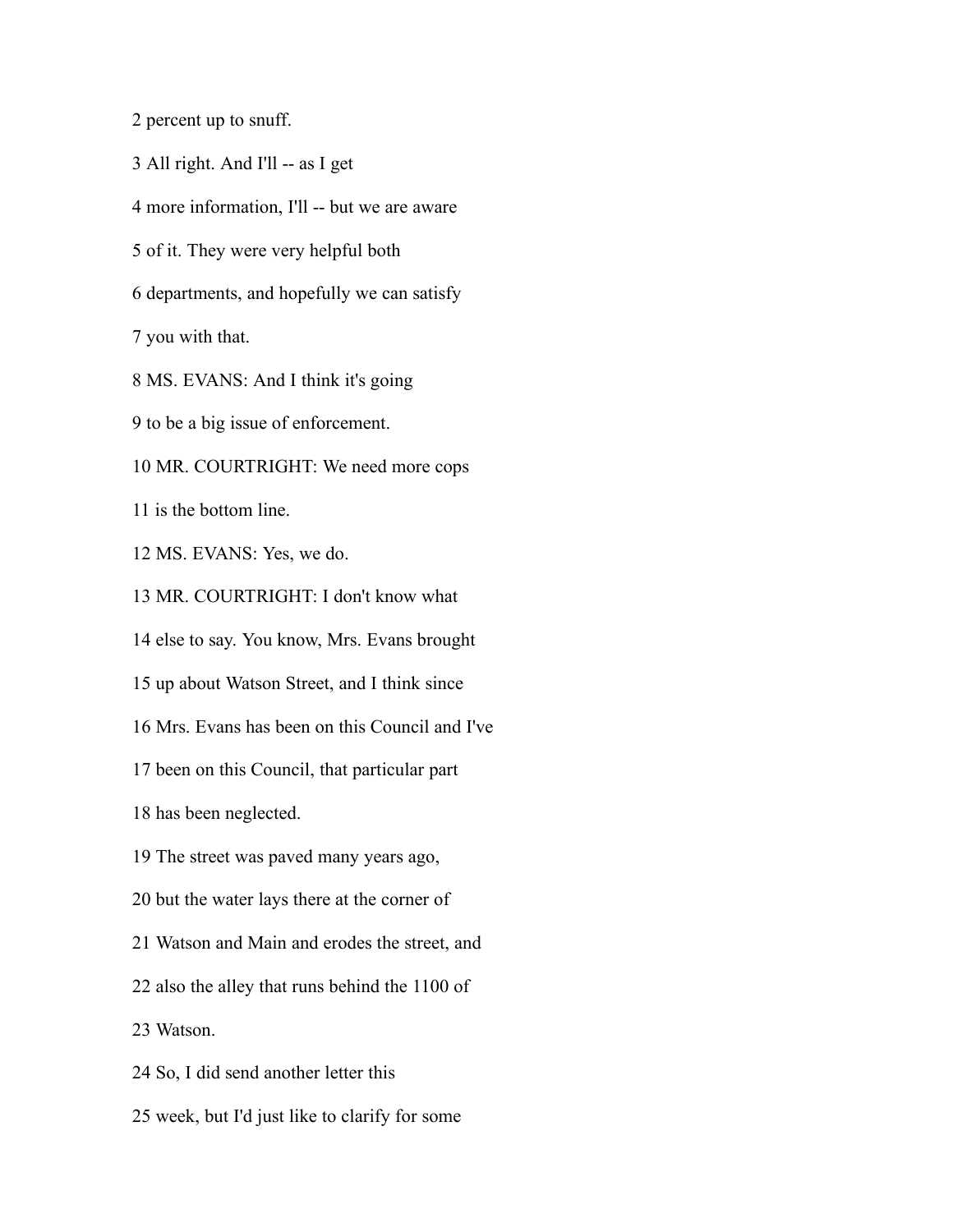people, sometimes people, and I'll speak just for myself, I'm sure this is the same instance with everybody on this Council, people will call me or see me somewhere and ask for a particular problem to be, you know, looked into, and I assure you just because I don't say it on the air here doesn't mean I don't anything with it. The only time I usually bring it up on the air is if I didn't get a chance to tell Kay about it during the week or it's in a letter out during the week, then I ask to do it then. If every one of us brought up every complaint we had, you wouldn't get a chance to speak, we'd be here all night long. So, I assure you that your problems aren't falling on deaf ears. I'm certainly doing whatever I could, it's just that I don't bring up every single request I get on the air. And that's all I have. Kay. MS. GARVEY: Citizens participation.

.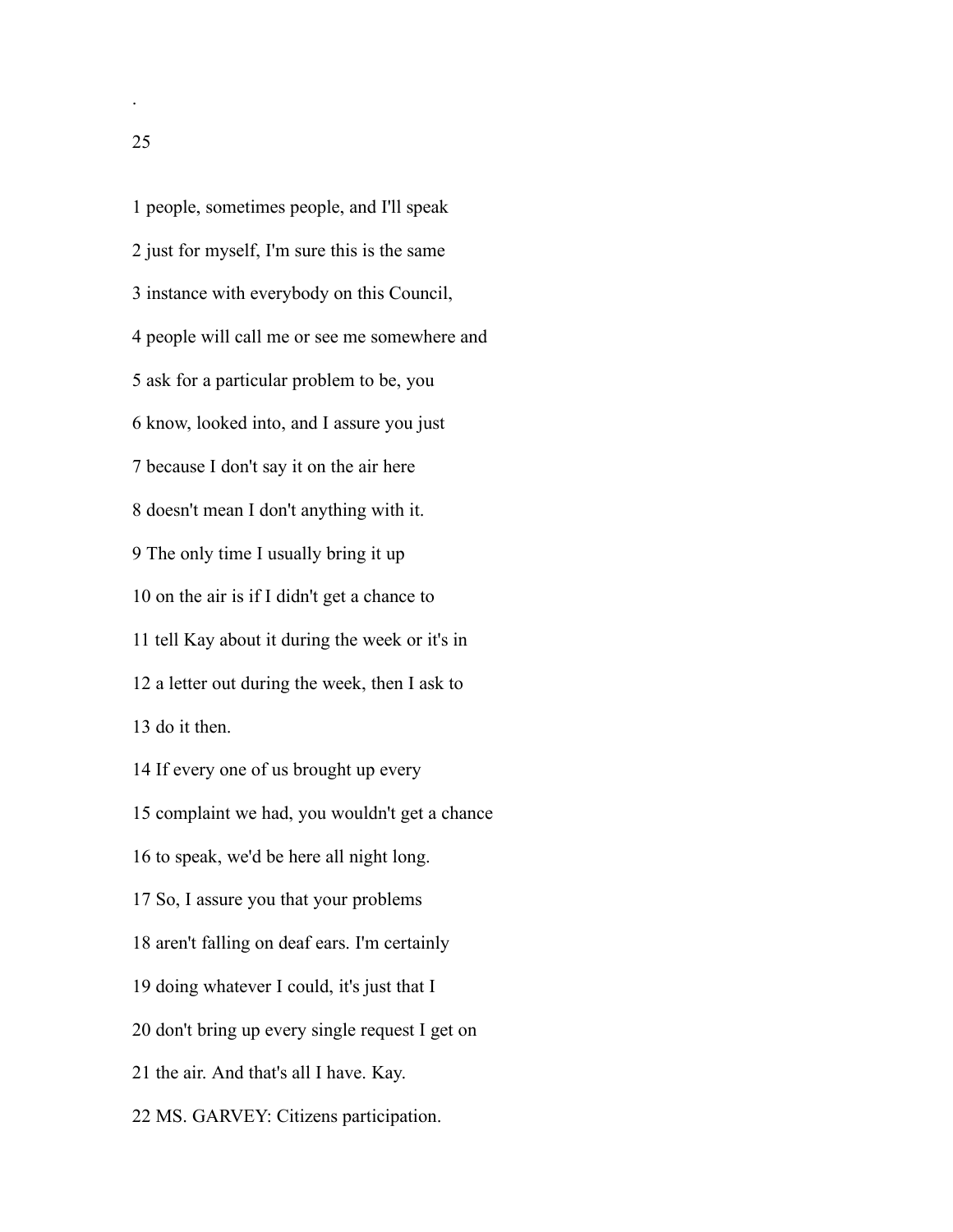MR. COURTRIGHT: Okay. I got a name crossed out here. I'm sorry. Doug Miller. MR. MILLER: Good evening, Council. . 

# Doug Miller, Scranton Junior City Council. Just an announcement to begin here, the Junior Council will conduct a park cleanup this Saturday at the Dorothy Street playground at 9 a.m. On behalf of the Junior Council, I would like to invite Council, the mayor, and all residents of Scranton to attend and show your support. Regarding our swingset project, I'd like to thank everyone who has donated up to this point. We appreciate your support, and we continue to ask for your support so we could reach our goal. We'd appreciate if you could send your contributions here to City Hall, and the address is 340 North Washington Avenue,

Scranton, PA 18503. We would really

appreciate it.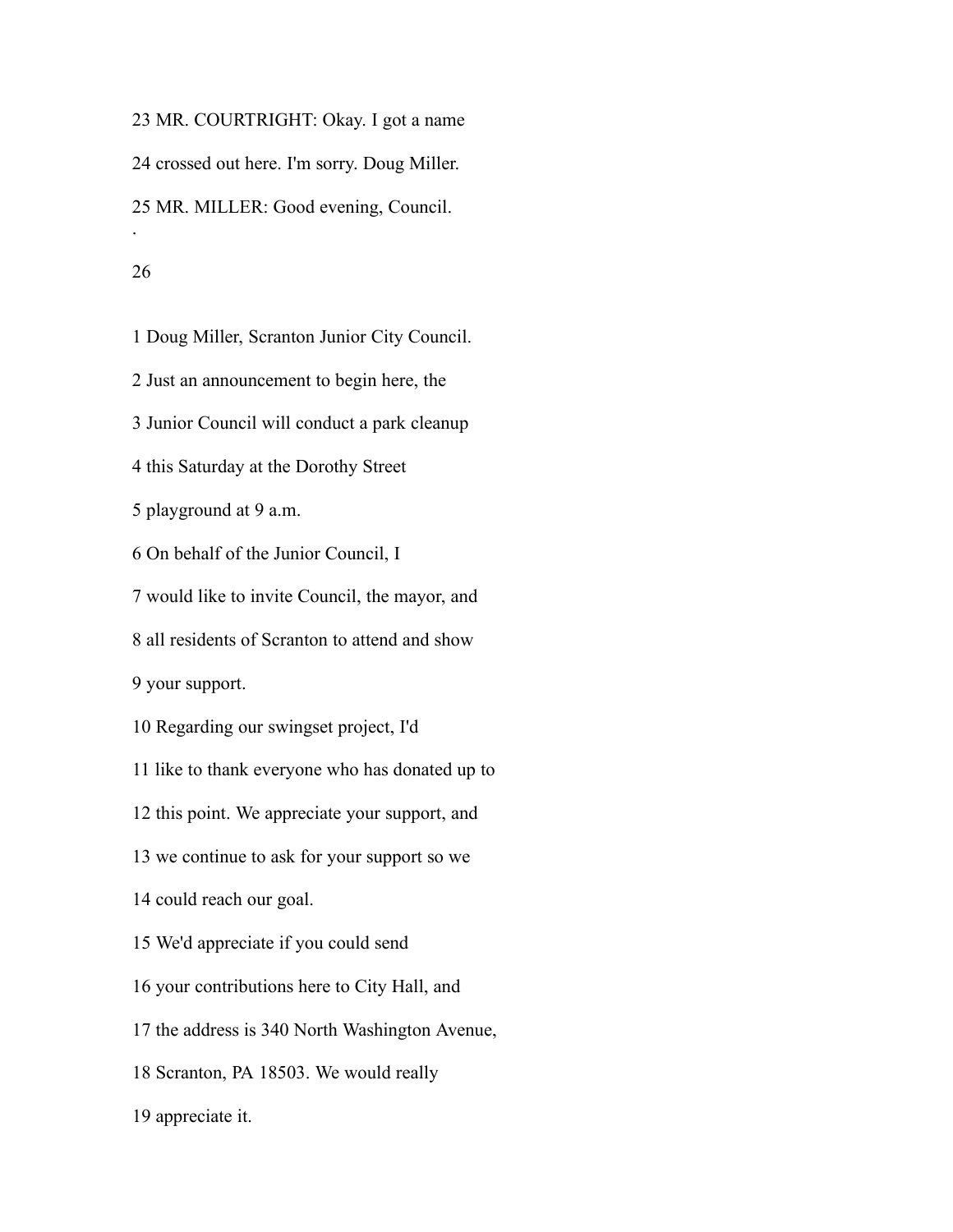Now I would like to -- just to

clarify, I would like to address a few

issues that are my beliefs and not the

beliefs of others.

I would like to thank Council for

 supporting free swimming, which you voted on .

# 

 last week. The children of our city deserve the opportunity to swim for free, and I'd like to thank you, Mr. McGoff, for showing your concern and stepping up. I hope the mayor doesn't veto this legislation, and if he does, I hope Council can put the votes together to override his possible veto. I'd like to congratulate all the graduates of Scranton, West Scranton High School and Scranton High School, and I'd like -- I wish you the best of luck in your future. Last week I did mention this, but, again, Reverend Simmons is present this evening, she wasn't here last week, I would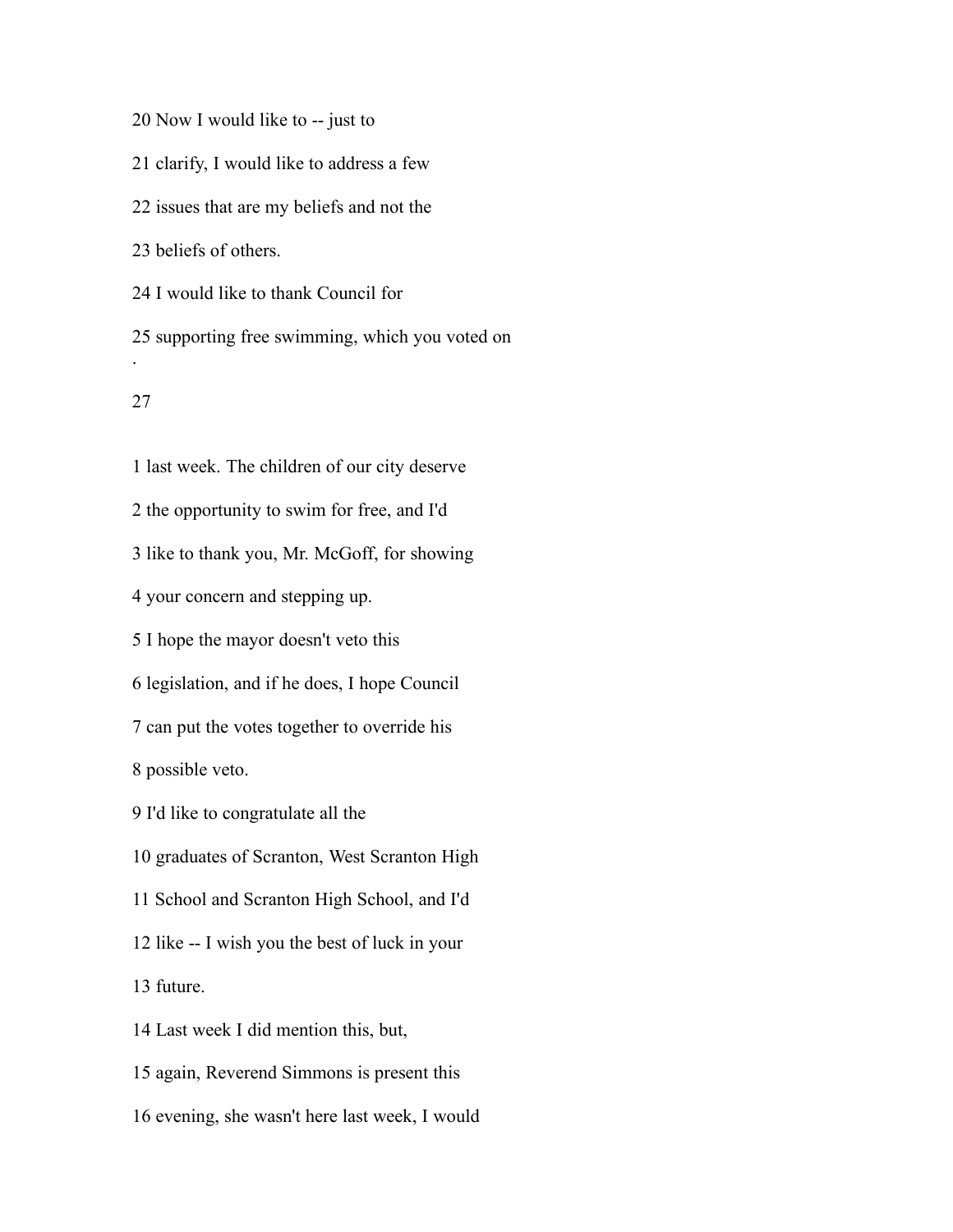again like to thank you for honoring us last week. It was really appreciated, it was a special night, and it's one we will never forget. So, thank you. MR. COURTRIGHT: Doug, can you do me favor? Would you tap that mic? Is that on? It's on. Okay. MR. MILLER: Would you like me to start again?

# 

.

MR. COURTRIGHT: If you'd like to,

you're welcome to. It was hard for me to

hear you.

MR. MILLER: Well, let me just for

the swingset, just so people could hear it

out there.

MR. COURTRIGHT: Sure. Go right

ahead.

MR. MILLER: Again, we would

appreciate your contributions towards our

swingset project. You can send your

contributions to 340 North Washington

Avenue, Scranton, PA 18503. Thank you.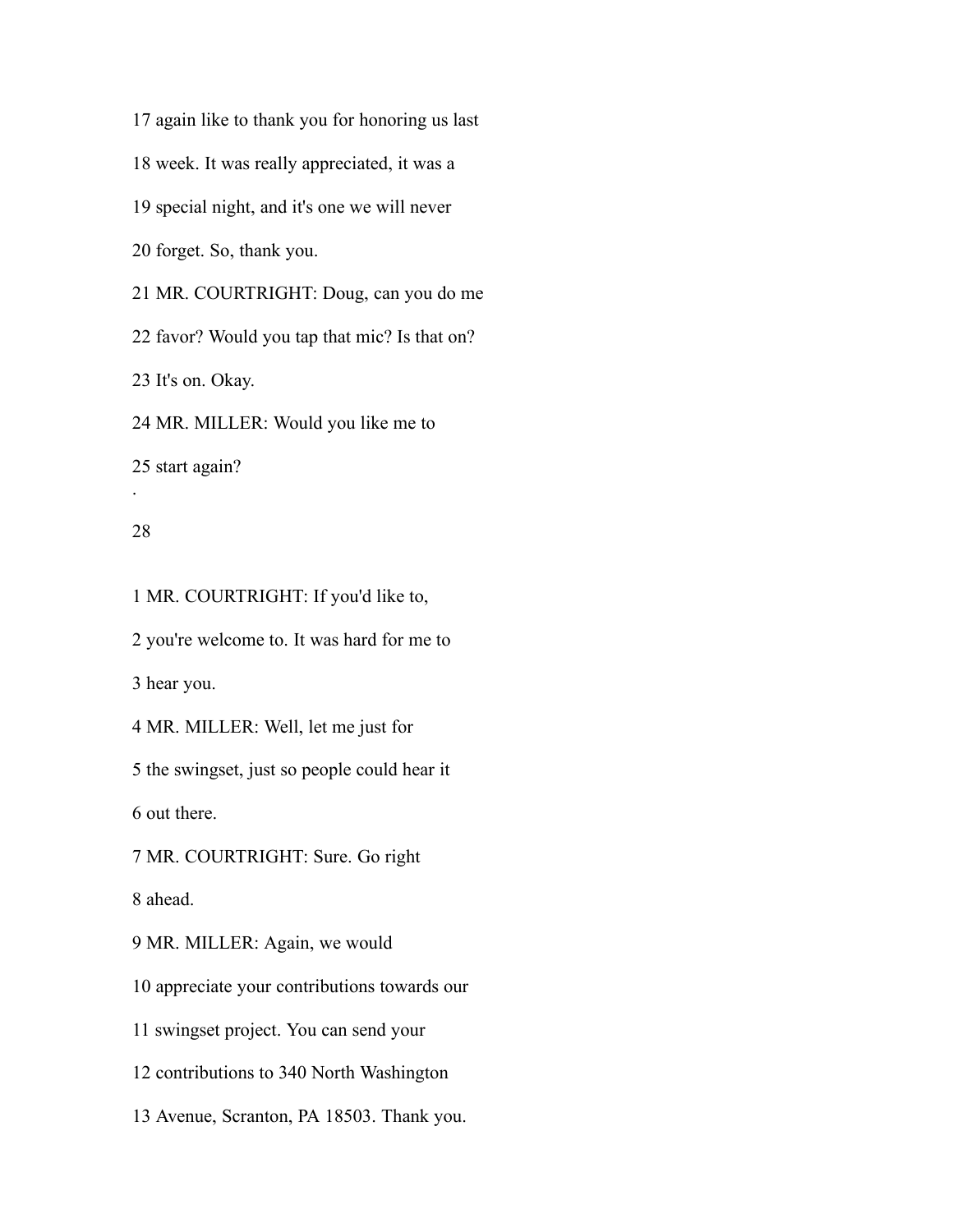MR. COURTRIGHT: Thank you.

Fay Franus.

MS. FRANUS: Fay Franus, Scranton.

First I want to address an issue about

Council, what it's been and what it is now.

Before this Council, a couple years

back in 2004, 2005, only one meeting was

cancelled.

It was announced the July 7th

meeting will be held at noon. A few

Councilpersons could attend, and they had to

cancel it. That's the reason.

#### 

.

But now in contrast, in 2006,

January 5 no meeting; March 2, meeting

cancelled; April 13, meeting cancelled; May

11, meeting cancelled; June 22, meeting

cancelled; month of August, no meetings,

recess.

In 2007, February 15 meeting

cancelled; March 8, Council President

Gatelli absent from meeting; March 15,

President Gatelli adjourned the meeting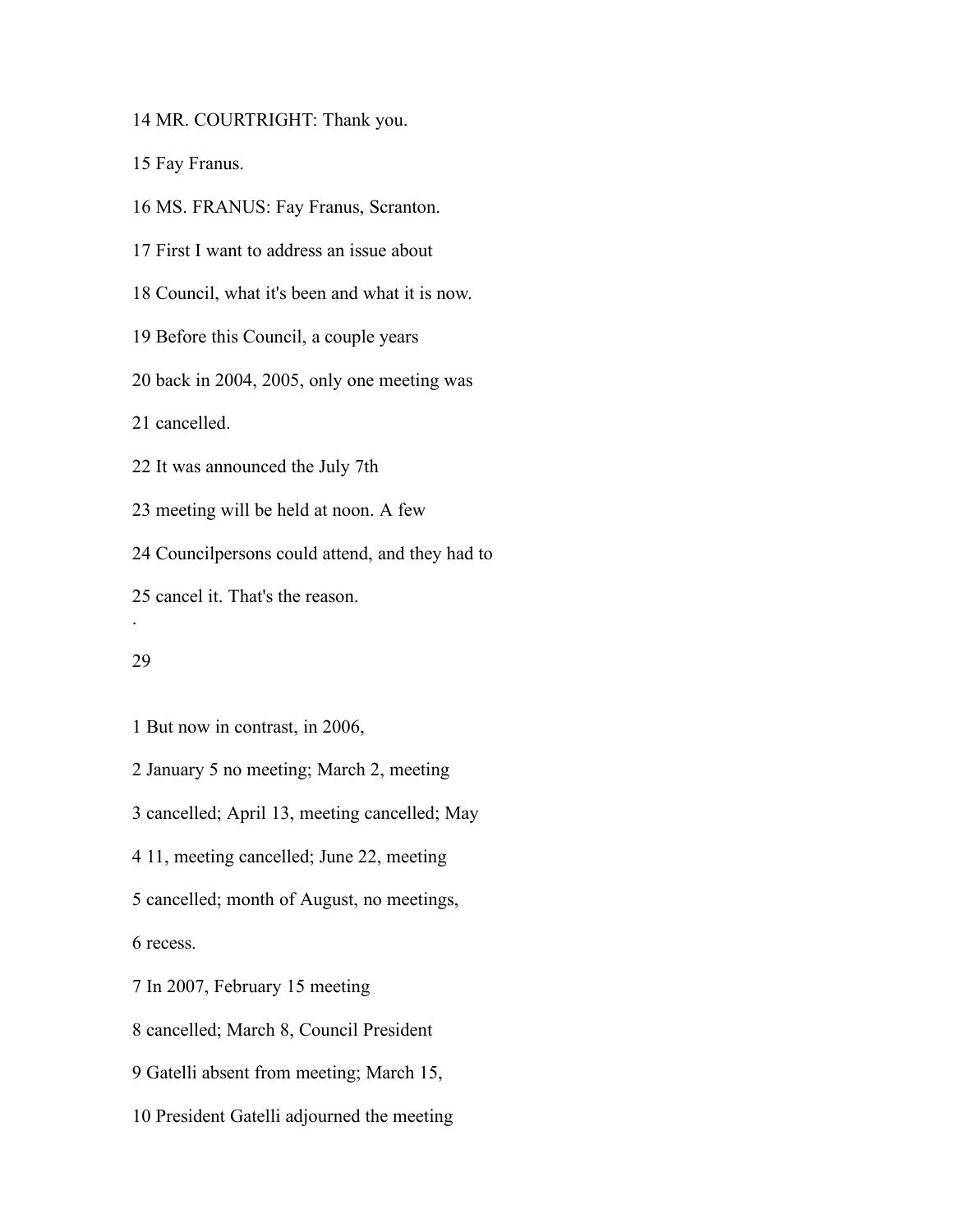abruptly because Council speaker out of

order; March 22 meeting cancelled; April 5

meeting cancelled; May 24, Judy Gatelli

sick; May 31, President Gatelli again

adjourned the meeting abruptly.

I just have to say this is just

outrageous, and it's totally uncalled for.

The words I just spoke speak for themselves.

And I'd like to start off by saying

this, last week's meeting was adjourned not

because of Mr. Sam Patilla, it was adjourned

because of Charlie Newcomb.

And let me set up the scenario here.

Sam Patilla was told he was out of order by

Mrs. Gatelli, and then he didn't step down,

# 

.

so they said he was out of order.

So, then I think it was Mrs. Fanucci

that said adjourn the meeting, and then Mrs.

Evans said, I think maybe we should recess

it, and then Judy said, Yes, let's take a

motion to recess.

And then before there was any motion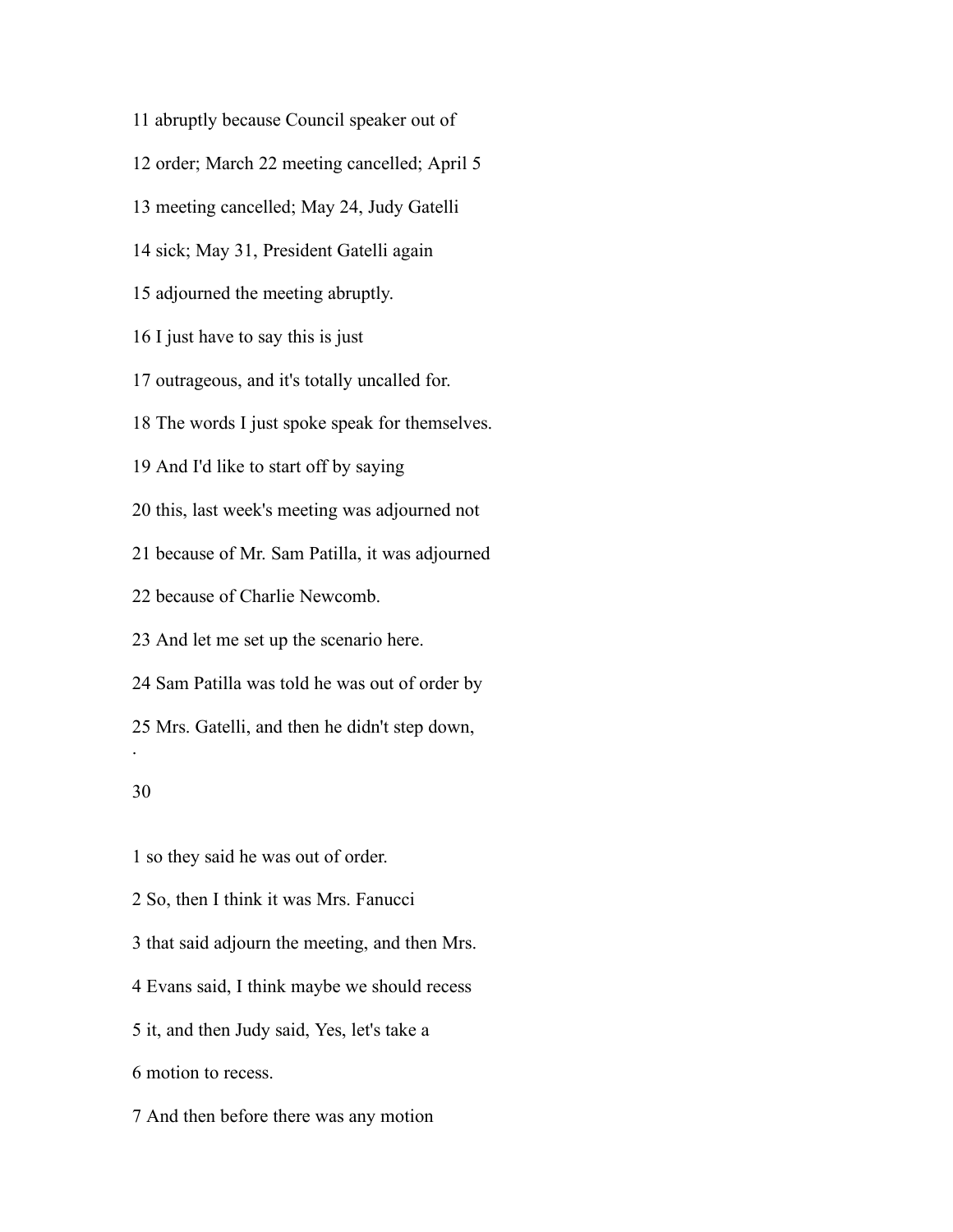taken, Charlie Newcomb called Sam Patilla an idiot, and then they went, you know, then you, Mr. Courtright, said, Whoa, Whoa, and then they adjourned the meeting. So, just to get the record straight, Charlie Newcomb, the meeting was still going on when Charlie Newcomb called Sam Patilla a name. The meeting was not adjourned yet, it was still in progress, just to get the record straight. And Sam Patilla was cited for out of order, which he may have been, that's up to the courts to decide, but Charlie Newcomb, this meeting was still in order, Charlie Newcomb was not cited. So, there's a blatant, again, more discrimination. And I also want to say, the new rules I heard Chief Elliott on the radio .

# 

 today saying that if someone is told they're out of order by Mrs. Gatelli and they dont' step down, they're out of order, that's one step, the second one, step down. If you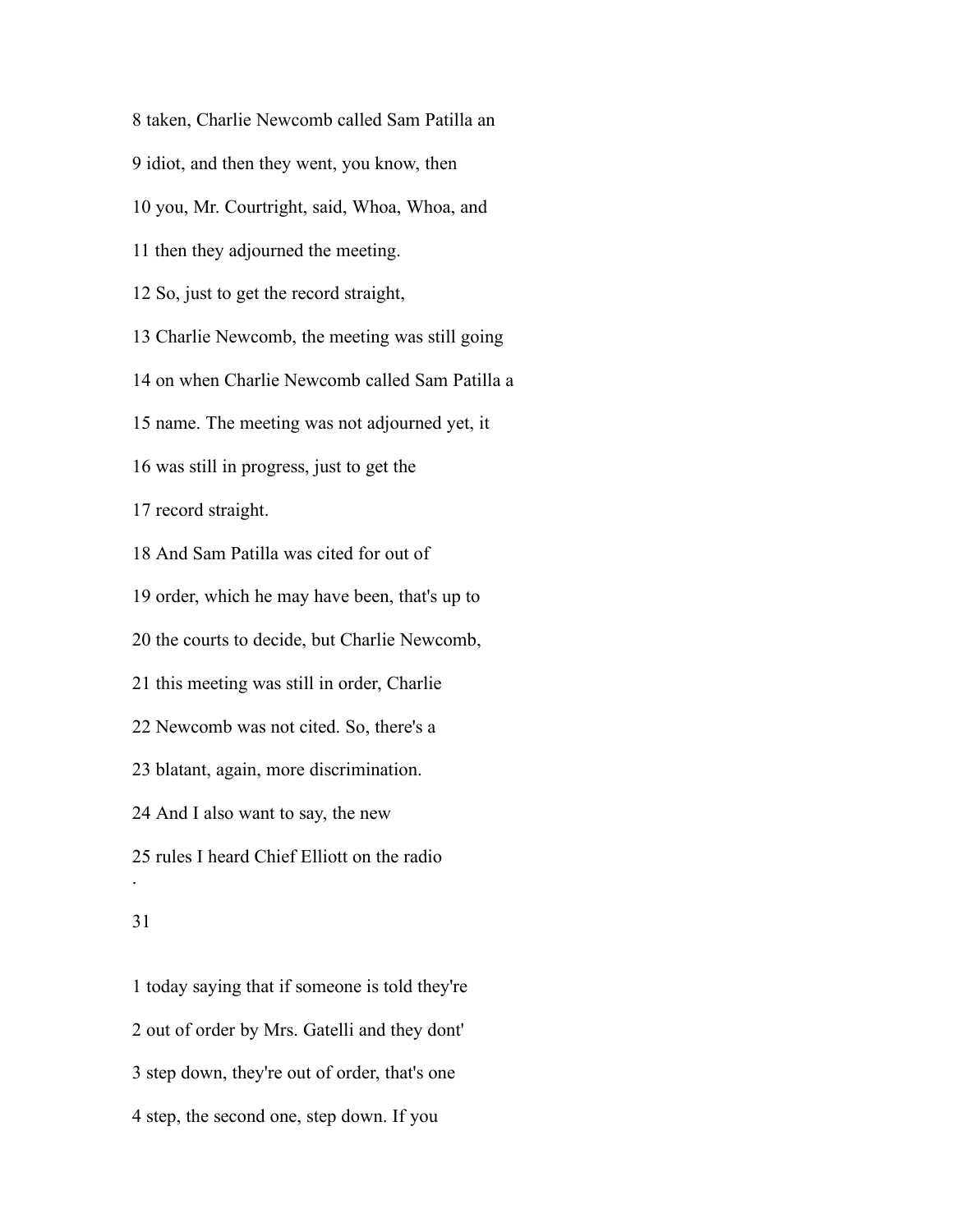don't step down, the police officers is going to come up and say, Step down. And if you don't, you are going to have criminal charges. Well, I have to beg to differ. Just because Chief Elliott says it and just because Judy Gatelli says it, doesn't mean the person is out of order or doesn't mean they should step down. There has been many times when Judy Gatelli has said someone is out of order. That's just her opinion. And I would really say citizens have a right to say what they want, they have a right to address their government. And I want to quote something from Justice Brennan. He wrote in the New York Times versus Sullivan in 1964, anyone is welcome to look this up if they have a computer, New York Times versus Sullivan, 1964, The First Amendment provides that debate on public issues should be .

uninhibited, robust and wide open.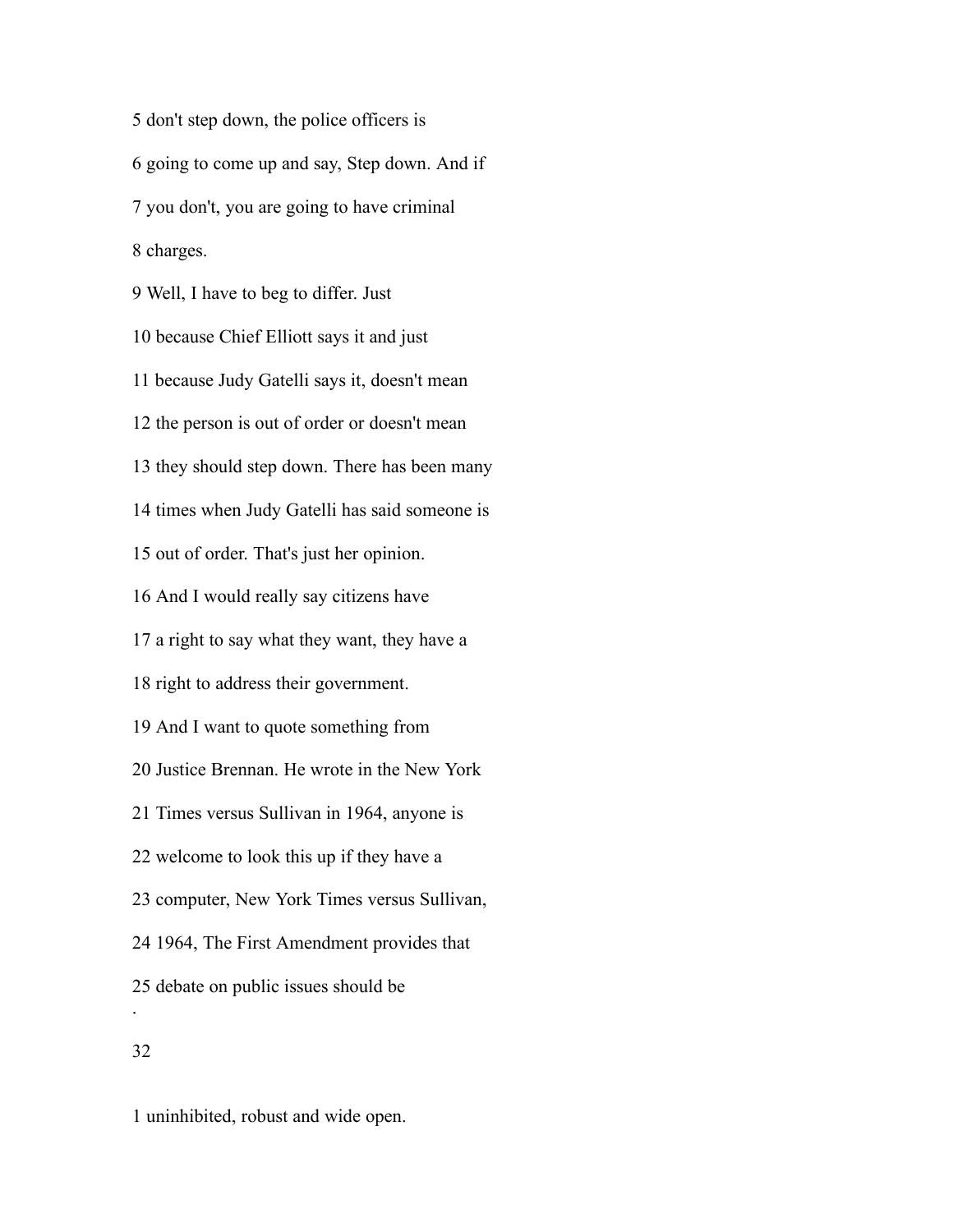Well, I see here by Mrs. Gatelli is an out and out form of trying to silence the speakers and anybody that she doesn't like what they're saying, she'll say they're out of order. And certain people are targeted here, myself being one, Sam Patilla being another, Mary Ann Wardell being another, and a gentleman who was threatened to have his house burned down. I mean, they pick the ones that they don't want. You can me. I told you somebody came and plowed my driveway at three o'clock in the morning. Anyway, and I'd like to ask since Mrs. Gatelli isn't here, I'm still going to ask, who's paying? Because if this is indeed the taxpayers are going to pay for her lawsuit, we do have a right to know. And I would ask you, Mrs. Evans, Mrs. Fanucci, Mr. Courtright or Mr. McGoff to please find out, because as a City Councilperson, she's suing as a City Councilperson, and that is the taxpayers. This is a very, very expensive lawsuit, and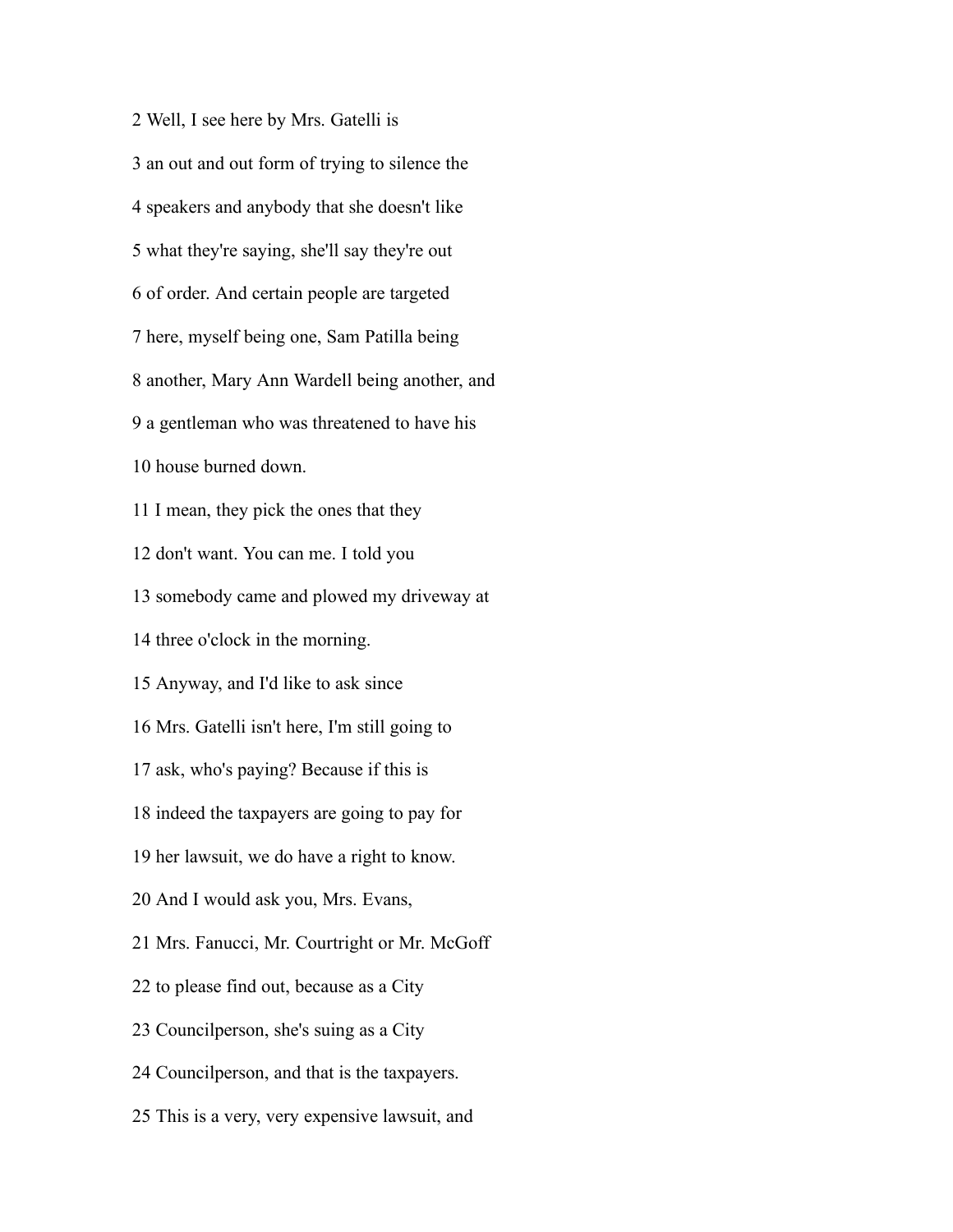we should not be paying for her lawsuit. MR. COURTRIGHT: I have no idea, Fay. MS. FRANUS: I know you don't. Is there any way since she won't answer me, Bill? MR. COURTRIGHT: Okay. I don't know if we have the right to know that or not. MS. FRANUS: I have a right to know. MR. COURTRIGHT: I understand you believe that, and I will ask. I will ask. MS. FRANUS: You will ask who? MR. COURTRIGHT: I will ask our solicitor. MS. FRANUS: I don't have much faith in him. MR. COURTRIGHT: I know, Fay, you don't have much faith in our solicitor, but

he is our solicitor, and that's why I ask

him.

MS. FRANUS: But I've been there.

Mr. Minora has said one thing one day and

.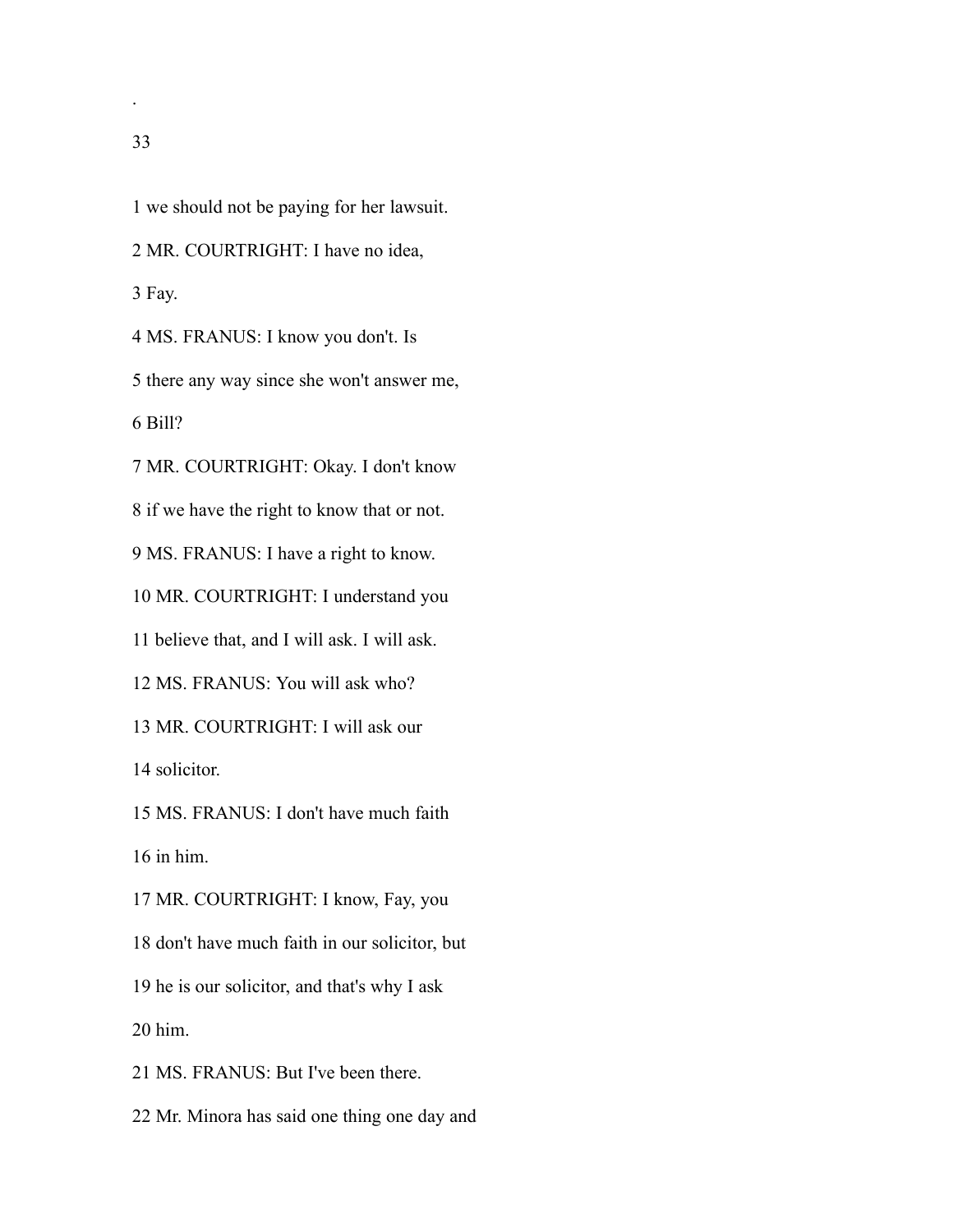the next day he changes his mind, so I can't go by him. Mr. Minora said that when Doug .

#### 

Miller asked him if he could speak first,

Mr. Minora said to him, you have to obey the

rules just like everybody else on Council.

You have to follow the rules, the same as

everybody else following citizens

participation. There no exceptions.

MR. MINORA: Five minutes.

MS. FRANUS: Now he's saying do what

Judy says. The law is the law is the law.

MR. COURTRIGHT: All right. All

right. Thank you, Fay.

MS. FRANUS: And thank you for the

truck information.

MR. COURTRIGHT: We don't have the

bell now or no?

MS. FRANUS: And that's another

thing. One week yes, one week no.

MR. COURTRIGHT: All right.

MS. FRANUS: One week a bell, one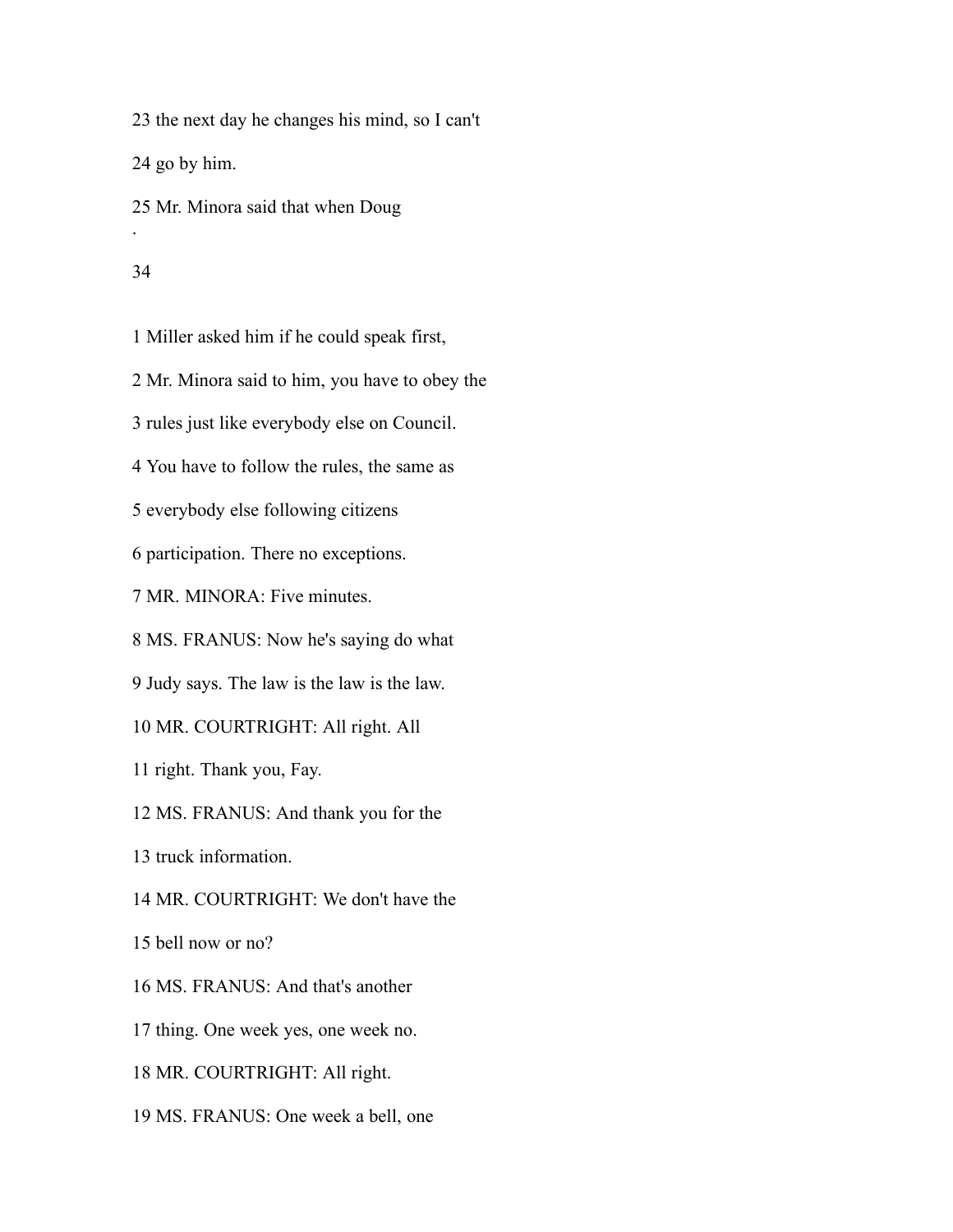week no bell.

 MR. COURTRIGHT: I like to have the bell myself. Okay. Andy Sbaraglia. I'm a fan of the bell. MR. SBARAGLIA: Andy Sbaraglia,

 citizen of Scranton. Fellow Scrantonians, .

# 

 when the meeting was adjourned last week, I was denied to speak on this legislation, what I'm referring to is 6-A, before you voted on it. But I guess that's a common practice with this Council. Why should you listen to people speak before you vote on things? That's stupid. Actually I guess you consider the citizens of being stupid. They don't have anything relative to say on these things, they've just got to pay it. When you're sheering sheep, that's the way you treat them, like sheep. So, the citizens of Scranton have become sheep to Mr. Doherty. But anyway, we had a 35 percent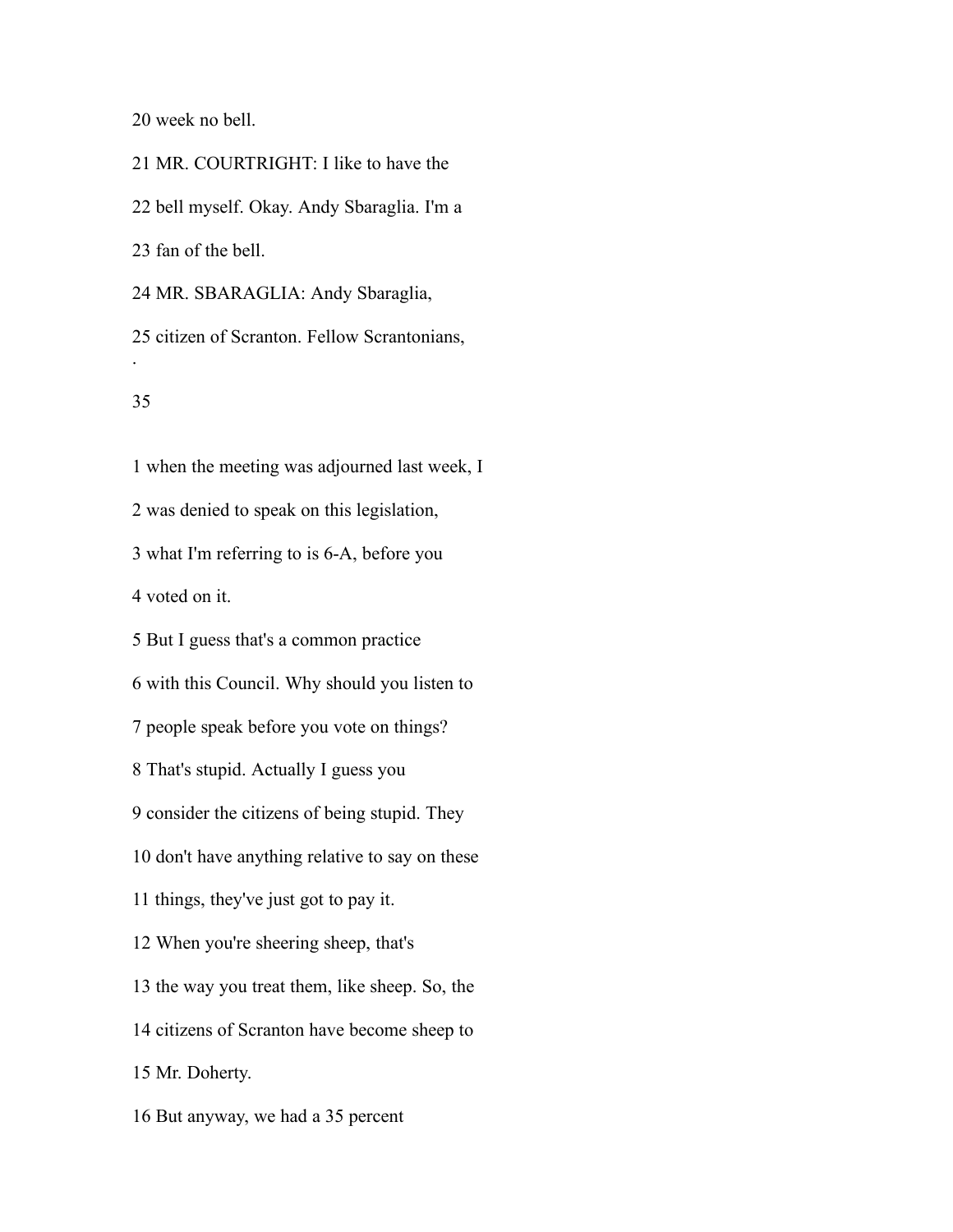penalty fee on 6-A already. If you're three months delinquent of your taxes, you are assessed 35 percent. Now you upped it up to 200 and some percent. There was no justification for it. I told you this piece of legislation was immoral. Even to vote for it was immoral, but I guess morality is no longer something we can say about Scranton. We became an .

#### 

 immoral place, anything goes. The sheep has to be treated like sheep, and if they are not very good, we'll tip them. That's what the citizens of Scranton have became. Scranton cares little or nothing. The charter means nothing. When it came before you and when -- well, when Les came up and said that you were violating the city charter by not allowing people to speak before you voted did Mr. Minora advise you it was a violation of the charter, that you're violating your oath of office by doing that?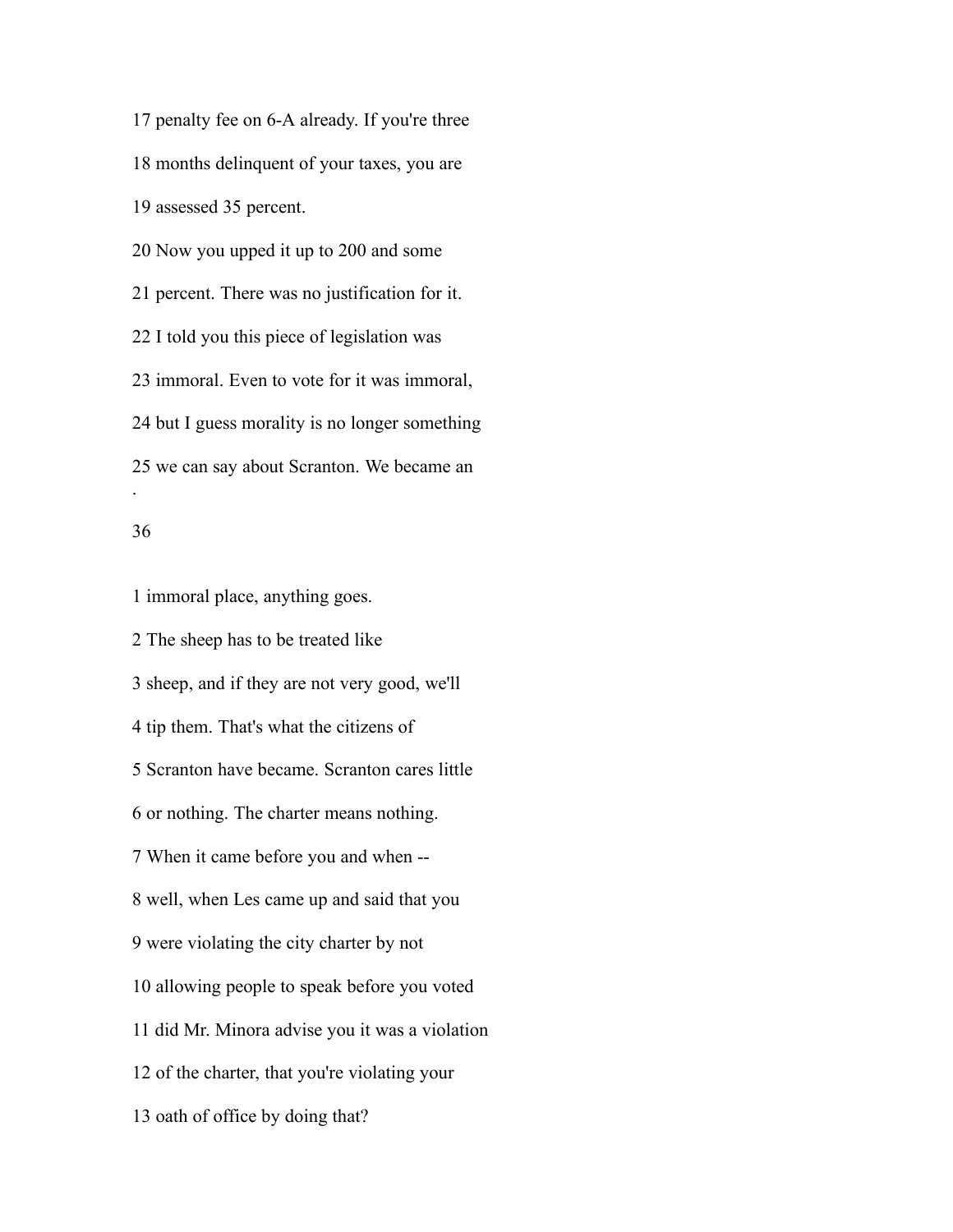If you don't follow the charter, you're in violation of your oath of office, and Mr. Minora should advise you of that. Either you're in violation of your oath of office, or you're not. The charter is relative or is no longer relative. Now let's take a look at the Sewer Authority, being we're all going to get hit with it. I'm not going to bring up the 42 percent, then the mayor cried, that was stupid. We didn't really have to buy it because of the 42 percent increase. .

# 

 We bought it because of the \$150 million dollars the mayor is going to get his hands on to spend. We all know this. People are not as dumb as you think we are. But anyway, these things have been done. Now, City Council has always okayed the loans of the Sewer Authority. We have always set up the rates of the Sewer Authority. How did the mayor bypass Council and said that you're no longer relative when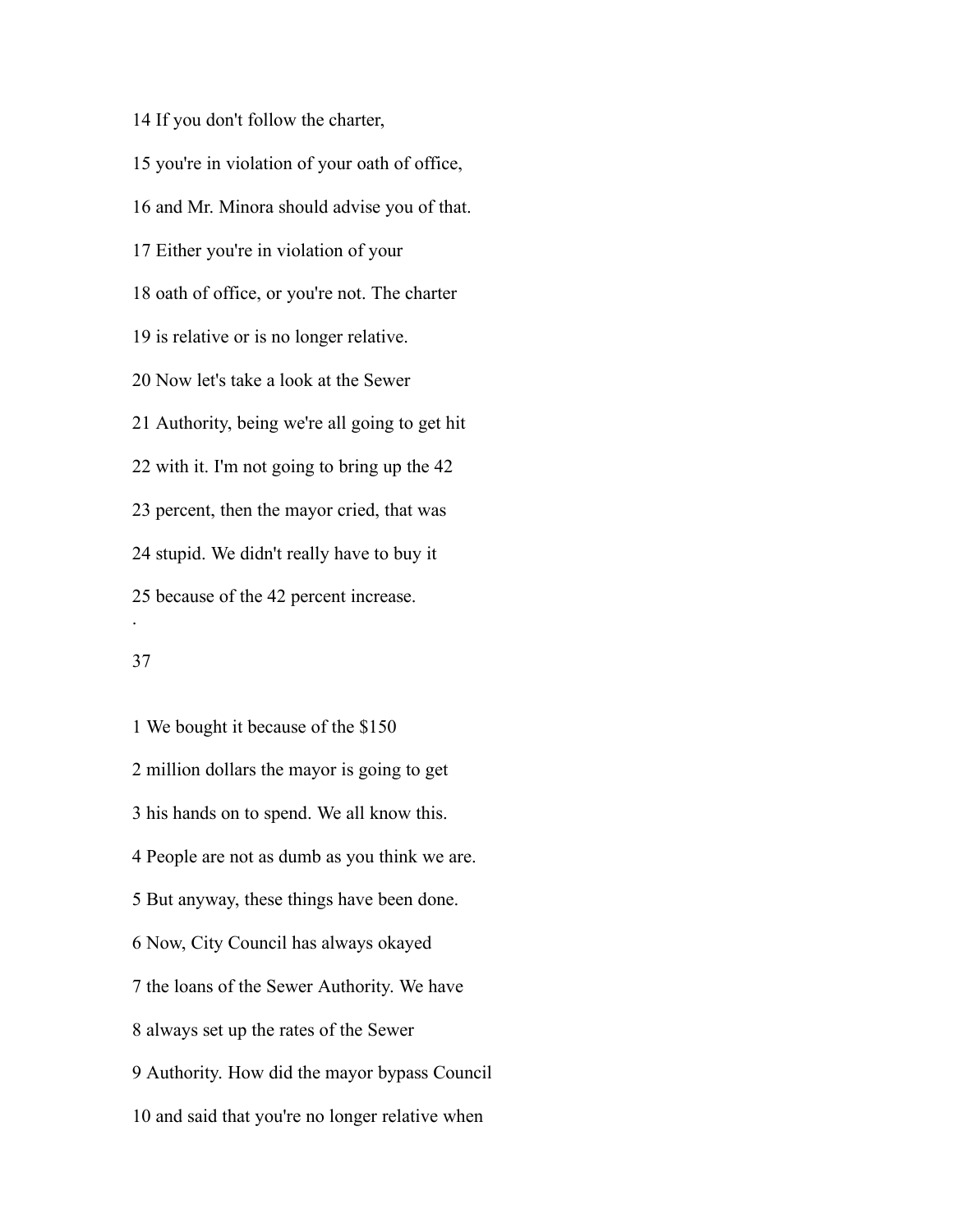it comes to the Sewer Authority? You are the legislation branch. If you haven't saw any of the legislation on this, then it's illegal. You are the people that says you can do this or you can do that.

 The mayor does not have an autonomous in his mayor's office to do whatever he wants with these authorities. They have to come before you. You cannot give up your right. If you give up your right, then you become redundant. We don't need you. We can put monkeys up there or anything we want up there, because it won't matter, carpet figures, I guess, is a better .

### 

 way to put it. Because you have to keep the mayor in check. That's what your job is. Your job isn't to stay up there and sit up there and say to the mayor whatever he does is right. The mayor is not God Almighty. Your job is to protect the citizens of Scranton. That's your primary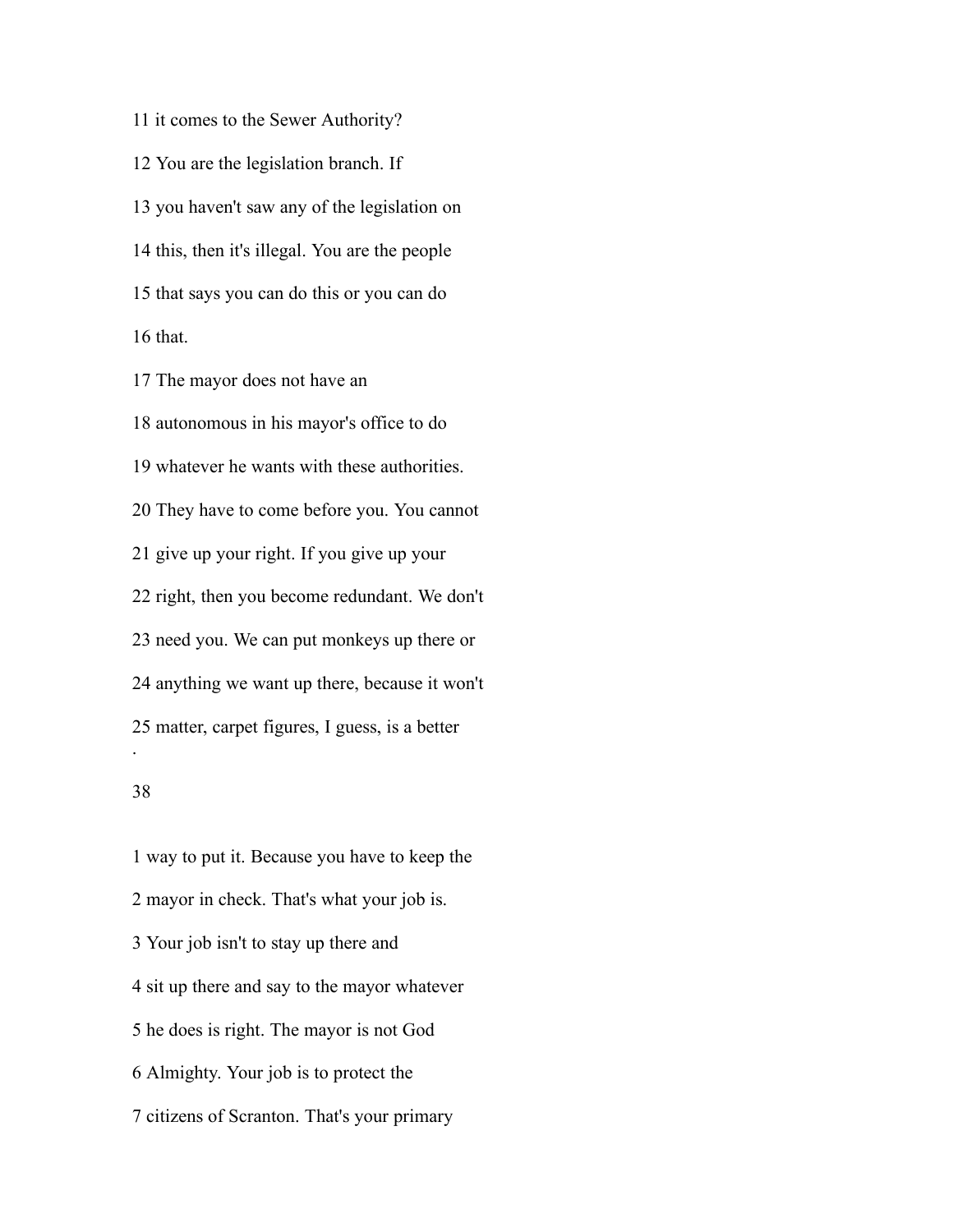job.

 Whatever the mayor does, you have to okay it. That's the reason why we have the legislative branch and the executive branch. If you don't care to do it, then you should all just say we don't need it. Let's change the Home Rule Charter and let the mayor just do everything like he wants to do. You cannot have the fox supervising the chicken coop, and that's what you have. The mayor's appointees are running the Sewer Authority or the sewer utility, whatever you want to say it is now, because it's no longer an authority, it becomes a utility. And somebody has to supervise that utility. Either if you don't want to do it, the mayor doesn't want to do it, then we .

#### 

 should request the PUC to do it, because they're setting up borrowing without you, they're setting up rates without you; hence, we don't have an authority, we have a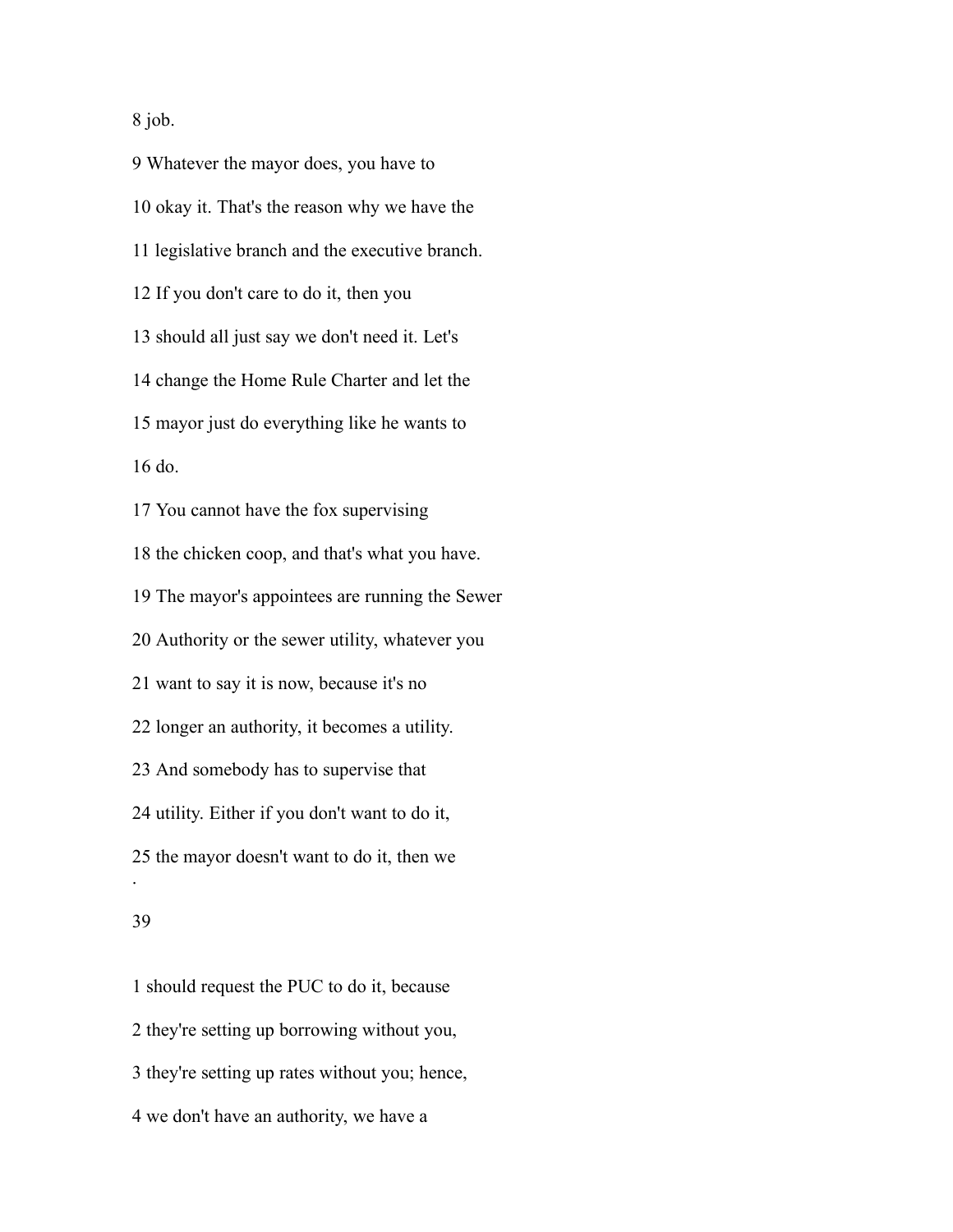utility. And you should do something about it.

 You've got to stick up for your rights or we will have no rights. We've got very little rights now when it comes to speaking. And that's very bad. I don't think any of you were in the service, you never had the opportunity to serve our country, but that doesn't matter. The main thing is that you believe in democracy and you believe in the people's right to speak, and you believe in the people's right to speak before you take a vote on any ordinance or resolution or so forth and so on. We were denied speaking on this last week when the meeting was adjourned. So, hence, before you brought it up for a vote, you should have asked if anybody wanted to speak on that legislation, and then you can do it.

.

Same thing when you move something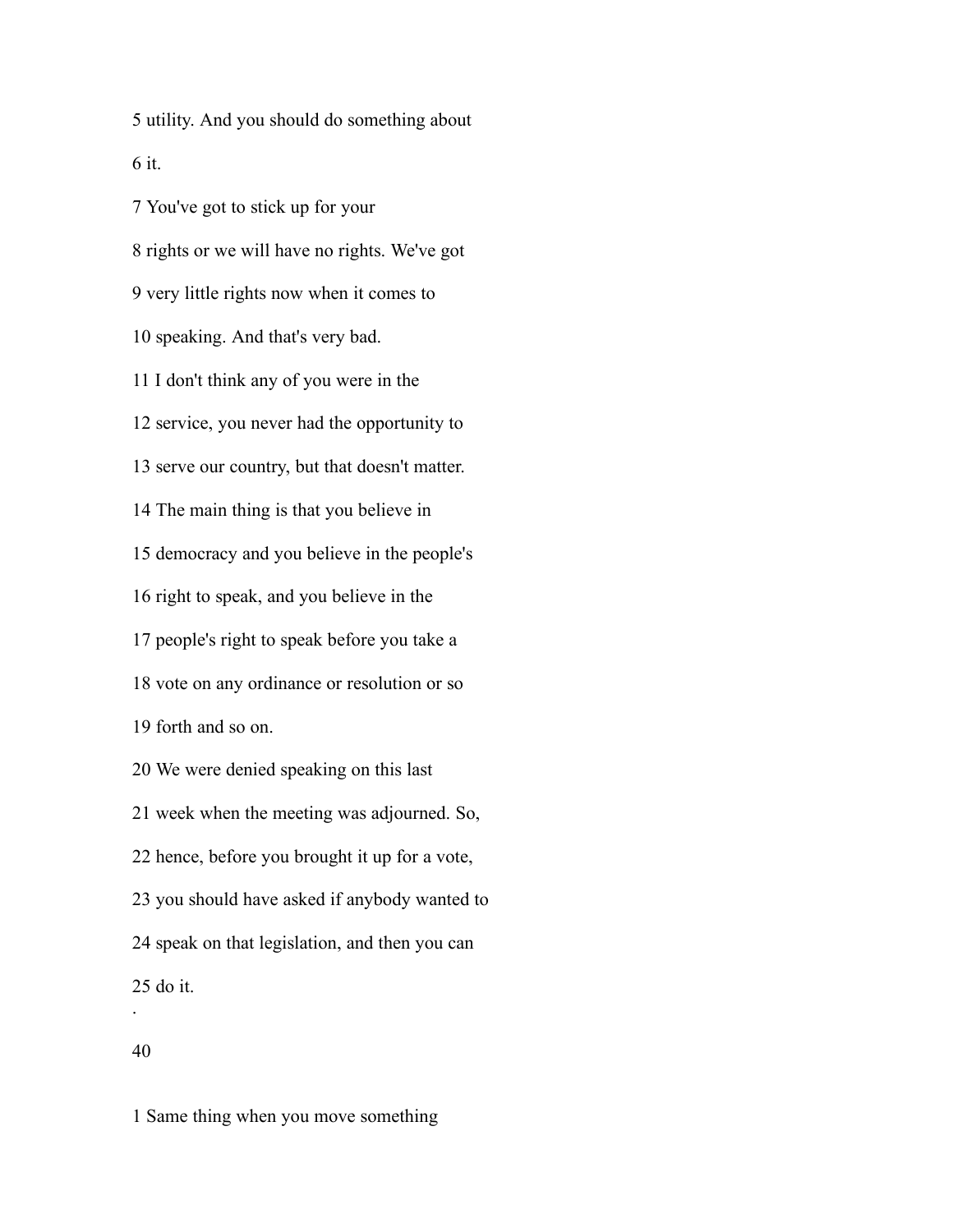from one order to another order, a person should have the right to speak on that before it's -- when it's moved before you vote on it. But that's all thrown out in this Council. This Council cares little or nothing about the Constitution of the United States, The Constitution, The Sunshine Laws or the Home Rule Charter. You make up your own laws. You've got a lawyer that's supposed to tell you these things. Mr. Bolus won with the Sunshine Act because they put Mr. -- they voted a Councilman during retirement and he came up there, I won't mention his name because it really doesn't matter that much now, Mr. Pocius actually. They voted him in, and then they adjourned the meeting without voting him in. You got to ask people the right to speak. They just said, It's done, we're adjourned,

and go out the door.

That went to court, and Mr. Bolus

won that case. But we're heading to that

place now where everything has to go to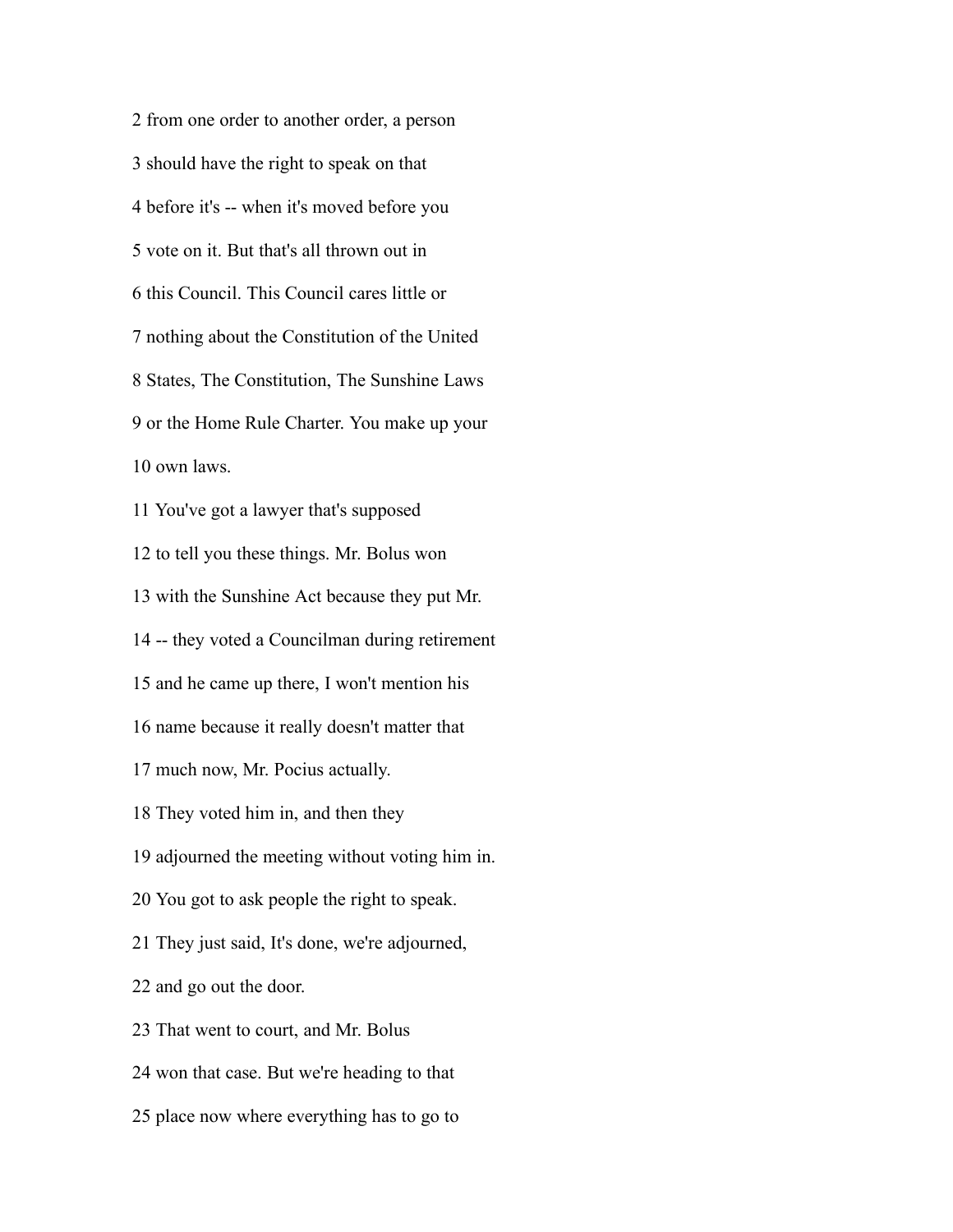court.

 You've got to remember it's either the court or the gun. That's the only solution to a problem, either The Constitution says you have the right to actually change the government if you so desire when it becomes so oppressive. MR. MINORA: Time. MR. SBARAGLIA: I thank you. MS. EVANS: Mr. Sbaraglia, just to comment on the sewer authority, I had the same concerns as you, in that, the mayor made a deal without the knowledge or approval of City Council, and I had a letter sent to Mr. Barrett regarding that situation. He answered some of my questions, but he did not address that situation, hence, I've been requesting for weeks now a public caucus between City Council and the Scranton Sewer Authority, even if only Mr. Barrett and their attorneys are represented, because not only have we --

.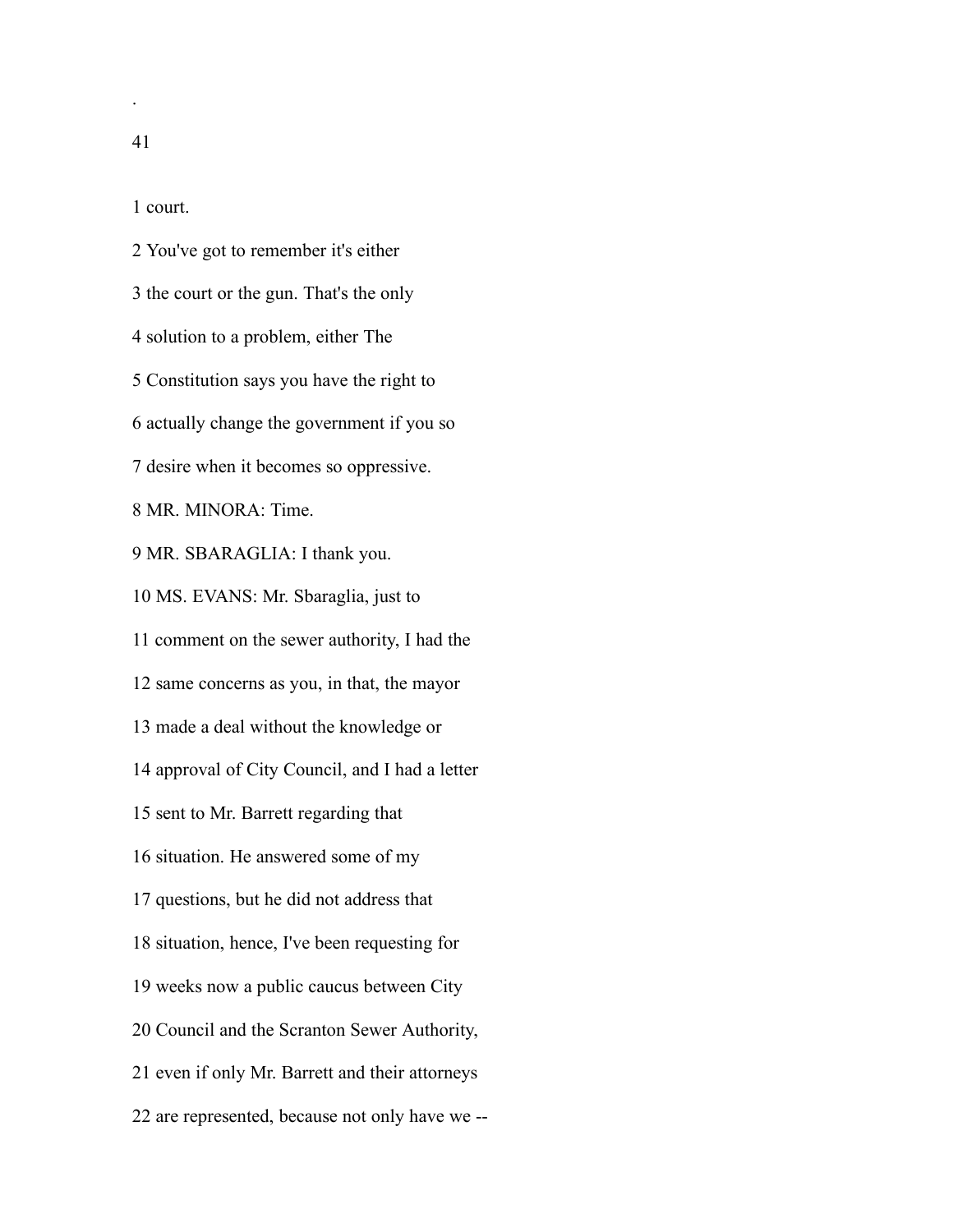have we suffered this rate increase without any approval from City Council, he further states that in the not too distant future, .

#### 

 there very likely is going to be another increase.

And before that happens, I

 personally am upset that though I've requested week after week after week now,

and anyone on Council can verify that, a

public caucus with the Sewer Authority, my

urgency was that we would speak to them

before they passed this increase, but it

happened this week without our having had

that opportunity to voice our opposition to

it.

But I still want them in, because I

still want to know how it's possible for a

deal to occur without the involvement of the

legislative branch.

MR. COURTRIGHT: Thank you.

Bob Bolus.

MR. BOLUS: Good evening, Council.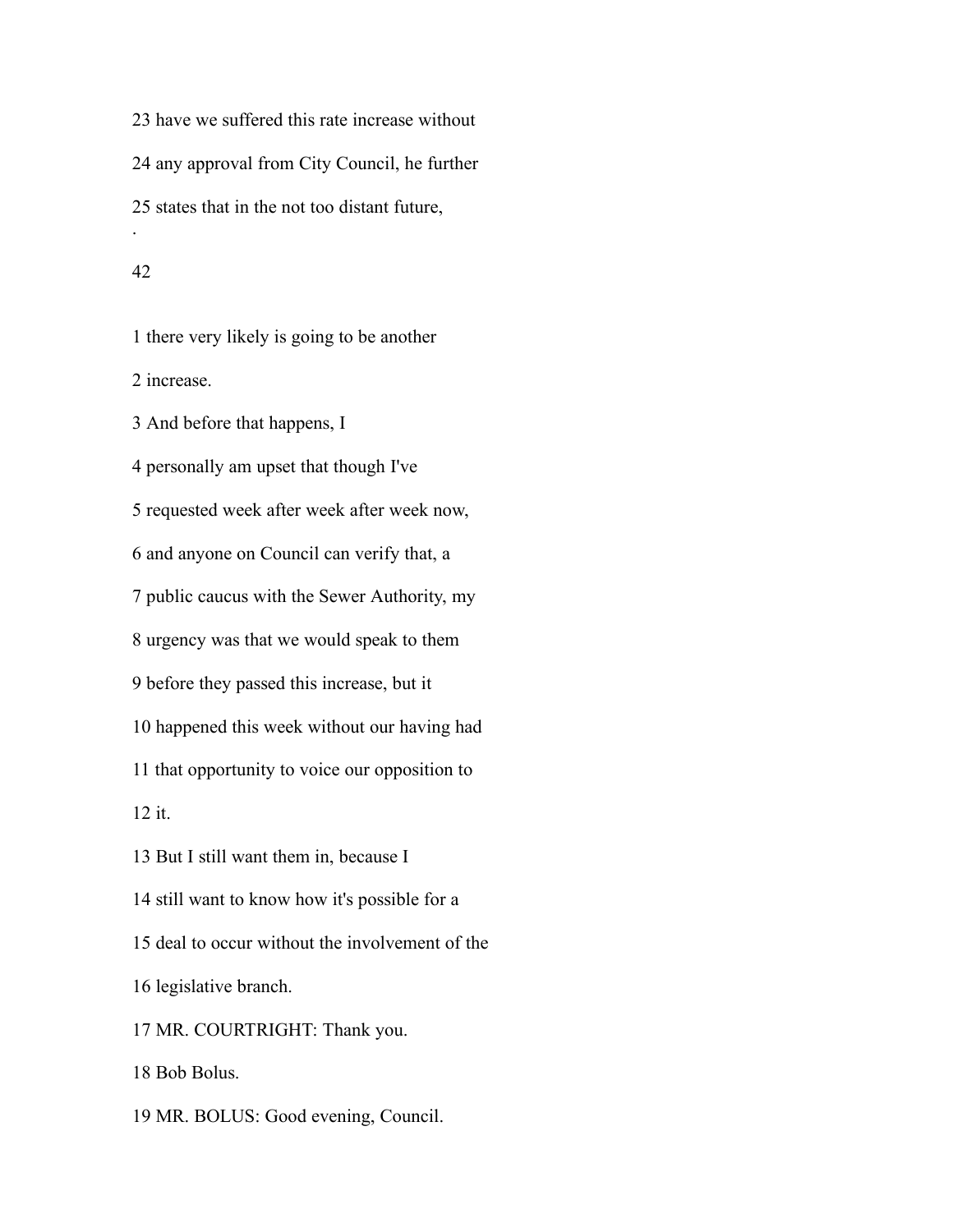Bob Bolus, Scranton. One thing I'd like to bring up, on tonight's agenda, I didn't get the opportunity in the last couple of readings speaking as far as the penalties and everything on the interest on the loans and default loans, I think that's wrong that .

### 

 we're not allowed to speak on it. You may have three readings on it, however, those of us that don't have to show up or didn't show up for your other two readings should not be denied prior to you voting on it the opportunity to address the issue before you speak on it. I believe it's a violation of the Sunshine Act, and I think it's got to be pursued. I don't believe anybody here in this chamber has the legal right to deny any citizen to speak on something, whether it's been read one, two times before, come to a meeting and then not be able to speak on it because the way you have your agenda set up. So, I believe that has to be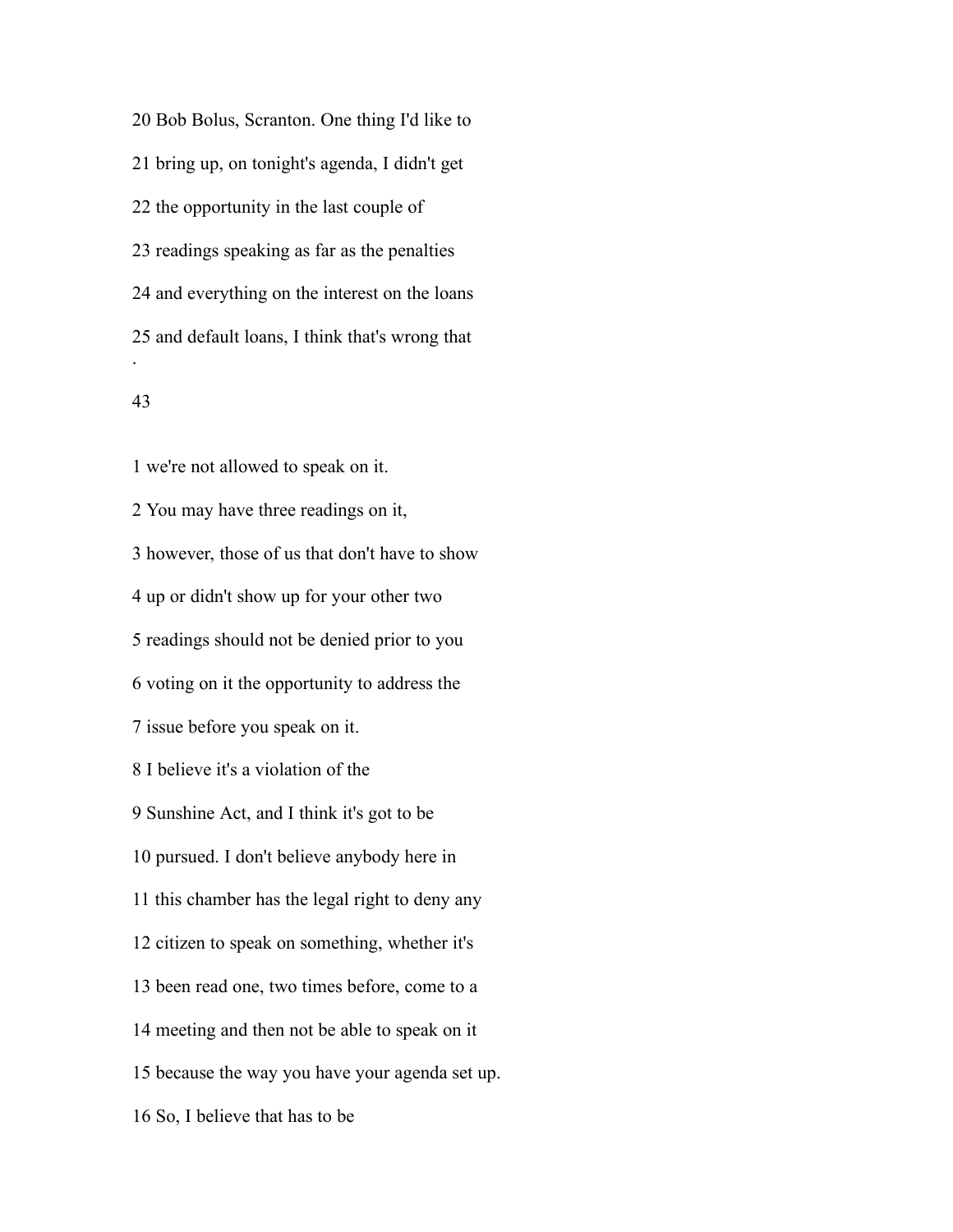revised. I know what the legal opinions are on it. I've researched it, so I know what I'm talking about. And it's not to challenge Mr. Minora or anybody else, but we should be allowed to speak prior to you voting on it, no matter who we are and whether we were here before or late. Now, regarding some of the things that have been brought up. I have a letter .

#### 

 from OECD. I asked Doug Miller, I was away, and I asked Doug to come in because there was a question about whether city funds had been used at the Latino Festival at Nay Aug Park, at my request, and I asked him to quote me, apparently it's all taken out of context that Mr. Miller speaks for me or he was out of line because I made him come here and read what I had here. Well, I received a letter back from Sara Hailstone, and my comments were, if you ask in a right way, possibly you get what you want. I've never had a problem getting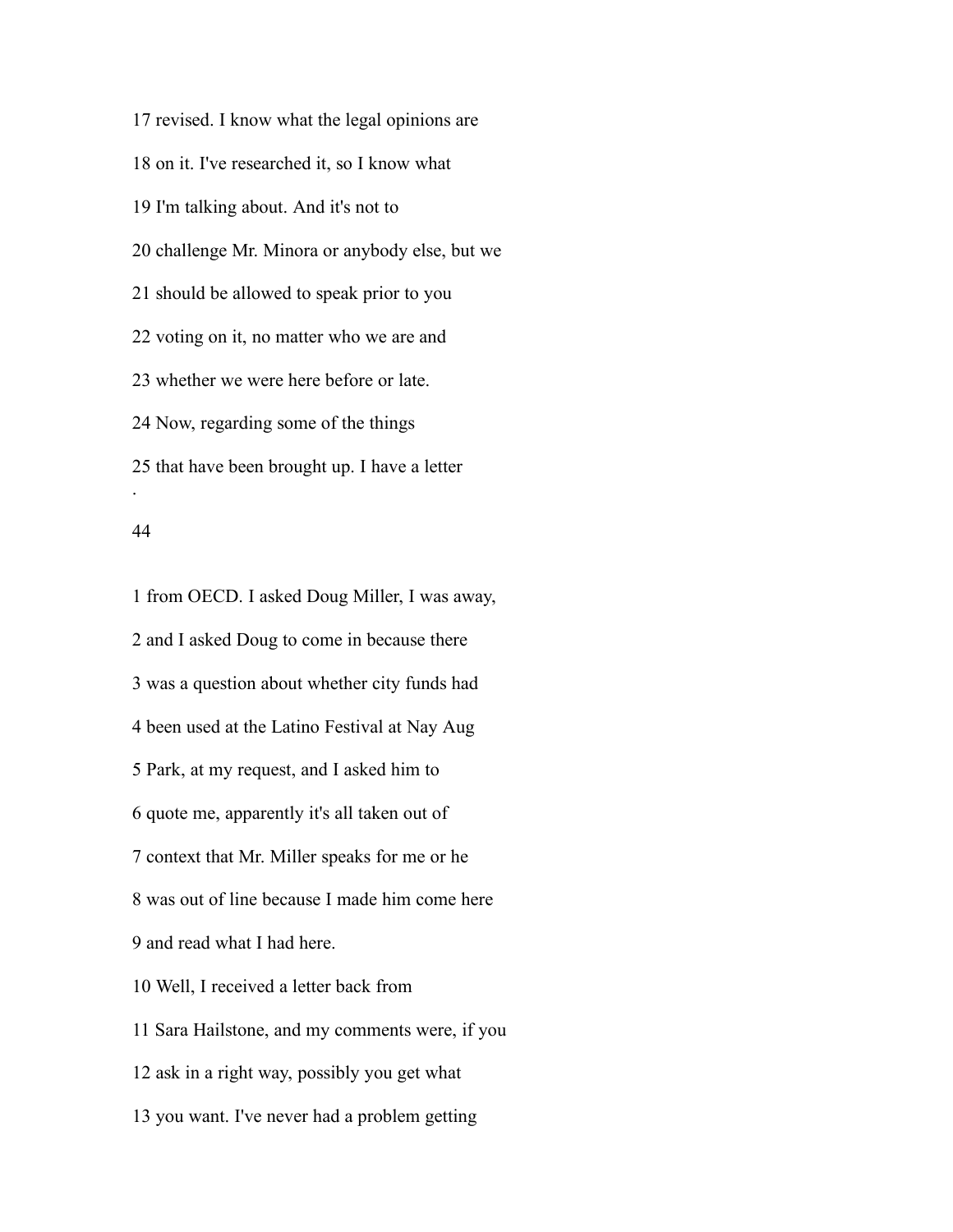information in this city, but he was challenged that it was a personal attack to Mrs. Evans or anyone else. I made no personal attack to anyone. I simply put forward that it's how you go about doing business in this city if you want to get answers. I've been coming here a long, long time. But what the I found amusing is he gets chastised or I get chastised about it. We've come before this Council how many times and we've asked you questions and .

# 

never have received answers.

 What changes the difference between this Council, the administration or people that work elsewhere when they don't get responses? And we don't have those responses here. We had a situation last week here, I got to review part of it on TV, and I found it appalling that this city has come to what it is today.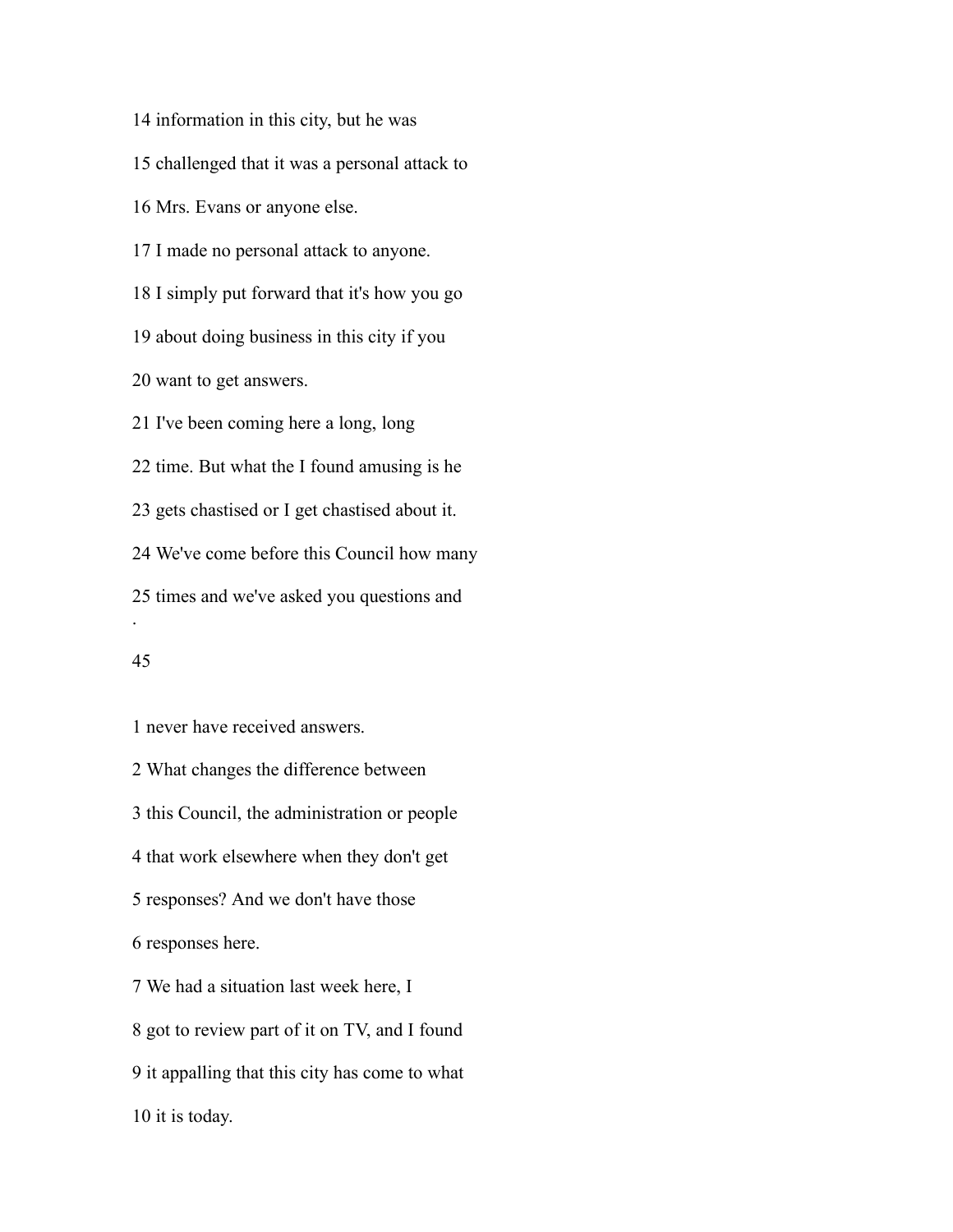People come here and speak, you have decorum. We have a right to address you and debate you, that's what our government is about. I thought it got out of hand here last week. There should be no name calling of anybody that speaks here against other people that speak here, because they have that democracy, they have that right to speak. If they're out of order, it's up to the police officer here to take charge. My recommendation would be that no one stands in the back here in view of these cameras, other than the police officer standing at . 

 this gate is what it should be, and only he should make a determination if an individual is out of order. It's not up to Council to determine that, it's up to the officer, and I believe our officers are more than capable of making that judgment.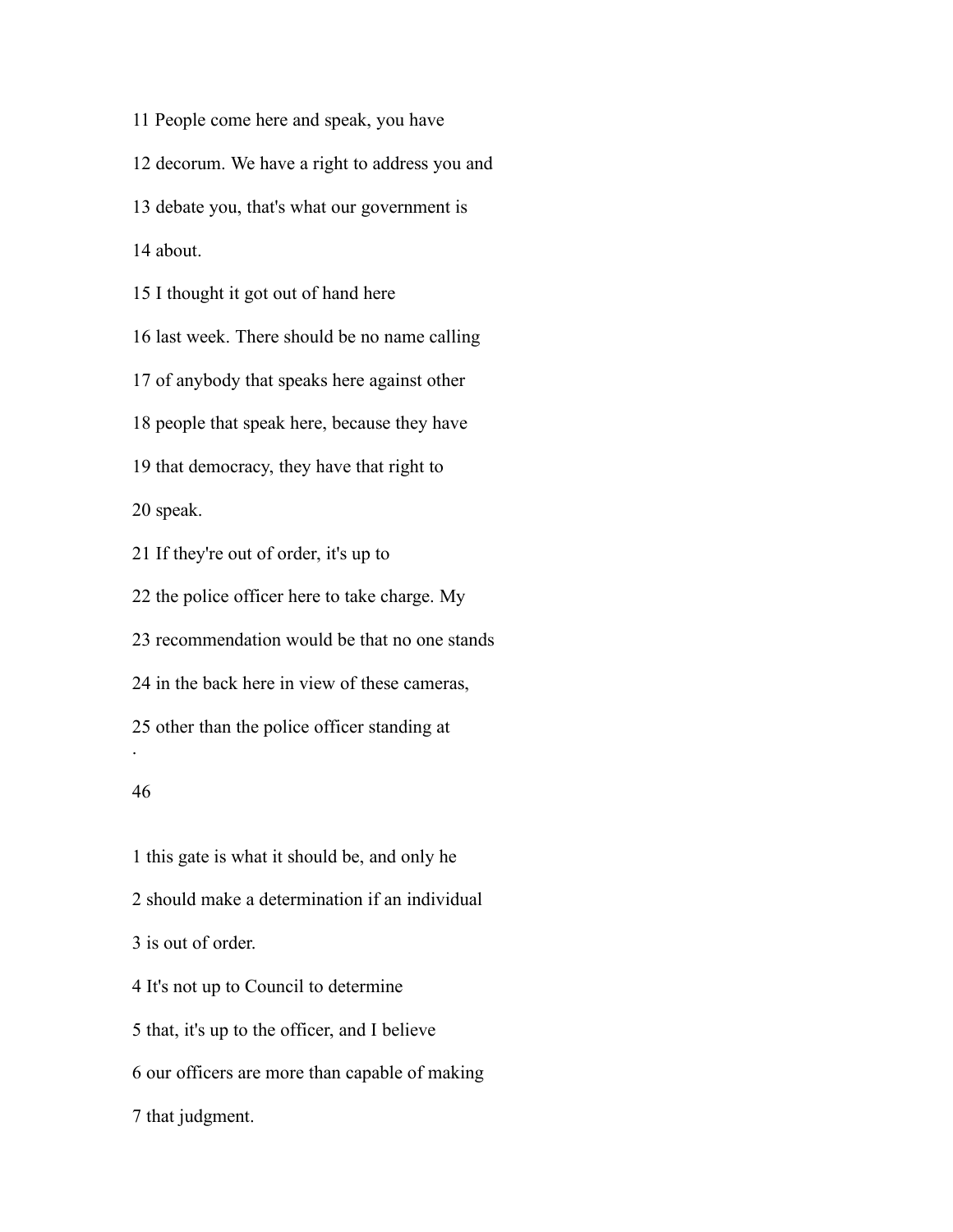We embarrassed the city last week, those that have spoken here, those that were here last week, from the people in this audience, as well as this Council, and it's got to stop, and it's got to stop here once and for all.

People got to start being adults,

 but you've got to start answering questions. I asked this Council on the \$3 million that you wanted to put in from the golf course money that each and everyone of you knew should never have been spent in this budget was earmarked to be put in trust for the kids growing up in the future, when none of you are at this Council or none of us are even here and the interest was to be used for Parks and Recreation. But you failed to realize that. You .

#### 

 ignored it, rather than take an eraser to the mayor's budget and take a million and a half dollars off, Mr. McGoff puts it on the agenda, and you all vote for it, and you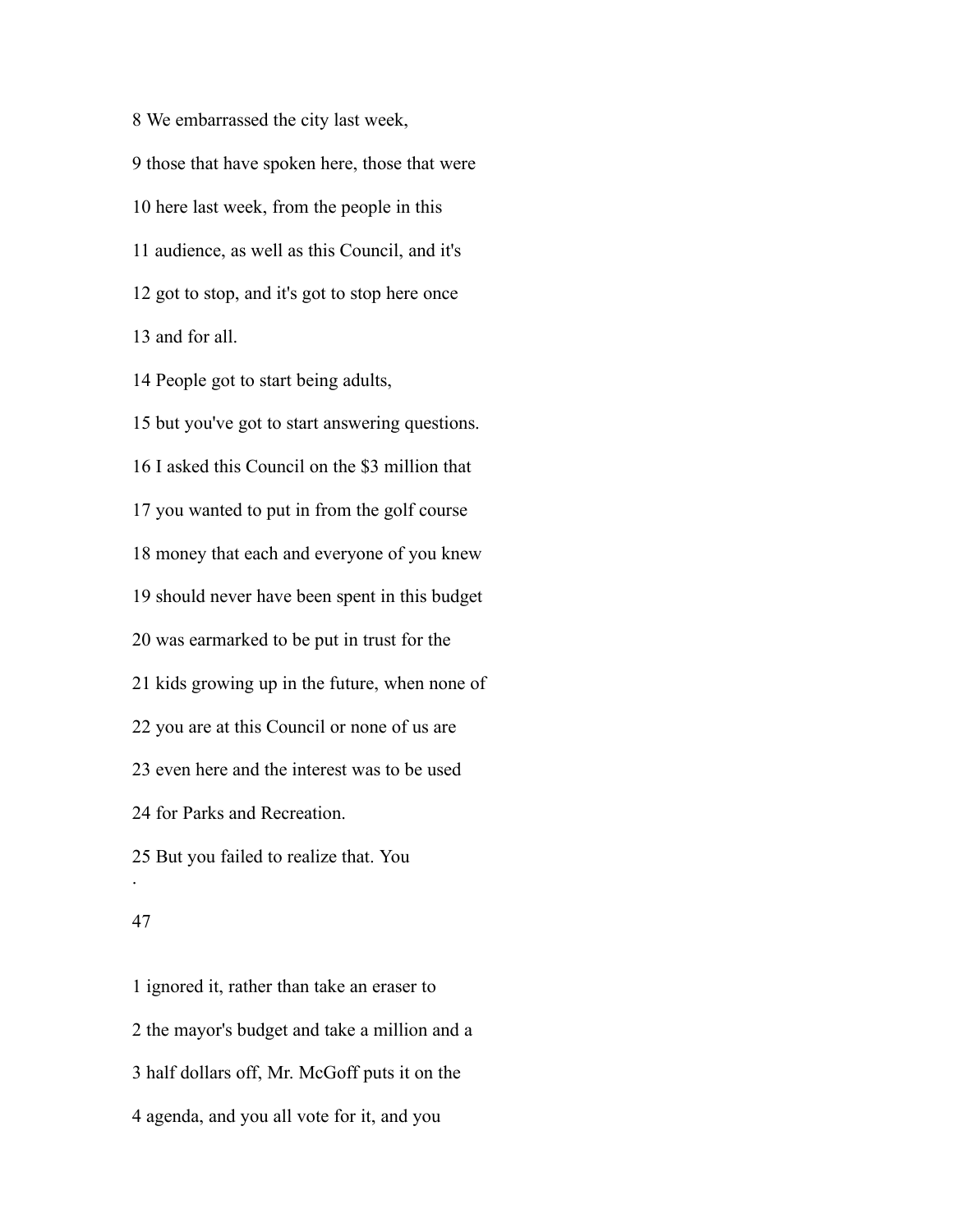took what did not belong to you. I asked you to put the other million and a half dollars that's sitting there in a perpetual account right now, that it's out of the way, that you can never touch it again, yet you have not done that. Are you now going to give him the other million and a half dollars for something stupid in this city? Are you going to find a way to get the other million and a half dollars and put it back so it goes back to the \$3 million and the interest used here? That's your responsibility, and what you did was totally wrong, but you never answered my question. So, don't ever challenge me or anybody else that comes up and says we can get answers from other people in this administration in this city if you go about it the right way. Now we've done it the right way. Is . 

it going to take legal action to force you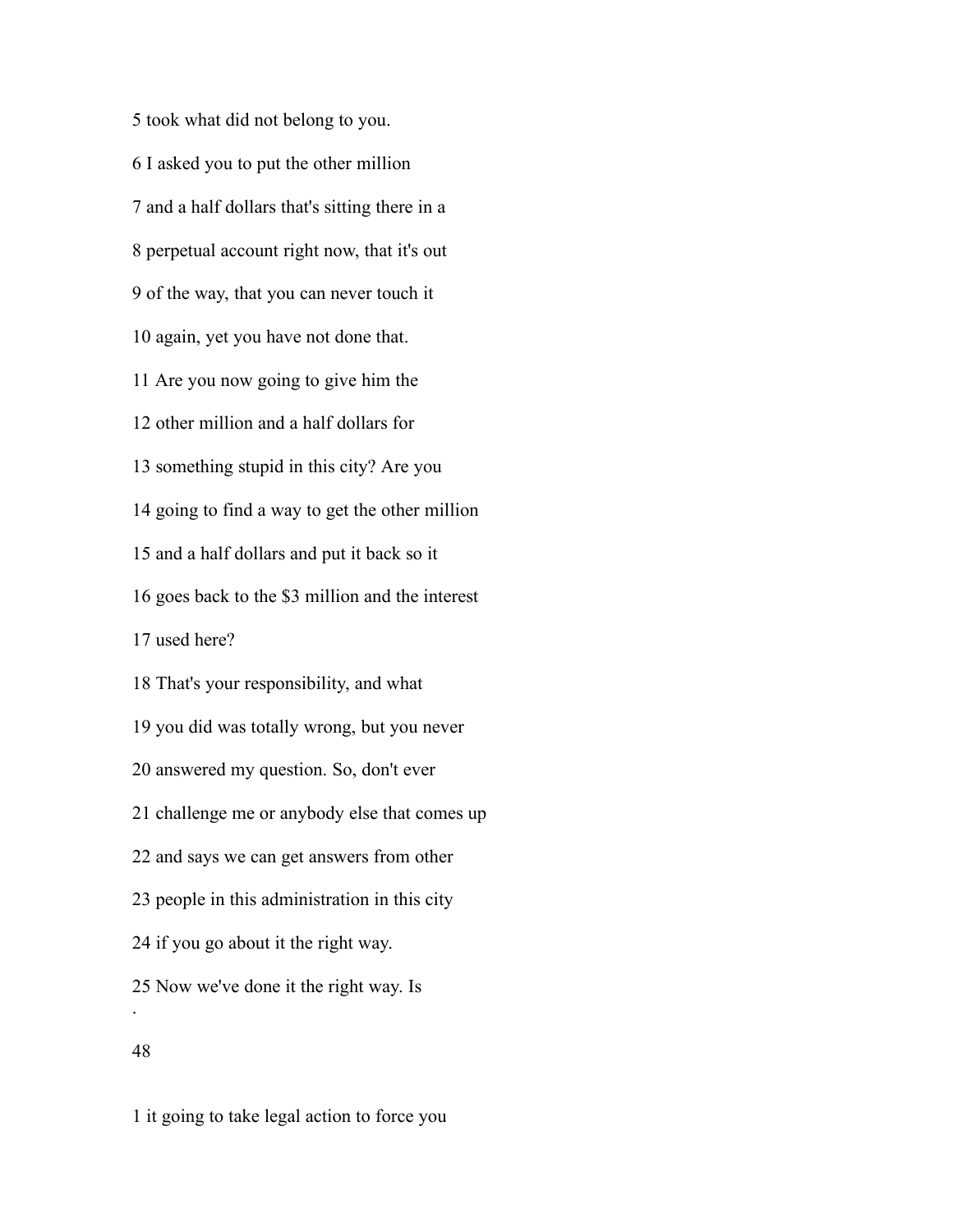people to put back what belongs to the people of the city? Because what you did was totally wrong, and you knew it, yet you did nothing about it. You ignore a lot of people that come up here and speak and talk about them later. It's wrong. People out here have to pay attention. I'm tired of hearing about we're minorities and minorities should come in here and be given jobs. That's not the issue of the City Council, that's the administration's job. So, if you have a problem with minority jobs, go see the mayor, that's where you belong. It's not at this forum, and I don't think we should make this a forum that becomes that political. MR. MINORA: Perhaps you didn't hear me. Time was a minute ago. MR. BOLUS: Pardon? MR. MINORA: Perhaps you didn't hear me. Time was a minute ago. MR. BOLUS: I never heard you say anything.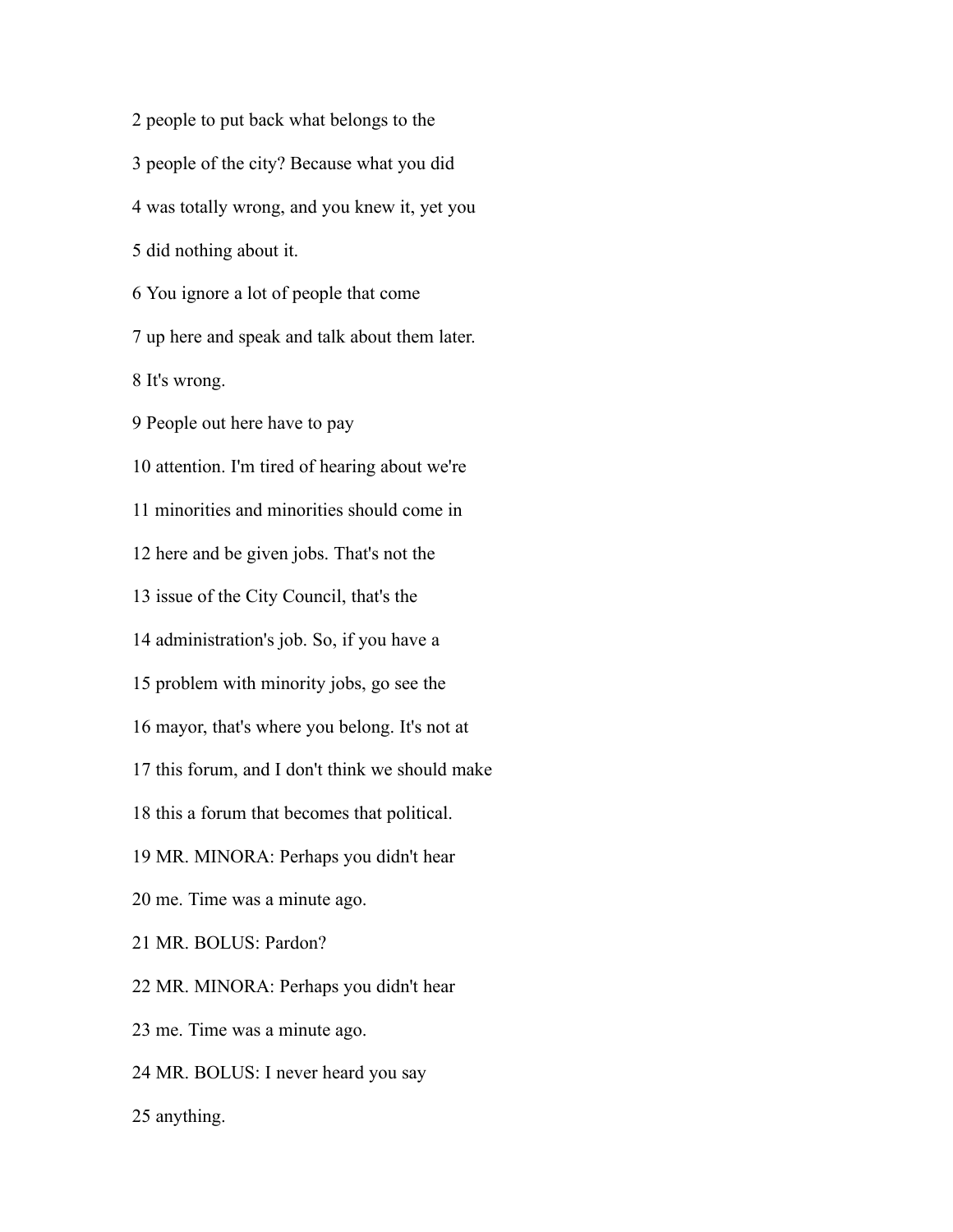MR. COURTRIGHT: I'm sorry. I didn't hear you. Sorry. Thank you. MR. BOLUS: Okay. And I would appreciate it then that we all get in line and let's start being adults and run the city the way it's supposed to be, but answer questions. Thank you. MR. COURTRIGHT: Thank you. Julie Jones. Sorry about that. MS. JONES: Julie Jones, Scranton resident. I don't know about anybody else, but I think we're all adults. Good evening, City Council. I felt the need to come this week after last week's very upsetting meeting. After watching the rebroadcast of the meeting, which, by the way, was edited nicely in favor of Council, it was clear that Mr. Patilla was behaving just as numerous other speakers that come here to speak. Mr. Patilla became upset after

.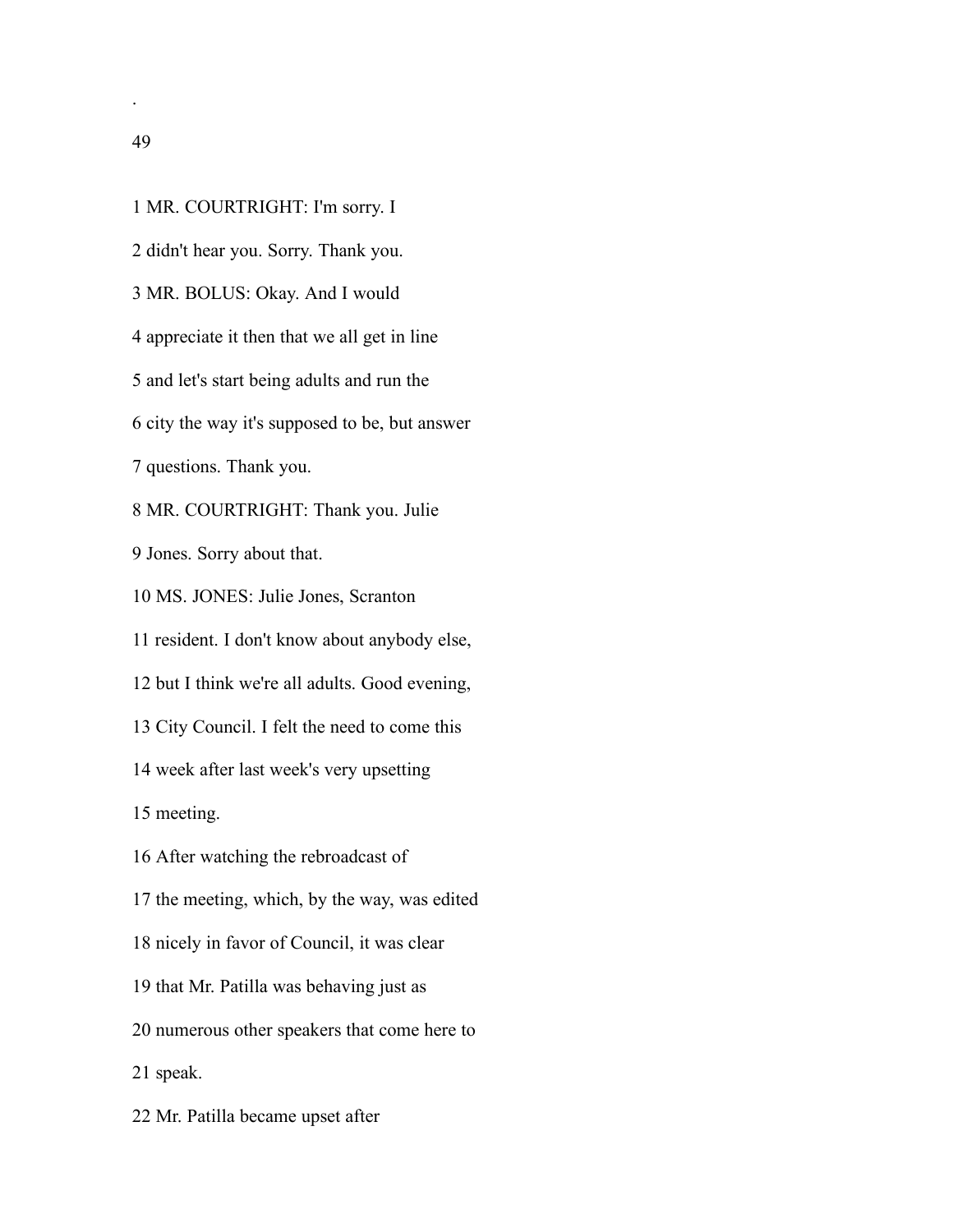Council President Gatelli started yelling at

him from her seat.

It is a shame that the replay was

### 

.

edited and did not show Mr. Patilla leaving

the podium and exiting Council chambers.

I have to side with Mr. Patilla in

regards to the bike cop circling his

intersection.

I have lived in that intersection

for 12 years and have never ever once seen a

bike cop watching speeders.

It is very hard to come to these

meetings and stay calm when you have two

Council members yelling back at you and

egging the citizens on. It is a disgrace.

I would also like to congratulate

James Piazza for his fine job on Junior

Council. James graduated last night from

Scranton High and was not mentioned at last

week's meeting.

I was verify disappointed last week

regarding the way the city is going to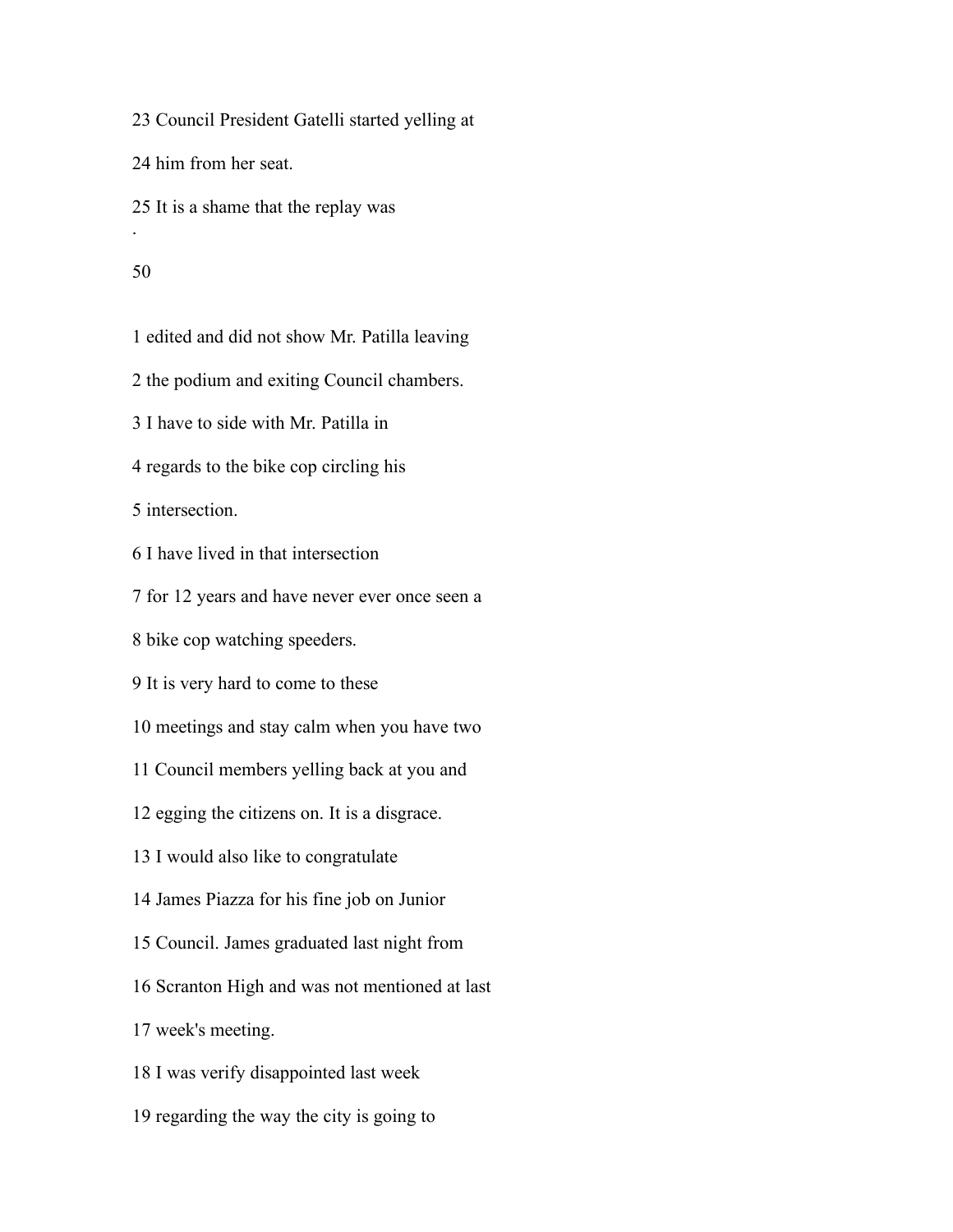collect taxes that are overdue. You four

should be ashamed of yourselves.

I work 100 hours a week and my

husband works three jobs and we have to live

penny to penny.

 Yesterday I to had to make the .

## 

 hardest decision of my life. One of my dogs was very ill, near death, and to anybody who has animals, they're like children to you, they are part of the family. I had to decide, do I use my money to save my dog's life or do I tend to a bill at my house that would impose serious consequences to me and my family? I chose to save my dog's life. Now I will face the consequences. I pay a lot to live in this city and work my butt off and should not have to face that kind of an issue. How much more do you think you people can soak us for? Every week we get soaked for something.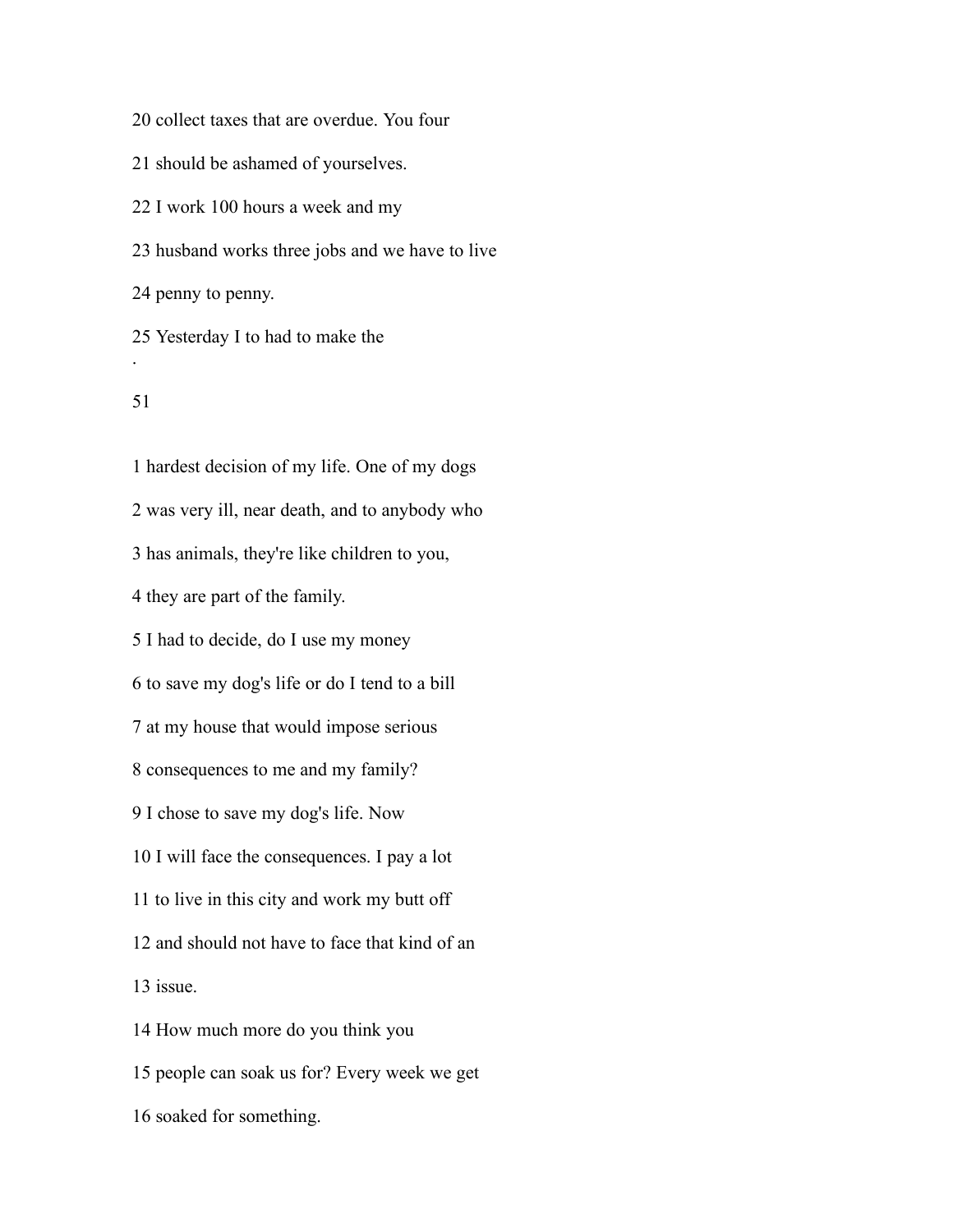My son has one more year at Scranton High and my husband wants to sell our home and move. I was raised here in the city, and that's the furthest thing from my mind is to have to move. We cannot afford to live in this city anymore, and it is a darn shame, and we are not the only ones. To all -- I work with the elderly in .

#### 

 their homes, the sick and ailing elderly. You don't know how many complaints I get when I go into these people's homes that are laying in hospital beds just waiting for their last breath and I hear, I might have to go rent because they're going to take my home. Now, these people, these are their homesteads. And since you guys decided to collect back taxes this way, perhaps their taxes aren't paid because of their medical problems. And that's the furthest thing they should have to worry about is losing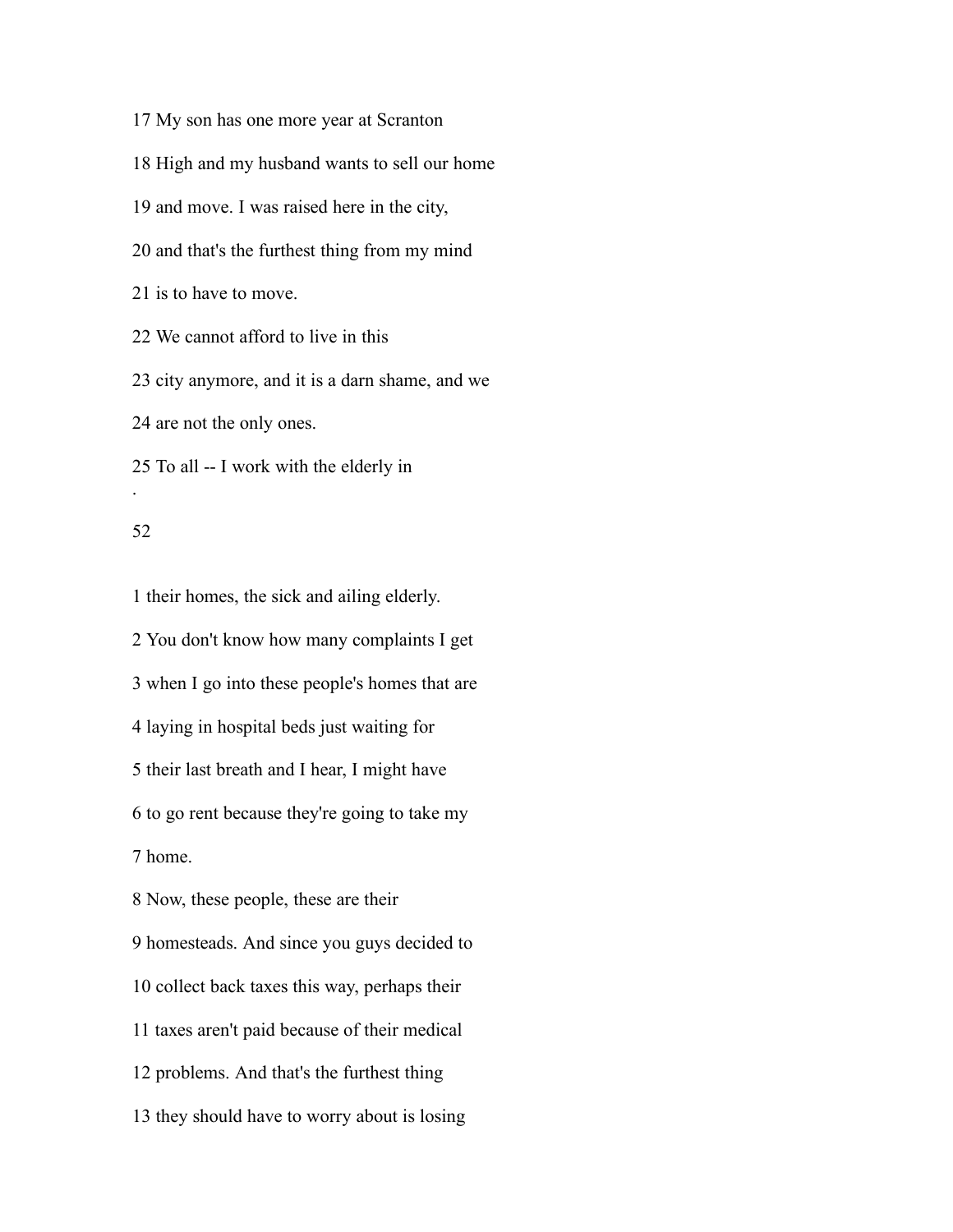their home when they're dying.

Put yourself in their shoes. You

should be ashamed of yourselves. What if

that was your mother, your father, your

grandparent? Would you like that to happen

to them?

My heart aches for these people. I

tell them, If I could take you in my home, I

would. I don't want you to have to go rent

after living in this home for maybe 60, 70,

80 years.

 They watch these meetings and they .

#### 

 get so upset. Some Thursdays I work, we watch them. Last week, my client went into an asthma attack because she was so upset when that was passed. She said, What am I going to do? I don't know what to tell these people, but to sit there and be their friend, and that's what you need to do is be the citizens' friends instead of their enemies, and that's what you're all doing by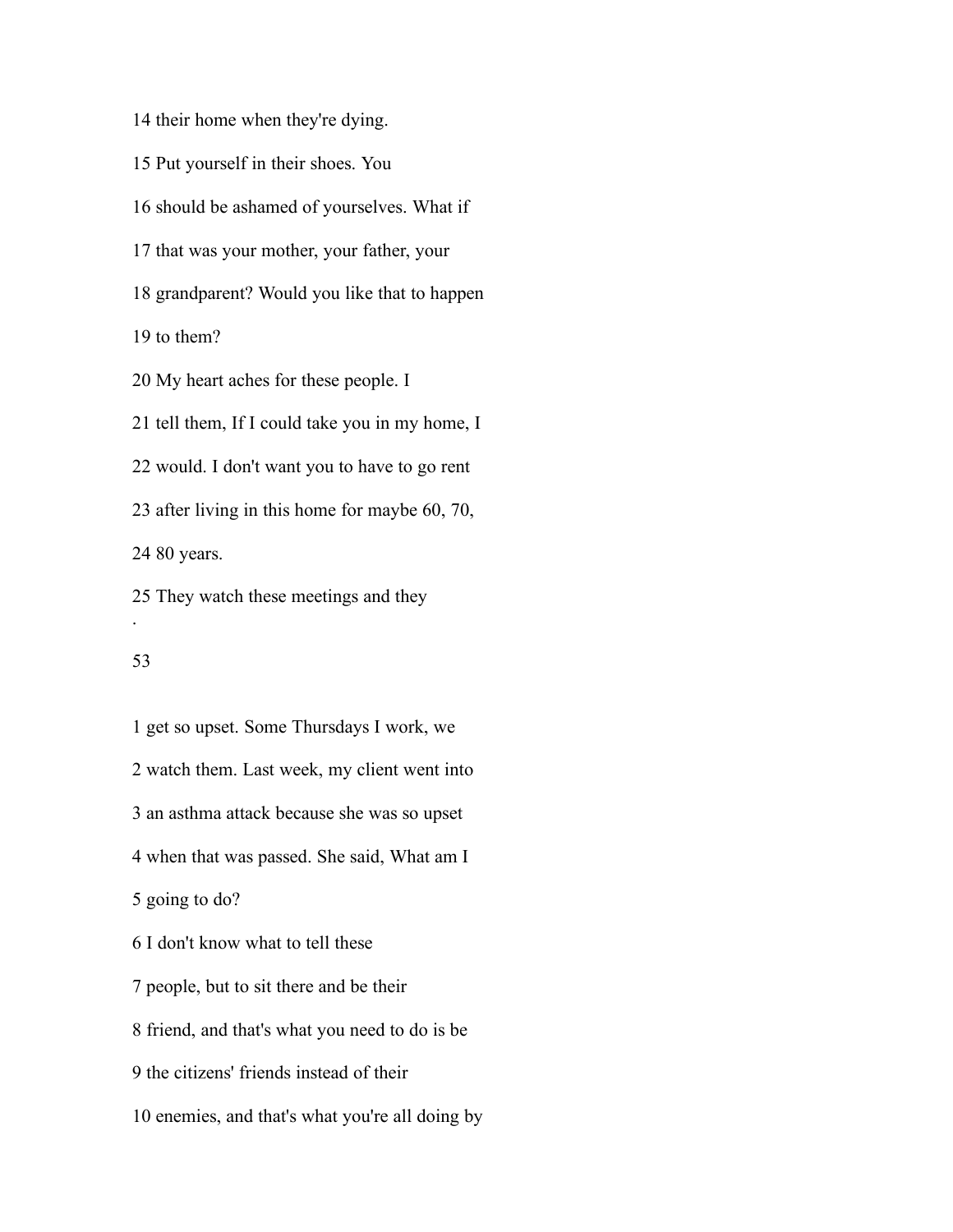voting all of this stuff in, increase after increase, water increase, gas increase, sewer increase. MR. MINORA: That's five minutes. MS. JONES: Okay. I'm just going to say one more thing since everybody else got seven minutes. MR. COURTRIGHT: That was my fault. MR. JONES: To all the viewers of this meeting, please, please, if you're even considering to purchase a home in the City of Scranton, I would have one thing to say and one thing only, please take a hard good look at all aspects of the city before you think of moving into this politically . 

 corrupt and financially soaking city. Thank you. MR. COURTRIGHT: Thank you. Ozzie Quinn.

 MR. QUINN: Ozzy Quinn, president of the Scranton-Lackawanna County taxpayers and Citizens Association, Incorporated.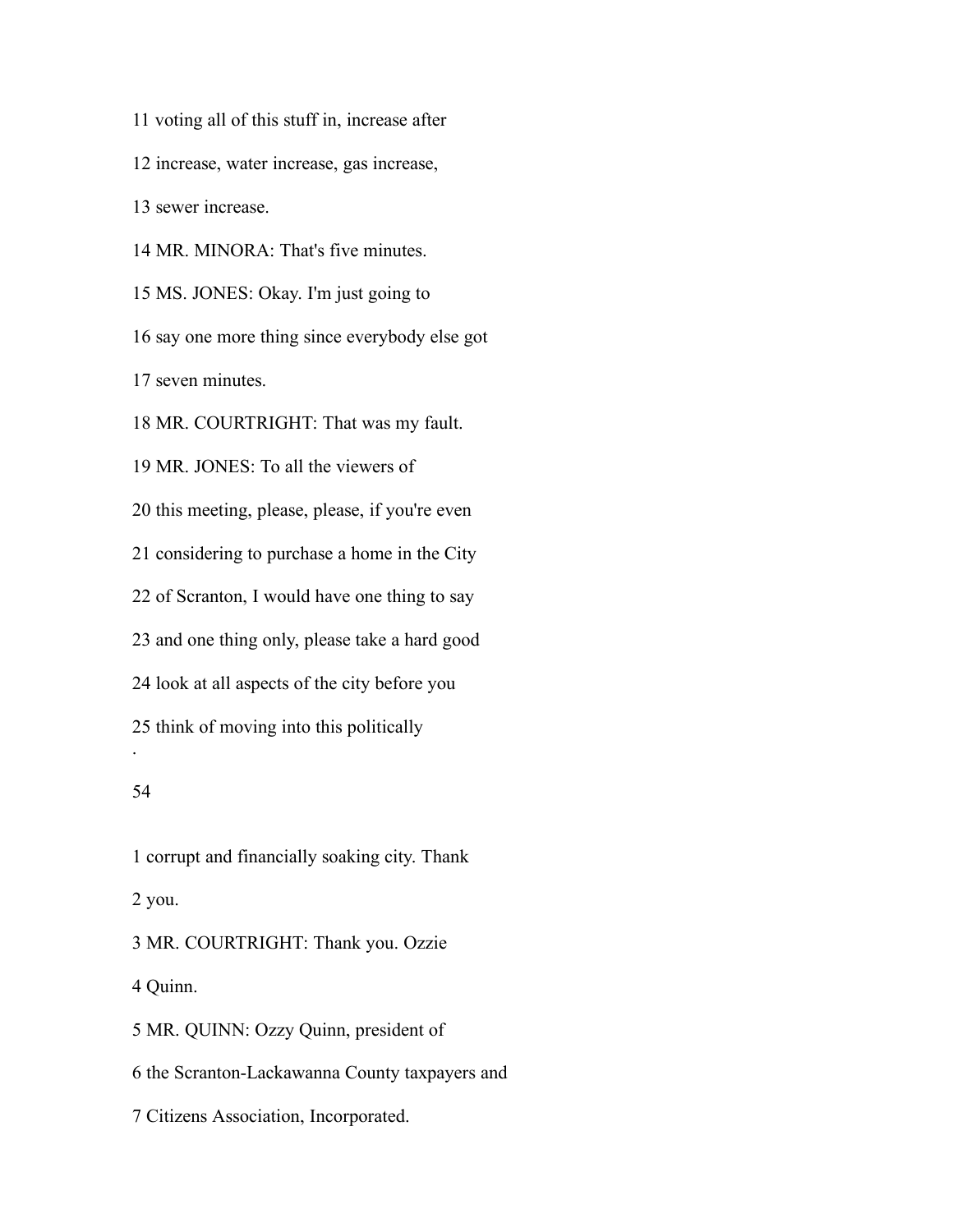I support what you said, Julie, and I spoke here many times about the median income in the city being \$28,282 and how could you vote. I appreciated Janet and Bill for not voting, but how can you vote against the financial plight that some people are under? And they're losing their homes, as we said. It's not just taxes, it's trying to live these days under the different utility costs and health costs and what have you. To vote against that is really unethical in my eyes. I also want to ask something, did you make a motion to change the times of the meeting tonight and the other night or was it incontinuity from last year? MR. COURTRIGHT: I'm sorry. For tonight's meetings you mean? .

### 

 MR. QUINN: Well, you changed the meeting for tonight to 5:15, and you changed the schedule to one o'clock every other meeting.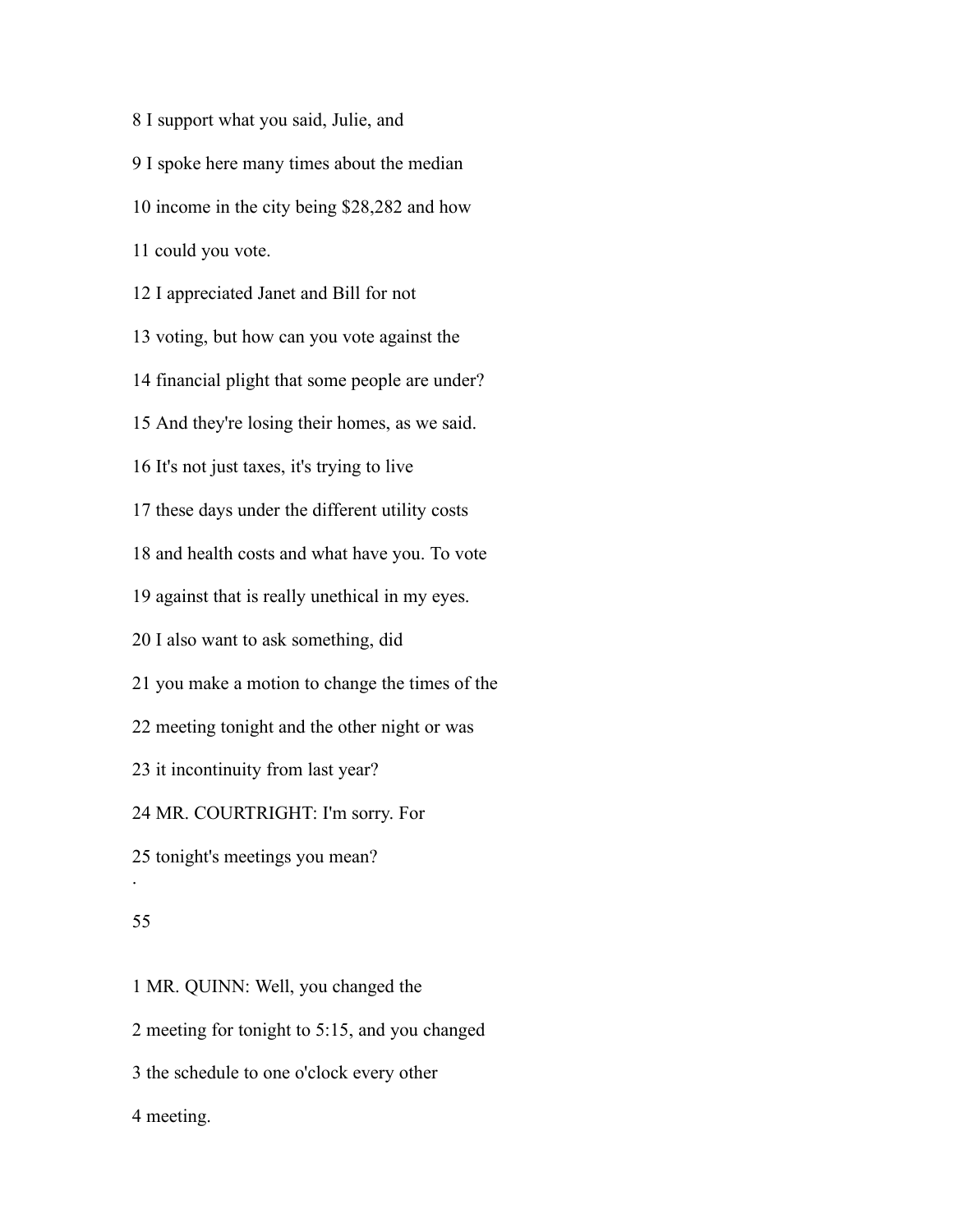MR. COURTRIGHT: We advertised for tonight. MR. QUINN: Yeah, did you make a motion? MR. COURTRIGHT: Not for tonight we

didn't, no.

MR. QUINN: Well, all right. How

can you just change a meeting and advertise

it without going through the legal process?

MR. COURTRIGHT: We consulted with

our attorney and he said it's all right. We

did make a motion, did we not, to change in

the summer months previous to this.

MR. QUINN: When? You did it last

year.

MR. COURTRIGHT: I believe -- I

think we did it when we did the rules of

Council, did we not? When we did the rules

of Council.

MR. QUINN: When, though?

 MR. COURTRIGHT: When we set up the .

# 

rules of Council each year, I believe that's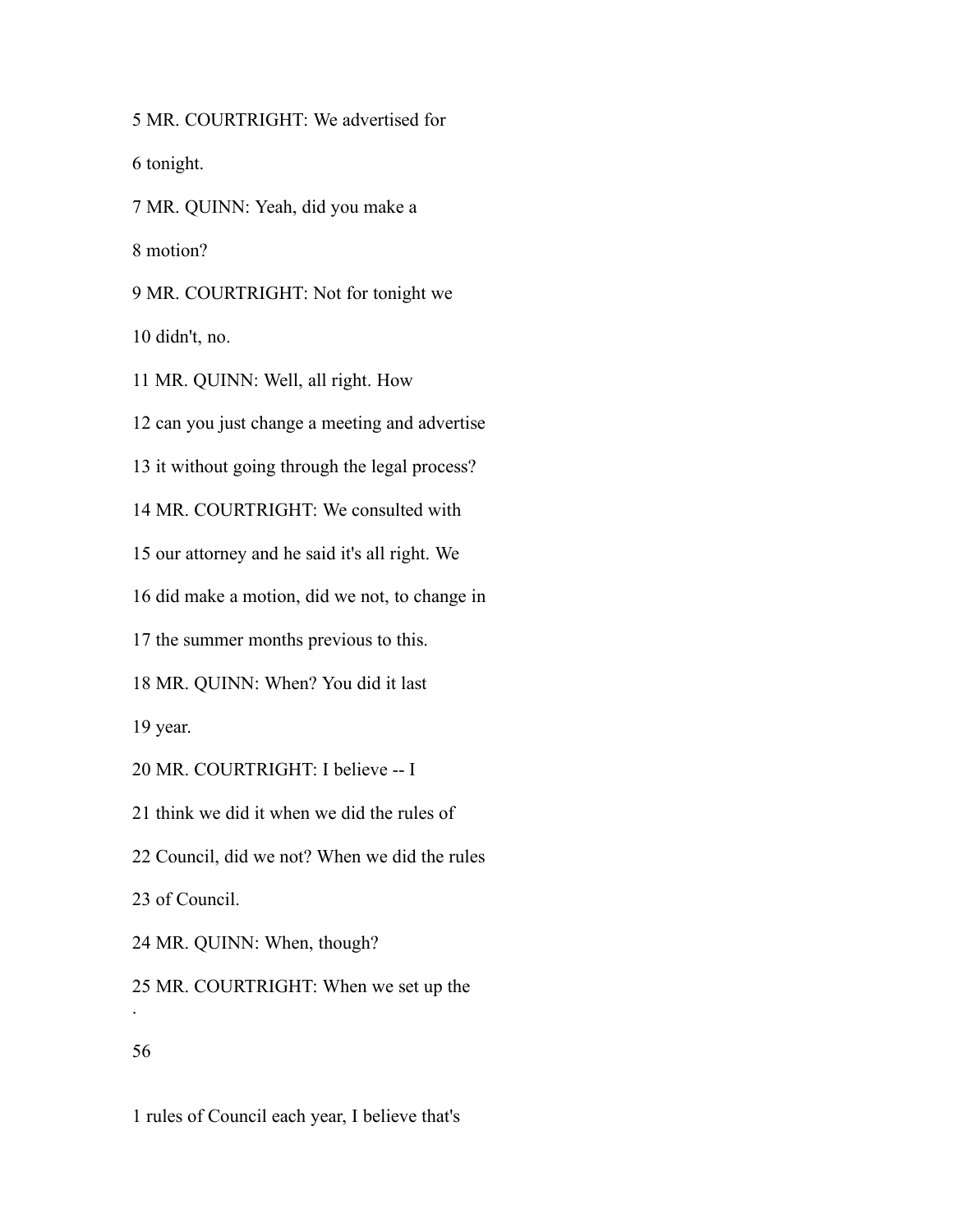what we did for the summertime meetings, all right, but for tonight, I don't believe we did a motion. I believe we just advertised. MR. QUINN: And I just want to say that Nelson Ancherani, Andy Sbaraglia, Nancy Krake, they get up here and speak every night, every meeting, and nobody listens to them, and they're very conscientious about the city and they're very competitive and knowledgeable about the city, and nobody listens.

 And when Andy was speaking tonight, you know, thanks, Janet, for trying to set that meeting up. You shouldn't have to wait and wait and wait for these types of tings. You're elected, they're not. They're appointed by the mayor. Okay. I just want to make a point also of the fact that I asked last week for the minutes of the zoning board and the planning commission and in reference to the approval of Daron Industries in the 1700 block of Dickson Avenue, and I thought I was going to -- and Kay E-mailed me back and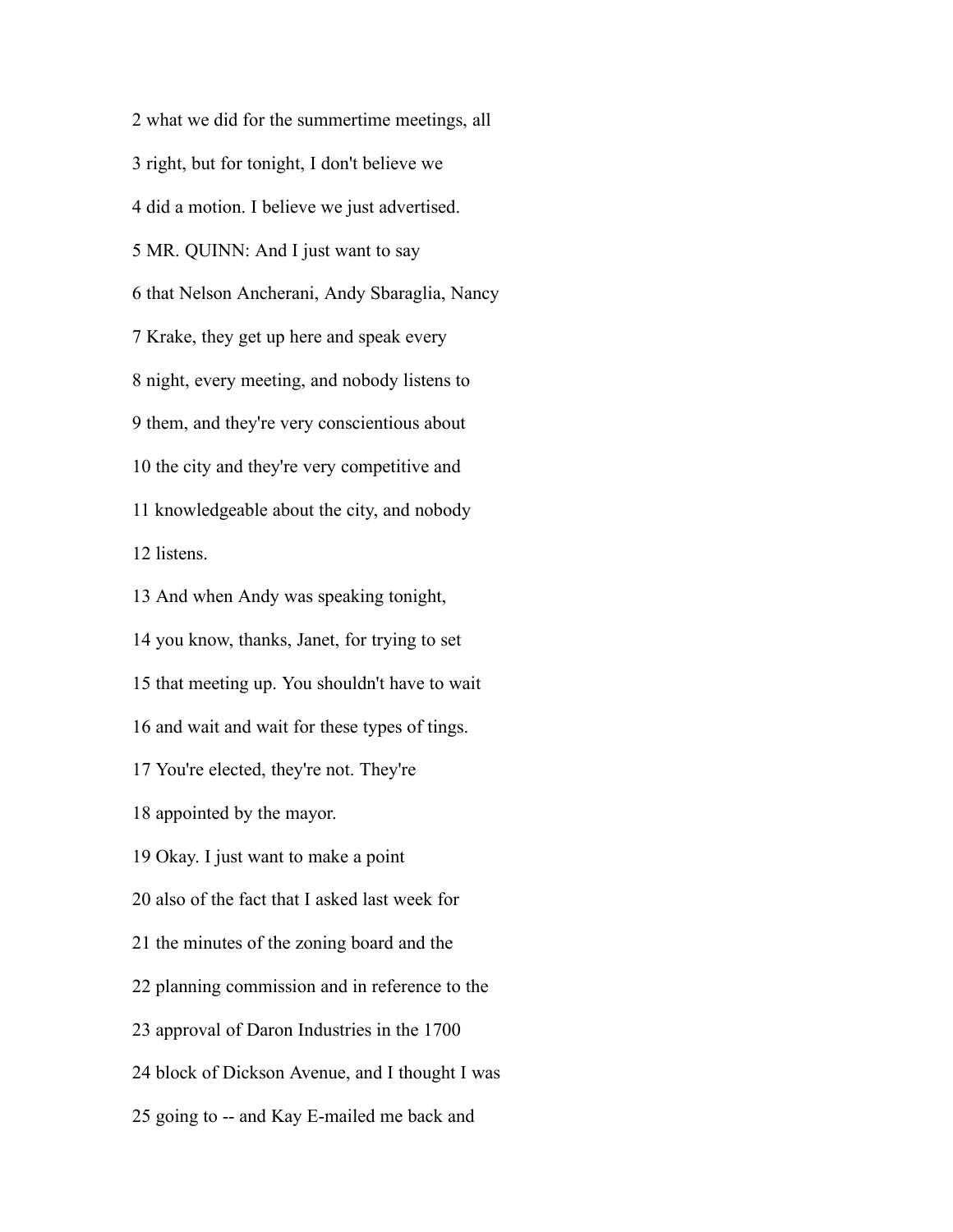said Council has not made a request at least

not to you, right, Kay?

MS. GARVEY: Right. You asked me if

I had made that request on their behalf.

MR. QUINN: Yeah. Mr. Courtright,

would you please ask the city planning

commission that I would like the minutes of

when they approved the development plan for

the light industrial plant down there, okay?

MR. COURTRIGHT: The planning

commission?

MR. QUINN: Daron Industries.

MR. COURTRIGHT: The planning

commission you're asking for?

MR. QUINN: Yeah, the city planning

commission.

MR. COURTRIGHT: I don't know what

their policies are. Did they say it was all

right? Do they charge you? I'll ask them.

They might charge you.

MR. QUINN: Yeah, okay. And also

the zoning board. If they charge us, that's

.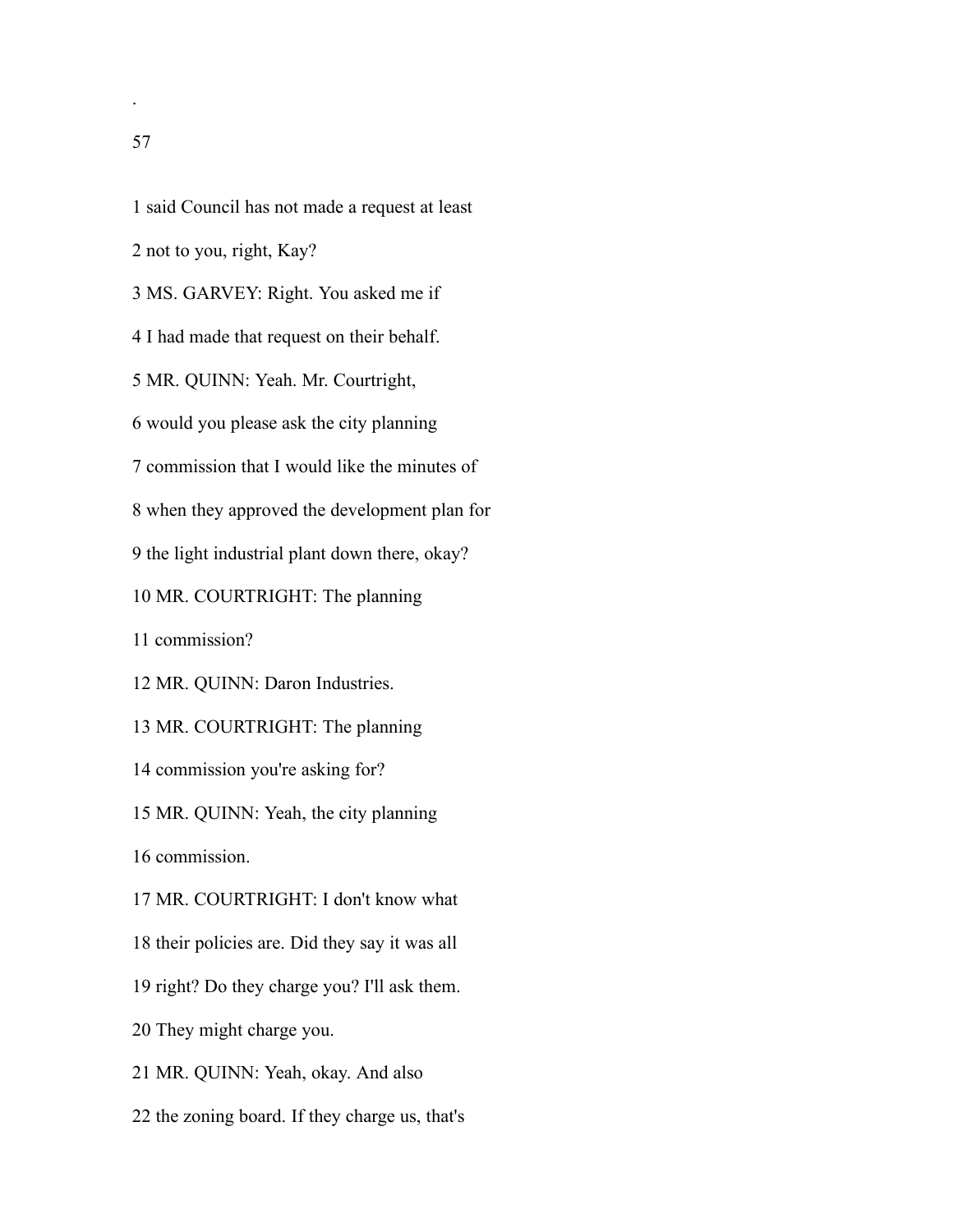all right. I want to see how they approved that development plan next to a residential area.

#### 

.

MR. COURTRIGHT: Okay.

 MR. QUINN: The other thing is this here, I have with me a spread sheet, and since the mayor took over, okay, we're at this year's budget \$77,500,000, okay? Since the mayor took over in 2002, he's created 52 new jobs and he's given raises to a chosen few, 65, for a total over those four years, five years, of a grand total, roll the drum, please, it is \$10,948,111 without any benefits included, health and otherwise. That's a lot of money. That's a lot of taxpayers' money. New created jobs and raises for the chosen few. And this does not include attorneys fees or costs where, you know, for consultants and so on. So, Janet, I'm going to give you a copy of this, okay, because I really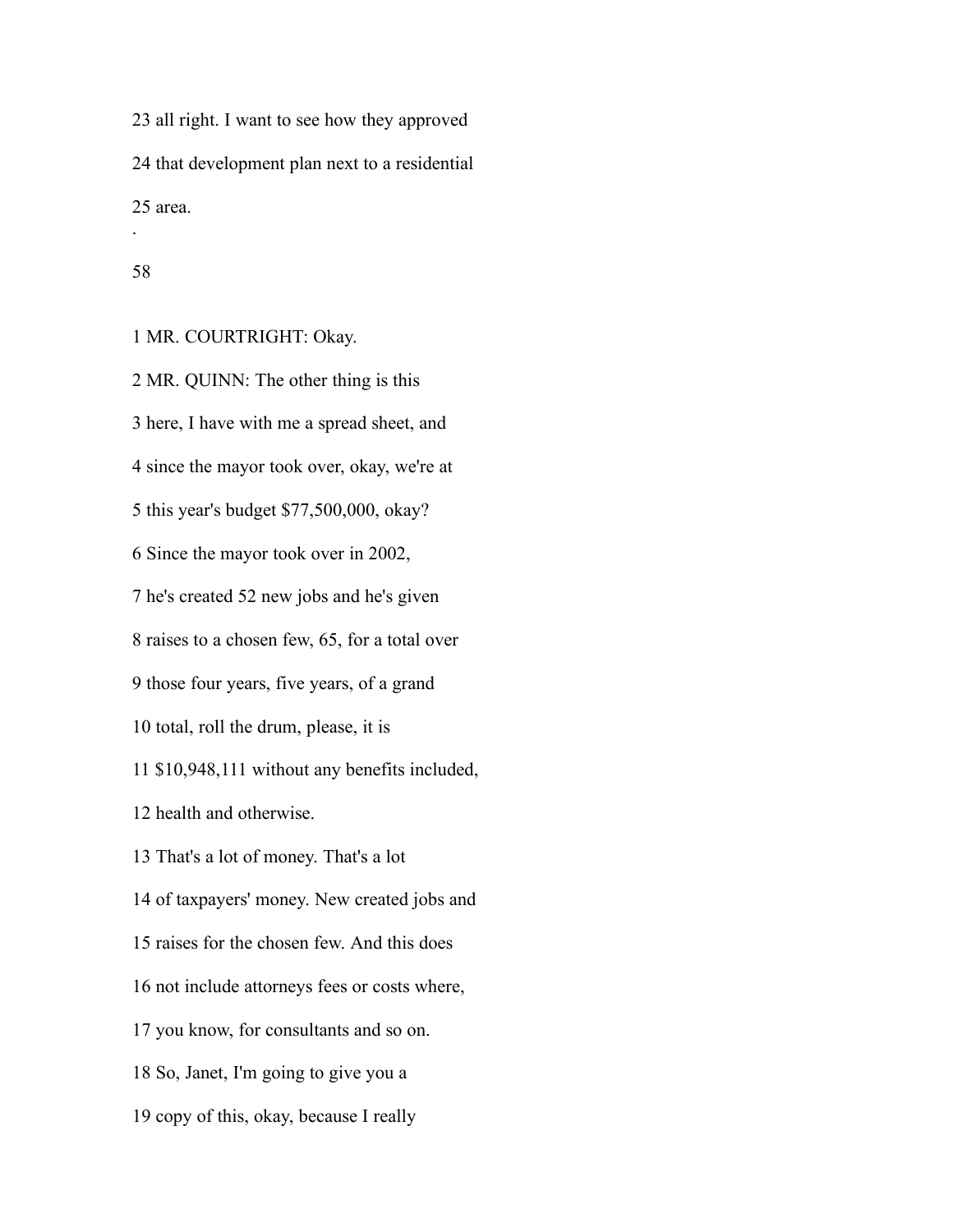appreciate it if you would start looking at this, you're the finance chair, to start looking at this, because this is utterly ridiculous, \$11 million that we're paying out of our pockets for cronyism. I can't blame those people, you know .

## 

 why, because the economic development in this area is terrible, and these people cannot get good jobs with good benefits. And as Mrs. Fanucci up there says, they're going to create four new jobs, let me know what the income, what's going to be the hourly income and the benefits, please. Can you tell me? No, because you danced around that issue two weeks ago when I asked for that letter. MR. MINORA: Five minutes. MR. COURTRIGHT: Thank you. MR. QUINN: What happened to the bell? MR. COURTRIGHT: I'm sorry. I

didn't hear you.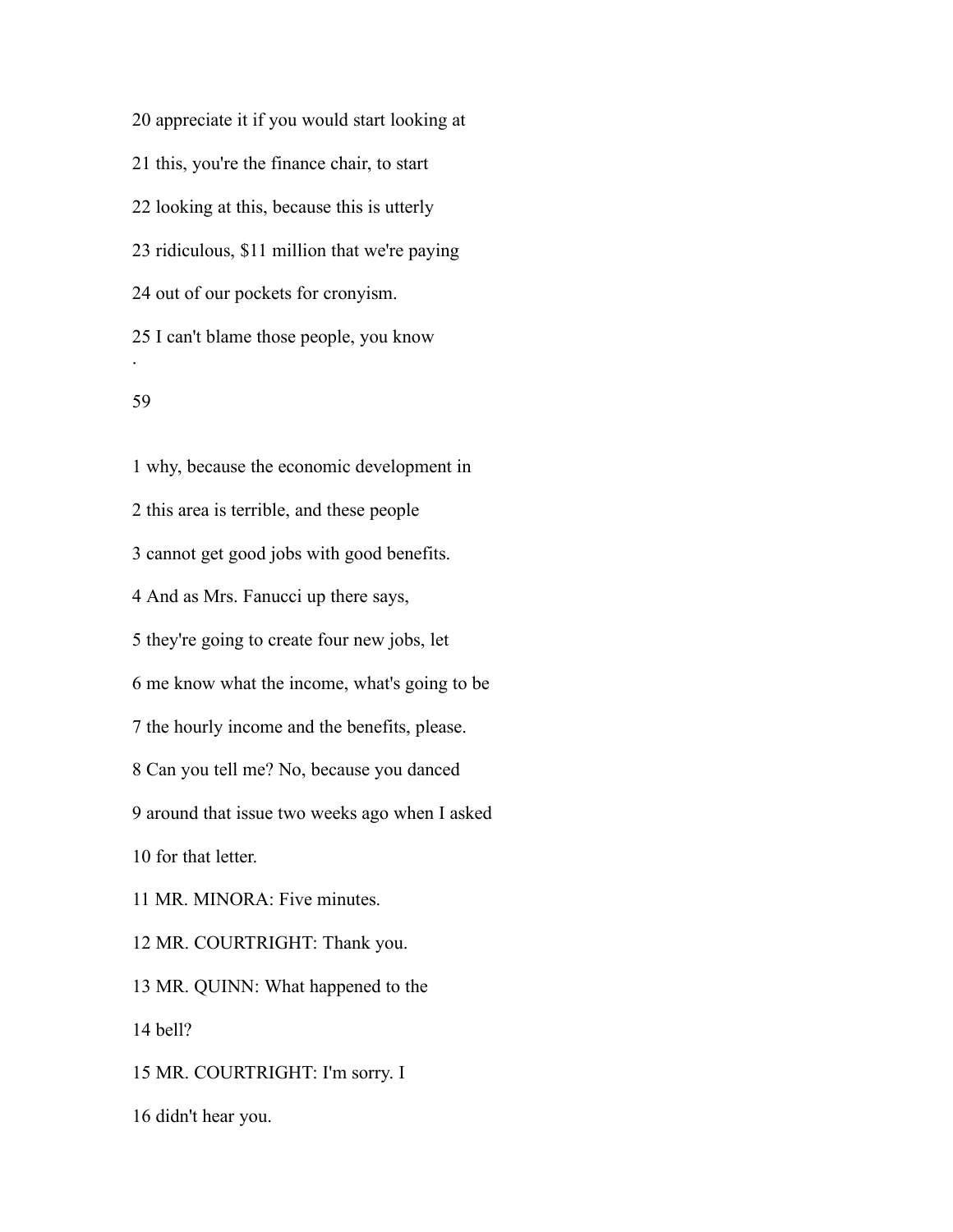MR. QUINN: Can he arbitrarily do

that without the bell?

MR. COURTRIGHT: I don't know what

happened to the bell. I asked for it --

MR. QUINN: Well, I mean, he's right

there.

MR. COURTRIGHT: Pardon?

MR. QUINN: He's right there.

MR. COURTRIGHT: The bell is not

#### 

.

there. It's not here this week. I'll find

out what happened to the bell.

Bill Jackowitz.

MR. JACKOWITZ: Bill Jackowitz,

South Scranton resident, retired United

States Air Force. To stop any more

controversy, bring back the bell. It works,

it really does.

Okay. At this time I would like to

thank all five Councilpersons for voting

unanimously for the free swimming. All

pools in the city are free, with the

exception of Nay Aug Park. They have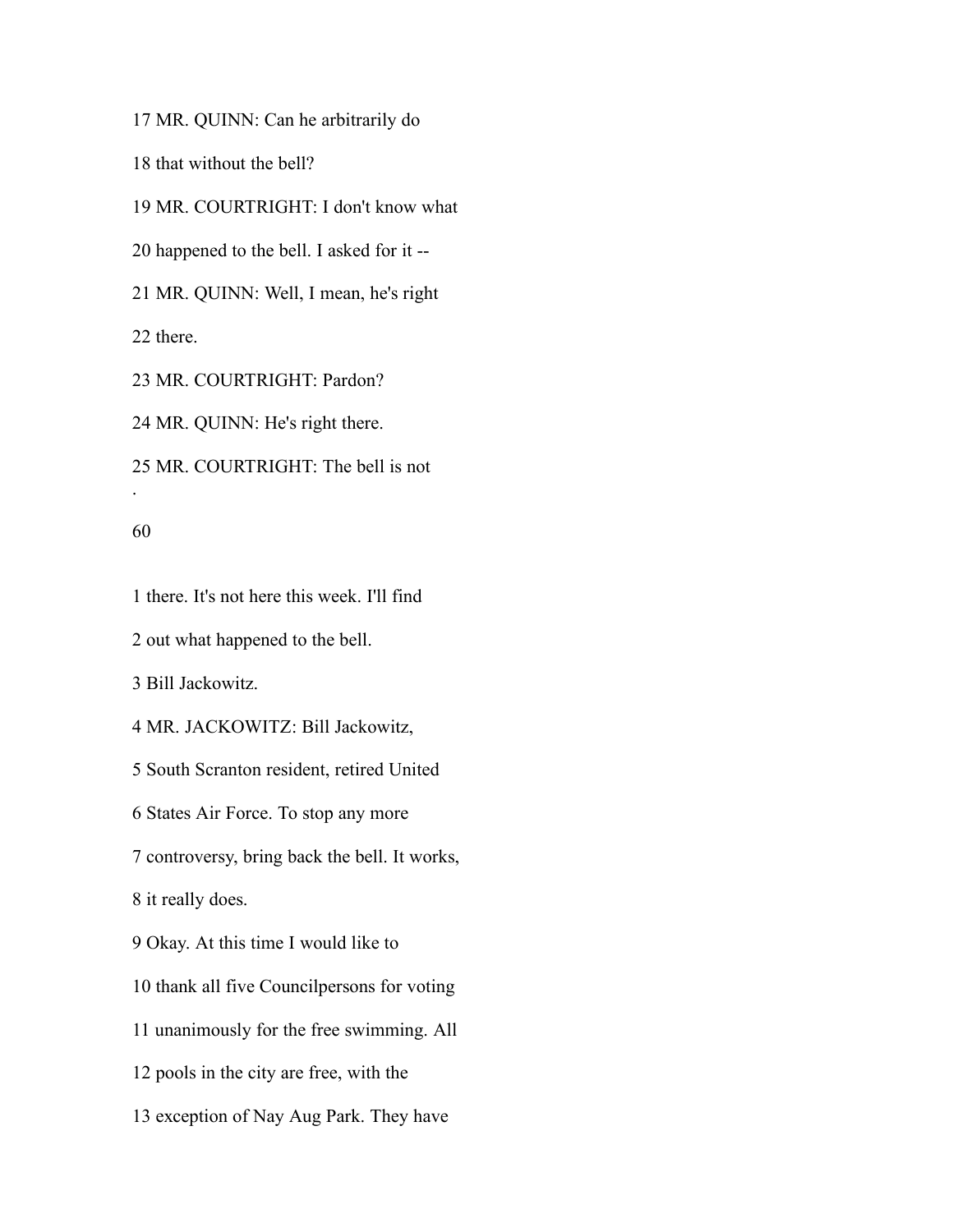reduced their prices from last at Nay Aug

Park.

Last year it was \$3 to swim, \$3 for

the slide, which was a total of \$6 a day.

This year the pool fee has been reduced to

\$3. This year you could swim and slide at

the pool for \$3.

That's still is too much money.

That is a public pool. Not only is it a

public pool, it is the Hill Section's pool.

It belongs to the people of the Hill

Section.

.

 It's a public pool paid for by public taxpayers' money and public money, not private money. The salaries are paid by taxpayers, the maintenance is paid by taxpayers, just like the taxpayers are going to pay for the treehouse and the bridge to nowhere. We're going to pay the maintenance on those, too. There's no fees charged to

use those facilities.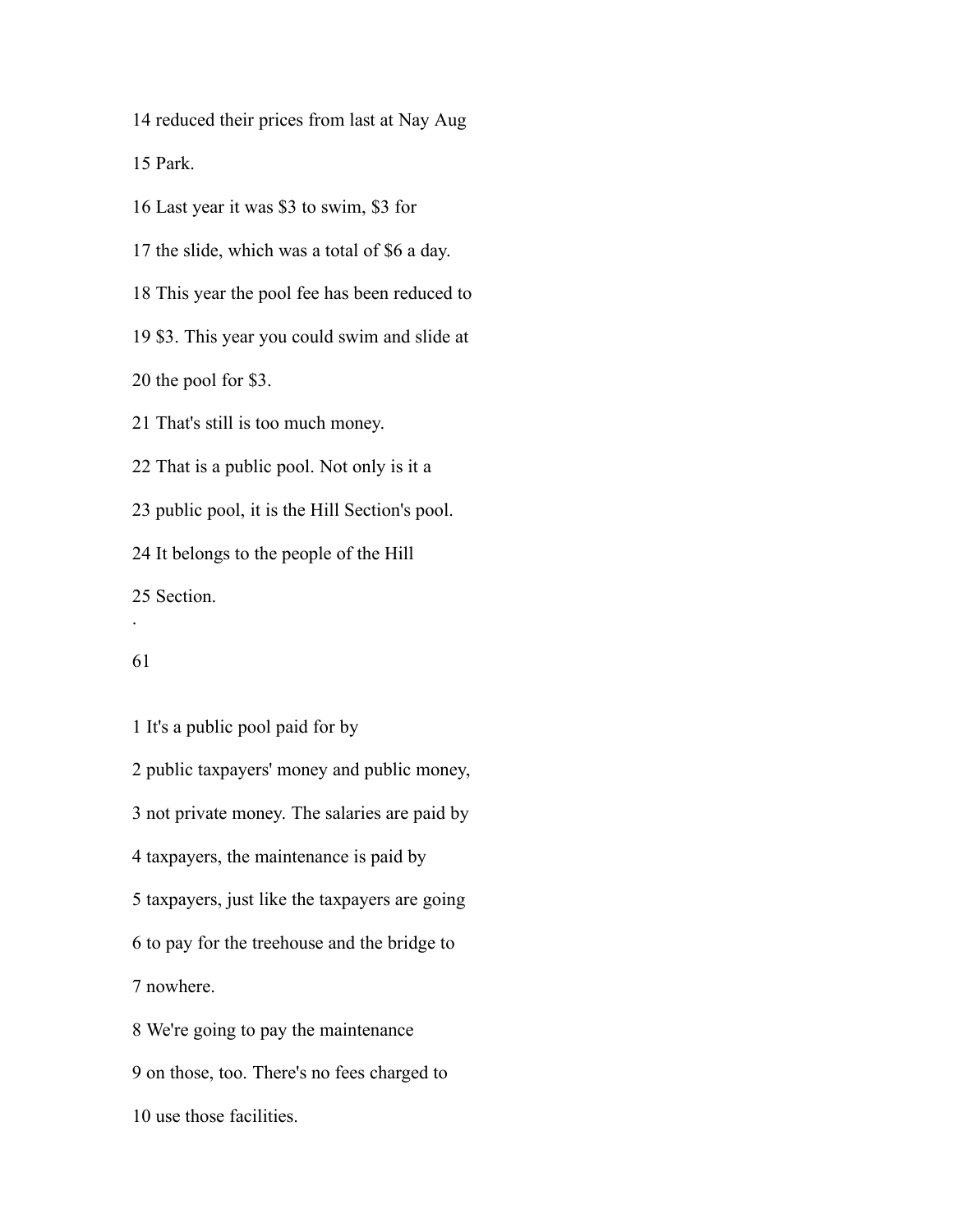So, again, I solicit the support of City Council. I appreciate Mr. McGoff's motion earlier, and I hope we get it through, but I believe that pool should be free, simple as that. Also, The Scranton Times and WNEP TV needs to do another article on the free swimming. Yesterday they presented Mr. Brazil like he was the one who got the free swimming. Mr. Brazil did not get the free swimming. He was against the free swimming, along with the mayor. It was the Scranton Taxpayers Association and all the generous contributors who contributed to the fund, . including all five Council members.

 They are the ones that need to get the credit, not Mr. Brazil and not Mayor Doherty, because they fought tooth and nail against it. And we're having a charity fair on June 17. I talked with Mr. Brazil, and he's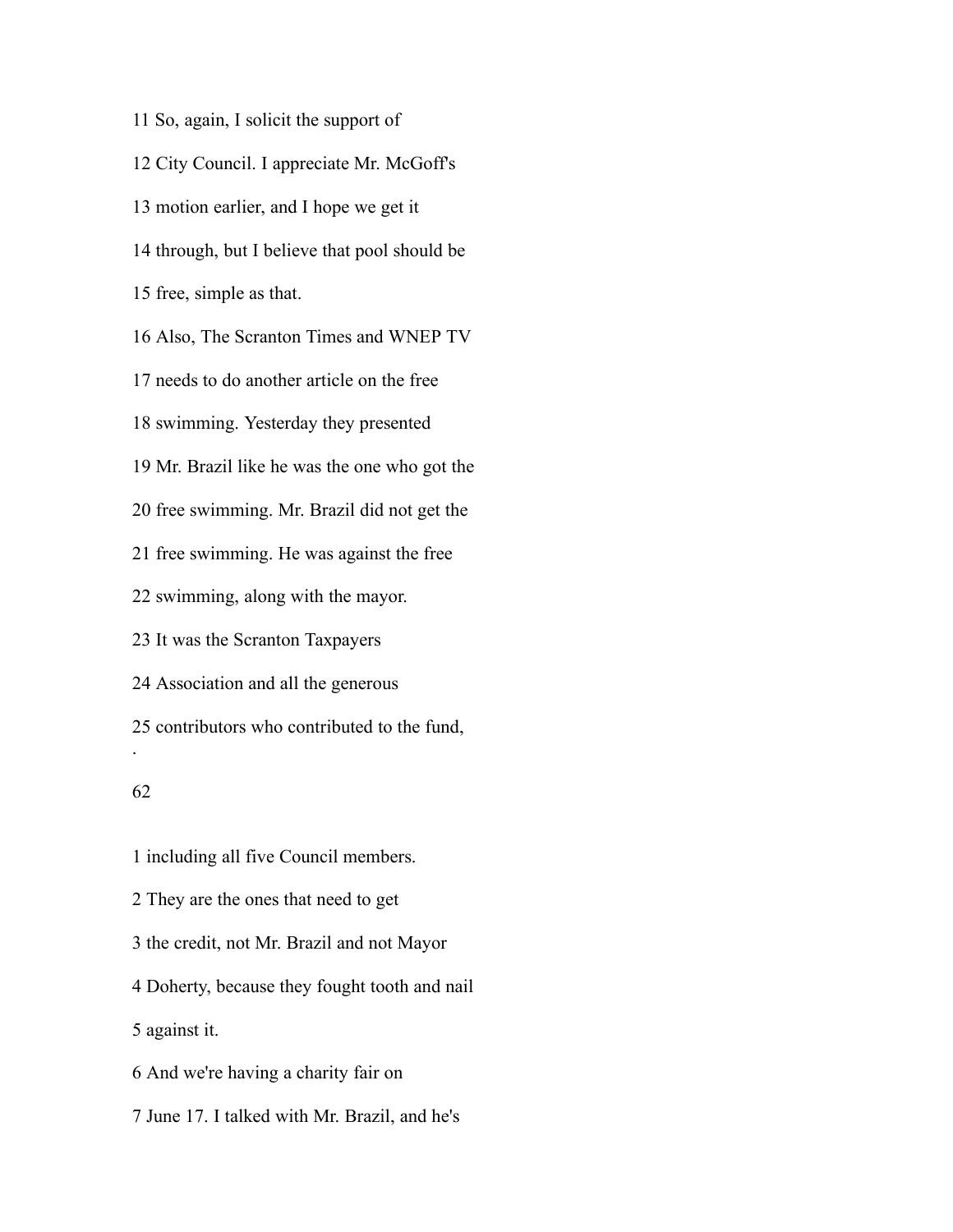giving us a wonderful deal, the first 250 kids that come in, we pay \$3, the 251st kid is going to be reduced to \$2 dollars. If that's what we have to do, then that's what we'll do, because that's what we raised the money for. But, again, I solicit the support of Scranton City Council to rectify this problem. I believe it to be a problem. And Mr. Brazil and Mayor Doherty should not get credit, I repeat, no credit whatsoever for the free swimming in Scranton. Okay. Last week's meeting was a perfect example of poor leadership or should I say lack of leadership? The images of President Gatelli and Ms. Fanucci standing up yelling, Officer, Officer, Officer, will be a permanent image . 

in my mind for life.

The fact that Mrs. Fanucci called

for an adjournment as Mr. Patilla was

concluding his talk and President Gatelli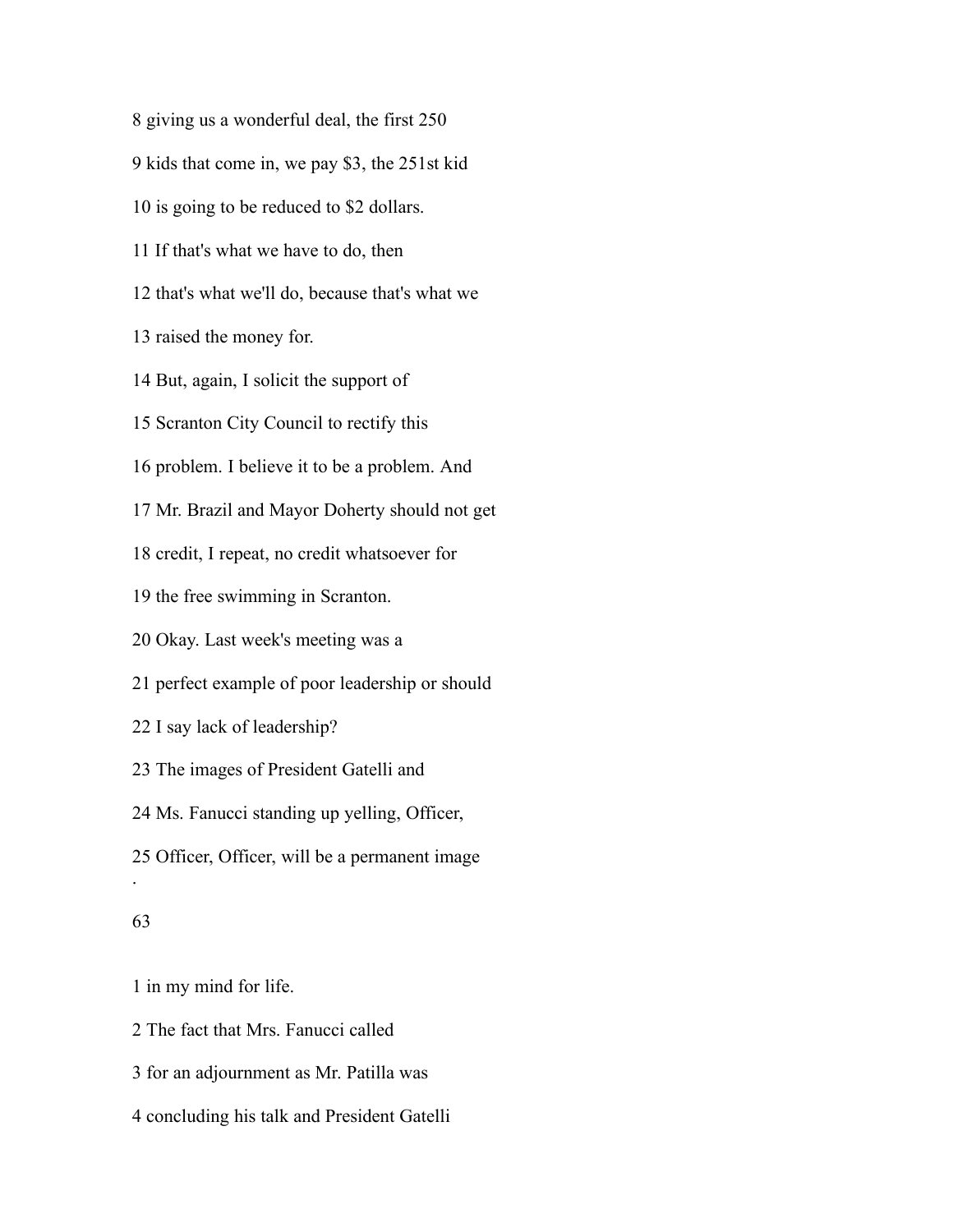asking for a second, then Mrs. Evans was calm, cool and showing leadership ability called for a motion to recess, which, again, President Gatelli called for and a second and received a second from Mr. Courtright. Everyone, and myself included, thought the meeting was in recess. All of this commotion because a speaker who has been loud and forceful every time he has spoken to City Council did it again. The motion was made at the end of Mr. Patilla's presentation, not the beginning or middle, but the end. Poor judgment again, unless it was the intent from the beginning. Last week Mrs. Gatelli asked me for my help in controlling citizens after the meeting. Also, it stated in the paper that Mrs. Fanucci and Mrs. Gatelli left in tears. I was standing there when they left. I .

spoke -- I spoke with Mrs. Gatelli, and Mrs.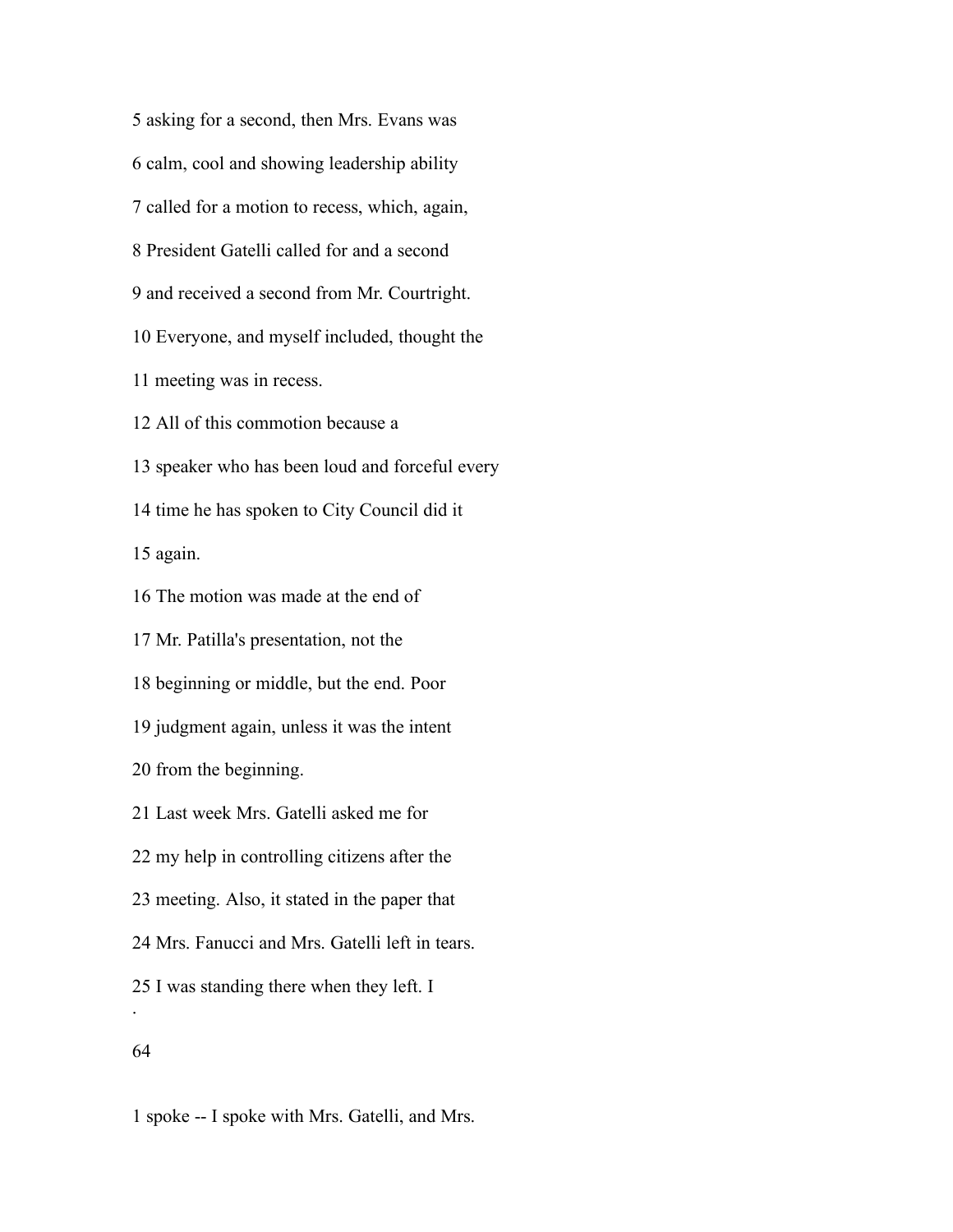Fanucci was standing in the elevator. I saw no tears. It was in the paper, it said they left in tears. They did not leave in tears. Mrs. Gatelli asked me to help her to try to calm citizens, so citizens, please calm down, present yourself professionally up here. I ask the same thing from Council members. Mrs. Fanucci, quit interrupting speakers while they are speaking. That is not your right. If we're going to be cited for being out of order, then you should be cited for being out of order for interrupting us. Wait until we are finished, then you can say whatever you want to say, because you have no time limit, we do. So, please, that's my suggestion. My second suggestion is that Mrs. Gatelli step down as president of the City Council because she has proven over and over and over again that she cannot handle a meeting. We are embattled in lawsuits after lawsuits after lawsuits after lawsuits, and it has to stop.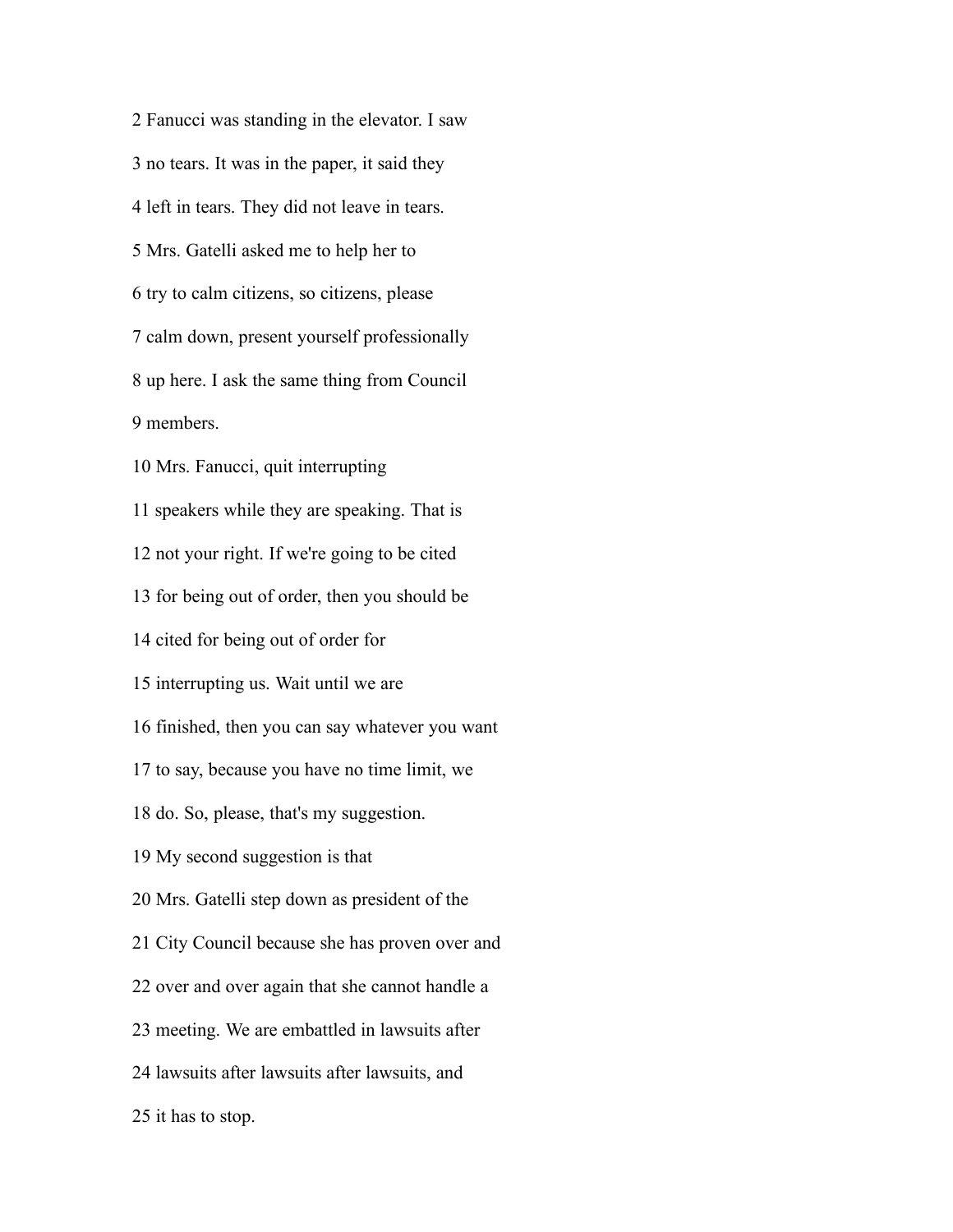- Mrs. Gatelli.
- MR. MINORA: Time.

MR. JACKOWITZ: And E-mail, if

you're listening, I hope I answered your

question.

MR. COURTRIGHT: Thank you. Mary

Ann Wardell .

MS. WARDELL: Good evening, Council.

My name is Mary Ann Wardell, I'm a resident

of Scranton. I was out of town last week

and I missed this exciting meeting that was

here, however, did I find time to watch it

on television.

- Let me say for probably the second
- time in my life, I was embarrassed to say I
- was a resident of this city.
- The actions by both this Council and

some of the audience were despicable and

disgraceful.

And you know what, we should all be

ashamed of ourselves that we have allowed

.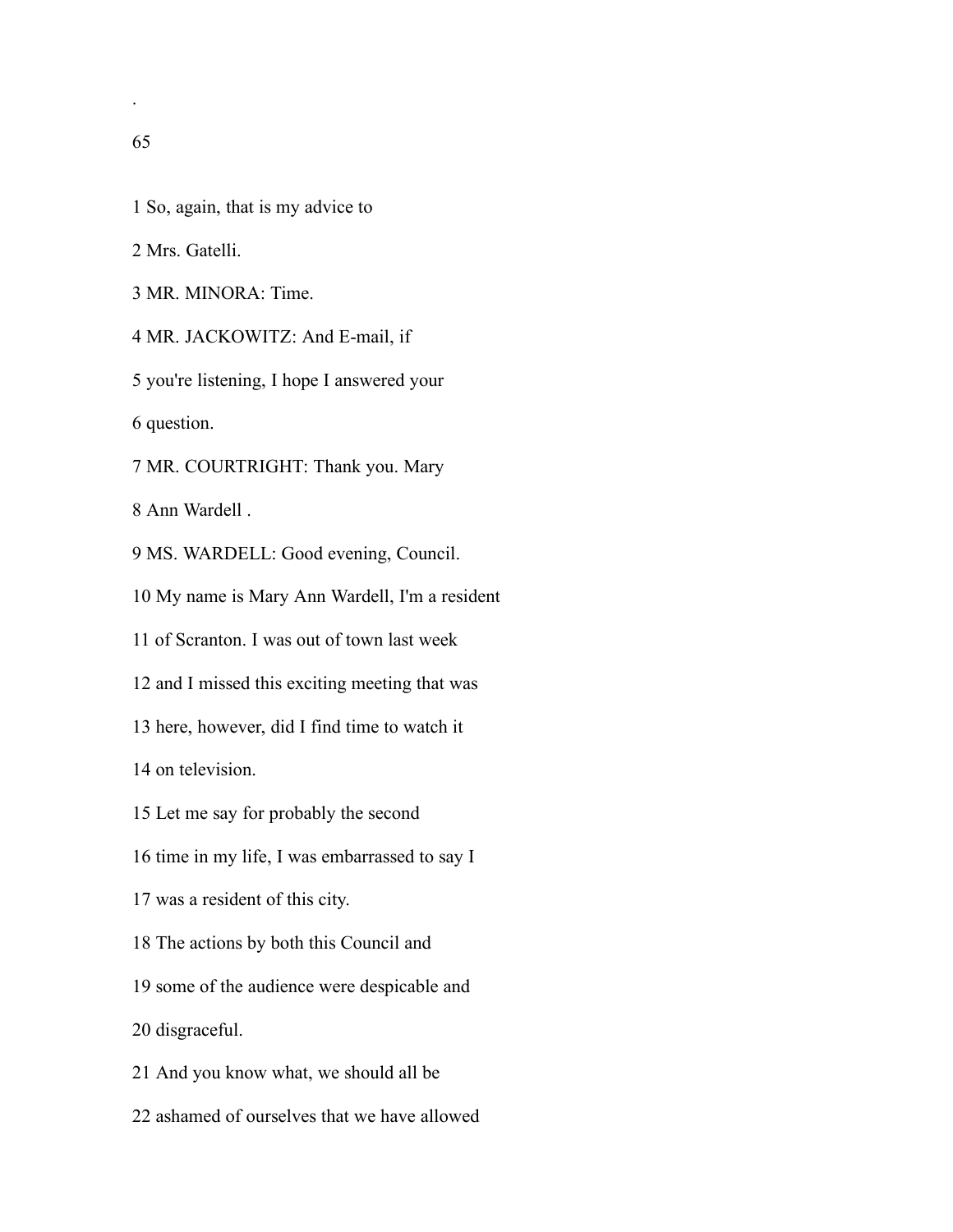our city government to come to this kind of conclusion. I have been to many, many Council .

#### 

 meeting, way before 61 came, and I would like to say to the residents and those who think that we come here and complain and we are legions of doom and we are not intelligent and we are many different things, we come here because we care about this city and we care about what goes on. And for those who watch this on TV and only see us at the podium, they do not see people snickering and laughing at us, they do not see Councilpersons conducting conversations with one another or getting up and leaving the room while we're trying to make a point or getting up and talking to Mr. Minora or somebody else. And speaking to Mr. Minora, can someone tell me, didn't anyone inform him when he was not here that week that we were now using a bell to time people and that we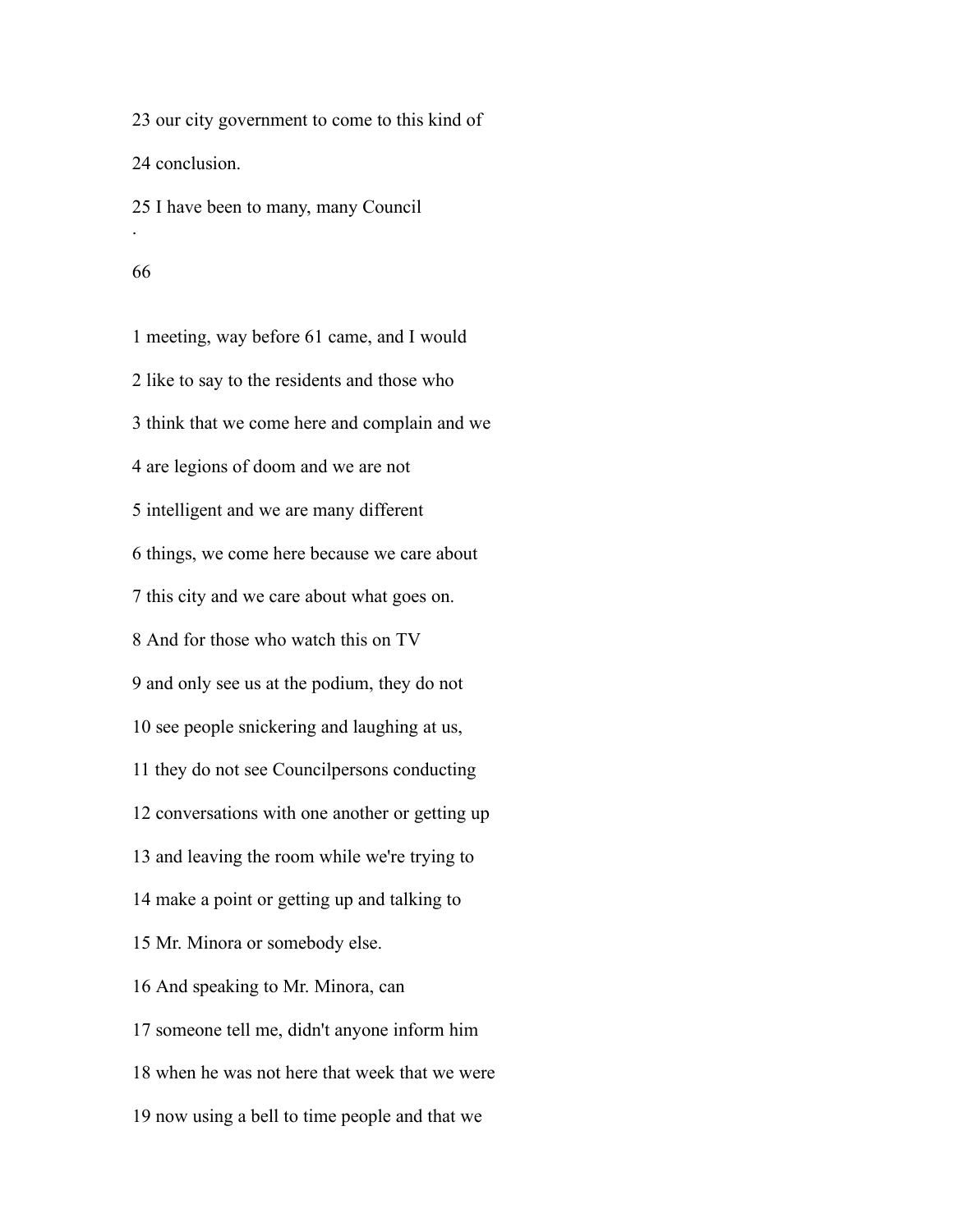had agreed, Council had agreed, that we would be using the bell from now on? MR. COURTRIGHT: What happened, Mary Ann, is in the back room, I don't know how the subject came up, I think somebody gave Kay time cards, 30 seconds, that thing and .

# 

 we were joking about it, and I asked, Where is the bell? I thought it was gone. I thought it broke or got lost or whatever. And she said, It's right here, so I asked to bring it out. So, we brought it out and we used it that week. And I asked at Council, I said, I hope that the other Council members would agree that we would continue to use it. We never took a vote on it, we never discussed it any further, so, therefore, I guess, that's why it's not here. So -- MS. WARDELL: Then let me suggest maybe that you should take a vote and decide. That's very rude to interrupt somebody like that when you're in the middle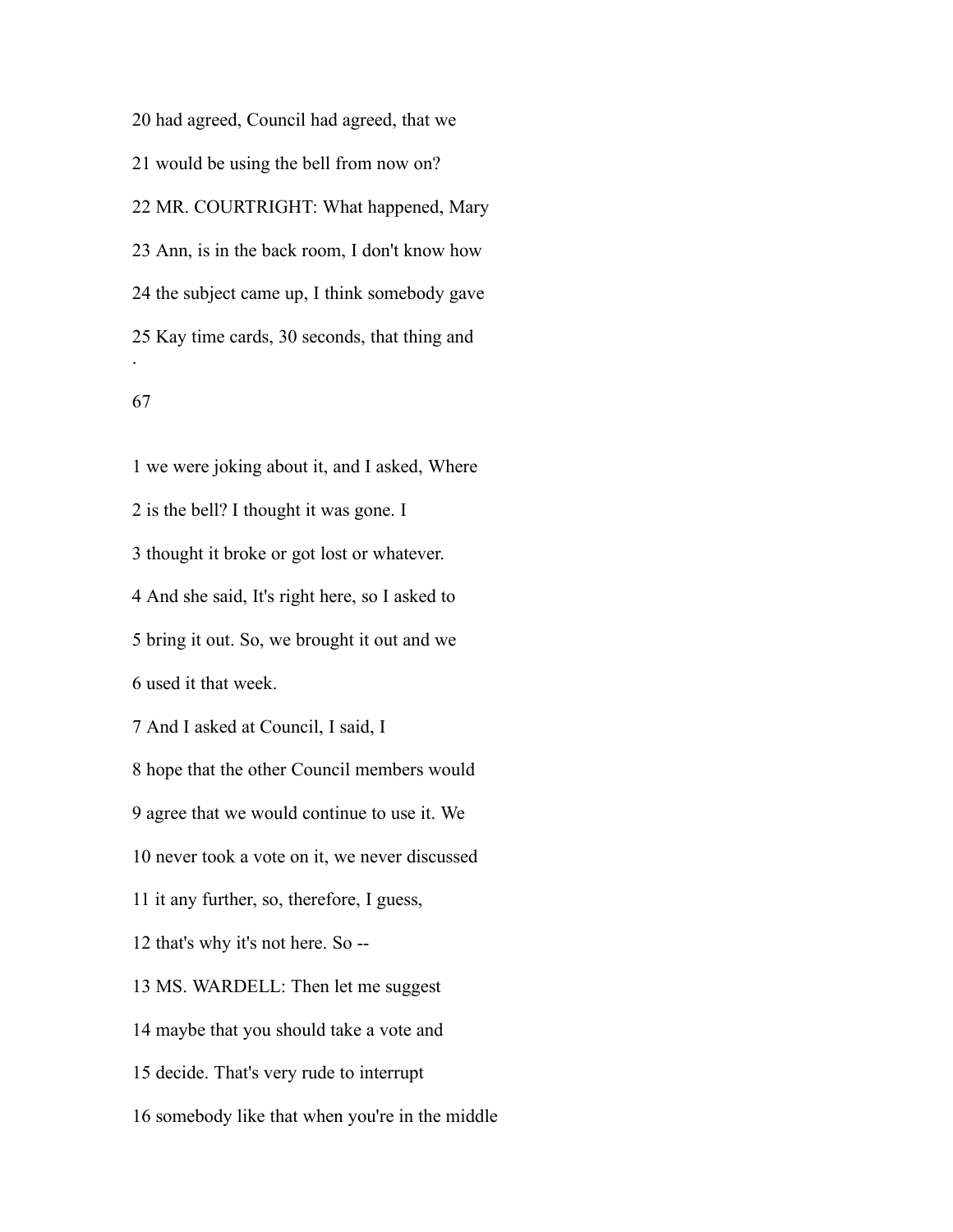of a sentence.

MR. COURTRIGHT: Well --

 MS. WARDELL: And, again, I'm doing it now to you because I don't want to lose my time, Bill, so just be quiet until I'm finished. MR. COURTRIGHT: Okay. All right.

Go ahead.

 MS. WARDELL: And as far as changing .

## 

 the agenda on this meeting, to have people speak in last order is extremely unfair to the residents that come here and that do care about this city, and we do care about what's on the agenda, and we do care about what's on the agenda, and we do care about how Council is voting on this agenda. I believe that citizens participation should be moved to an area that we would be allowed to speak on agenda items and anything else we care to before you are taking a vote.

Don't give me the excuse that this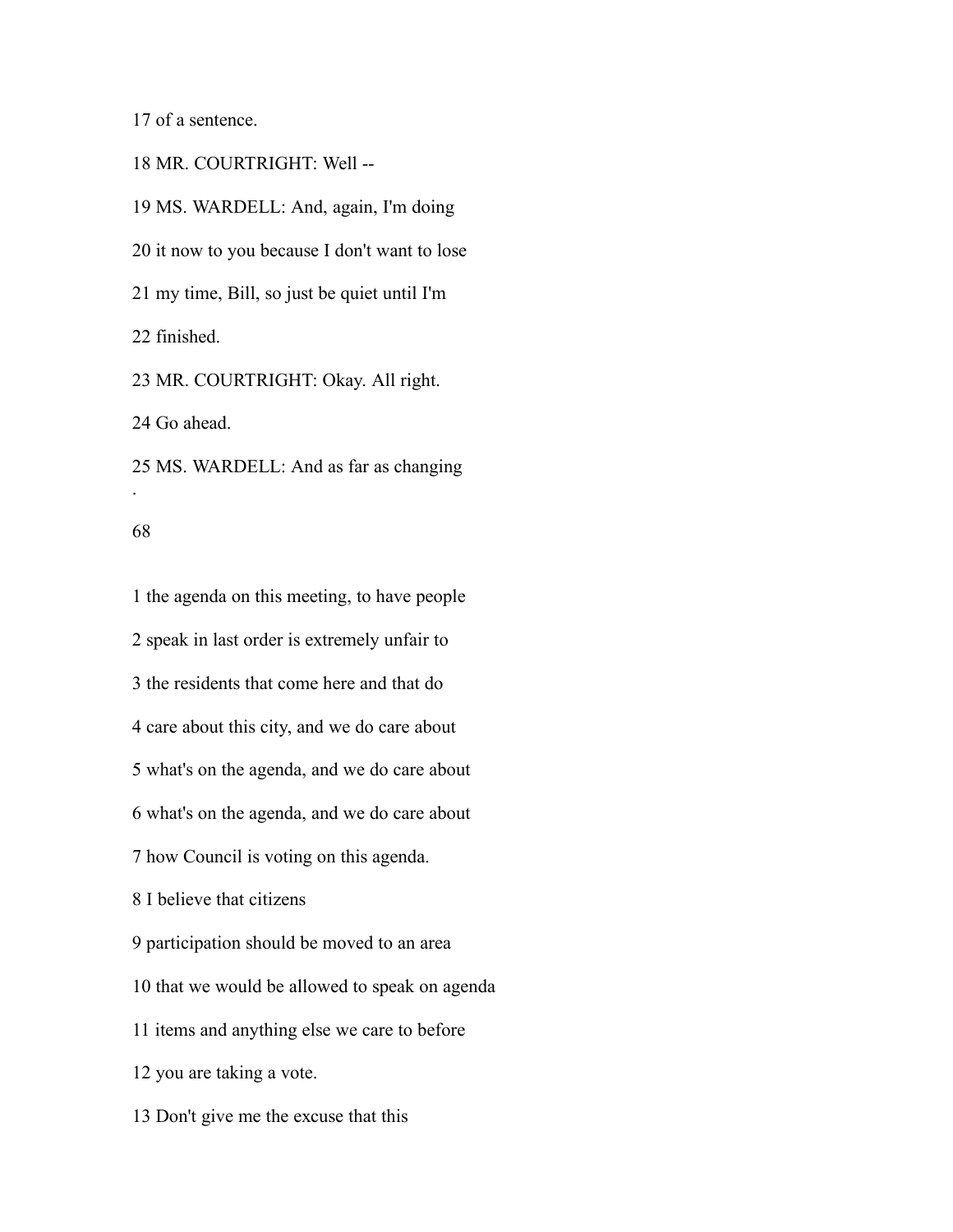is on here for three times. I may not be able to come here for three times, and it might be something that's very interesting to me. I believe, according to the Home Rule Charter, that citizens have a right to speak on agenda items before a vote is taken. Now, you can go by assumption and say, well, that could be because you have three weeks to speak on. Well, you know what, do you guys .

 remember last week what some of these people said to you? Do you remember how they felt about some of the items that were on this agenda that you voted on tonight? A 25 percent penalty is given to residents when they don't pay their taxes on time, and now we have socked our citizens for more. Are we doing this because we are so desperate for revenue that we have to do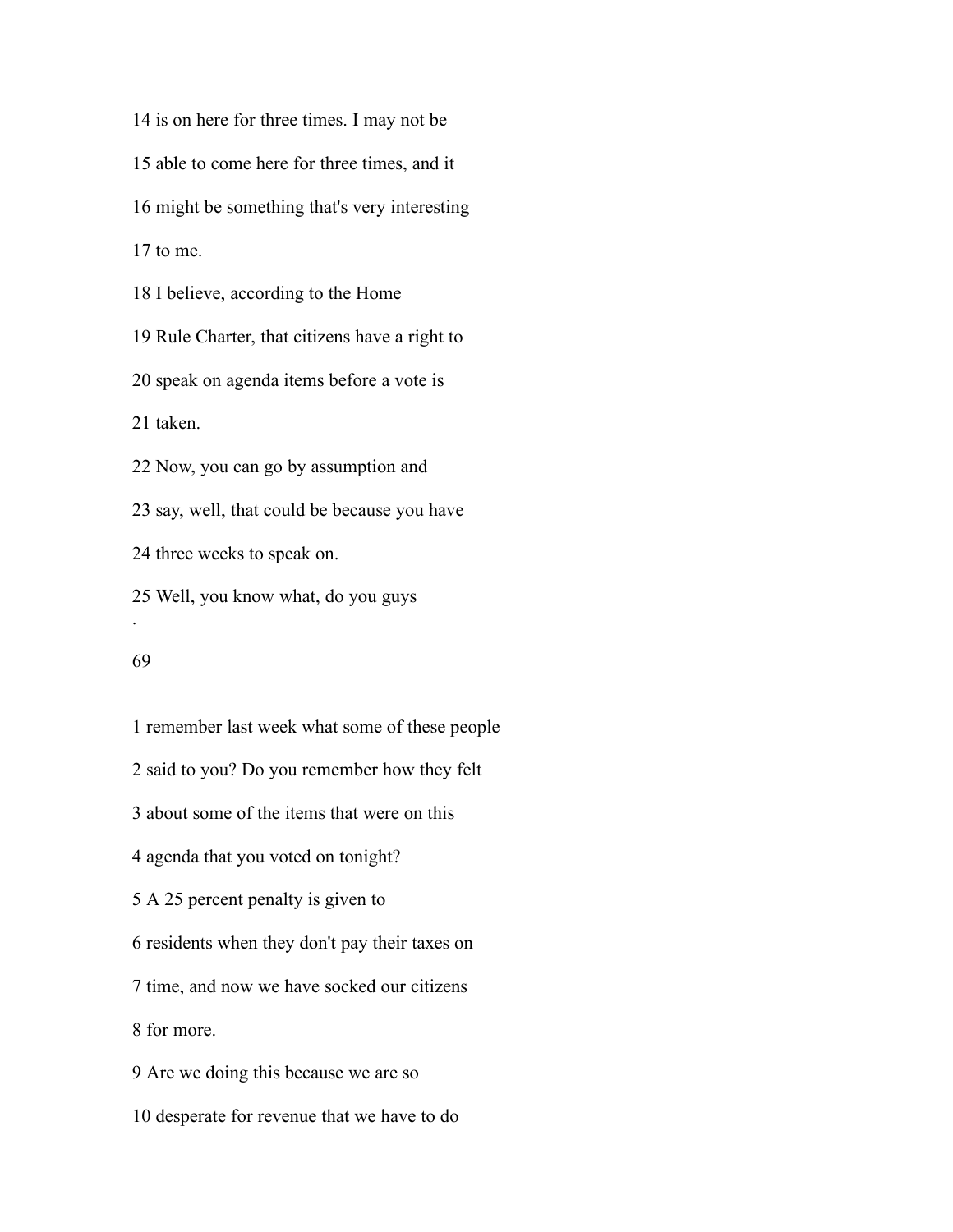- this to people that probably for the
- majority are not paying their taxes, not
- because they don't want to, but because they
- cannot afford them.
- And for you up there who make 40 or
- 50 or \$60,000 or more a year, maybe that
- couple hundred dollars doesn't mean
- anything, but you know what, I'm on a fixed
- income. I know what it means to count

pennies.

And guess what? These taxes are

going to kill me, and they're going to kill

a lot of people.

And I'm going to decide now -- now

we've got this Sewer Authority mess and have

# 

.

 this increase, now we're going to worry about, Gee, how are we going to pay the sewer bill? Are they going to come and shut our sewer off or are they going to shut our water off? You people have to think about --

you have to think about us in terms of what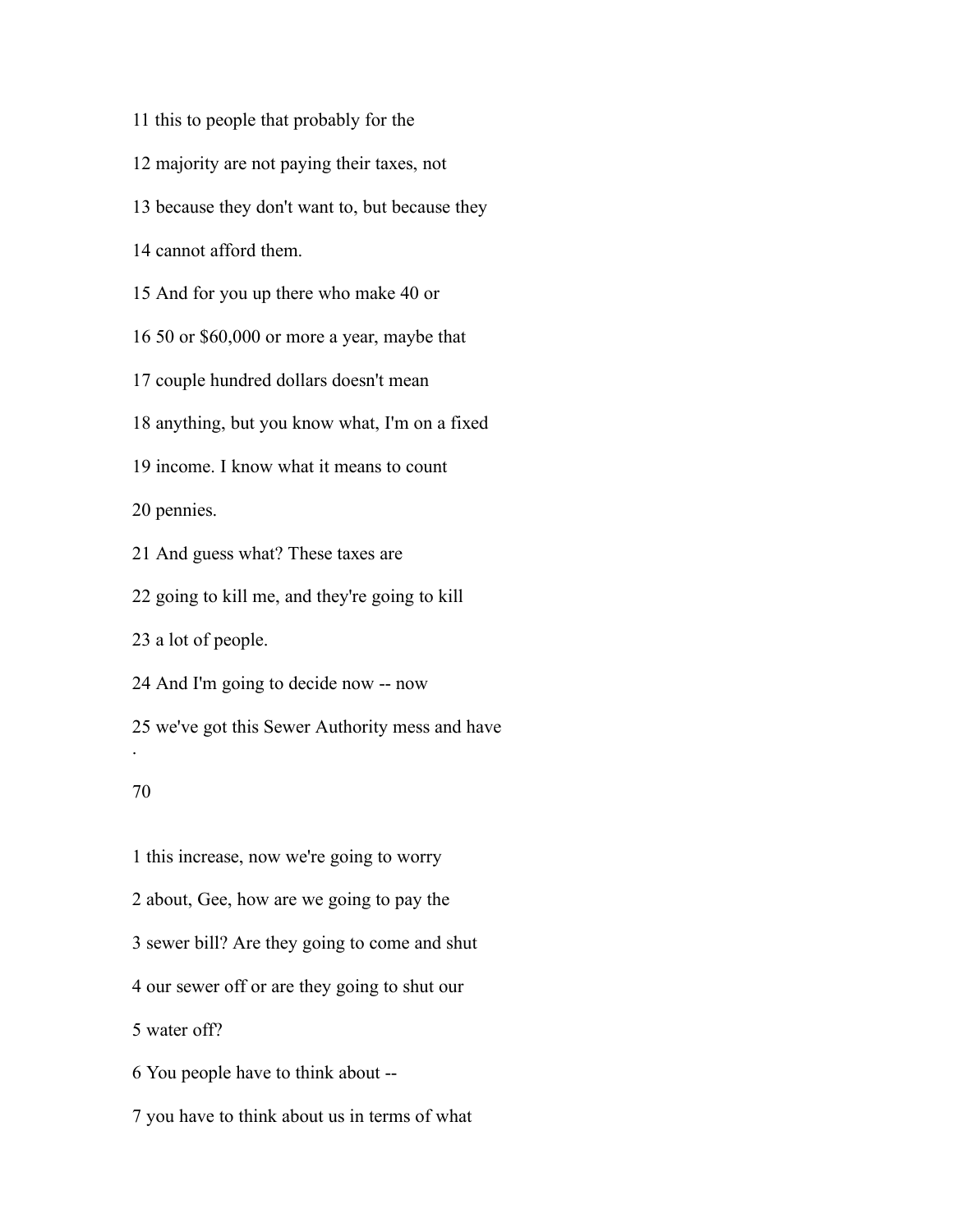most of us make, not what you guys make,

what most of us make.

And we don't make -- most of us

don't make anywhere near 50 or \$60,000 a

year, I guarantee you that. And the ones

that do, they don't have to worry about

these taxes. And guess what? They don't

come to the meetings either, because they

don't worry about them.

We are the ones that have to worry

about them and we are the ones that care

about them.

MR. MINORA: Five minutes.

 MS. WARDELL: And we are the ones that care what goes on in this city and how this city is portrayed and what we look like to residents that -- to people that do not live in this city. We look like a bunch of .

# 

 jerks. We look like people that don't give a damn what goes on in this city. Thank you.

MR. COURTRIGHT: Thank you. Before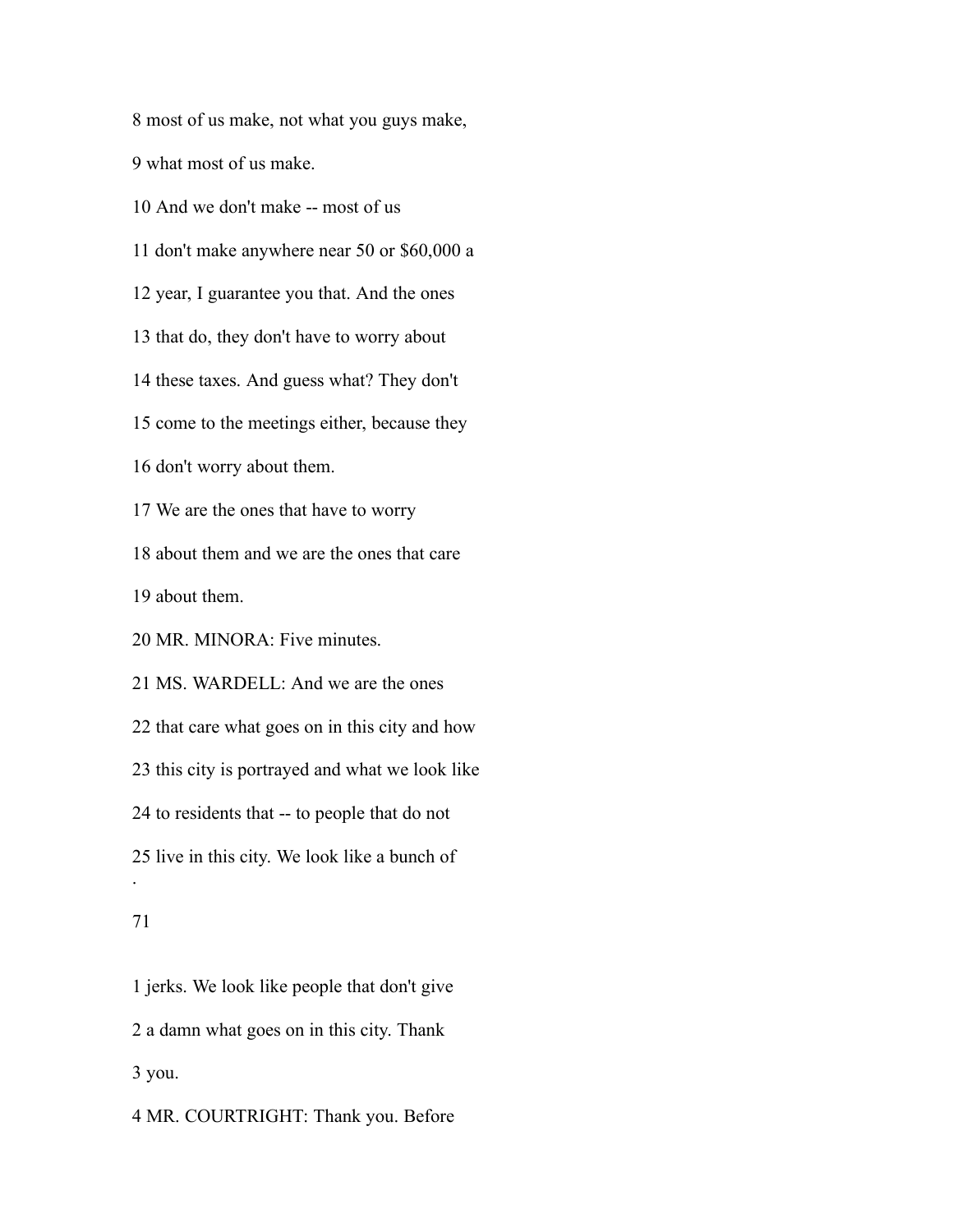I call up the next speaker, I would just ask the members of Council here to consider this for next week, possibly we can talk about it in caucus, and I will ask Mrs. Gatelli at that time, unless I see her before hand, that if you would consider if we want to bring the bell back, if the majority of us are in favor of that, then we can have the bell back next week. So, if everyone here will consider that, and then hopefully next week we'll all be in favor and we will have it back. MS. WARDELL: Thank you. MR. COURTRIGHT: You're welcome. MS. EVANS: Mr. Courtright, maybe while we are considering the bell, we should also consider changing at arrangement of citizens participation. MR. COURTRIGHT: We can also do that. So, maybe we can discuss it next week in caucus. .

# 

MS. EVANS: Yes, returning to its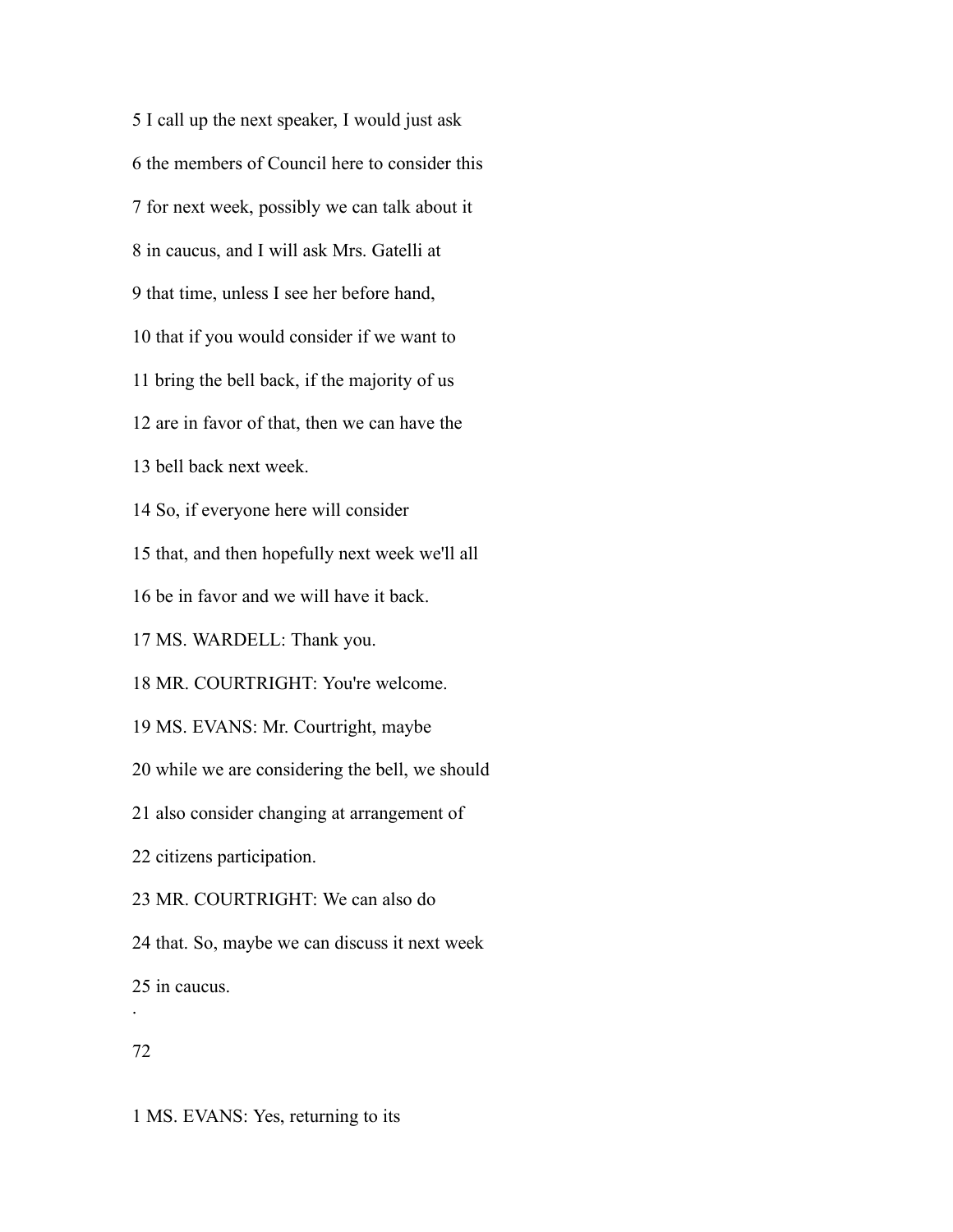original format.

MR. COURTRIGHT: Okay. Les

Spindler.

 MR. SPINDLER: Les Spindler, Scranton resident. Mrs. Evans, you stole a little bit of my thunder, because that's what I'm going to talk about right now, because as you know, three weeks ago I had The Home Rule Charter, and here it is again, I read from it, that even though your solicitor disagrees, it says in black and white here that citizens have to speak on agenda items before they're voted on. And your solicitor says we're wrong, but it's the same solicitor that said the smoking ban was legal, too. Now, and that's one of the reasons why these meetings are aren't orderly, because the Council -- the majority of this Council doesn't run it right, and it stops right at the top. The mayor violates his recovery plan, and then PEL looks the other way. This Council, the majority of Council,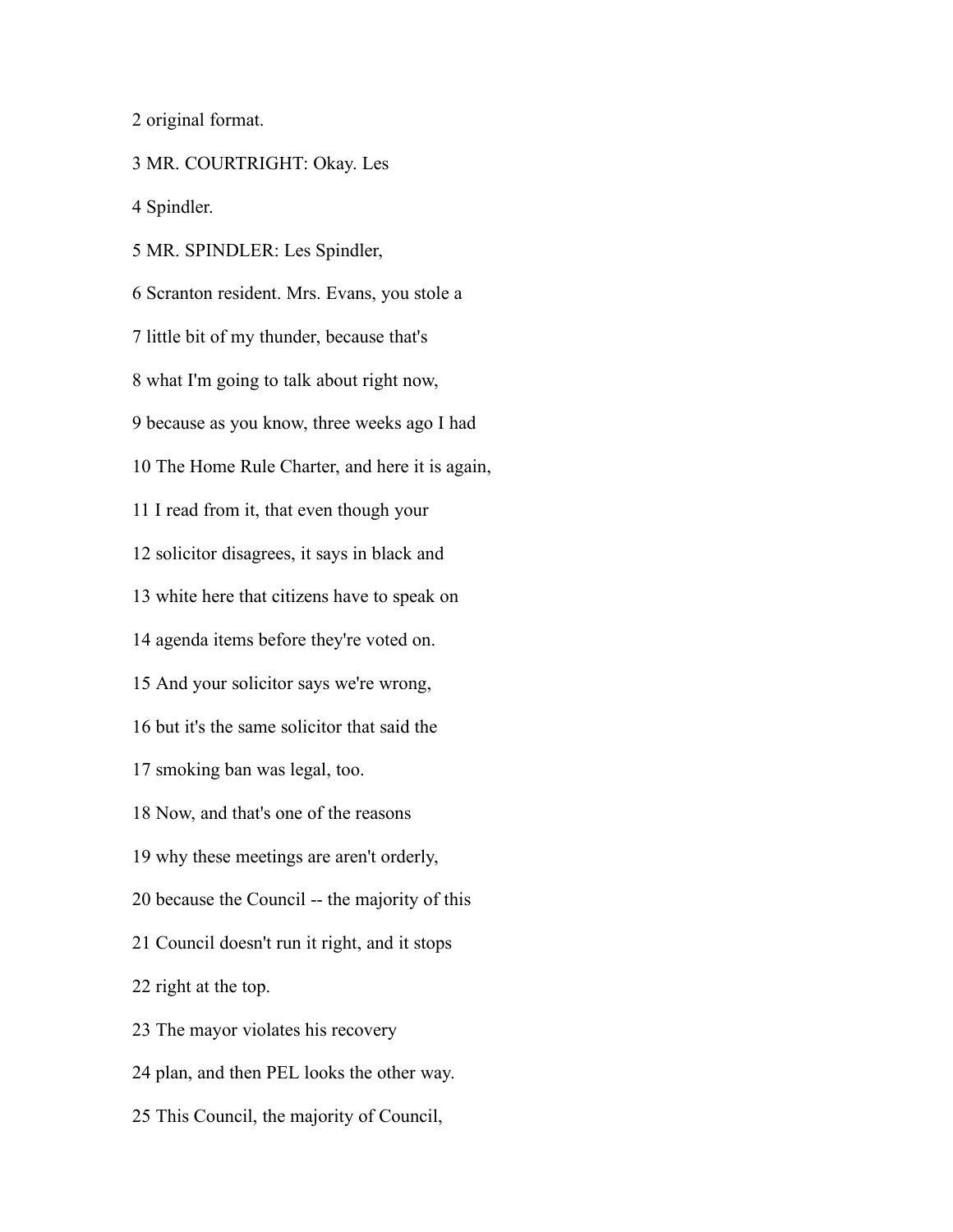violates the Home Rule Charter, along with the solicitor, and that's why these meetings are out of order sometimes, because everybody is frustrated because these meetings are not run correctly, it's all political, and there's three people up there that's just rubber stamps, and that's why these meetings are out of order. It's not the citizens, it's the majority of the Council.

The next thing, Mr. Courtright, I

 don't know if you have the answer to this, I think it would be a good idea if there could be an amendment made to The Home Rule Charter, when a newly-elected Councilperson is elected or coming on Council, that they cannot serve as president, because it was evident from day one, and it's more evident now, that Mrs. Gatelli does not know how to control these meetings. When Mr. DiBileo was president,

these meetings were orderly, there was never

.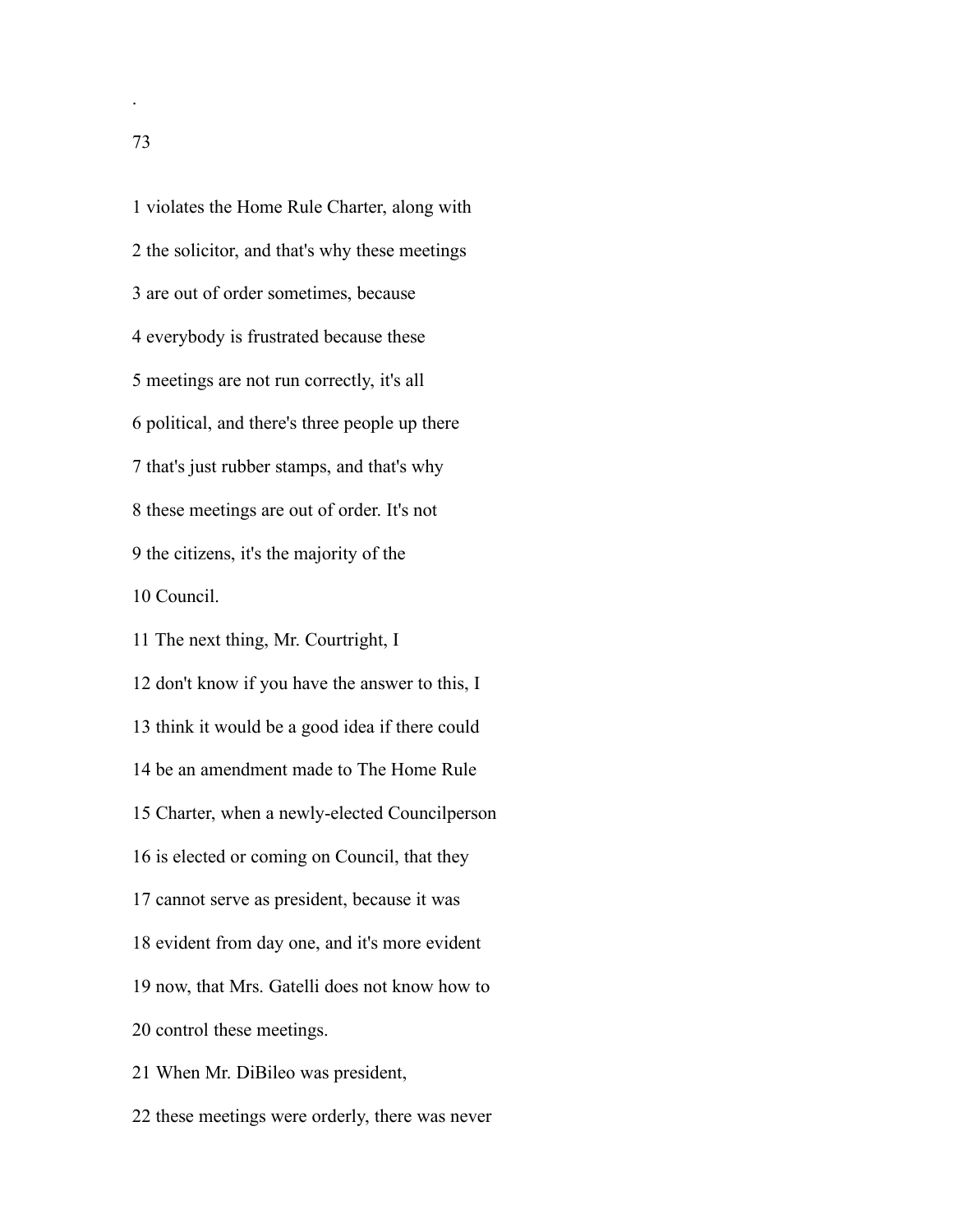a policeman here, no one was ever escorted out, and Mr. DiBileo took verbal abuse every week, and his family was even abused, and he .

## 

sat there and took it like a man.

 I think you as Council should look into making that a rule, that you should have at least one year experience to be Council President. Next thing, Daron Northeast, I think someone should make a motion to bring Mr. Wallace in here for a public caucus to have the public ask him questions about all the zoning violations that's going on down there. Next thing, I would like an update on a lot of the mayor's pet projects that are going to bring the people into the city. St. Peter's Square, does anybody know where that stands? MR. COURTRIGHT: I haven't heard

anything about that recently, Les.

MR. SPINDLER: The Bewitching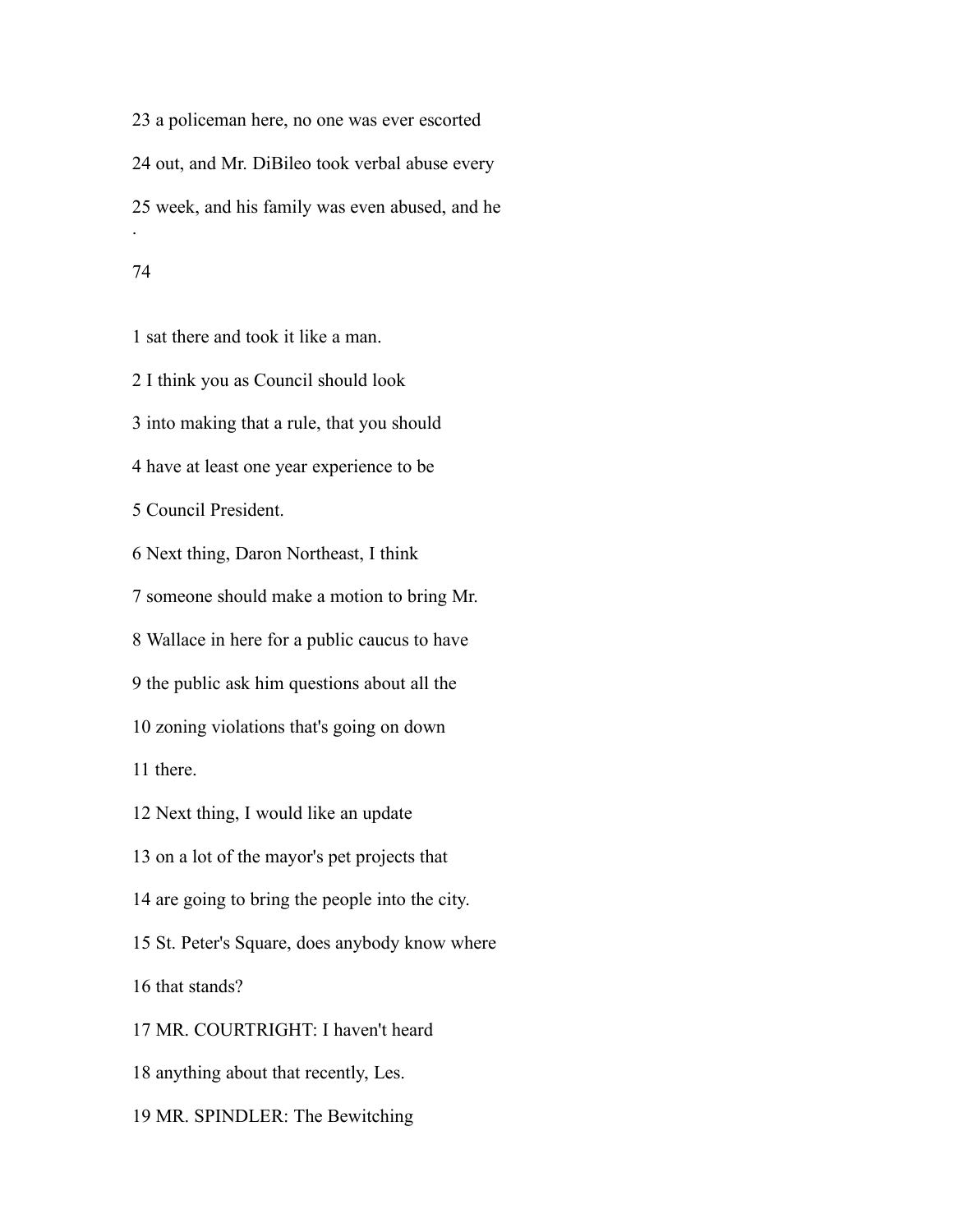building, it used to be the old Martz

Trailways across from The Radisson, that was

another pet project that's sitting there

empty, along with Southern Union.

Another thing, during the election

 in the summer of the mayoral election, there .

# 

 was all kinds of commercials, billboards advertising Summer in the City, all the things to do in Scranton, Summer in the City. How come we don't have those commercial or billboards anymore? I think it was just a political thing, I guess, unless there's nothing else to do in Scranton in the summertime now. Another thing, I think this Council should do what the town of Olyphant did the other night and enforce a skateboard ordinance. I was driving through town tonight, I was at the traffic light at Linden and Washington, the light turned green, I was two cars from the light, four kids on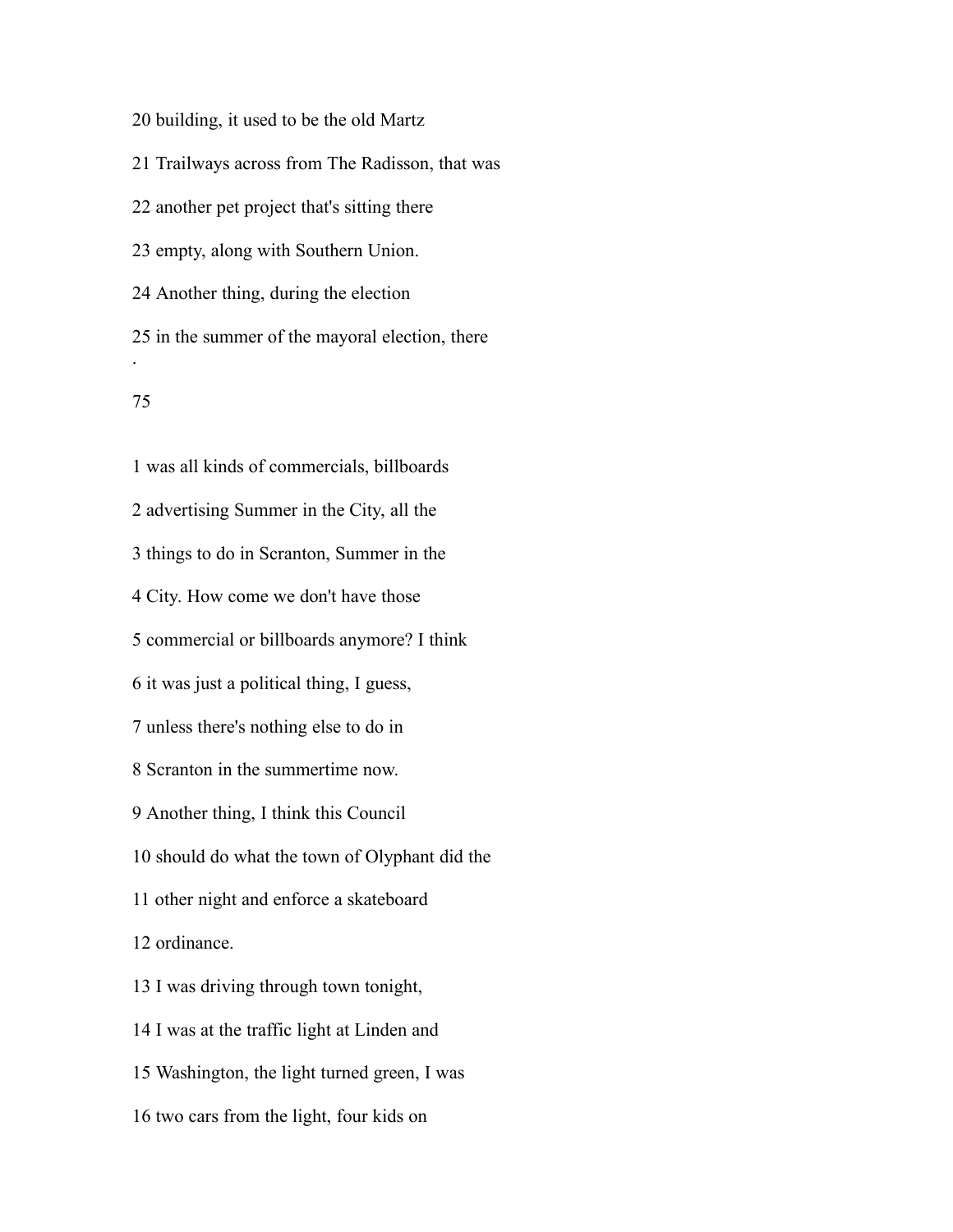skateboards went flying right out in front of the cars that had the green light, and they thought it was funny. They were laughing as they were going by. I think it's a dangerous situation and something should be done. Two weeks ago, Mrs. Fanucci, you

 said for people to get up here and rant and rave is non-productive. What's

## 

.

 non-productive is for you to be up there doing whatever Mayor Doherty wants you to do. You also said for people to act intelligent and educated. Well, you smiling and giggling up there, I don't think that's acting educated and intelligent either. And you also said you might just hang around here for four more years to aggravate everybody, well, that's a real bright statement to say. That just shows that you're here for one reason and one reason only, for Mr. Doherty's vote. You're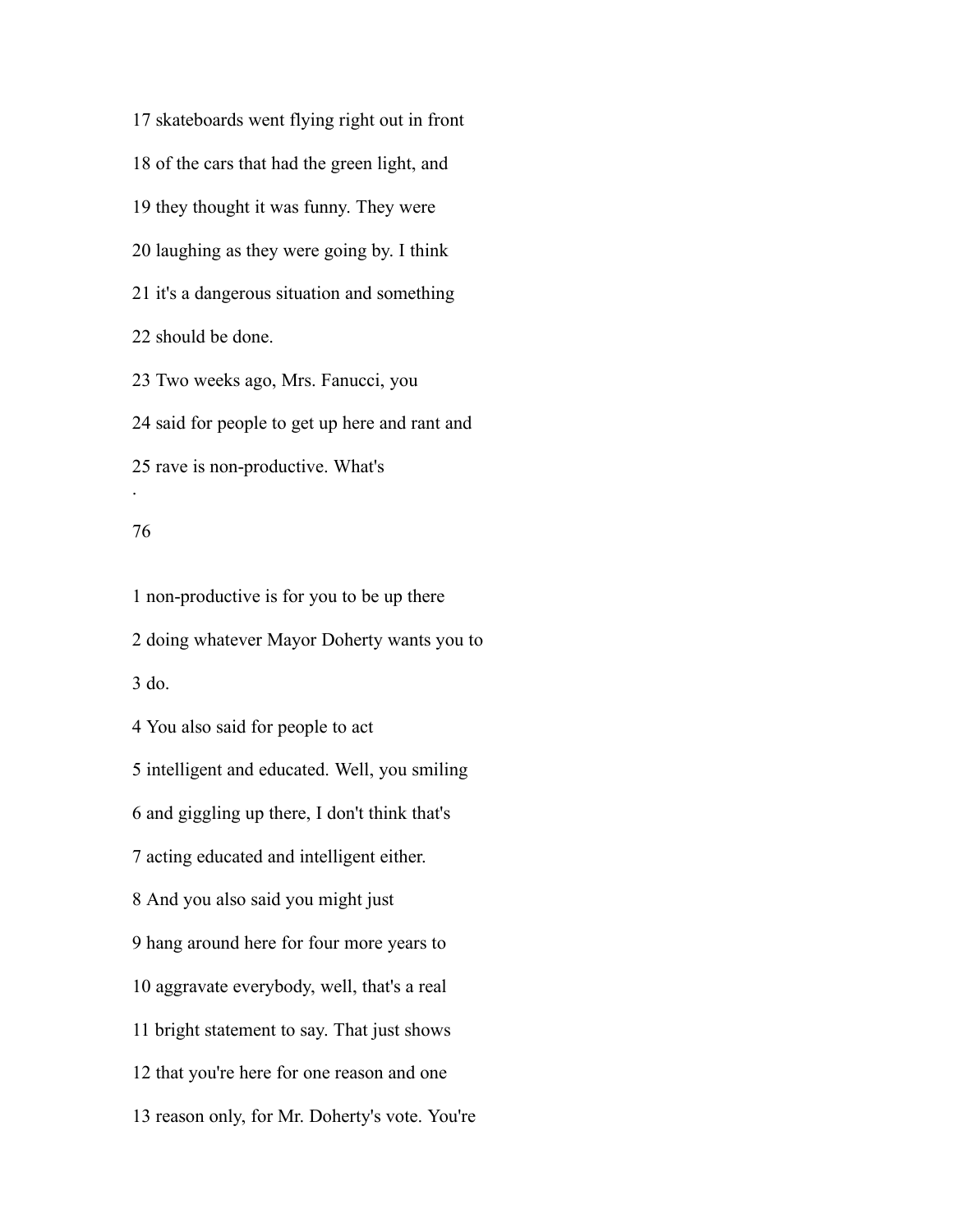pathetic.

 MR. COURTRIGHT: Thank you, Les. Let's try not to have any name calling, please. Ron Elman. MR. ELMAN: They might hear us outside. I think I broke a wing yesterday playing on my motorcycle. I can't make my hand work. Before I start, I've had some people ask me what in the world. I saw my friend -- one of my son's friends with his little girl walking down the street, and I put this . 

 on and chased it to give it to him, and she went nuts, you know, she didn't like it, but I was too far from my car to go back. So -- MR. COURTRIGHT: Don't put it on, please. MR. ELMAN: I'm trying to hide it. Somebody thought I had a gun or something. Well, two weeks ago I stood here stating that the meetings just must become civilized, and many of us could see that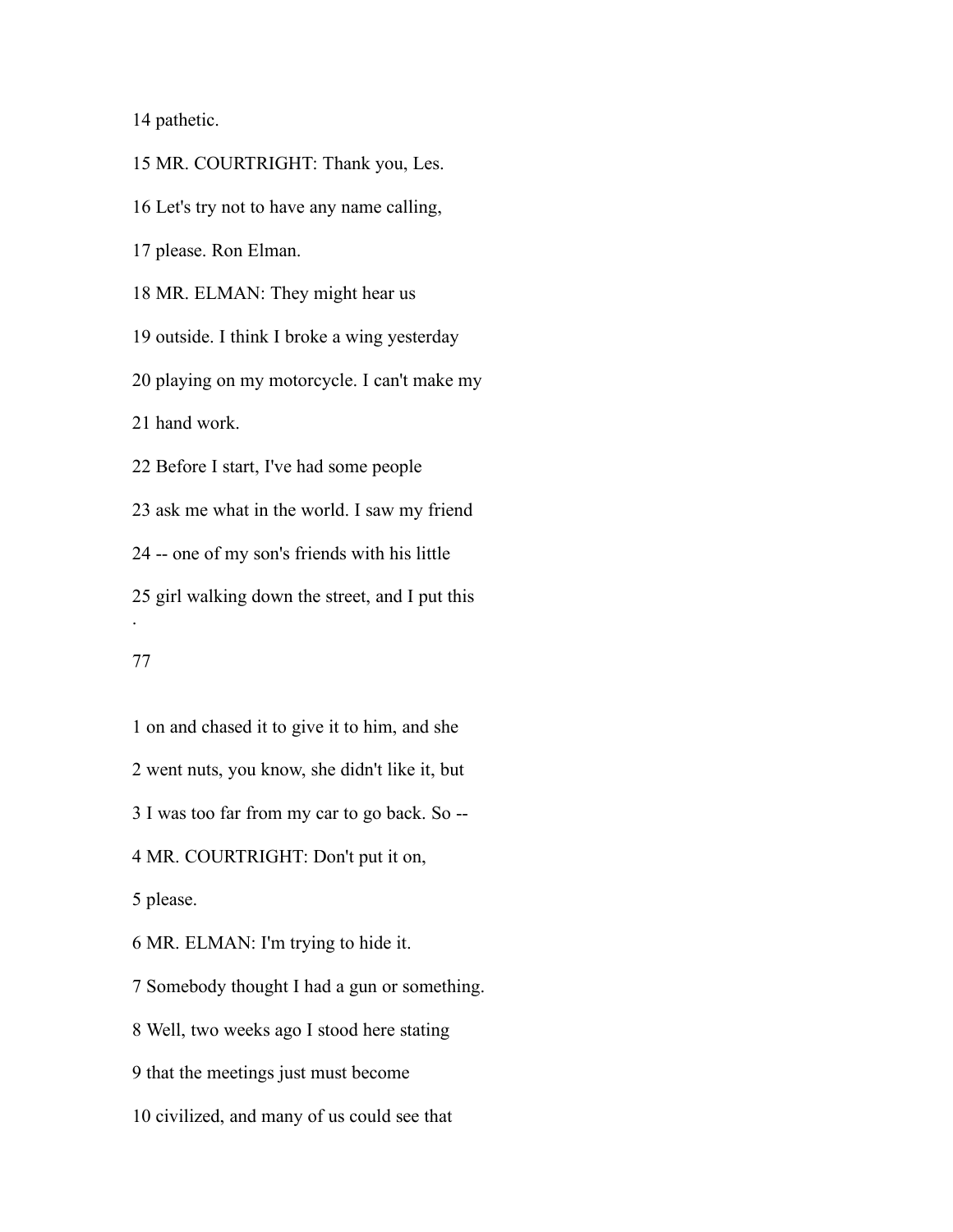last week's unfortunate episode was coming,

the handwriting was on the wall this was

going to occur again.

But what many of you out there fail

to understand is no one here speaks for

anyone else. I stand alone. I think all of

us stand alone.

We might say things that the other

people agree on, but we -- you can't blame

one person or two people for statements that

are made up here.

And these people out here, I've had

20 or 30 people in the last couple weeks

talk about how bad the meeting was, but they

don't participate, they don't vote, and I

# 

.

don't think they don't have any business,

you know, complaining.

I speak for myself up here, and my

God, I have a lot of people come and

disagree with me that are, you know, about

my tactics and the way I say things and all,

so, you know, that's just how I feel.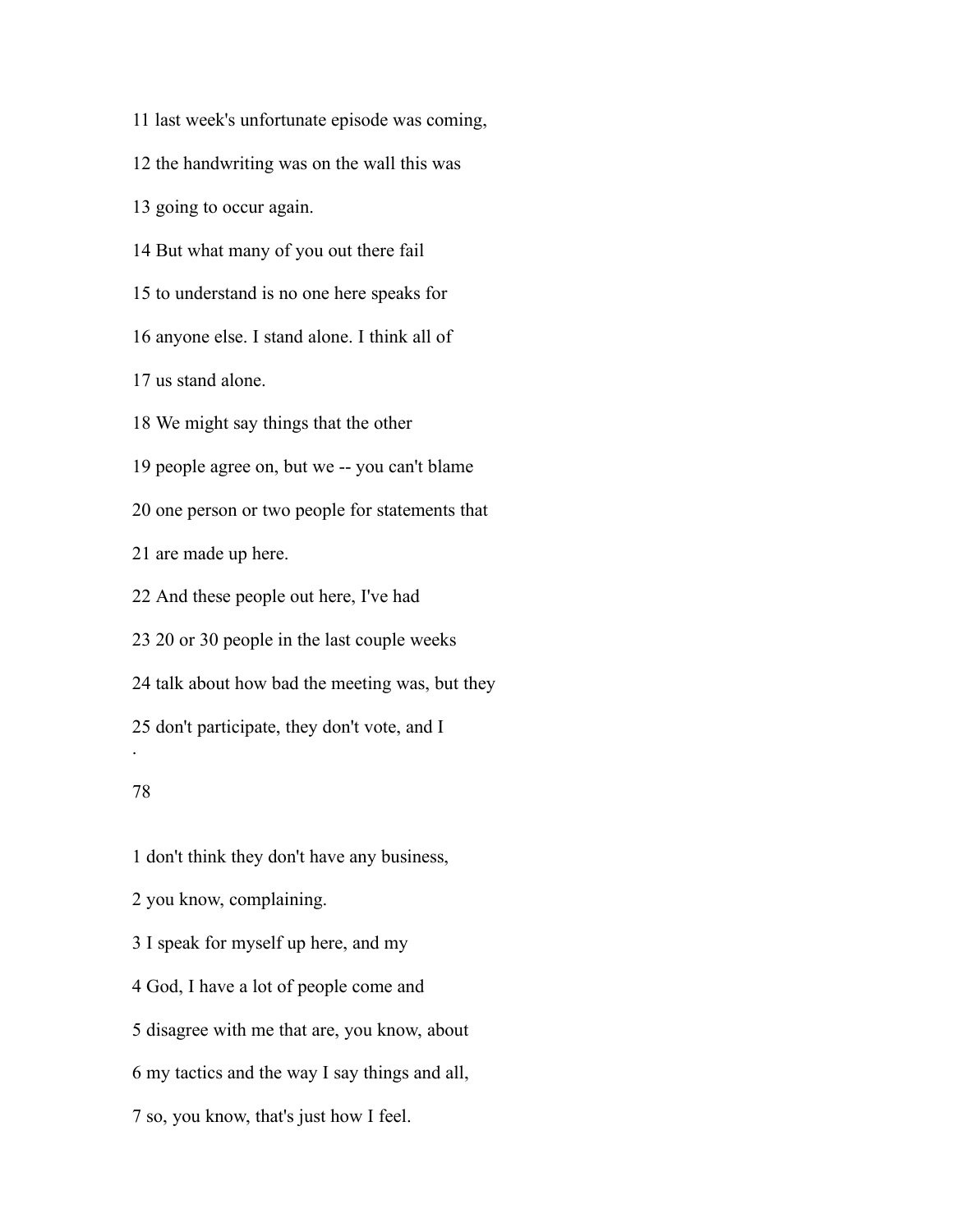I have a dislike for the mayor and his administration and I have a distrust in him, and I think that he just keeps showing me that I'm right. And there's those out here that completely disagree with what I say.

 And, you know, it's just that people out there, like was said a few minutes ago, they don't see or hear anything that's going on. Democracy is disappearing in Scranton. This is getting to be a totalitarian regime, it is. Our esteem mayor controls about half

 of the people, and it seems he just wants to control over everybody around here. Have you people -- you know how things -- how a totalitarian regime becomes so powerful? First they take away the

#### 

.

 people's free speech, which our mayor is trying to take Channel 61 away from us continuously. Next they control what is said in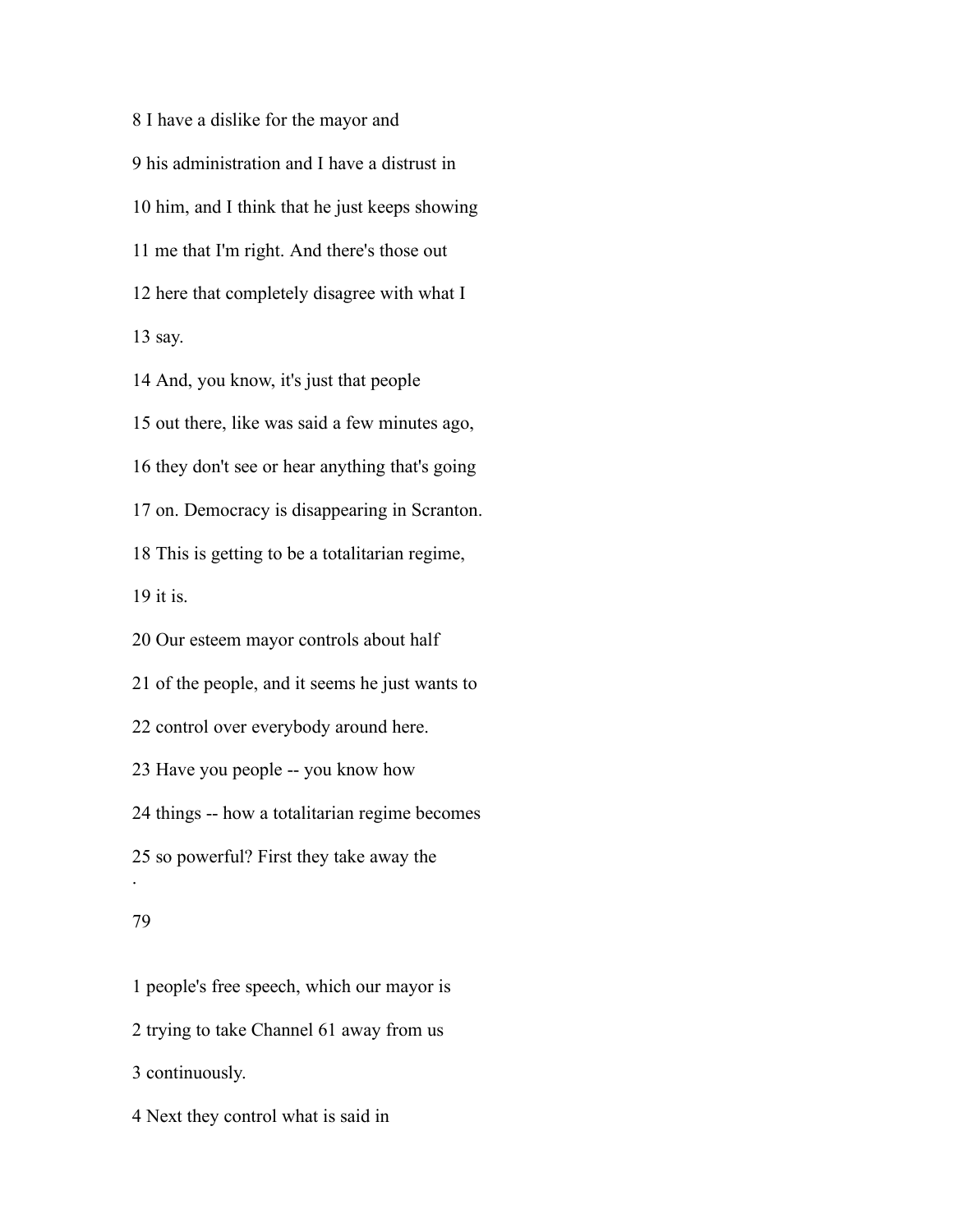the newspapers. All through history, that's what happened. And thirdly, they take away guns. I don't believe he has any intentions of doing that. I don't know. You got to remember that everything is backwards and I have to straighten it out here. See, I went all through school for 20 more years and nobody knew I was dyslexic. Now I see in the paper once in a while where they have classes and tests or something for people. I thought everybody in the world was going through with this mess I was, and it's very difficult. It still affects me. You know, I got some things here I won't even say, but we have a new barbarian invasion against or rights in this city. We're being bombarded not to say things. And, you know, the newspaper doesn't tell half truths most of the time. We've got such a pathetic newspaper in this town. . 

I read about in The Times Leader what's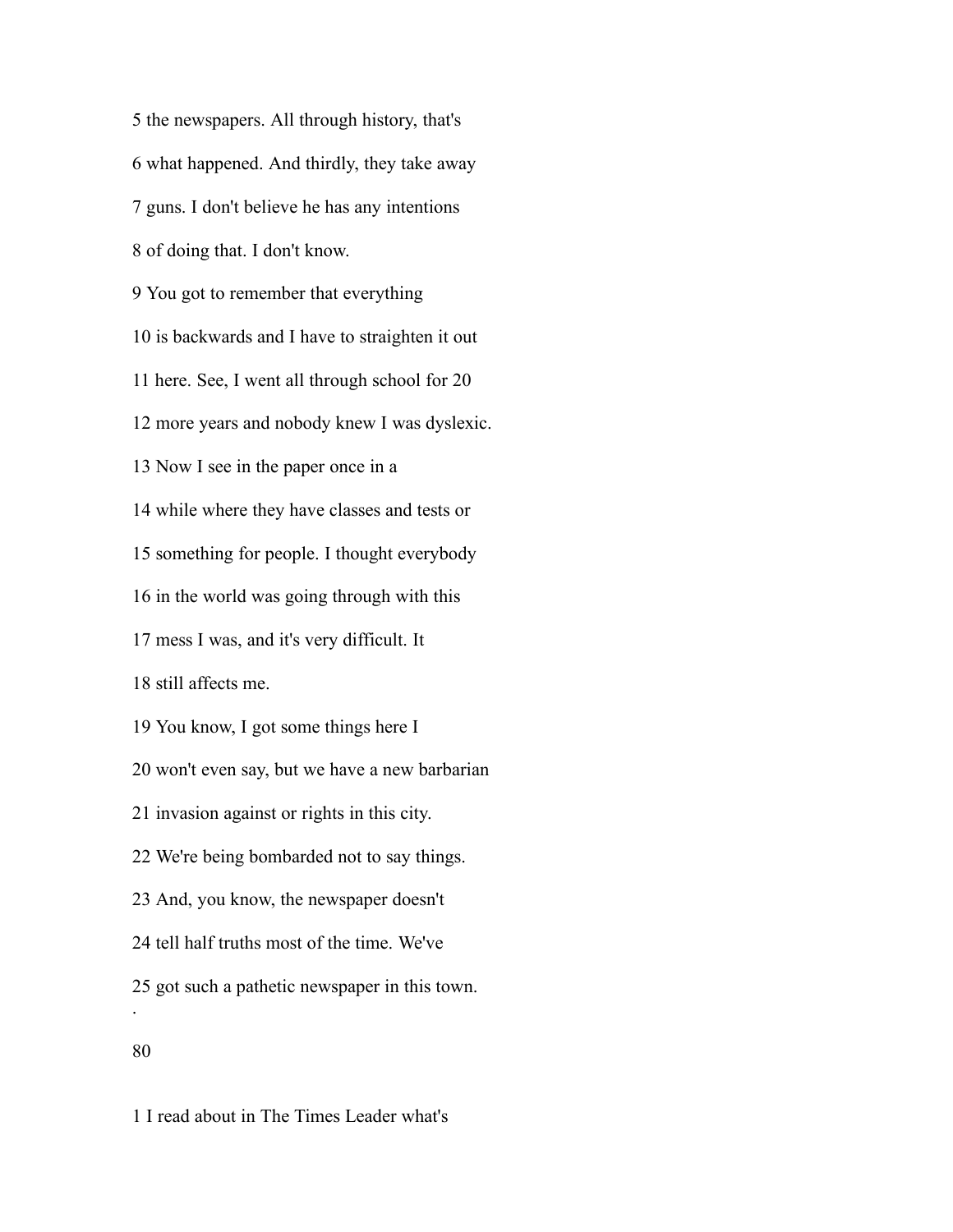going on in Scranton sometimes. That seems to be a lot better newspaper. You know -- MR. MINORA: Time. MR. ELMAN: -- a couple nights ago at The Taurus Club, a fellow come up to me and asked what I was going to say against everything tonight, you know, and I was thinking inside, maybe he's right. We have a good city. You know, Mr. Snedeker rides his bicycle all summer -- MR. COURTRIGHT: Your time is up there, Mr. Elman. I have to ask you to come back next week, Buddy. MR. ELMAN: Do you want to see my hat on me? MR. COURTRIGHT: No. Please don't put it on to scare us. Thanks. Brett McCloe. MR. MCCLOE: Good evening. My name is Brett McCloe, I'm a Scranton resident, taxpayer. It's become ever so evident about some of the things that people say this evening and a lot of things that I hear at my tables. I get a full view of different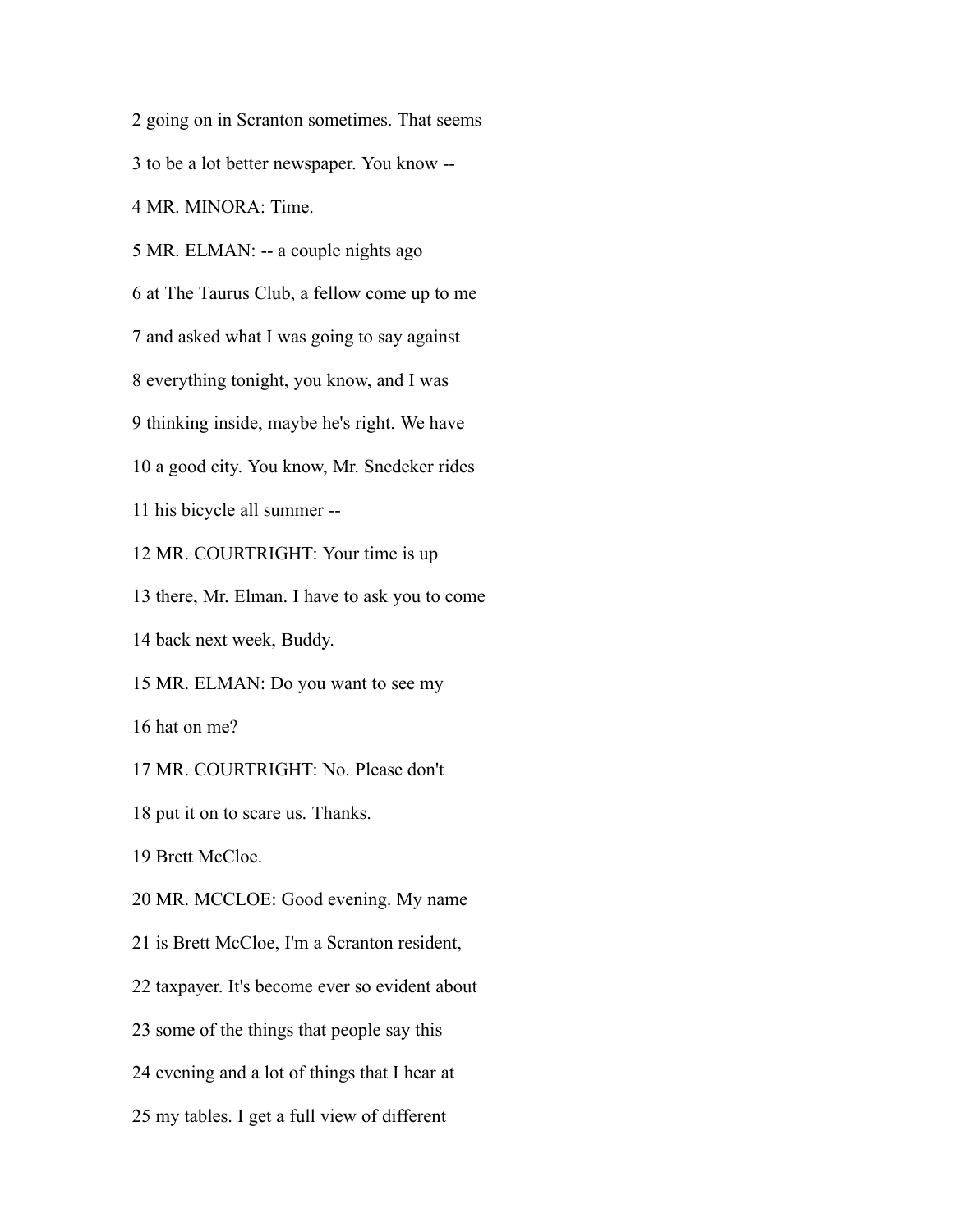points of view about things that happened last week or things that happen within the walls of this Council. I get to hear from people from outside boroughs -- I mean outside of the city in the boroughs. I hear from wealthy people, poor people, those in the middle, I get to talk to them. And I wrote something four months ago, and it seems to fit into what just happened -- what happened last week, so here it goes. I see this city as a living, breathing organism. The angry rants of the people who may speak at the City Council are no different than what a cough is to a bad chest cold. The hooping cough of discontent is a reactionary symptom to a political disease. Something has infected the body politic. Is it something within the genetic material of the city organism that it preys

.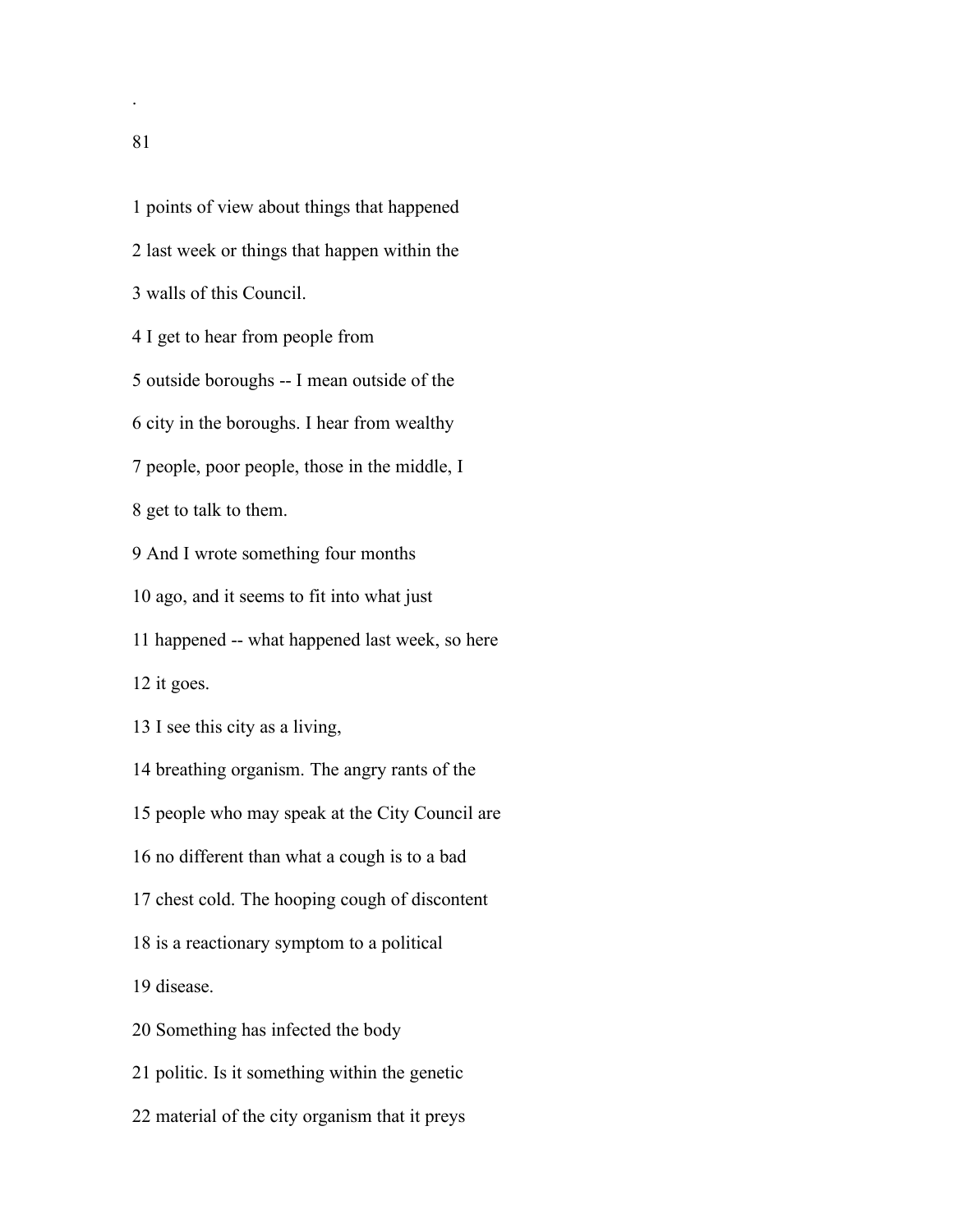upon large segments of the public like a cancer causing political apathy and malaise. It because great minds somehow .

 convince the city organism to walk out into a rainstorm of debt without sufficient protection from the financial elements. Cronyism and nepotism scratch the throat, financial mismanagement and legislative impropriety fill the lungs with the vial fluid of piety and self-righteous indignation, all the while convincing the body that all is well while the virus hides within the cells. The wheezing and coughing of discontent are not to blame, they are simply a symptom of a much larger problem. I wrote that about four months ago, like I said, when I had a bad chest cold, and it just reminded me of the state of the city.

And I realized I refused to do what

it took to keep my body healthy, so I had to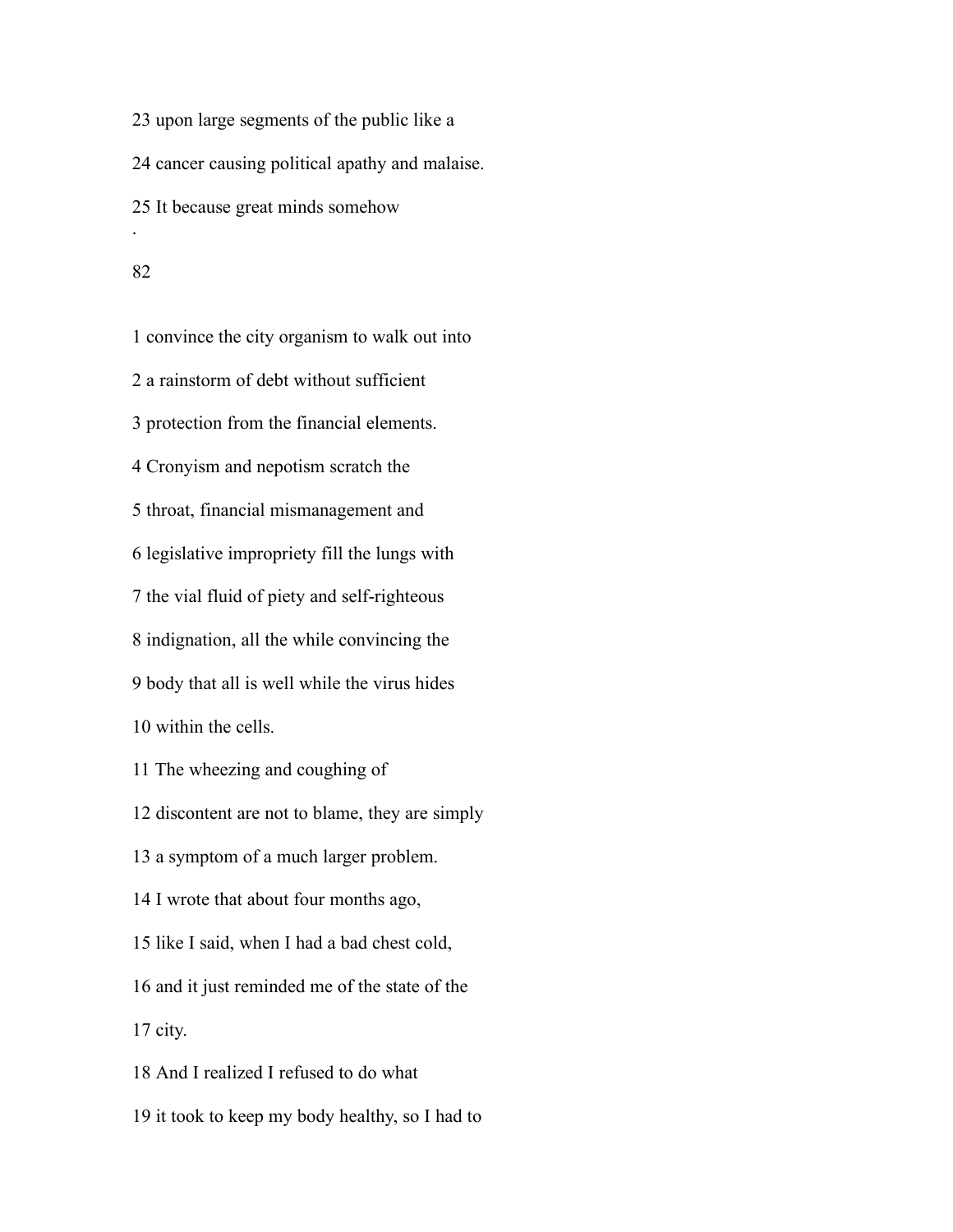suffer the consequences.

 I'm not talking doom and gloom, I'm talking about cause and effect. We are a people just beginning to wake up out of a long slumber, 40, 50, 60 years of letting other controls the information that we .

# 

receive.

 Decades of bowing down and accepting the so-called wisdom of family names, those who have traded in their humanity for a prefix or a suffix, they who control our financial well being and those who claim the gates of heaven. It's time for the sleepers in this city to awaken, it's time for us to stumble out of the darkness into a brighter future. I'm going to leave it there. I see great hope for our city, I see great hope with the people here. I just hope that we all just start to turn on the lights a little bit and maybe start to fill up some of these balconies with people who refuse to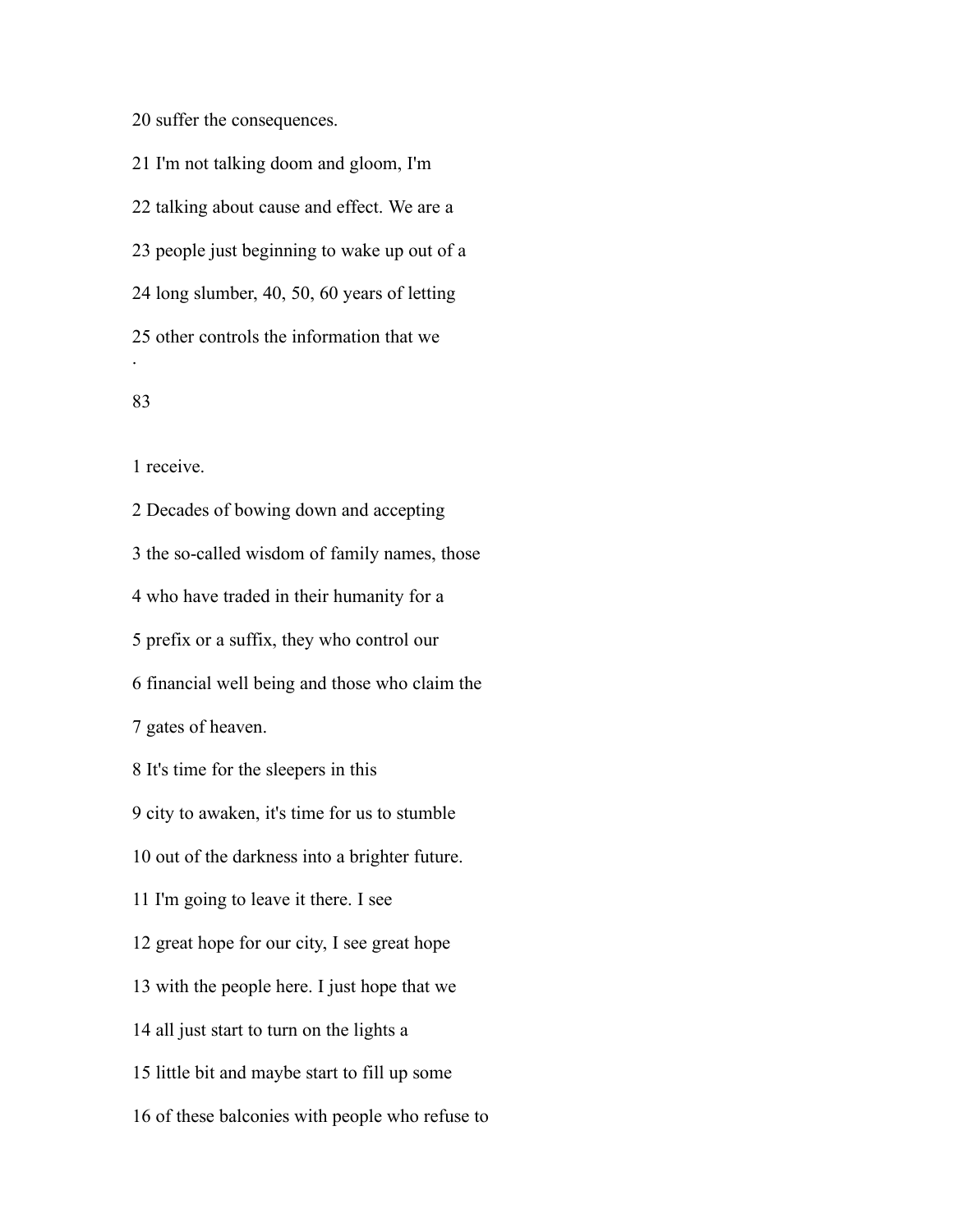come down here, but yet make comments. I hope those nice homes you built up there are good enough for you, and if you can't pay your taxes, someone is going to take them away from you. That's all I have to say. MR. COURTRIGHT: Thank you.

Dan Hubbard.

MR. HUBBARD: Good evening, Council.

#### 

.

 My name is Daniel Hubbard, and I am the President of the Lower Green Ridge Neighborhood Association. I would like to correct The Scranton Times on that. I am not a resident of the neighborhood, I am the President of the neighborhood association, and that was changed in the paper due to somebody's comment in this building. So, I don't appreciate that. I was elected to that position, and I don't care if anybody else but my neighbors recognize me in that capacity. Now, I would like to talk about what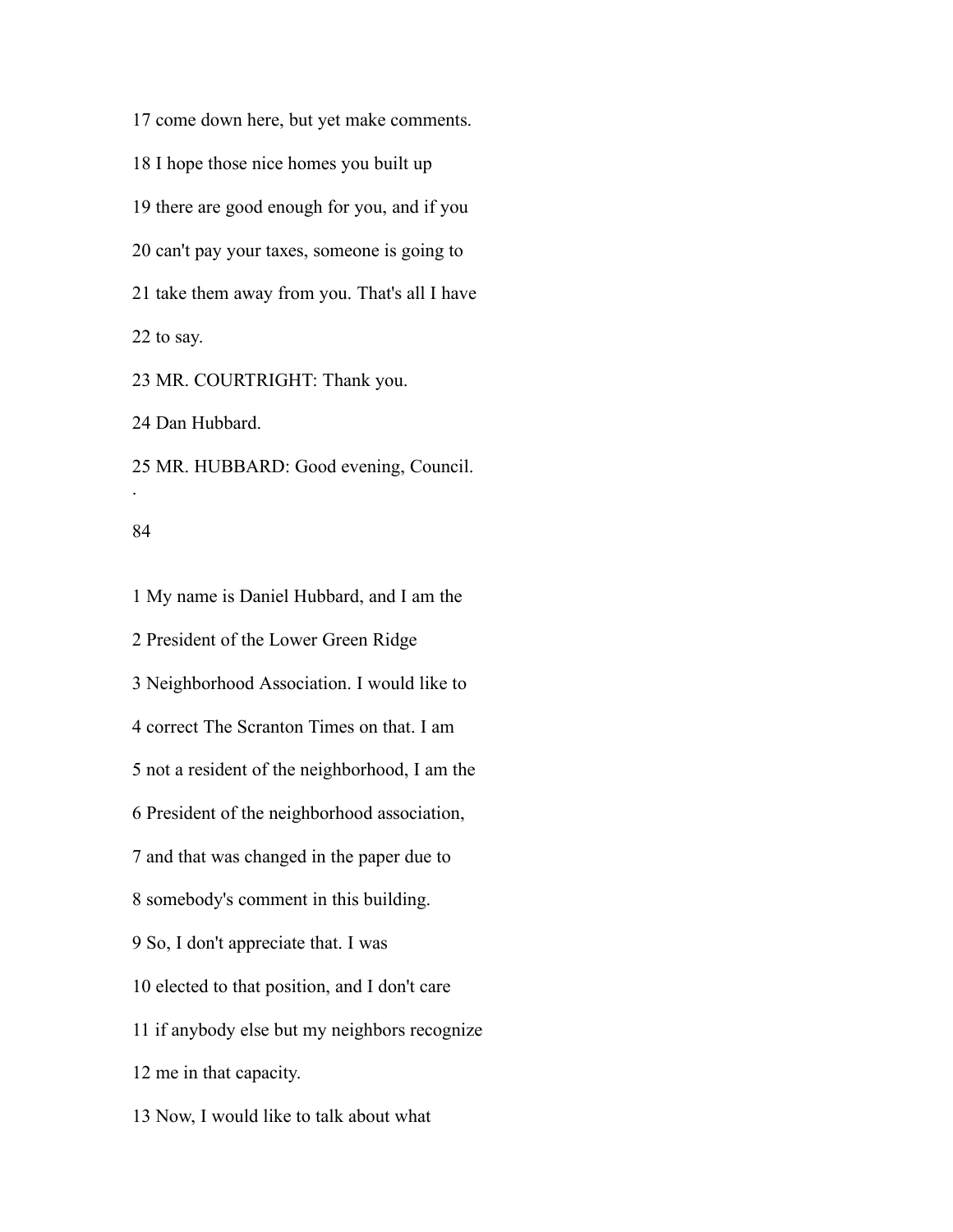has this City Council done to help the residents of lower Green Ridge since we are coming up on our one year anniversary of the flood. Nothing has been done. I walked the riverbank with Mr. Parker for close to two hours in the snow. He spray painted and put ribbons on areas of the levee that he said would he fix. Nothing has been fixed, nothing has been done. So, I guess we're just going to have to have fearful and tiresome days throughout .

 the rest of this summer worrying about whether or not what little of our riverbank is left will be able to hold back the waters from any of the storms that we're supposed to receive this year. This year the season is supposed to be bigger than last year, but yet nothing has been done, which is, I guess, typical of the Council majority that sits before us. Mrs. Fanucci, can you give me a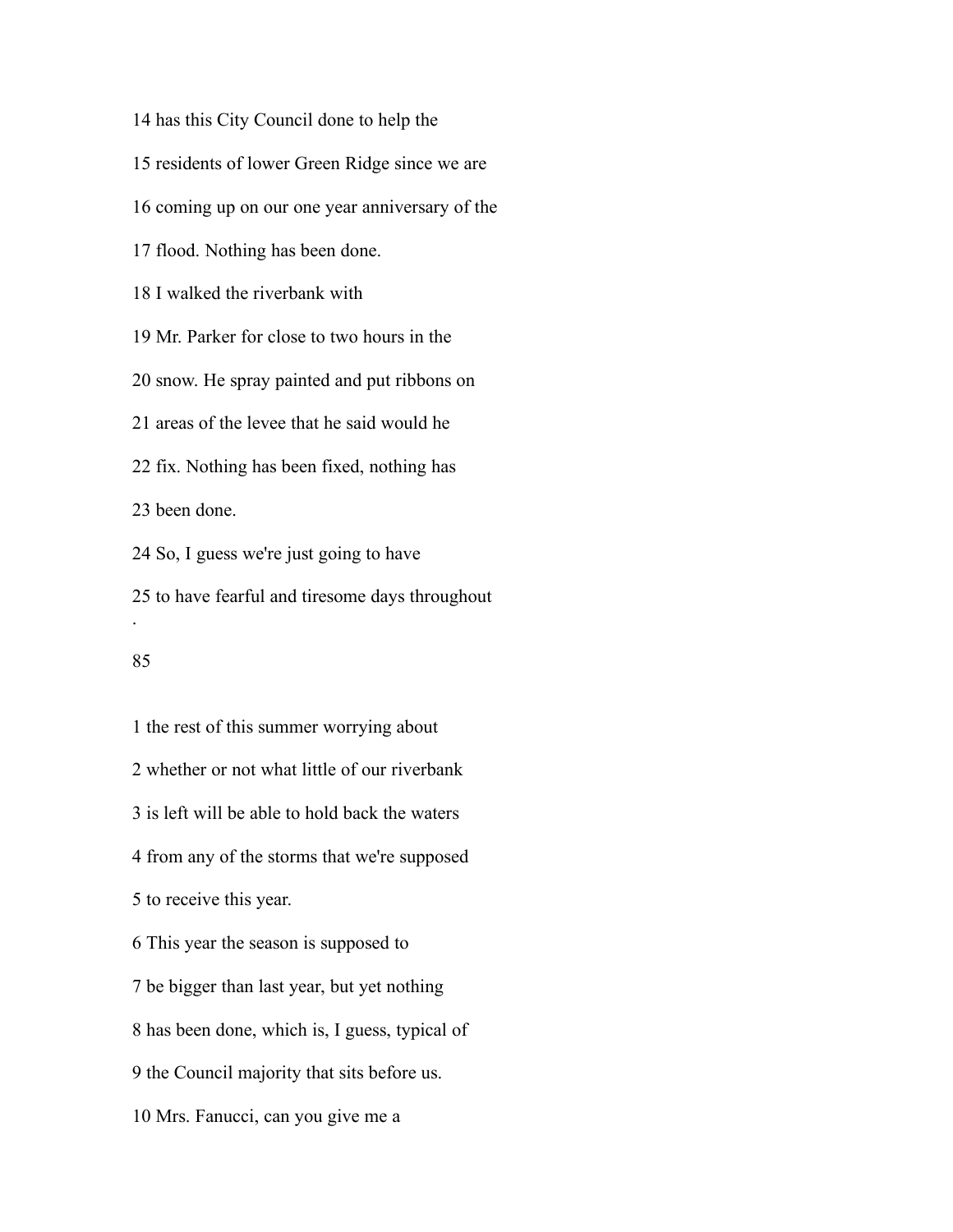reason why you didn't return my call this

week when I talked to you? I left you a

voice mail, I think it was Monday afternoon.

It was a fairly important issue.

MS. NEALON FANUCCI: You left the

issue on the phone, and what I did was I

talked to DEP, and I also talked to -- they

got the report --

MR. HUBBARD: Okay. The voice mail

I left you was about Daron Northeast

operating well into the night. I mean, they

were running --

MS. NEALON FANUCCI: Right. And I

did call and file a complaint and let the

people know. Yeah, I took care of the issue

#### 

.

on my own.

MR. HUBBARD: Just for future

reference, just give me a call back and let

me know, that way I don't have to come to

the podium and be a little aggravated that

you didn't return my call.

MS. NEALON FANUCCI: Why don't you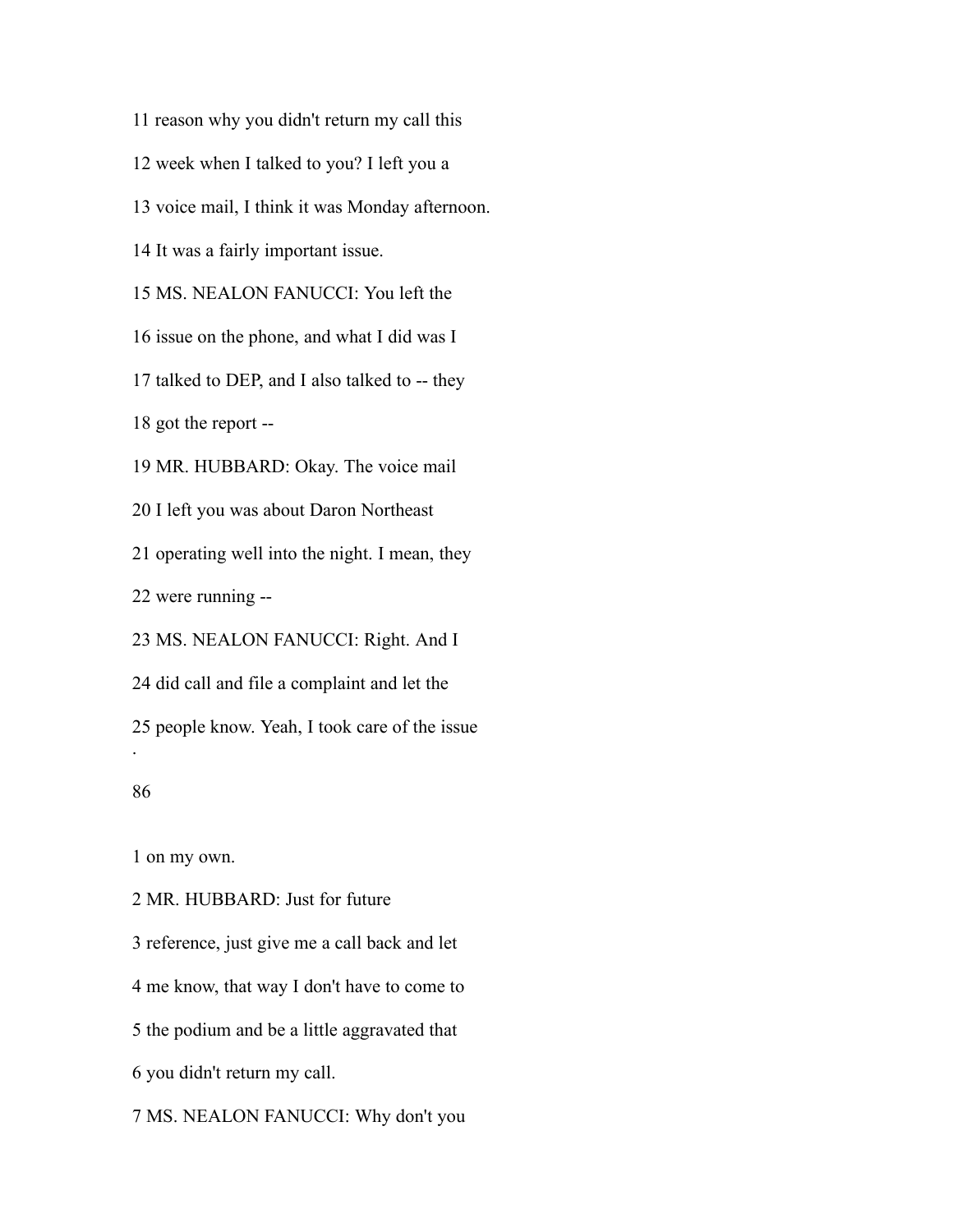tell them how I'm the one who made the connection for you to help you to with the going to talk to George Parker in the beginning? That would be nice. MR. HUBBARD: No, you did, and I thanked you for that in the past, I have, but it's beyond me now. Mr. Parker, it's in his hands and he's continuing to do nothing. Daron Northeast, let's discuss this a little bit. The City of Scranton lost \$650,000 on the purchase of that property because we forgave \$776,000 in back property taxes. Casey Realty purchased the land, and then he turned around and leased the land to themselves, which then we designated a KOZ. So, since the City of Scranton in itself isn't benefitting in any way, shape . 

 or form in regards to Daron financially, who is benefiting financially from Daron Northeast, that they are receiving an umbrella of protection that they do get from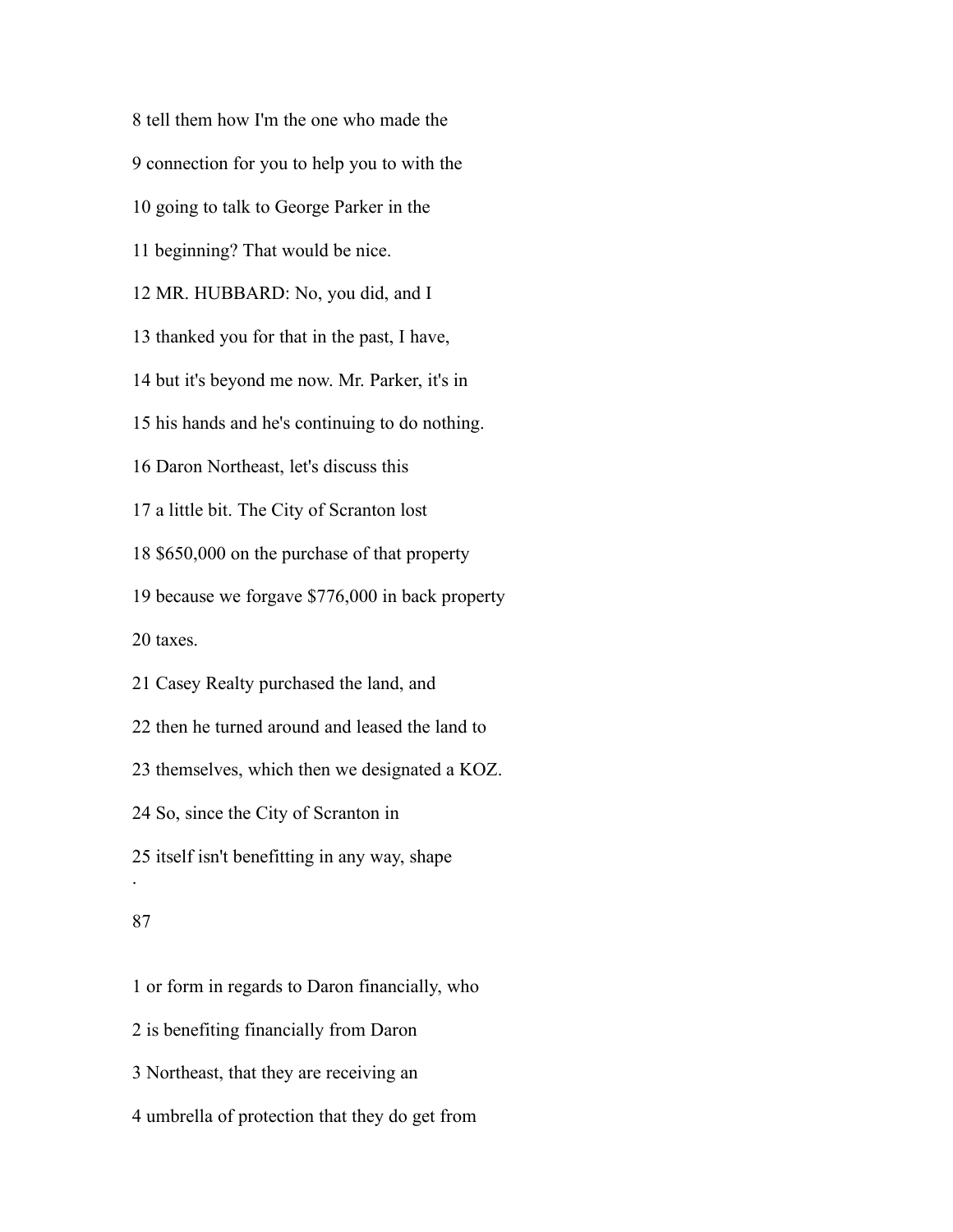this city?

 And also, I'm a little rattled, just bear with me. Mr. Fiorini was fielding calls from you guys, and of course there are no building code violations, because I obviously can't get on the grounds of Daron to say that there's building codes violations. There are zoning violations. Mr. Fiorini is not a zoning officer, that would be Mr. Wallace. So, any questions you need in regards to the 30-some zoning violations I have should go to Mr. Wallace. I also think Mr. Wallace should come before the residents and explain why Daron Northeast was allowed to operate without a variance and without a public hearing, as well as a site plan review from the planning commission. They are the two most important things that a business has to go through .

before they could open in this city.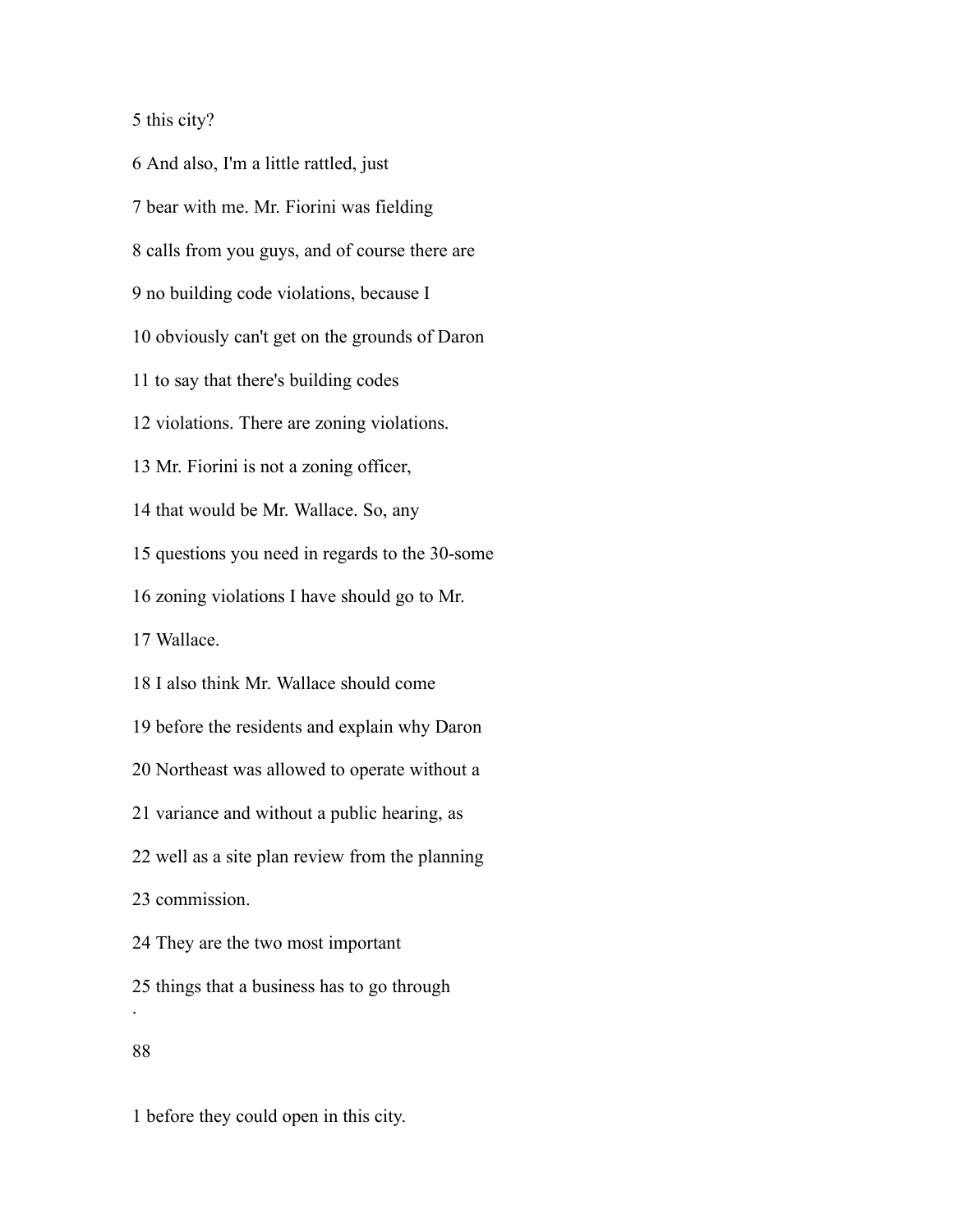I mean, that is really one of the two biggest steps when you open a business in the City of Scranton, you have to apply for variances and permits, and you have to have a site plan review that goes before the planning commission, and it has to be approved before a business can open. Neither one of those two actions were ever taken, and this business is allowed to operate, yet they do receive an umbrella of protection from the City of Scranton from somewhere within this city. On that, I'd like to point out, I'd like to thank the motor carrier division of the Scranton Police Department and the Scranton Police Department, because they were on Dickson Avenue yesterday and I think the day before doing DOT spot checks on some of the trucks, so I do appreciate that something is being done to put pressure on Daron Northeast, but yet nothing is being done to correct the mistakes that company has made since they opened. You know, they have been cited by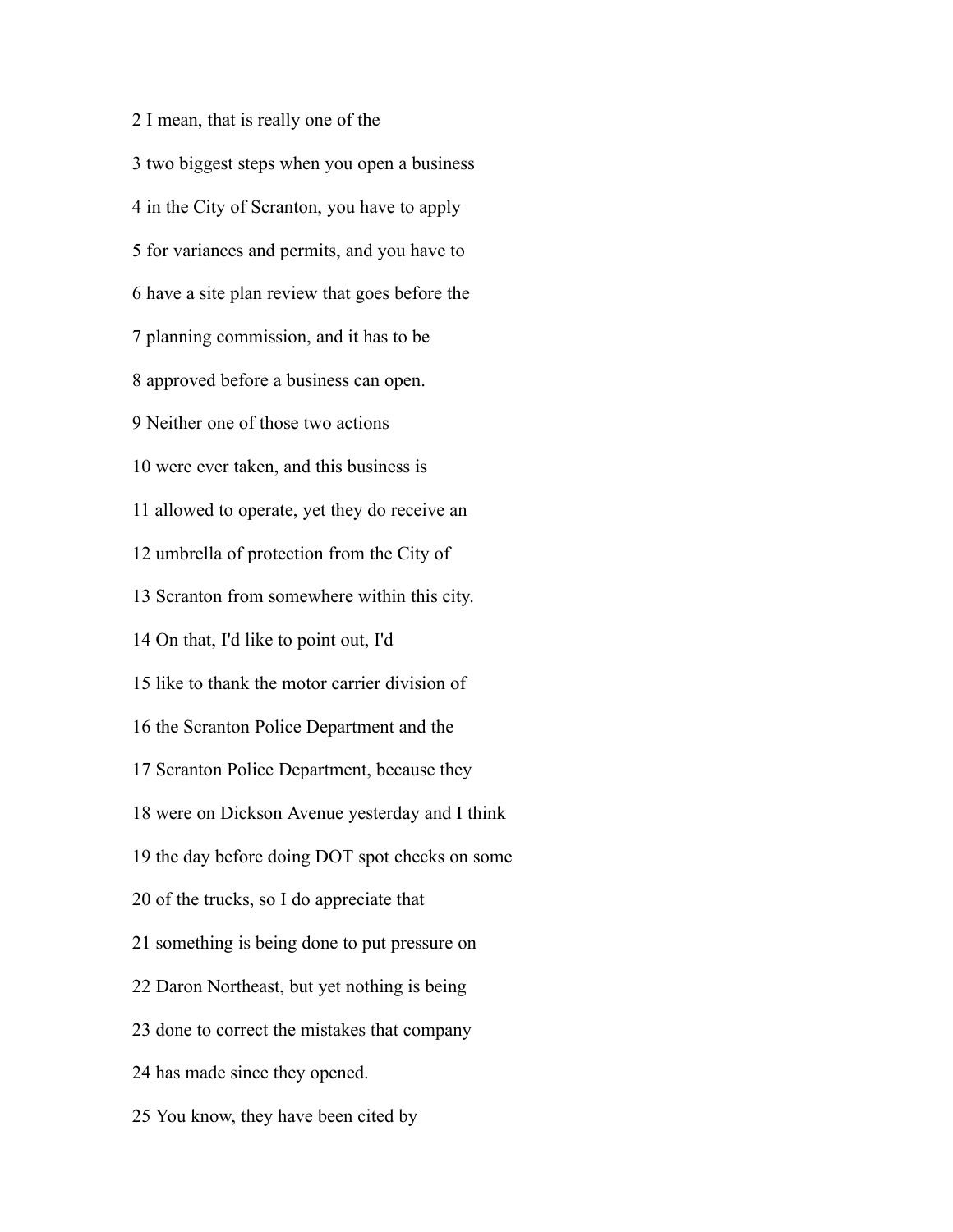OSHA repeatedly for not enforcing the required mandate respirators that their employees are supposed to wear while at work.

Well, why would you make your

employees wear respirators when they're

running around in front of the public eye

watching your facility, when you're claiming

it's not hazardous?

OSHA requires their employees to

wear respirators. They require their

employees to not wear them outside of the

building. Why?

If the federal government says you

have to wear them, who the hell are they to

tell their employees that they don't have to

wear them? They don't want the people

taking pictures, they don't want the

sightseers and the drive-bys and the people

to see their employees wearing respirators,

because then that would just justify

everything that I have said in regards to

.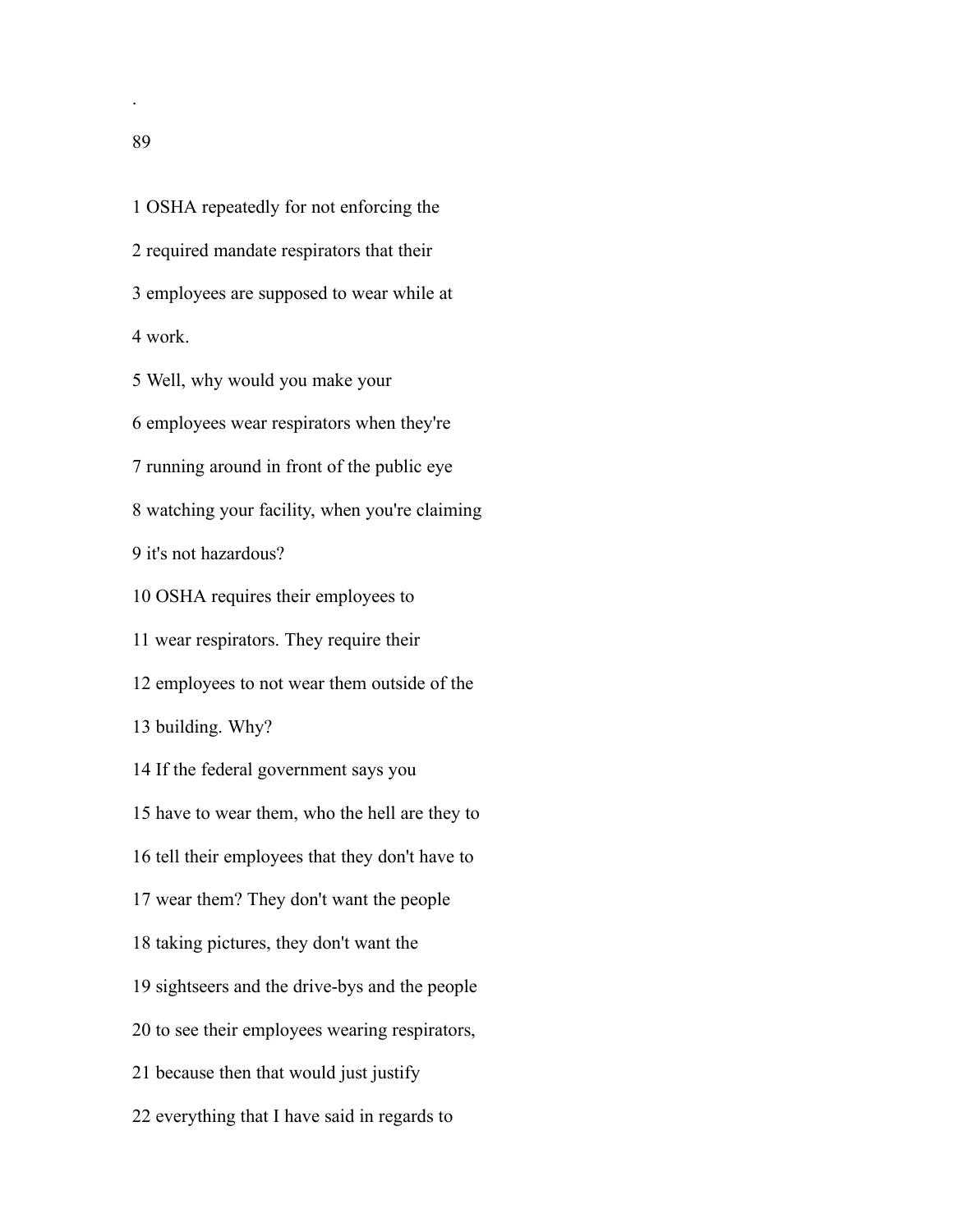the dust and the quartz crystaline silica that is airborne in that neighborhood. A resident on Dickson Avenue just . 

 got back from her pulmonologist. She's never smoked a cigarette a day in her life. She has 43 percent less breathing capacity in -- MR. MINORA: Time. MR. HUBBARD: -- her lungs. So, we need to get on this. This needs to be taken care of. And from what I've heard, you know, you guys received quite a firm letter from Daron. Well, now I guess the City of Scranton is on the intimidation of Daron Northeast, as well as the residents. So, let's just see how this city steps up to the plate and handles this company and protects the people that pay their taxes, that vote, that support this city. They are the backbone of Scranton.

Thank you.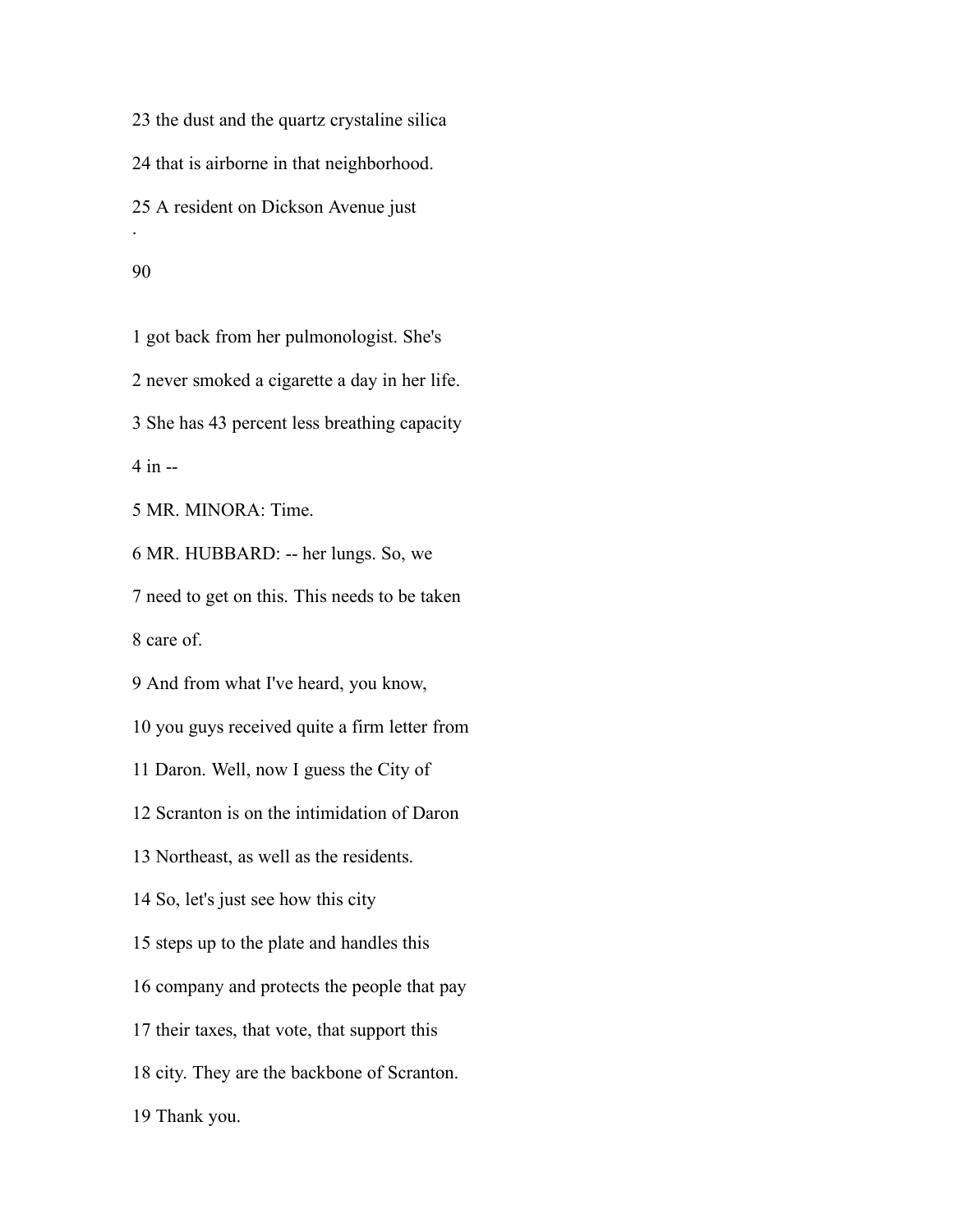MR. COURTRIGHT: Thank you. If I could one more time before the next speaker comes up, whether it be Mrs. Evans or Mrs. Fanucci, Mrs. Gatelli or myself, I believe that there's a problem that may be, and I've asked this in the past that you go .

### 

 to the department where the problem might come from, and I understand that many of you just say, Oh, I'm not doing that, they don't answer the phone, but I would think that would be your first line. If then, in fact, you come to us, we make requests. Understand, we all do. We make requests. We don't have any power. I can't tell Mr. Parker to do anything, I can't tell Mr. Hayes to do anything. We can all request. Every time you hear us say, look, we would like to have this road paved, we'd like to have that pothole fixed, they're requests. And I hear people say, Well, you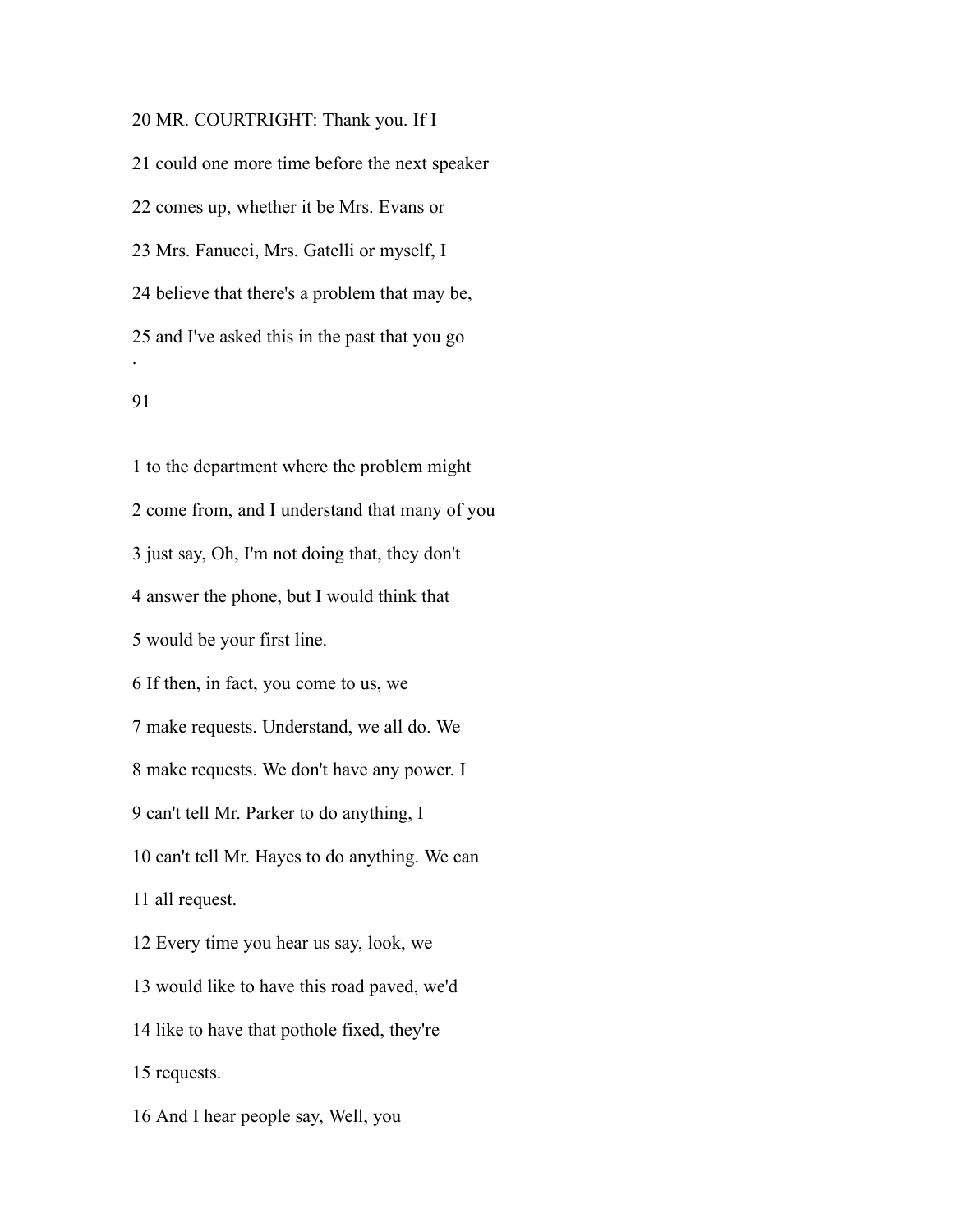know, you said my road is getting paved. No, we didn't say it was getting paved, we asked to have it put on the list, we asked to have it paved.

 Ask to problem rectified that's all we can do is ask. Believe me, I think each one of us are trying our best to help, but sometimes we're powerless. It's not that we don't want to help you. I think all of us .

## 

 want to help you. So, I just want to get that out there before the next speaker came up, and that would be Elizabeth Hubbard. MS. HUBBARD: Elizabeth Hubbard, Scranton resident and taxpayer. As I have said before, Daniel is a hard act to follow. With what you just said about you can't get anything done, why doesn't the mayor hold a public meeting that people can address and ask for things and address their grievances? Since you say you have no power,

he's got all the power, then he should have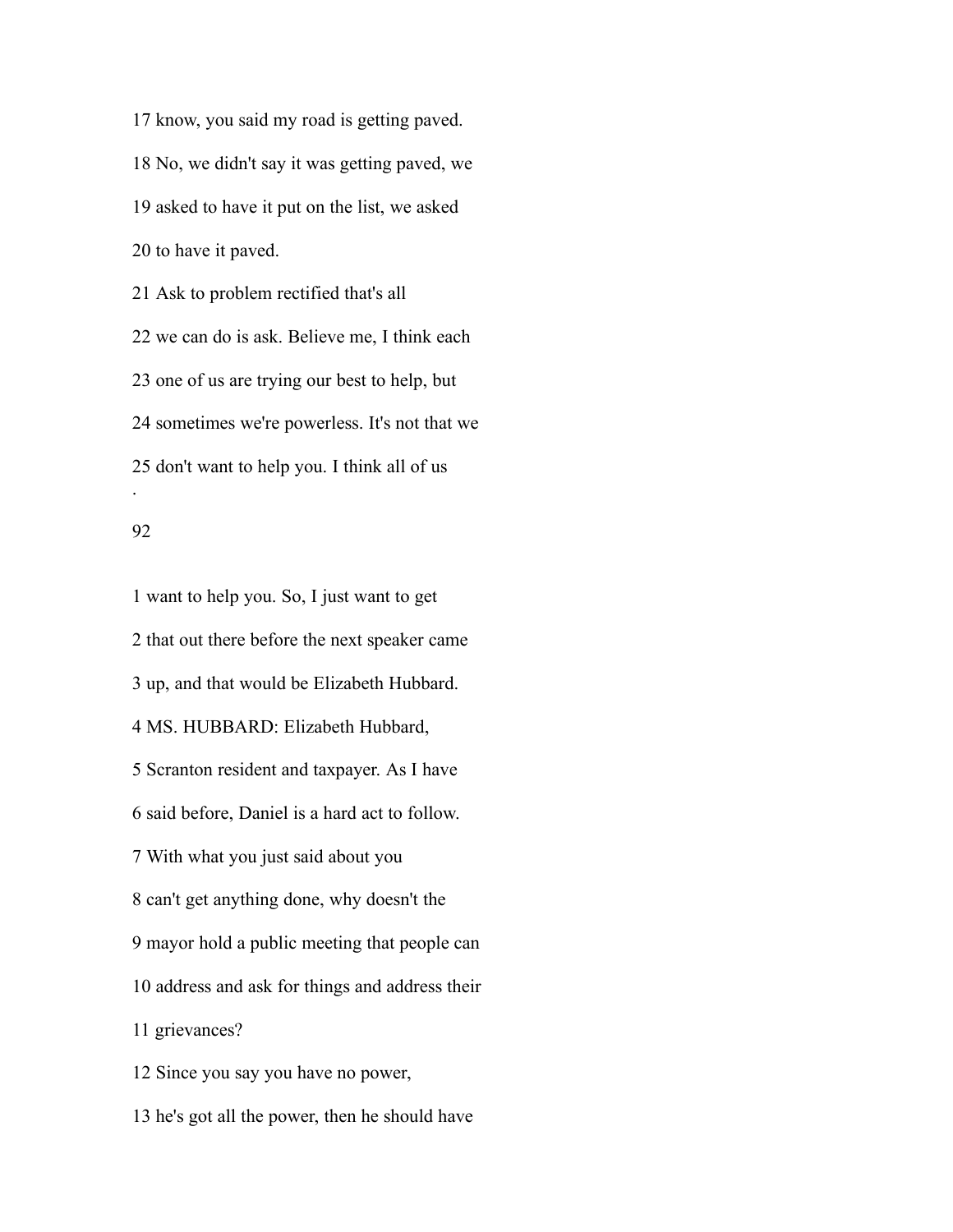to answer to the people.

 MR. COURTRIGHT: I asked that in the past, and I know Mayor Connors had a couple of them, and also I know he had some times where you could -- nighttime hours when he was in his office, I believe it was, but that's his choice. You'd have to ask him that question. MS. HUBBARD: Okay. I'm going to start off with a question that Fay Franus asked Judy last week about the legal fees on that countersuit.

#### 

.

 Now, are the taxpayers paying for that? And I think you all are taxpayers, we all have a right to know, if we're paying her legal fees. Could you find that out? MR. COURTRIGHT: Like I said, I will speak with Mr. Minora after the meeting to see if we have the right to know this as citizens, not just Council people, as citizens.

MS. HUBBARD: As citizens.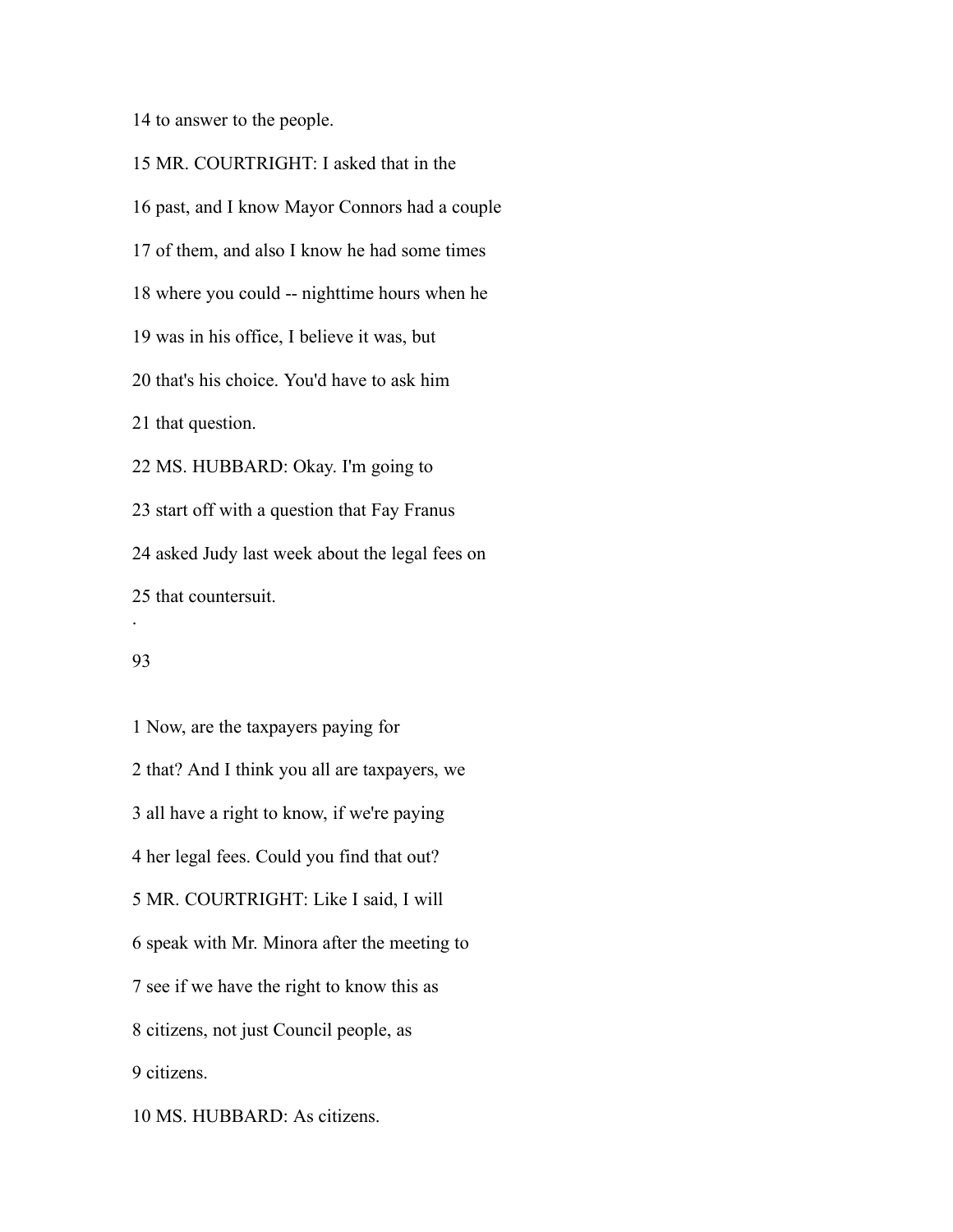Question, another question, I see in the newspaper where the Northern Lights Coffee Shop was sold. Now, they had a loan in '03 for \$125,000, had another one in February of '06 for \$25,000. The business was sold for less than \$130,000, according to the newspaper, and what I want to know, are there balances left on those loans, and if there are, who is responsible to pay them? MR. COURTRIGHT: Mrs. Fanucci might have the answer for you. MS. HUBBARD: Because I understand that he had a bunch of tax liens on them. MR. COURTRIGHT: Would you like for .

# 

me to answer that for you?

MS. HUBBARD: Could you wait until I

get done?

MR. COURTRIGHT: Sure, absolutely.

MS. HUBBARD: As far as Junior

Council goes, I really resent the newspaper

printing that Mr. Miller referred to the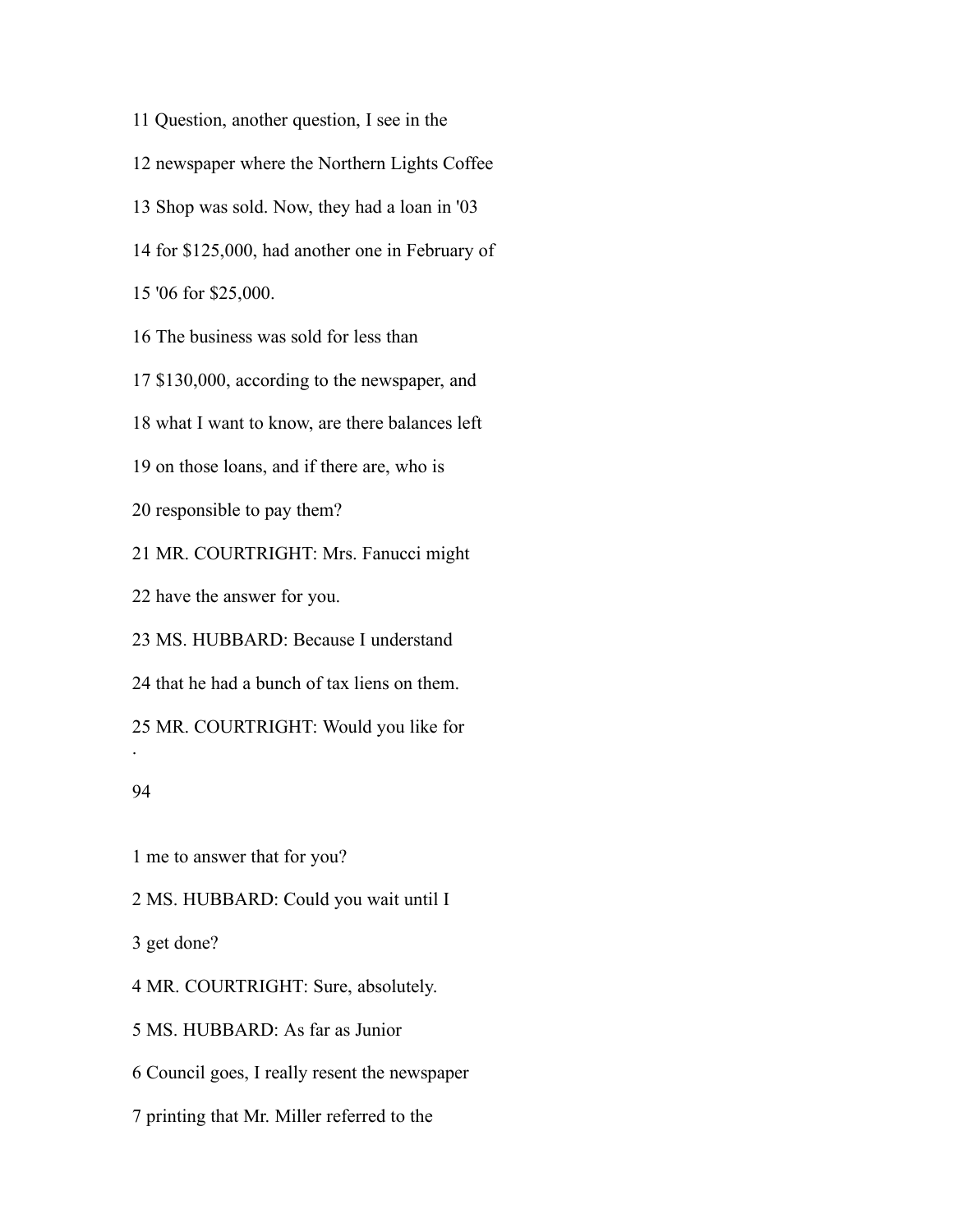speakers at Council as animals.

- I would like him to differentiate
- who's an animal and who isn't. I really
- talk offense to that.
- And as far as I'm concerned, Jim
- Piazza graduated, he's off Junior Council, I
- don't know this young gentleman, did you

graduate?

MR. MILLER: No.

MR. COURTRIGHT: That's Ian.

MS. HUBBARD: Okay. There's two

people on Junior Council. I think it should

be disbanded.

Fay Franus comes in here to sign her

name to be number one speaker, and Doug

Miller comes in and signs his name above

her. I don't think that's right.

You take the time to come into City

#### 

.

Hall so you can speak, number one, and he

just comes in here and goes ahead of you.

I remember a meeting where

Mr. Minora said that Junior Council had to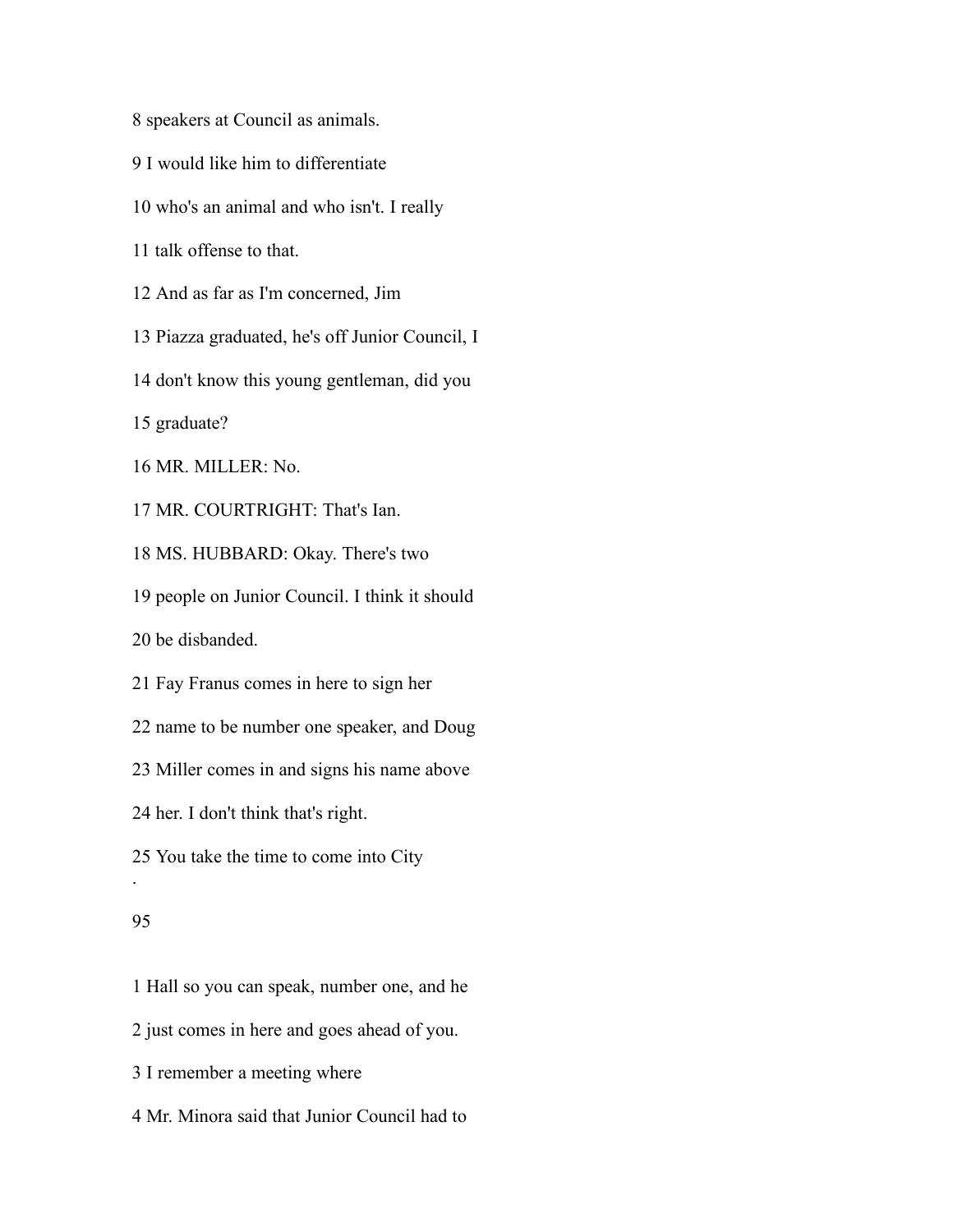go by the rules of everybody else on citizens participation. Okay. Enough on that subject.

 I have to tell you this, I went up to the park the night before last to see the tree house and the new bridge. I had my daughter-in-law and her little boy and his friend, eight-year-old. So, we saw the tree house. The best thing to view from that tree house is the traffic on 81. You can't see the falls at all. Other than that, it's really a pretty structure. Anyway, we went down to the bridge. We came back up and the little boys wanted to play at the playground. So, we sat on the bench and we were having a cigarette and relaxing, and one of the little guys come over and said, There's people over there in the tunnel, they have like a play tunnel you crawl through, and I couldn't think of .

anything other than maybe it was a bum or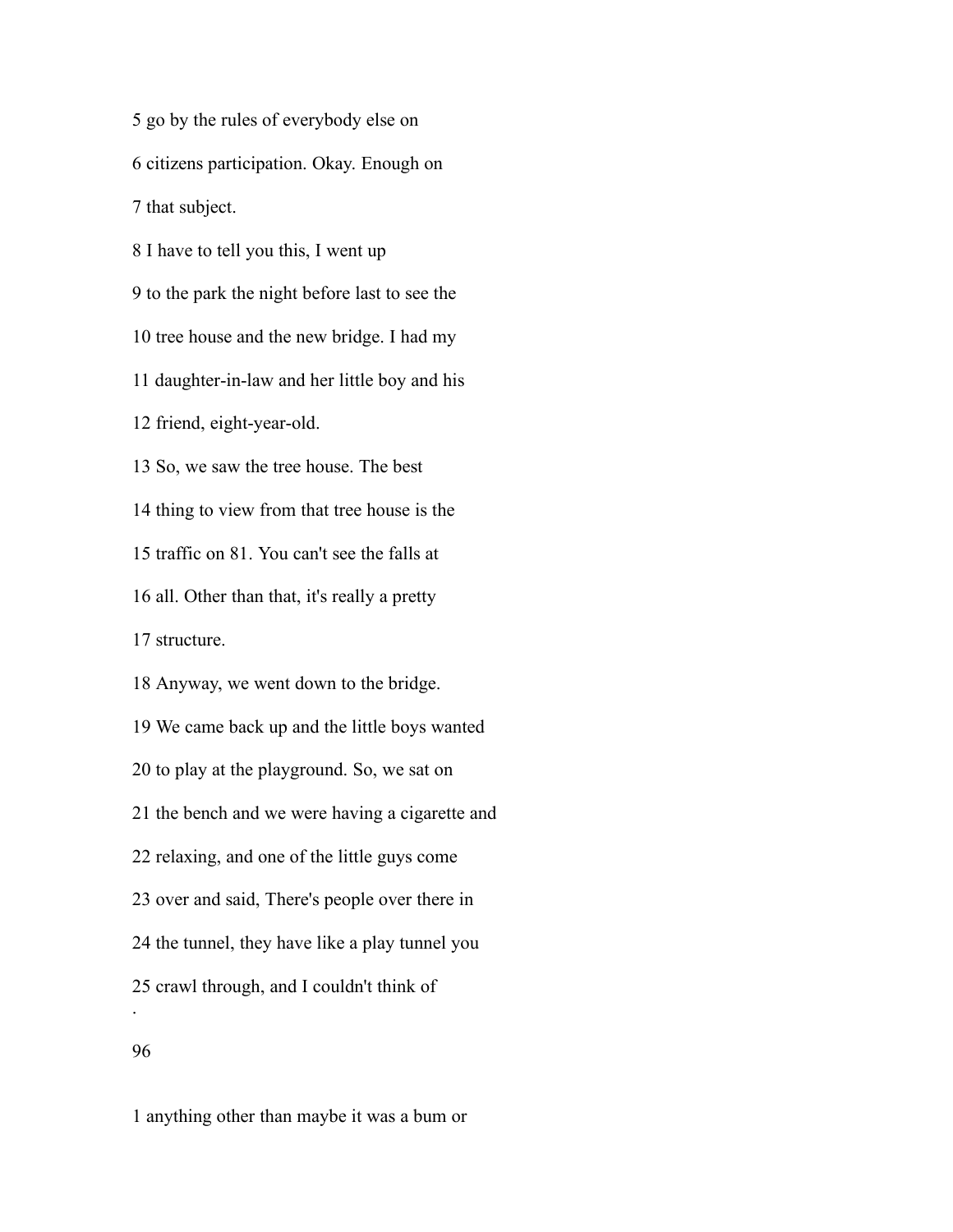just somebody whatever. He come back and he said, He's laying on top of her. MR. COURTRIGHT: Oh, jeez, don't. Let's not go there, all right, please? MS. HUBBARD: Wait a minute. I went over and routed them out. I don't think there was anything going on. Anyway I routed them out of there. I just want to know, who monitors the teenagers at the park? Because they were swarming all over the bridge when we were there, and there's liter everywhere. So, do they have people monitoring this? MR. COURTRIGHT: We will have to ask Mr. Brazil. MS. HUBBARD: The police or security? I just thought -- on a children's playground, to me, that was disgusting. I don't need those little boys seeing that stuff. That's way out of line. MR. COURTRIGHT: Let's move on from that one. MS. HUBBARD: What? I didn't hear what you said.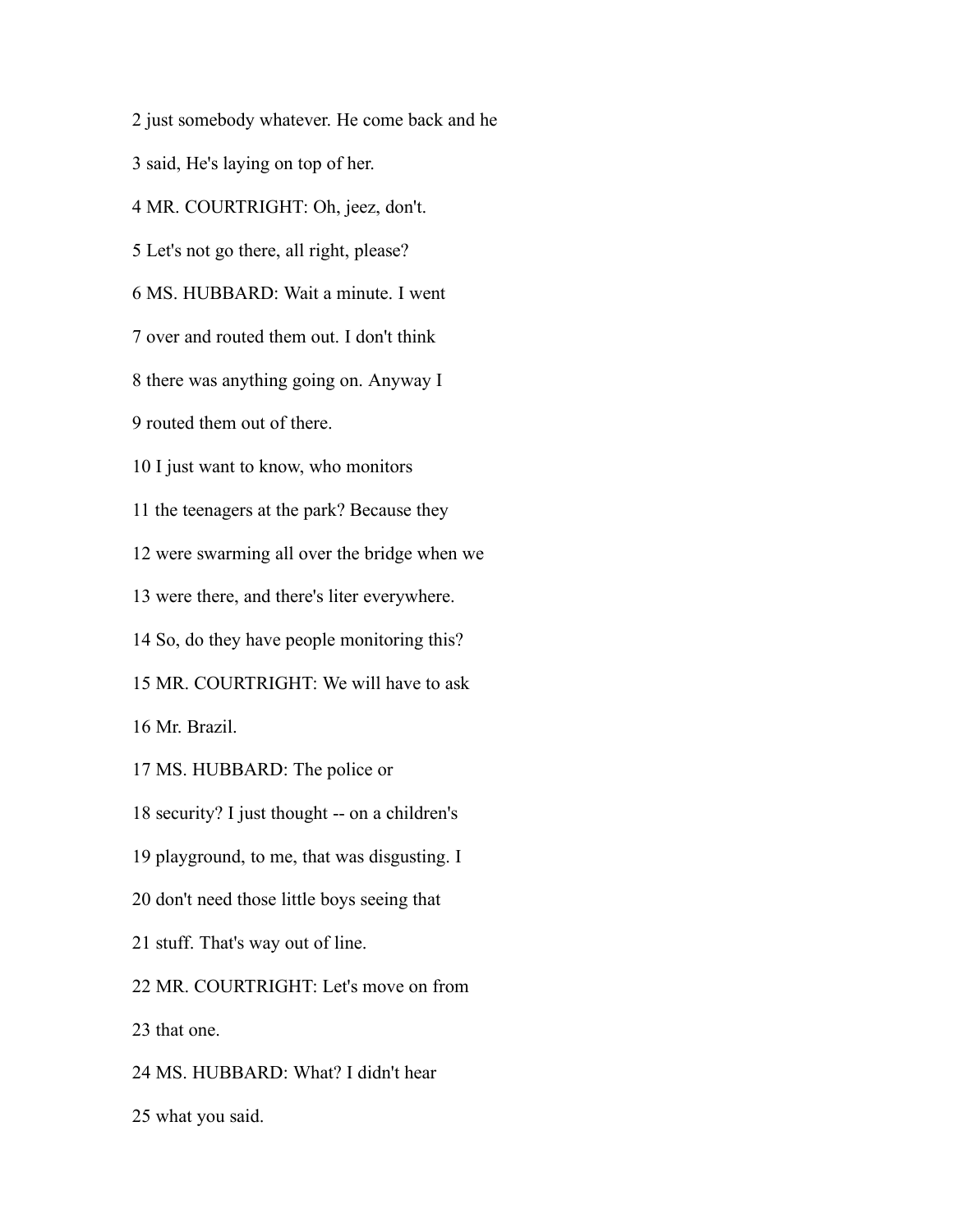on from that particular subject. MS. HUBBARD: Bill, it's -- MR. COURTRIGHT: I hear you. We will look into it. MS. HUBBARD: And another thing regarding Mrs. Gatelli, I think she should be, any of you, should be docked for missed meetings, and if you have early dismissals, meaning if you take off early or you adjourn the meeting early or whatever, I think you should all be docked your pay. MR. MINORA: Time. MR. COURTRIGHT: Thank you. MS. NEALON FANUCCI: I want to address your question. The person who is -- who takes out the loan is responsible. The loan does not go with the sale of the building. So, the gentleman who sold the building is responsible for the loan. He has to pay it back himself. He has to pay

MR. COURTRIGHT: I said let's move

.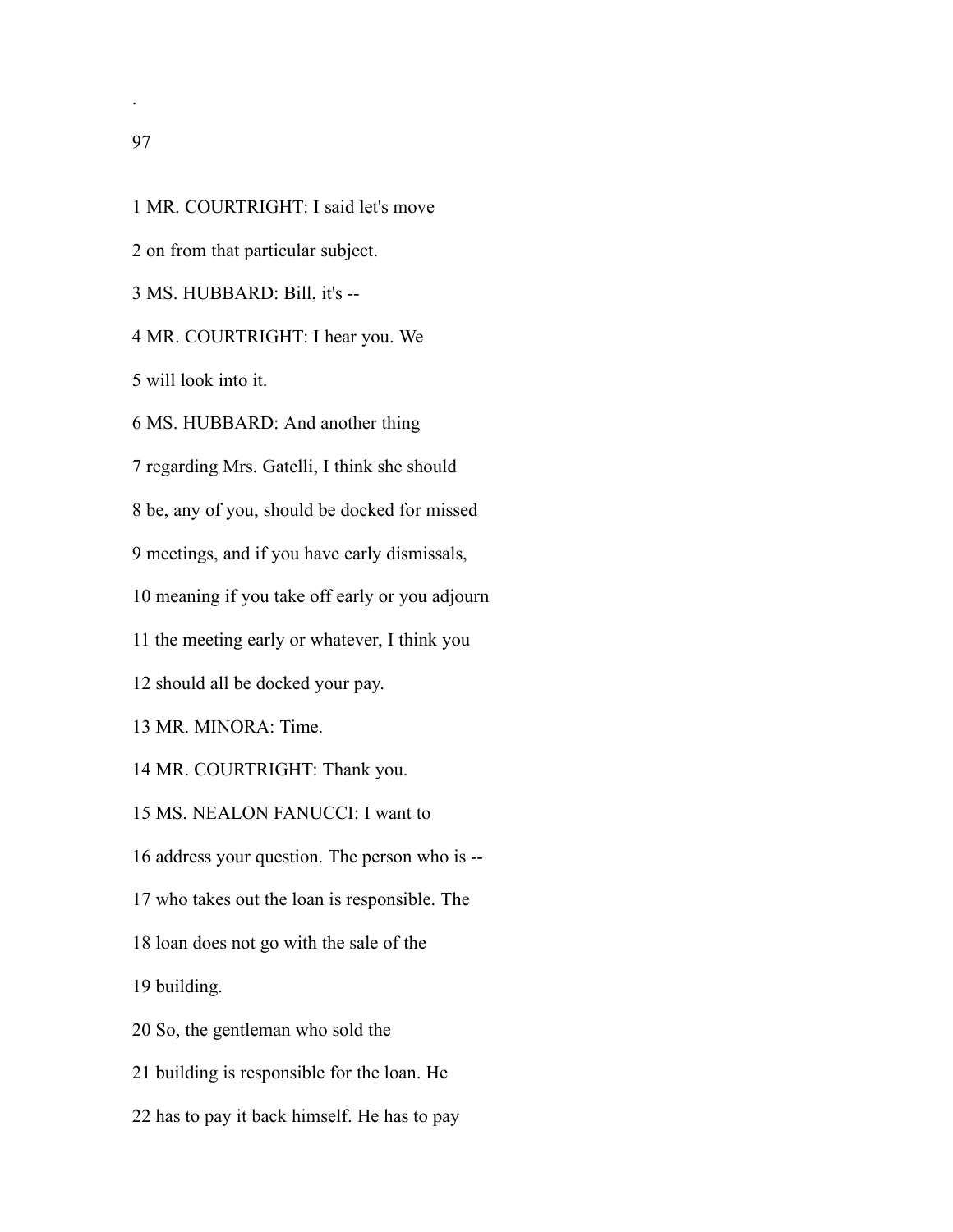it back. The guy who got the money who owned the original business who was the one who applied for the loan, he's in charge of .

## 

paying back that loan.

And the liens and the fines, if he

does not, are personal guarantees, so they

can go after his home or whatever it is else

that --

MS. HUBBARD: Did he put up his

home, etc.?

MS. NEALON FANUCCI: He has to. He

has to put up a personal guarantee, so there

is adequate -- whether it's equipment or

whatever, it is -- there's adequate stuff.

MS. HUBBARD: I just wondered,

because I remembered reading about the tax

liens and the fact that now it's sold.

MR. COURTRIGHT: Maybe you can ask

Ms. Fanucci if --

MS. NEALON FANUCCI: Yeah, I can

find out, too, what was already paid back

and what wasn't paid back for next week.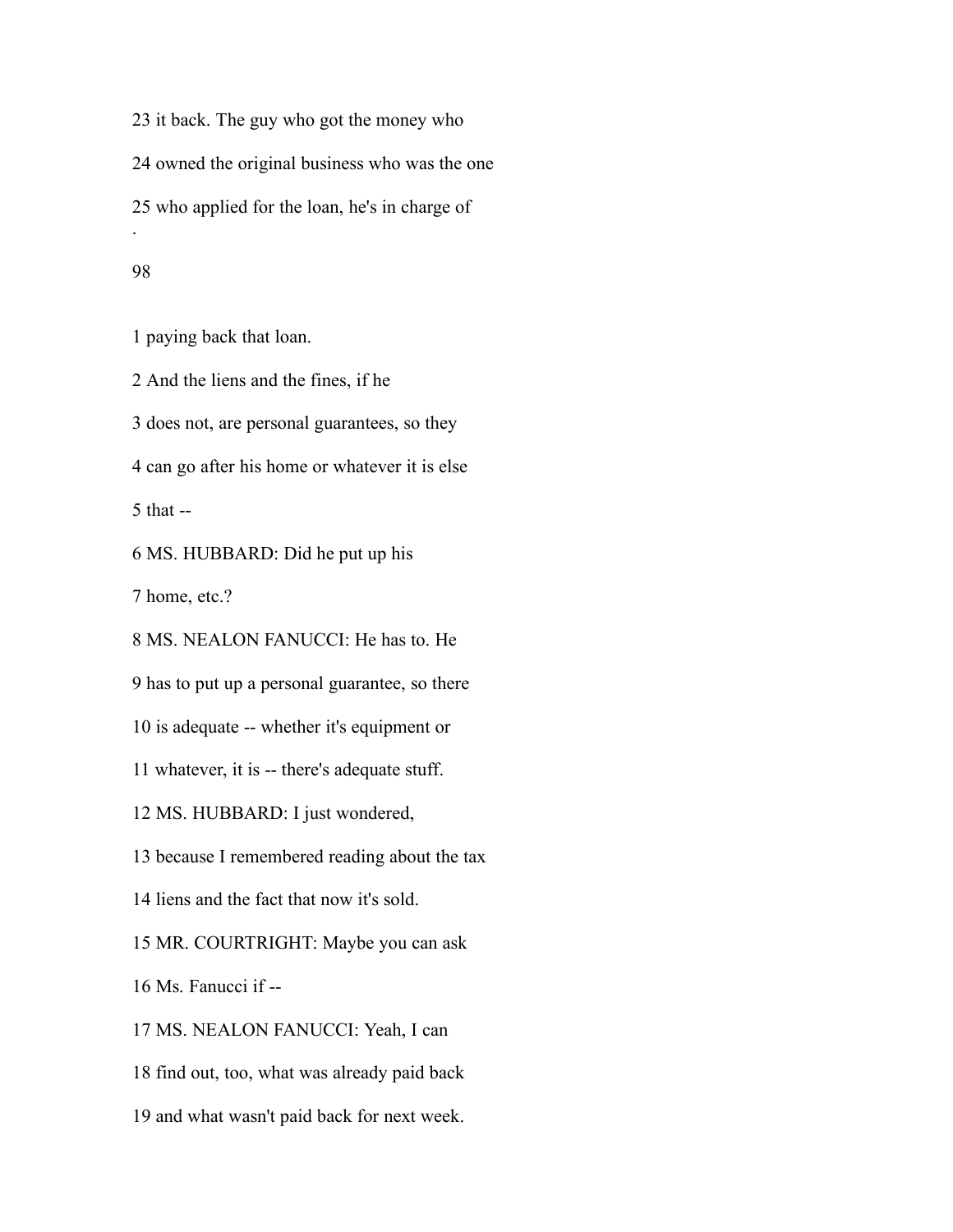MR. COURTRIGHT: Thanks. Sam

Patilla.

MR. PATILLA: Sam Patilla,

homeowner, taxpayer. Ms. Evans,

Mr. Courtright, taxpayers, citizens of

Scranton, Mother Scranton herself, I

#### 

.

apologize for my actions last week.

With that being said, strong

leadership is vital to the success of a

city, a region, a state, a nation and its

economical, social and environment well

being.

And with that leadership comes clear

accountability so the citizens and Council

taxpayers know whom to praise and whom to

blame.

All right. One of my biggest issues

right now is those subordination agreement

and the delinquent taxes, the fees on those

taxes.

All right. I'll take Mr. Ozzie

Quinn's statement about amnesty a step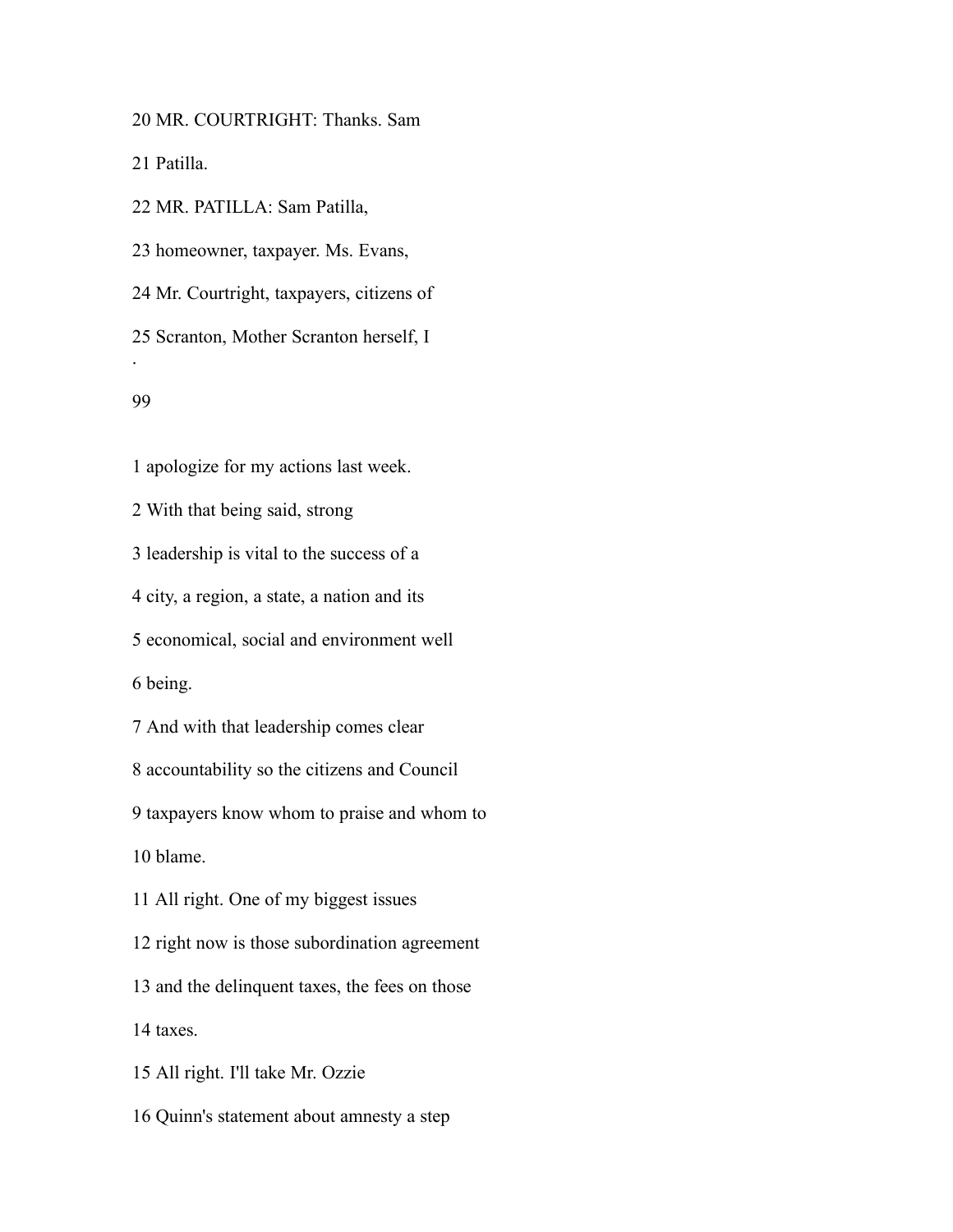further. All right. If you don't want to offer amnesty to all illegals, why don't you offer it to the actual residents of the city of Scranton? You can go after your absentee landlords, because like I stated last week, Miss Evans, we have a list, and we can compare that list of who actually owes that money. The majority of the money would

#### 

.

probably be absentee landlords.

And you can go after them people,

you know, because actually, you know, it's

about time that this administration, this

Council and the administration, actually did

something for the people of Scranton, the

backbone of Scranton, her taxpayers.

You know, it's not that you can

continue to go to the well and look to be

bailed out, all right?

The taxpayers come here to get

bailed out themselves from the oppressive

government that we are under right now, you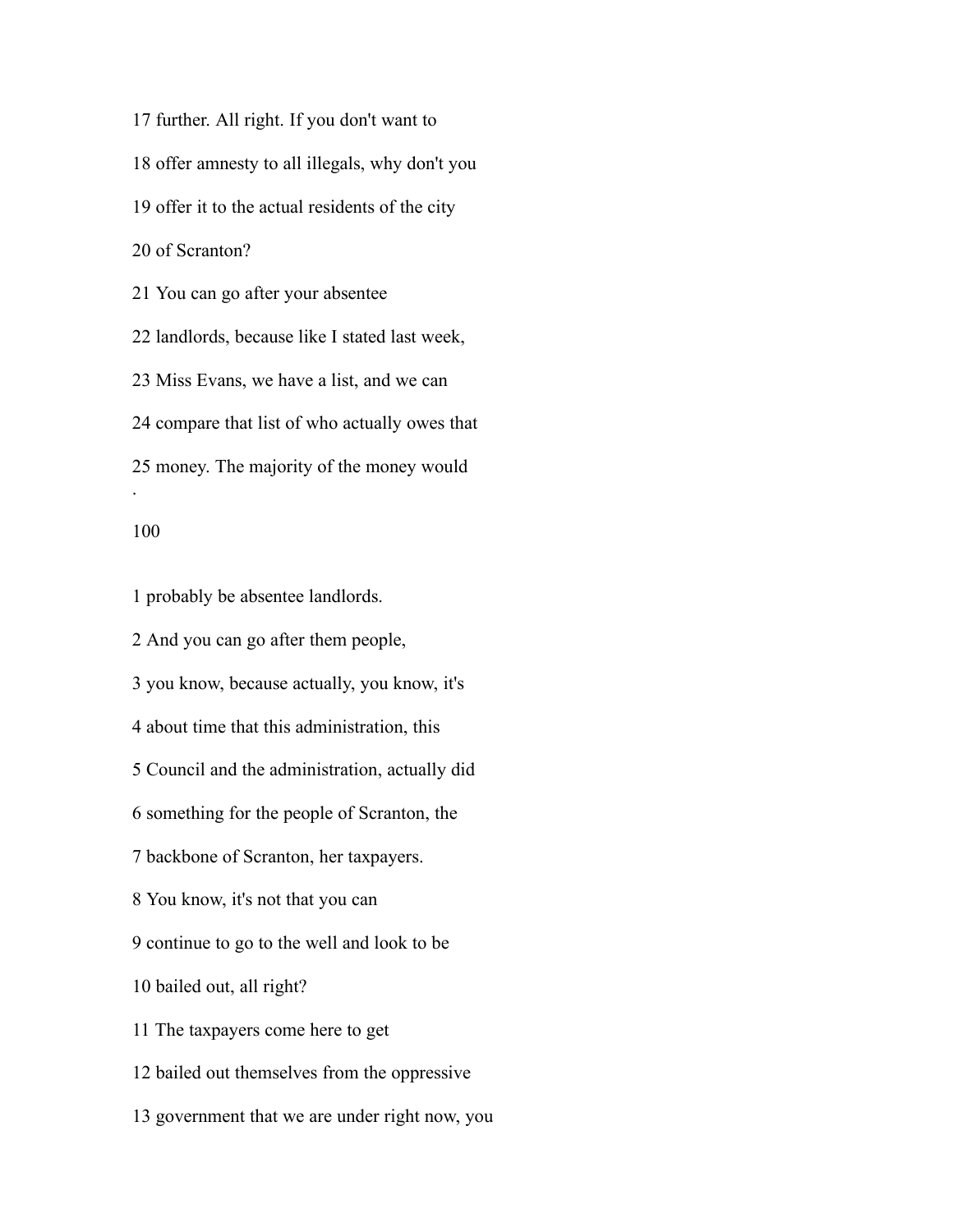## know?

 I really think that the majority of the Council members up there have lost their way. You know, you forgotten that you are the representatives of the citizens of Scranton, you aren't the representative of the mayor, you aren't the representative of your contributors, you're the representative to these people here. Many of these are intelligent people. When they come here, they come here knowledgeable, they come here with facts. .

 There's not things they're guessing at, there's not things they're surmising. It's a fact. You know, it's a fact that the mayor has violated The Home Rule Charter almost from its inception, and you should have went after ways of finding ways to sanction him. You know, don't try to silence your people, you know, because The Constitution

and The Amendments, they give us the right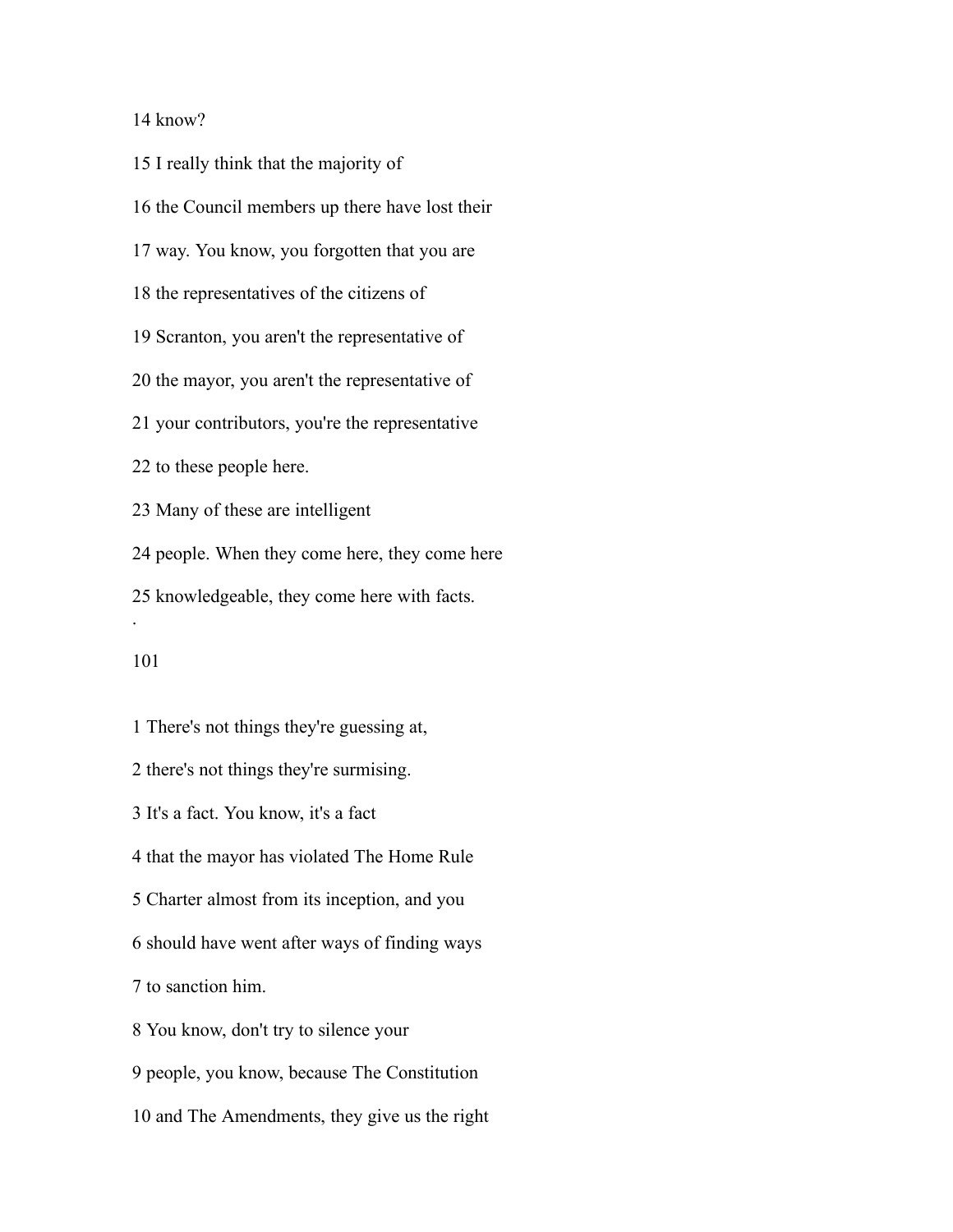to speak, they give us the right to address

our elected officials.

You know, if they don't like what we

have to say, then they should find another

profession.

Because I had spoke to my cousin

recently. He owns a property in

Plainsfield, New Jersey, and I told him, I

said, You know, we are facing a 25 percent

property tax increase for each of the next

three years.

He said, Oh, 25 percent for three

years, that's not bad. I said, No, you

didn't hear what I said. I said each year

of the next three years.

# 

.

 He says, Well, what about the sewer, the water, the electricity? All of those are going up, too. And he told me, he said, Sam, ain't nobody afford that. I said, You're absolutely right. So, when you're piling all of this on and you're letting the mayor run around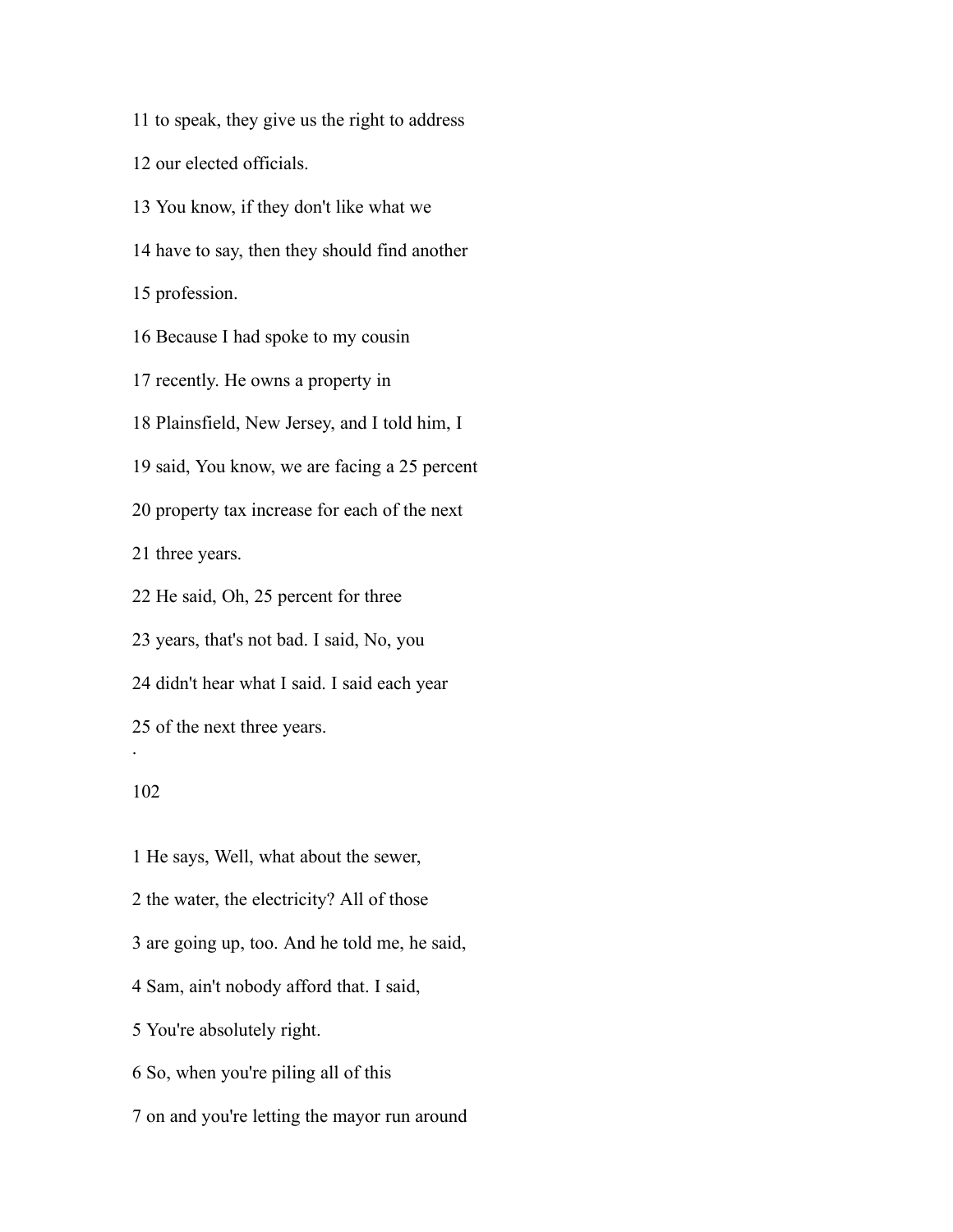city business through the sewer administration authority or anyplace else, other than our body, our City Council, then you're doing us a great disservice, and that is aggravating, that is frustrating, you know.

 And like I said, you know, I will not run from a dishonest government. My whole thing, I don't speak for anybody but myself, and I will go to my grave for open and honest government. And I mean that from the bottom of my heart, all right? In regards to what Mr. Bolus said earlier, all right, I don't know who he's talking to, because every minority that I known, we don't want anybody giving us anything. We want equality. We pay our taxes, we're homeowners, we work, all right? .

# 

All we want is the same opportunities as

everybody else.

So, all this giving us, you haven't

given us anything. We've earned our way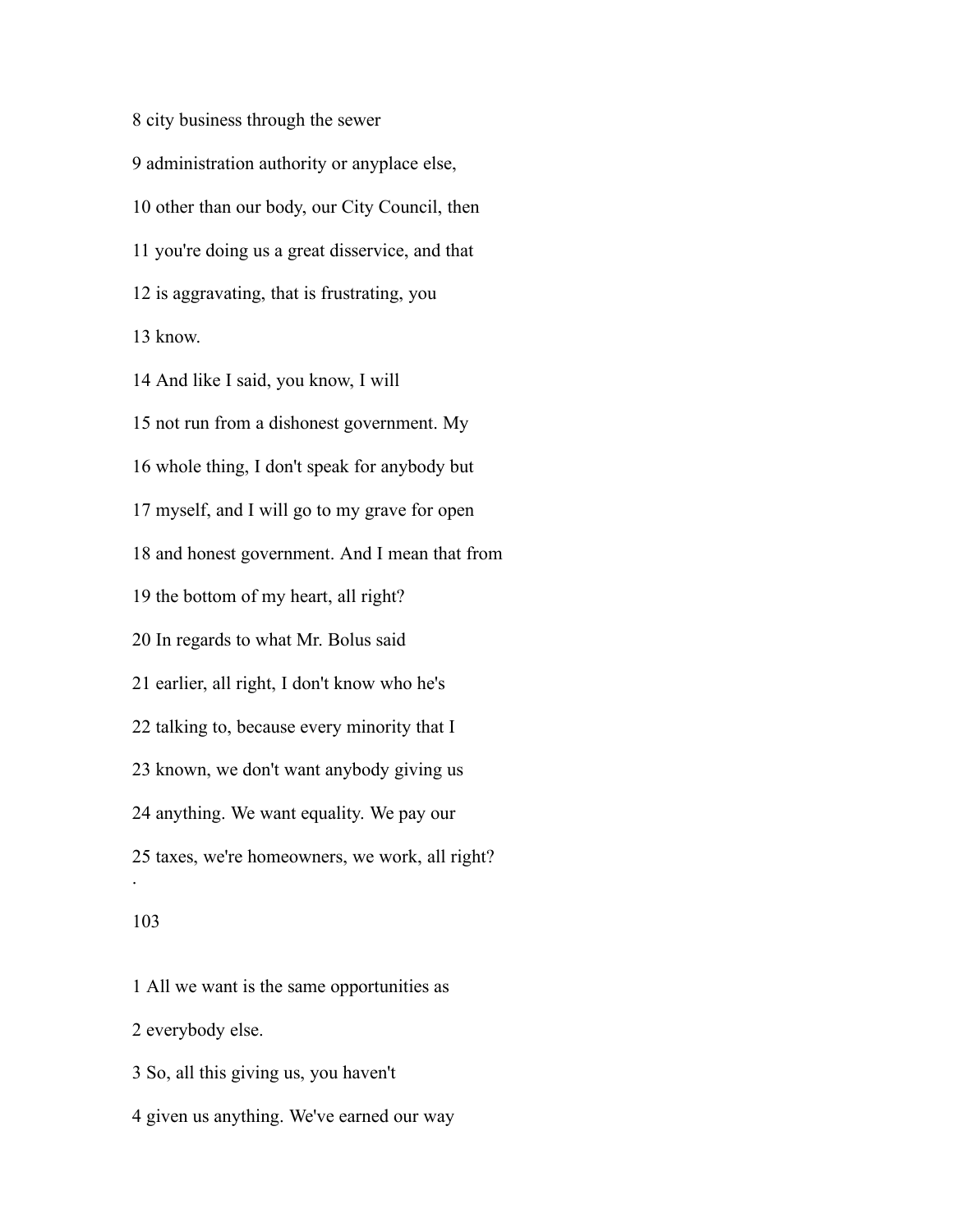from the Revolutionary War to the first one of us to get off a slave ship. We've earned ours, and all we want is that respect, okay? Now, I would like to commend a young man from up at Valley View who works at the McDonald's down at Cedar. He, like many of our kids, went out, got a girl pregnant, now he's a dad, but unlike many of them, this young man works and goes to school each and every day, and I think that's commendable. Even though I don't agree with him becoming a parent so early, I'd like to commend that young man for getting his head on straight and going down the right way. And that's the type of leadership, that's the type of guidance that this city needs. We need people to step up to the plate and say, Okay, this is wrong. I'm not going to do. I'm not going to agree with the mayor because I know it's wrong, I'm not going to agree with that person because I . 

know it's wrong.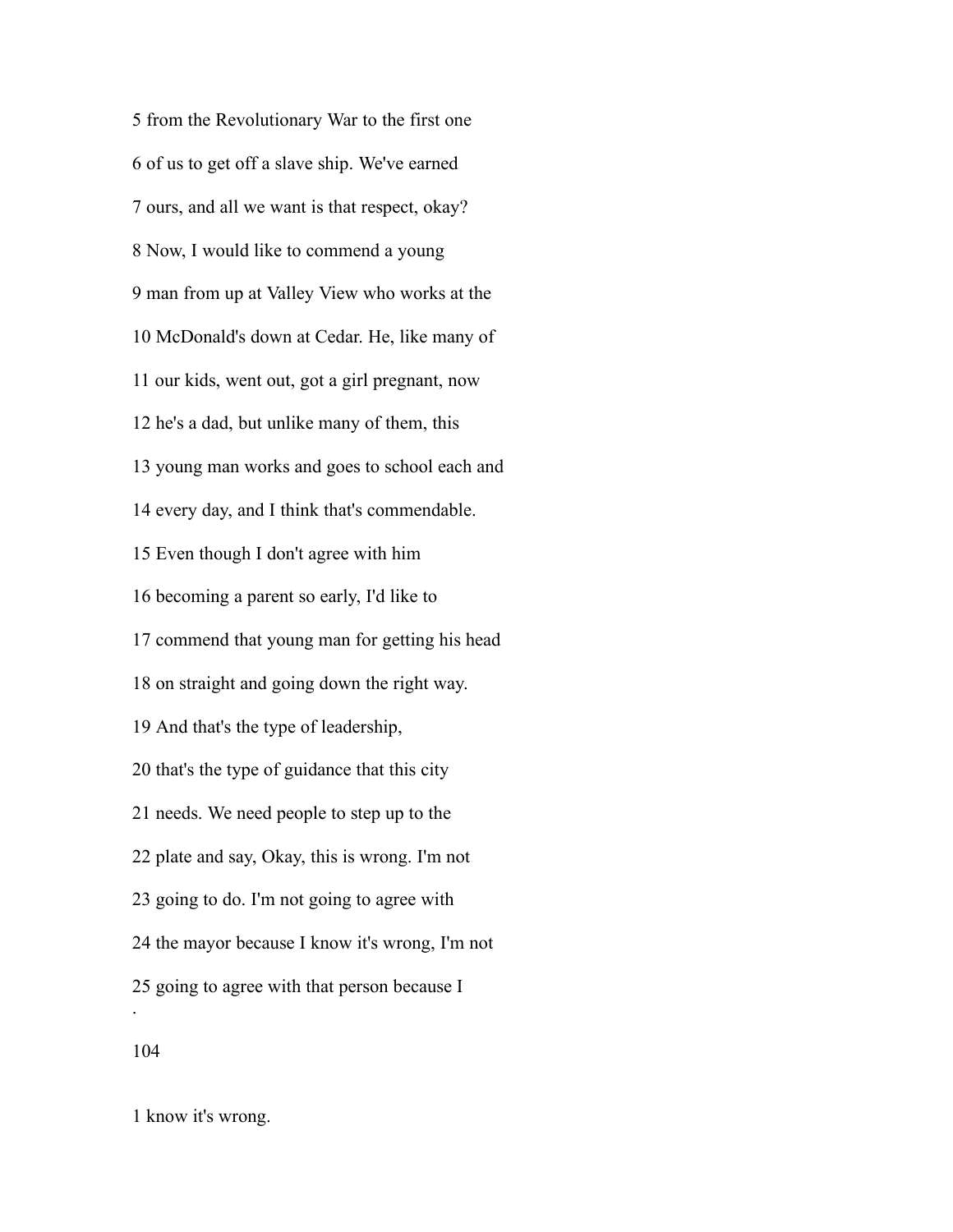MR. MINORA: Five minutes.

MR. PATILLA: I'm going to do what's

best for the city. Thank you.

MR. COURTRIGHT: Thank you, sir.

Lee Morgan.

MR. MORGAN: Good evening, Council.

I'd just like to make three comments, and

then I'd like to read a little thing out of

this book.

MR. COURTRIGHT: Lee, could you say

your name for the record, please?

MR. MORGAN: Yes. My name is Lee

Morgan. And the one thing I'd like to say

is, Mr. Courtright, you know, you talk about

how you request things, and I'd just like to

say that this Council itself is always

powerless because you never use the power

you have for the benefit of the people,

okay?

And people here talk about that

there's an agenda on this side, well,

there's an agenda on that side. There's a

personality on this side, there really is.

There's real problems here and they need to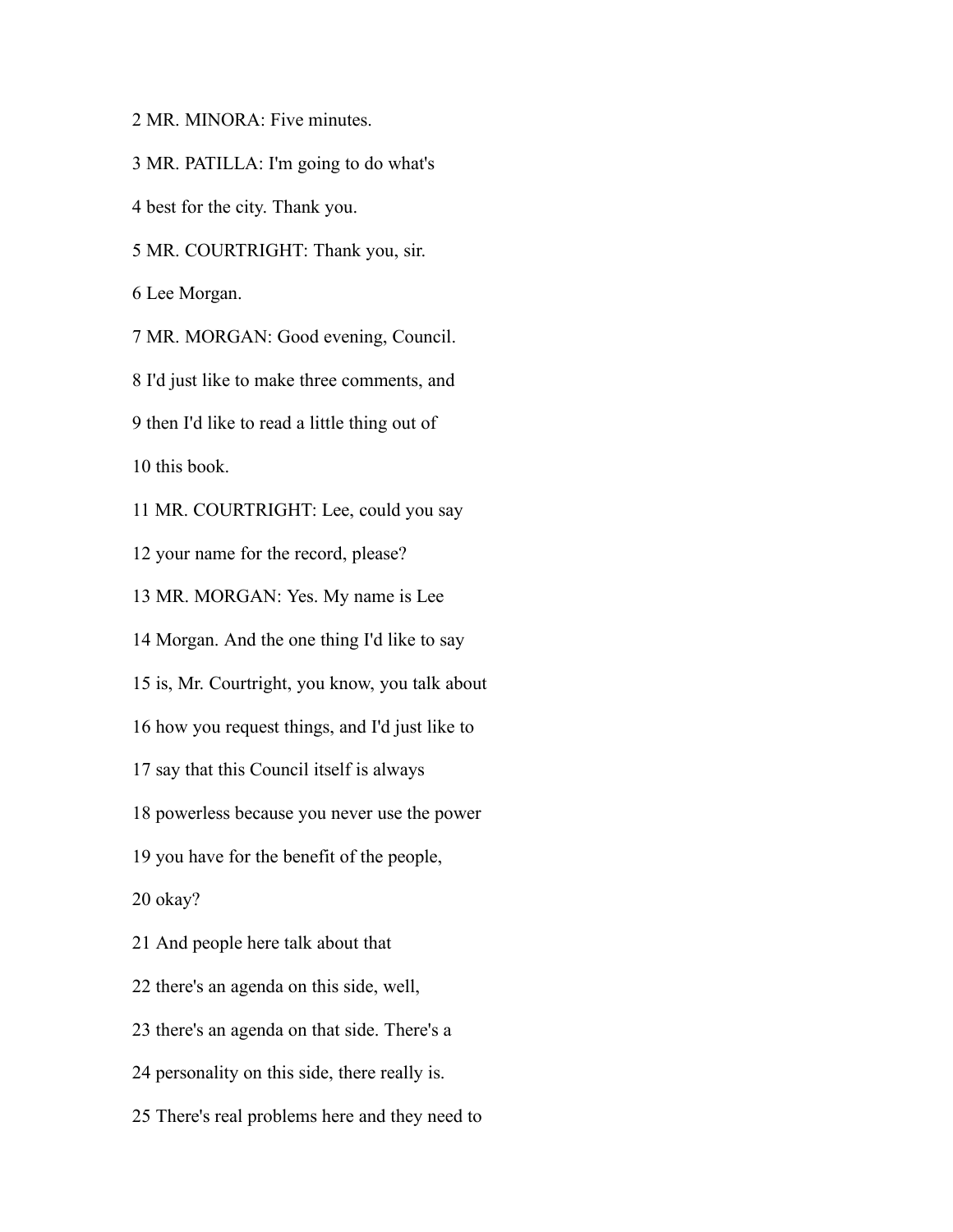.

be addressed.

 The other thing is Daron Block, why are we discussing that? The lady was outside here today crying, she showed up here before the meeting. She was afraid to come in. Now, I'm going to tell you something, I'm going to be very blunt, okay, that woman had a lot of problems years ago with people in her family that could have lost their life if something wasn't done, you know, something still hasn't been done, and now she's lost a major part of her respiratory ability, and this Council just blabs and blabs and blabs, and the mayor and is spinning his agenda, fiscal destruction of this city, and this Council hasn't stepped up to the plate to protect these people and these individuals near that business. We know from what Mr. Hubbard said,

and there's others here who know what's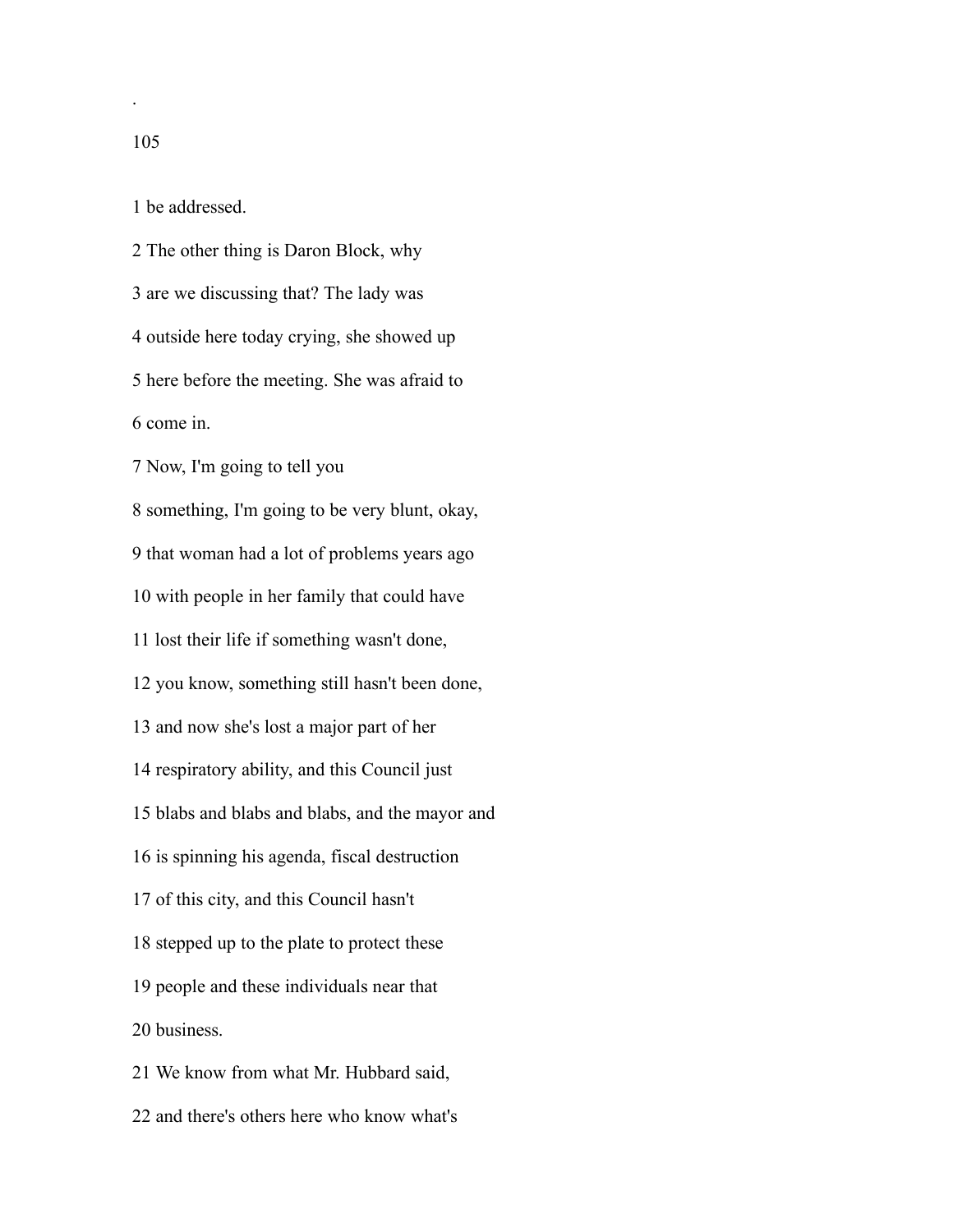going on, myself, Mr. Sbaraglia, Mr. Quinn, people who've come here for years and years. We don't come here and talk about the same .

 issue all the time. It doesn't mean that we're not informed and we don't know. But, you know, you can't beat a dead horse to death before you realize that this Council has failed this city, this administration is only hell bent on borrowing as much money as they can. And in regards to the thing you passed on the agenda tonight about all these fees, I tell everybody you borrow as much money against your house as you possible can, and in 15 months, let the city have it. Because, I mean, this is absolutely asinine that this city has reached the point it has. The Scranton Sewer Authority has Mr. Barrett and Mr. Scopelliti. Neither one of them know what they're doing, okay? I mean, let's be honest here. This city is being looted in every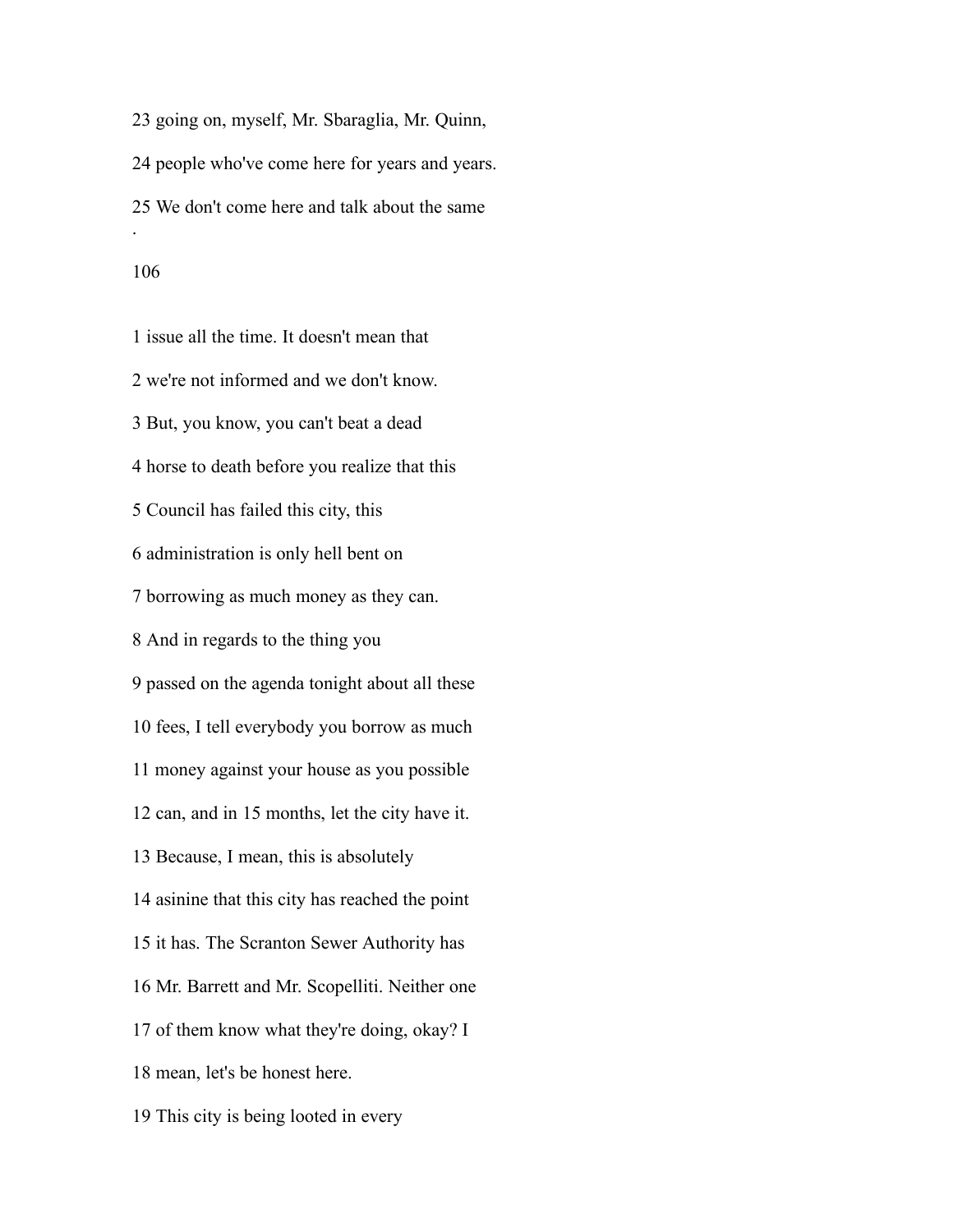single direction you can loot it in, and this Council is just talking and talking and talking. There's more houses for sale in this city than ever before, and the people aren't concerned about their neighbors selling their house because they know it's .

 probably not going to happen. And every once in a while somebody will put an article in and say, Well, property values are going up because some guy from New York and New Jersey just came in and paid \$189,000 for a house that's only one 60 grand a year because he doesn't know the market and he doesn't know this city, and that's the problem. And when this Council doesn't exercise its obligation to the residents to do their job and to hold the mayor accountable, that's where our problem is. And when you fail to respect the Home Rule Charter, that's another problem. That's why I think the whole Home Rule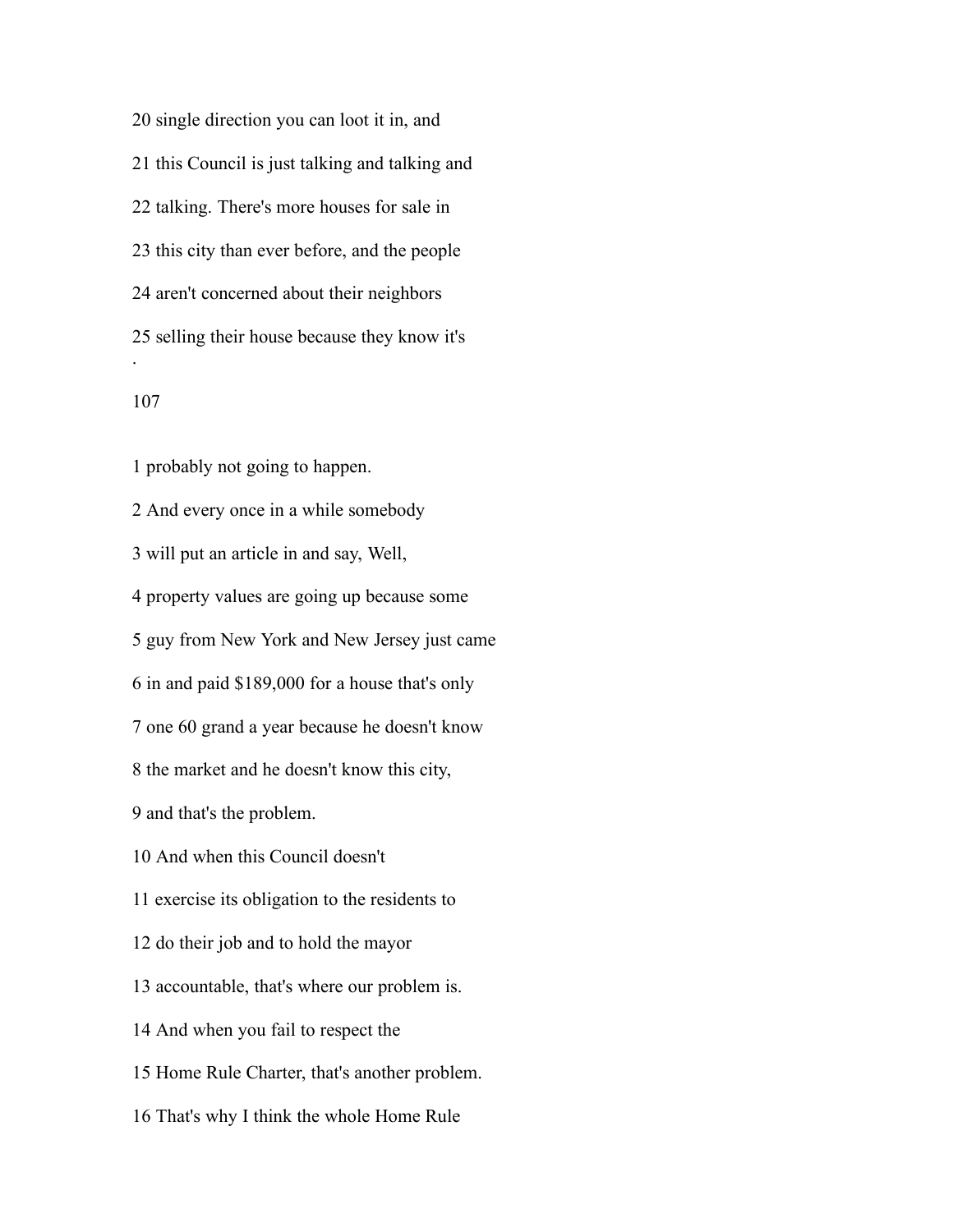Charter needs to be abolished, because it serves no useful purpose at all. It's just a tool for this Council to beat the residents over the head with and to give you the opportunity to levy more fees on us and do all the corrupt things that this Council has done. Because when you don't step forward to protect the residents, then I don't know .

### 

how you can say that's anything less than

corruption, okay?

And I'm not -- you know, next week

I'll come in and I'll read what

Mr. Jefferson said in 1779 when he decided

to educate people.

Now, I don't know -- some of you

people are teachers, some of you are fairly

intelligent, maybe you should read some of

the writings of Jefferson and some of the

other people that formed this country so

that you can get a better opinion on what

you should be doing, okay?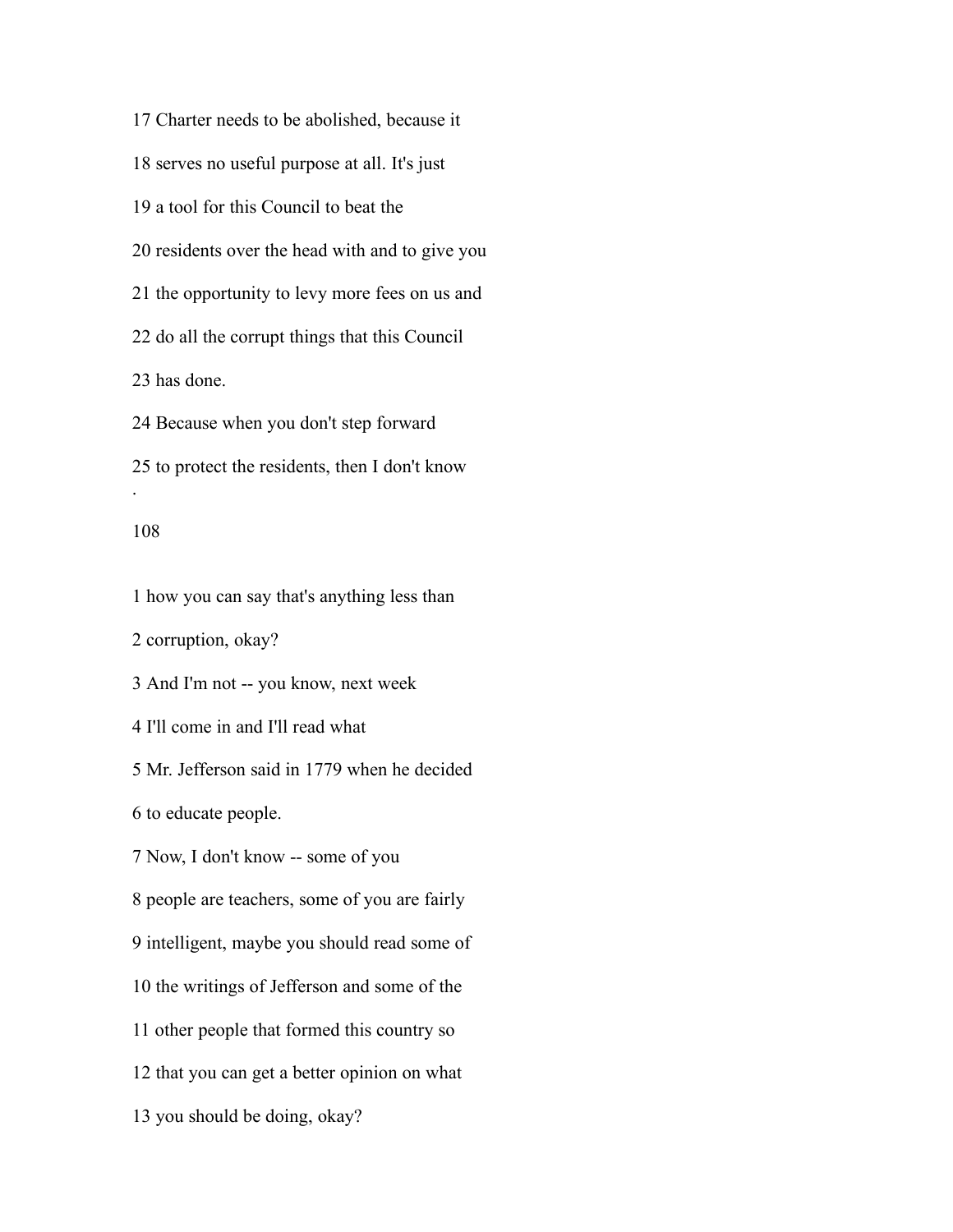It really -- really cuts here,

 because what it basically says, and I'll just quote -- I'll just make it very brief, is that the reason for public education was so that as many enlightened educated people would be able to take posts of public office to serve the people. And, you know what, all the public education we have, it hasn't helped us, because everybody in government sold their vote to somebody, and the weak and the powerless are the people over here. They .

 have no rights, they have no rights at all. I mean, you've increased levies, taxes, everything, and your excuse is the city needs revenue. No, the city needs a legitimate government that's going to cut the budget, that's going to do something for the people. The rich are doing well, KOZs, all these loans to people. I mean, let's be honest here. Where's the redevelopment in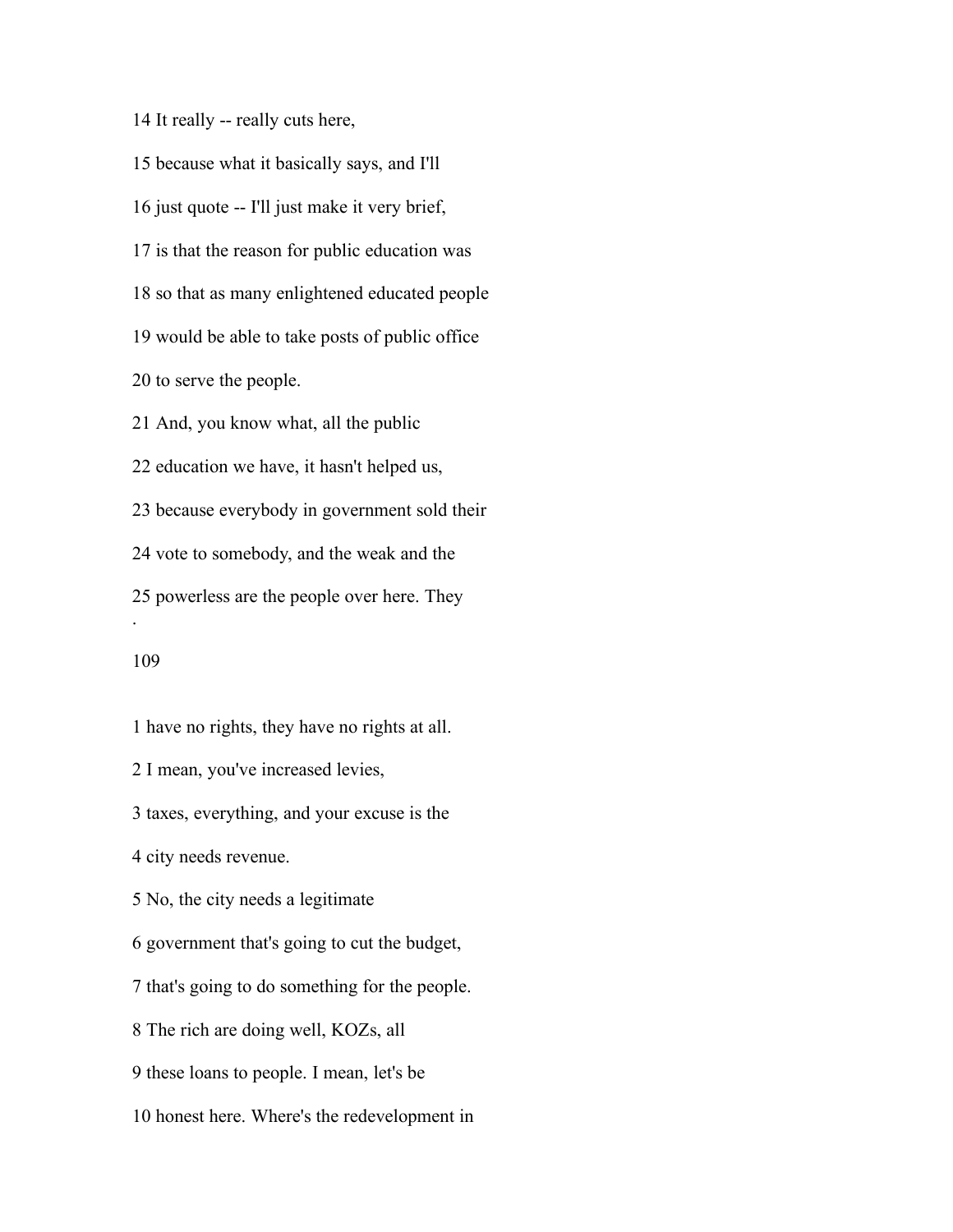the neighborhoods? We're just tearing

houses down.

 In 15 months, we're going to be selling everybody's house that can't pay, and all the people that can't sell their houses, people outside this city aren't stupid enough to come in here and buy a house because they know what's going on, but the people in New York and New Jersey, they're stupid enough because they're not informed. Thank you. MR. COURTRIGHT: I'm just going to make a comment right now. I'm going to speak for myself, and anybody else who wants to speak after I'm done, you're more than .

welcome.

 I have not done nothing, Mr. Morgan, and I take offense to that. I have been down there probably more times than you ever have been, and I've done everything I could, and so I take offense of you accusing me of doing something I didn't do.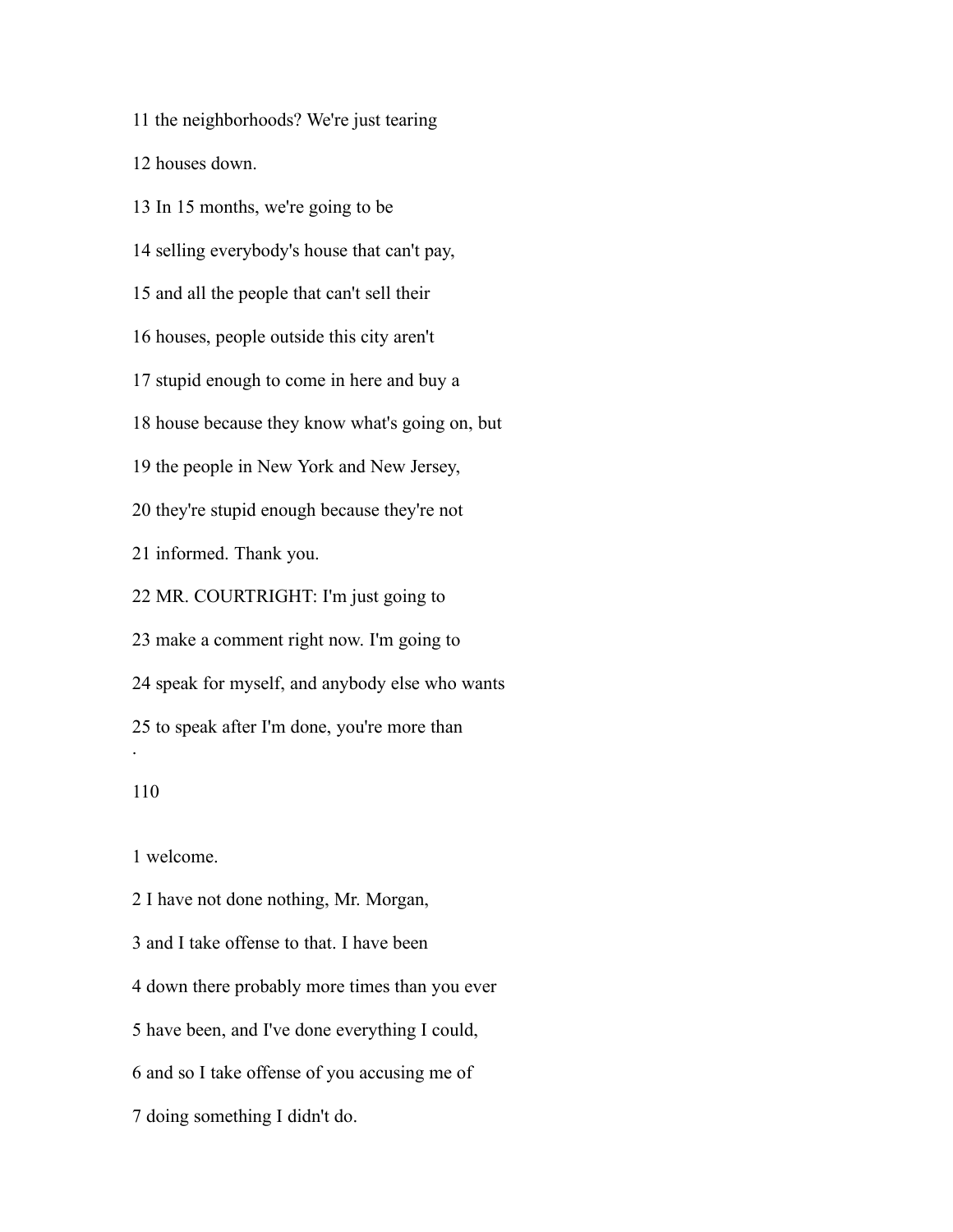I went down there and I spoke to those people. I was down there when the police were down there, I spoke to Mr. Fiorini, I've done everything I possibly could. So for you -- MR. MORGAN: I -- MR. COURTRIGHT: Don't. I let you speak, you let me speak. For you to say that I've done nothing is a lie. MR. MORGAN: I -- MR. COURTRIGHT: And you can't speak from the audience. I let you talk. Don't say anything. I let you speak your time now I'm speaking. So, what you're saying is a lie. MR. MORGAN: I -- MR. COURTRIGHT: Mr. Morgan, I am not going to allow you to speak from the

.

audience.

MR. MORGAN: Well, then, you know,

don't say anything if I can't defend --

MR. COURTRIGHT: You're out of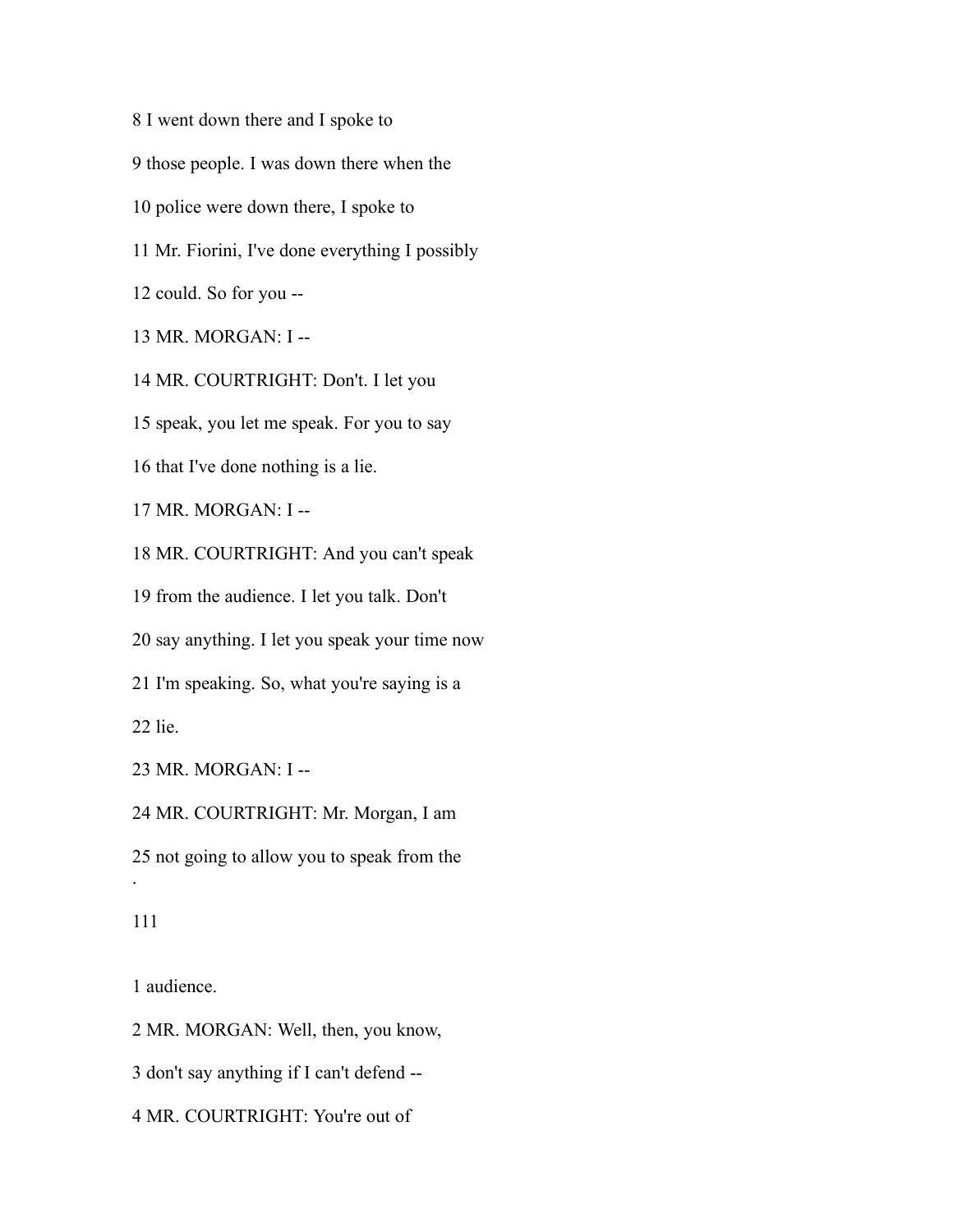order, Mr. Morgan. I'm not going to allow

you to speak from the audience. You had

your time, now it's my time.

I have gone down there, I've done

everything I could for those people, and

you're making it look like I didn't, and I

take offense to that.

MR. MORGAN: Are they --

MR. COURTRIGHT: You're not allowed

to speak from the audience, Mr. Morgan.

Anyone else?

MS. EVANS: I agree with what you're

 saying, Mr. Courtright. There's much that's been done, and not only in that case, but in many, many cases that have been cited, you know, during presentations that you made, and I, too, often take umbrage, because I know the work that I've done, and I know the votes that I've cast, and I've often been lumped in with people who have voted in a manner opposite from my votes. .

And to say that this is true of all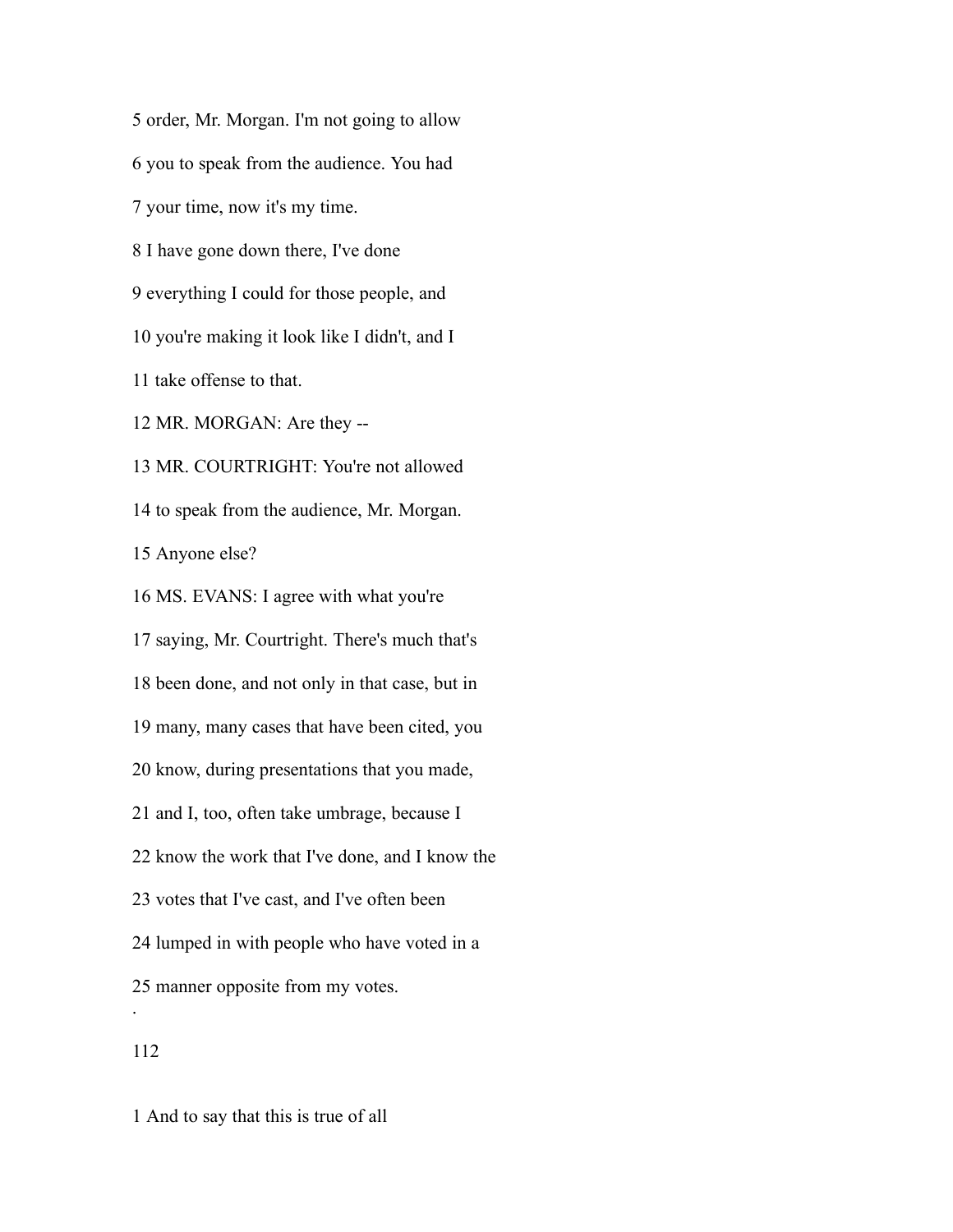people is inaccurate. I can't say that about any group of people even seated here tonight, that all people are this and such. There are differences, there are exceptions, and I work very hard at what I do seven days a week, and I may not get back to everybody immediately, and I know there are a lot of people who want to talk to me who are upset that they aren't called regularly, but I am doing my level best to work for the people, because I do understand, I always have. You're my boss, not the mayor, people are my boss, because the people voted for me, and the people pay me, and that's why I work so hard for them. And I'm not complaining about that. I consider that a privilege. But please don't say that I do nothing, because that's very far from the case. MR. COURTRIGHT: Thank you. MS. NEALON FANUCCI: I just want to say that I believe that you think that the

meeting is a job. You know, people get up

here and say you should be docked for the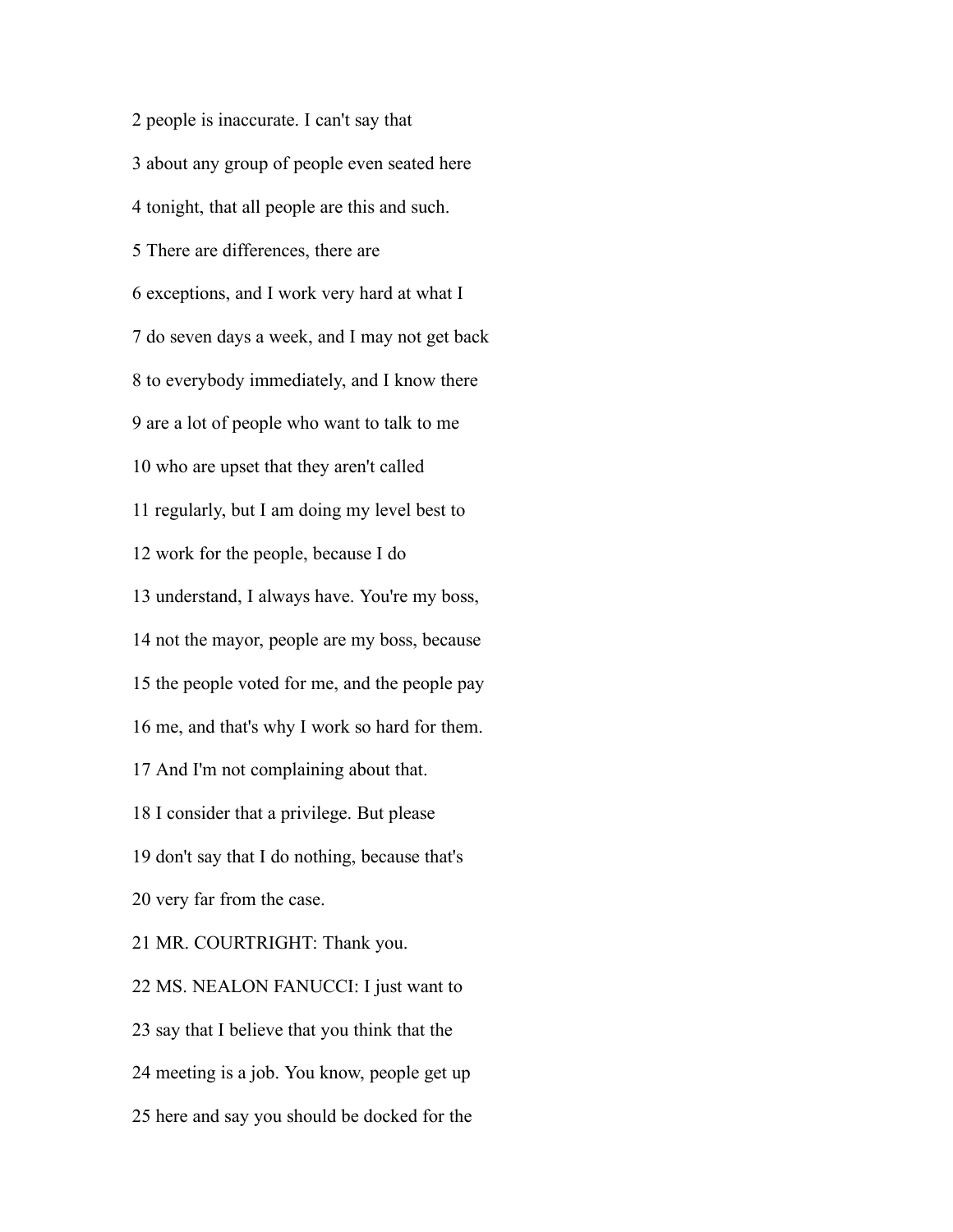meeting if you're not here.

 The meeting is just to do business. This is not even a tiny bit of the job. If you think all week long this is the job, this is not it. The job happens from the time we leave here until we return again. This is just to do our city business, listen to what you have to say and move on. But our job goes on and on all week long, the calls, the helping, the trying to make the connections, to try to make the citizens happy, to try to resolve their problems. That's the job. This is just our meeting to do our business. And I do take offense. I take offense when you say that I'm -- criminal acts. That might be your opinion, but until you can prove I'm criminal, I don't appreciate it. That's not true. I have never given special, because of contributions, as we knew, I didn't even know the person contributed to me, and all

.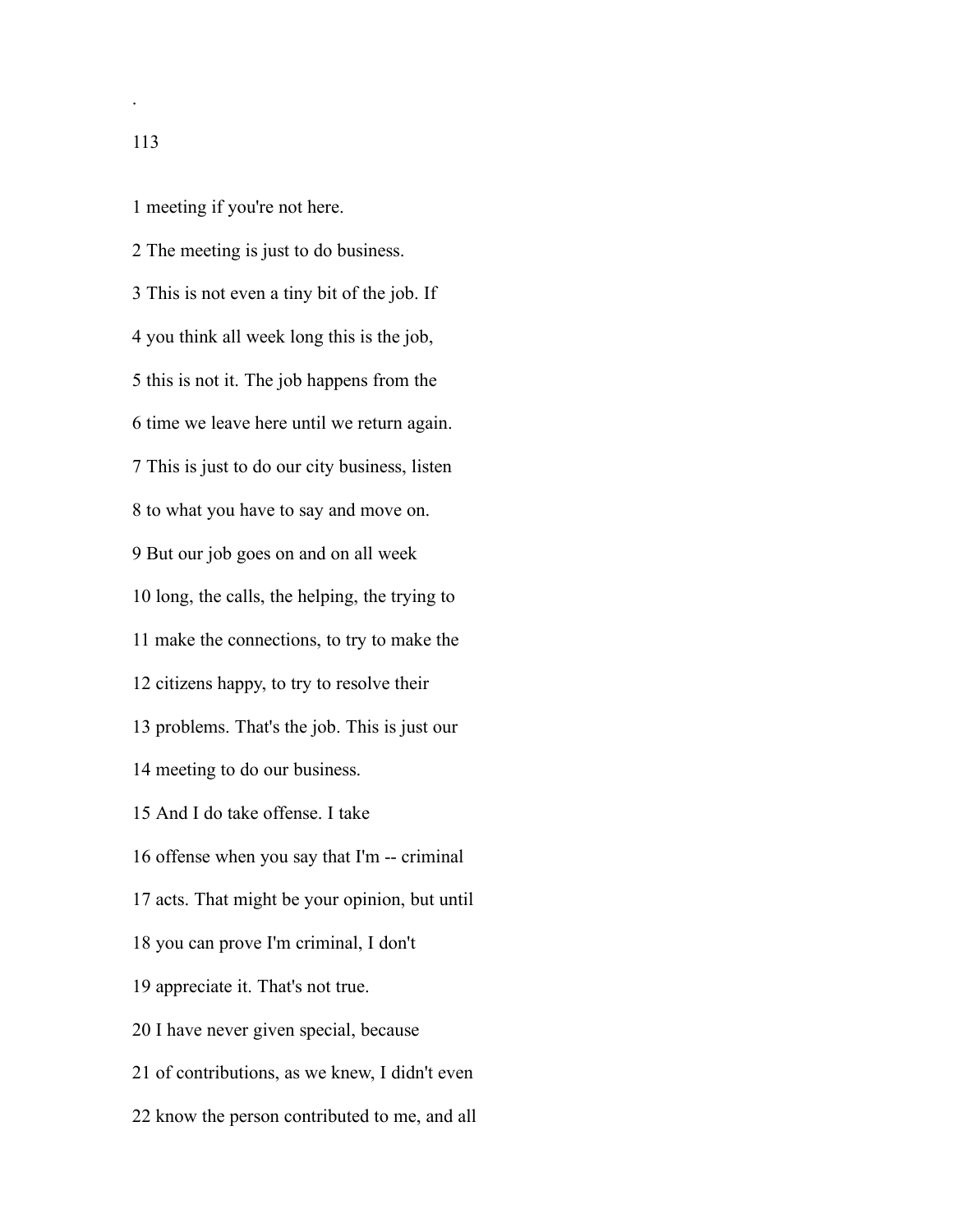of a sudden that was a big deal. For some reason people believe, and I know you don't want to hear, people .

believe what they want to believe. You come

in here with your agenda.

I ran on the fact I liked what was

happening in the City of Scranton. I didn't

change when I got here. You might not like

it, but it's okay, but that's what I ran on.

I didn't change.

So, when you come here and say,

well, you're a rubber stamper or you decide

-- I make a decision on what's based on what

I feel and what people who put me here feel.

And I know a lot of you didn't put

me here, and that's okay, but we work very

hard, all of us.

Whether or not you agree with Mrs.

Evans' position, my position, Mr.

Courtright, we all have our own people. We

all have. It's not -- you can't say you

work for the people of the city. Why,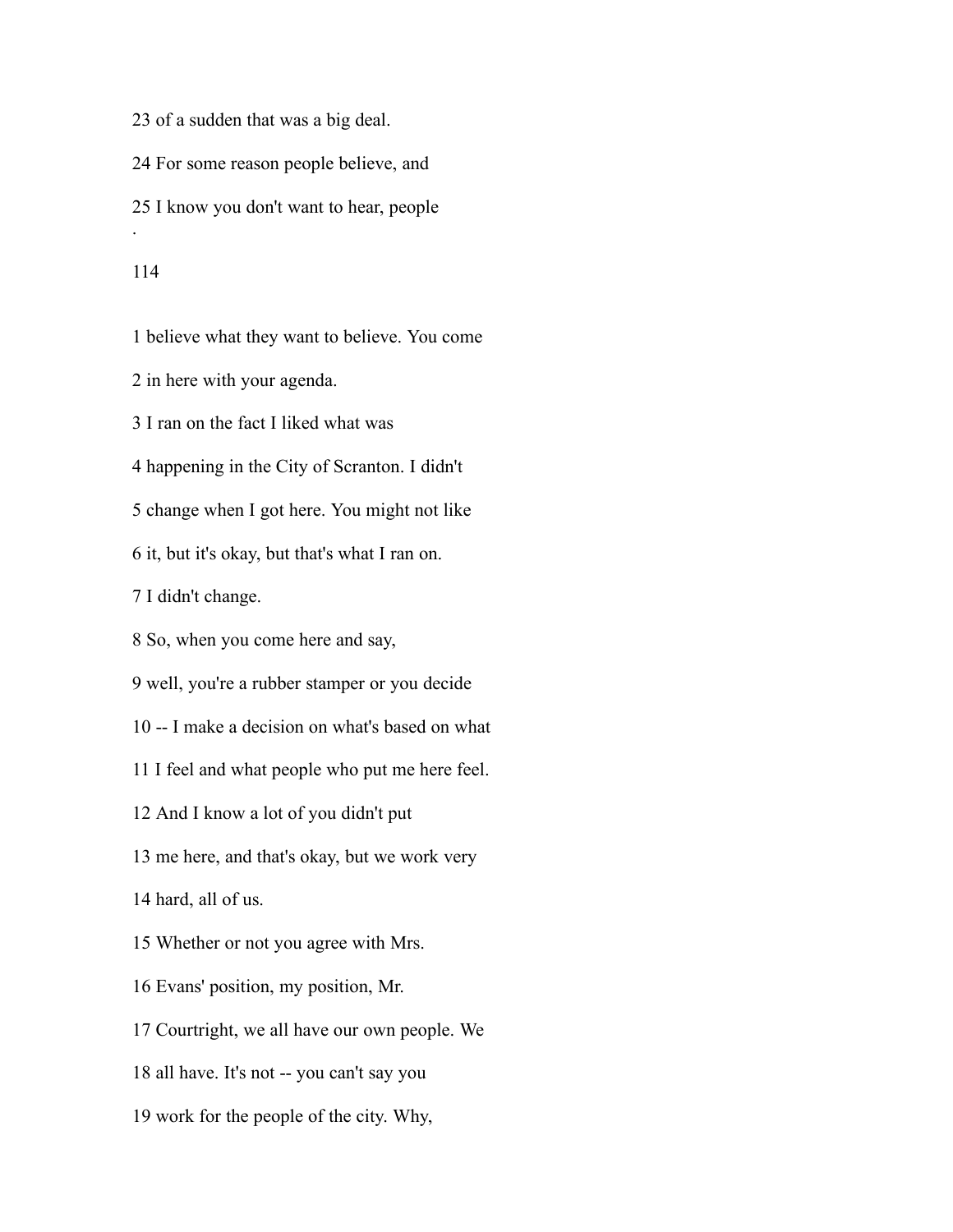because there's all different views out there, there's all different people with all different ideas. You work for the people that you felt the idea was the same as yours, and that's what you're here for. And that's all I have to say. But .

## 

 don't come up here and say we don't work. You have no clue. I know you tried, but you have no clue until you're in this position what really goes on in this job. MS. EVANS: And one more thing I wanted to agree with you on, Mr. Courtright, we do our jobs, we make the requests, we ask the questions. I've gone in person asking questions. Sometimes I get answers, sometimes I receive flipped answers, sometimes I receive lip service. I send letter after letter. I do everything within my power. And I'm sure all of you could agree that I never make a request in an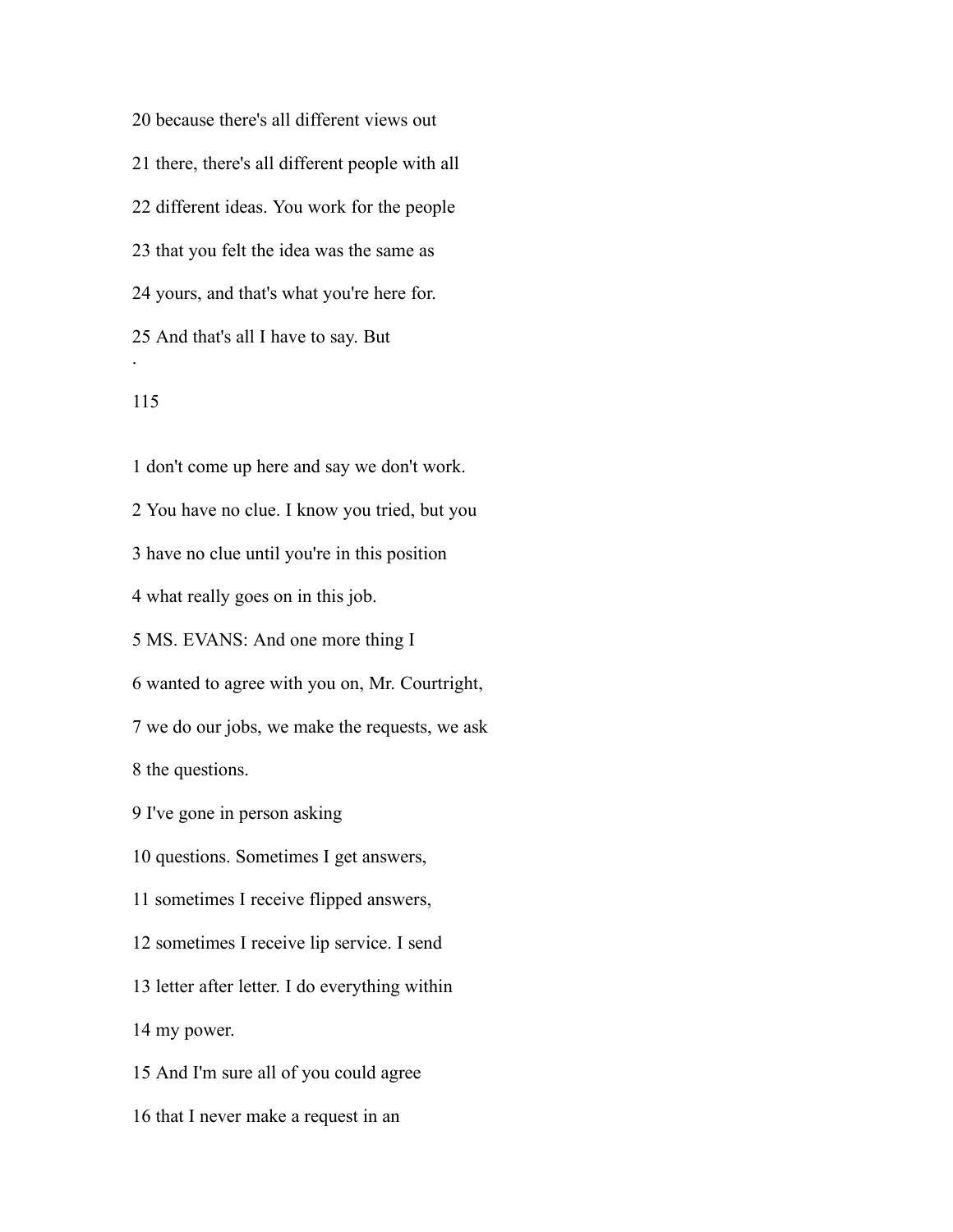inappropriate manner and I never make an

idle request either.

But for some reason, many, many of

those questions remain unanswered. And I am

powerless to enforce an answer from those

individuals because I am not mayor and I do

not hold the power of hiring and firing

individuals.

I can only tell you that if it were

### 

.

 in my power, yes, these many issues that you have would be taken care of, because you are the city, you own the city, you own this building. And it is the neighborhoods that have kept Scranton alive, not the downtown. Downtowns throughout the United States have changed rapidly, and they've gone out sprawling out beyond downtowns, but it's the people in their homes. They are the city, whether it's Scranton, Wilkes-Barre, Allentown, Pittsburgh, or Morristown, New Jersey.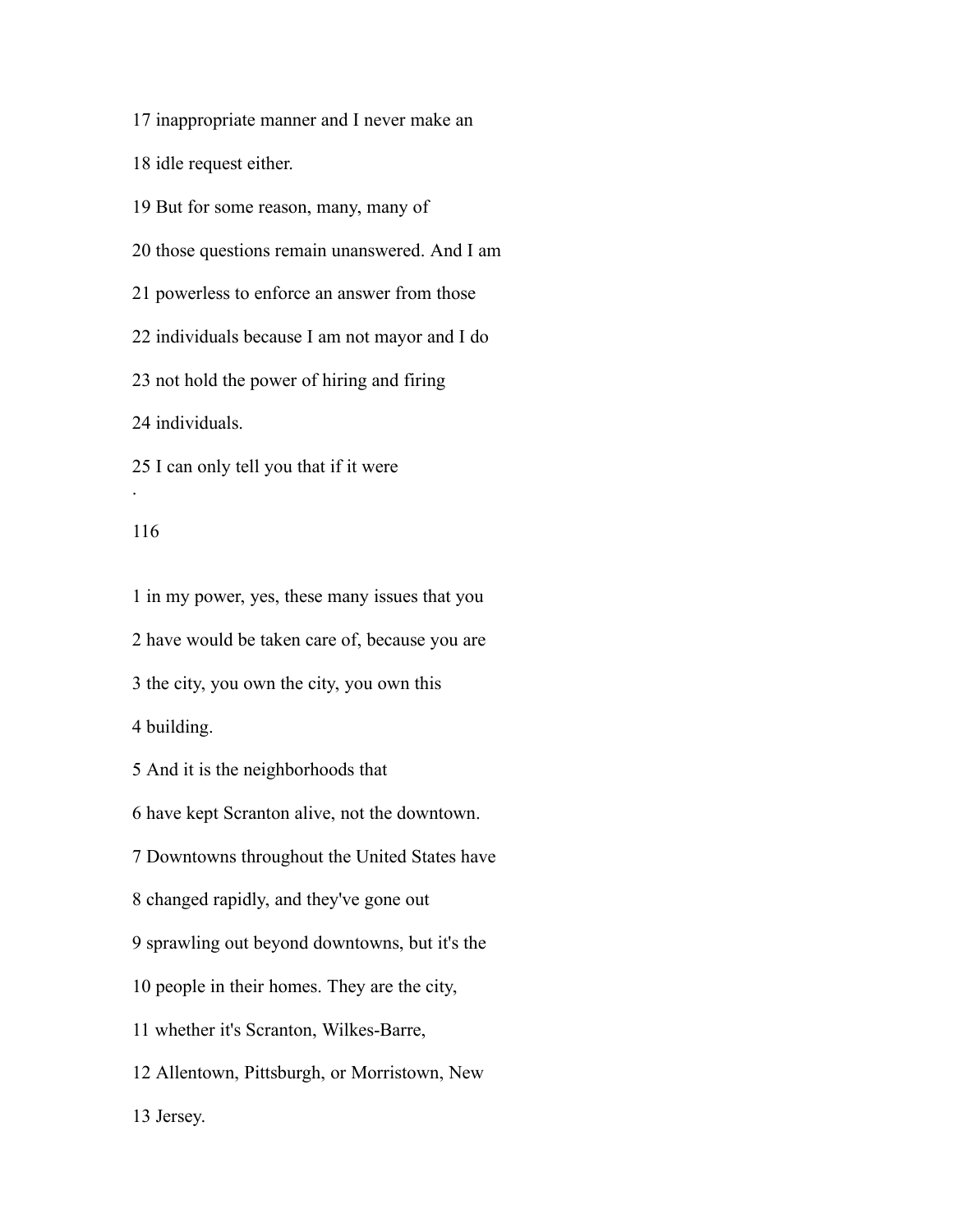So, please, to say that we don't try, yes, we do, all the time, and it's very difficult to have door after door after door slammed in your face. And like I said, if any one of us here, I'm sure, had the ability, had the power to solve these things for you, I wouldn't see people telling you no, I wouldn't see people saying I will pave your street and I won't fix the flooding in your neighborhood and I won't build up that dirt wall, and I won't put more police on the . 

 street. Those are things that should be done.

They're not being done, but there's

no one here, even all of us put together,

with the majority, the super majority vote,

we cannot make those things happen, because

we don't hold that power, only the office of

the mayor does.

It is a strong mayor form of

government. And, yes, we override what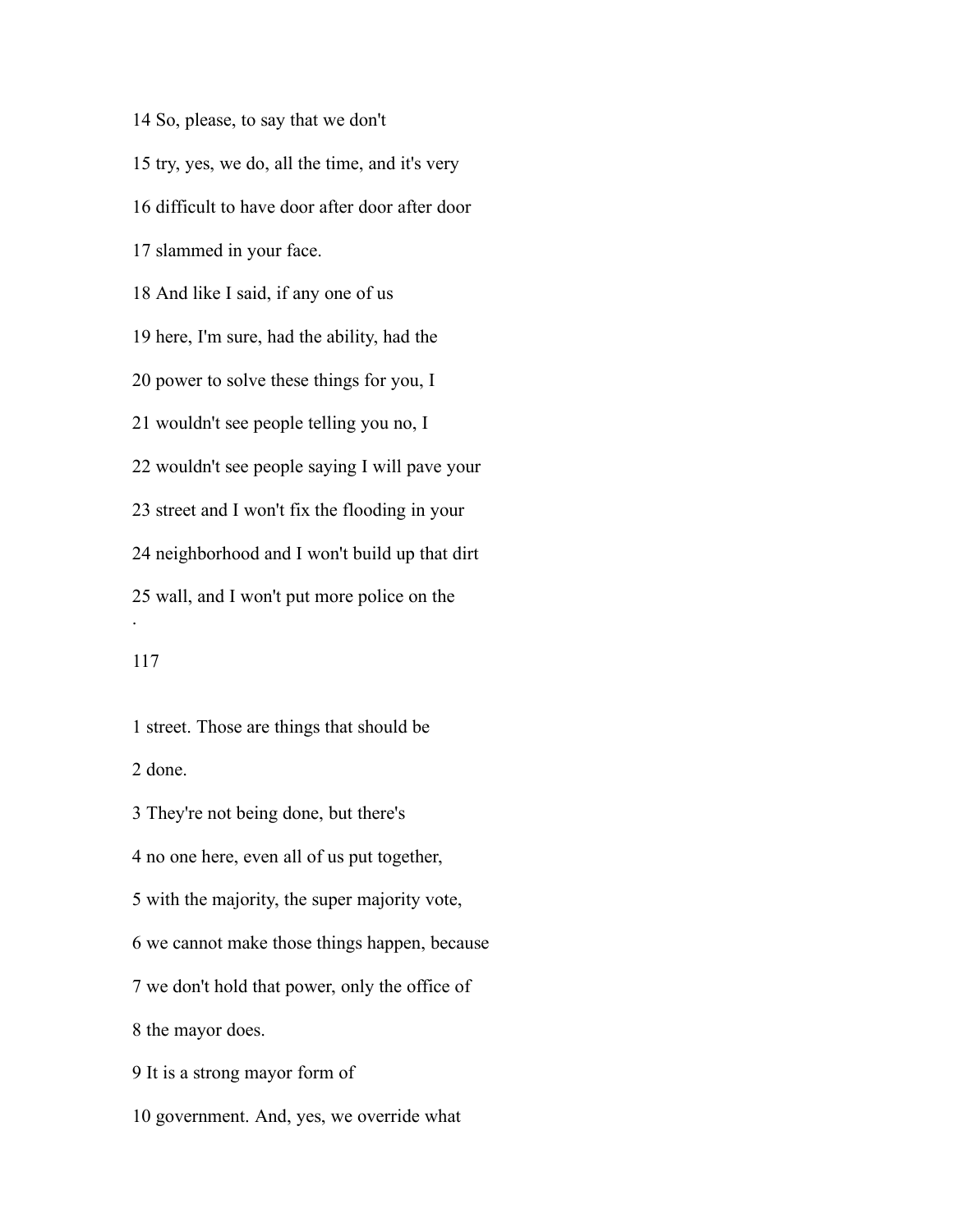comes to our desk, but when it comes to making people do their jobs, there's only one person, and that's the person who occupies the office of mayor who has that ability to make those people do their jobs for you.

 And anyone who steps out of line isn't going to have a job, or else they're going to see retaliation, and that's the way it is.

So, I would ask everyone who comes

to Council, please understand that the

background behind all the requests and all

the problems. I can assure you, you are not

being ignored. No one in the city, rich,

### 

.

 poor, of any ethnicity or race, are not ignored, and Council represents everyone but there's only so much we can do. And I wish it weren't that way, but for now, that's the way it is. MR. COURTRIGHT: Mrs. Shumaker, I apologize for the wait.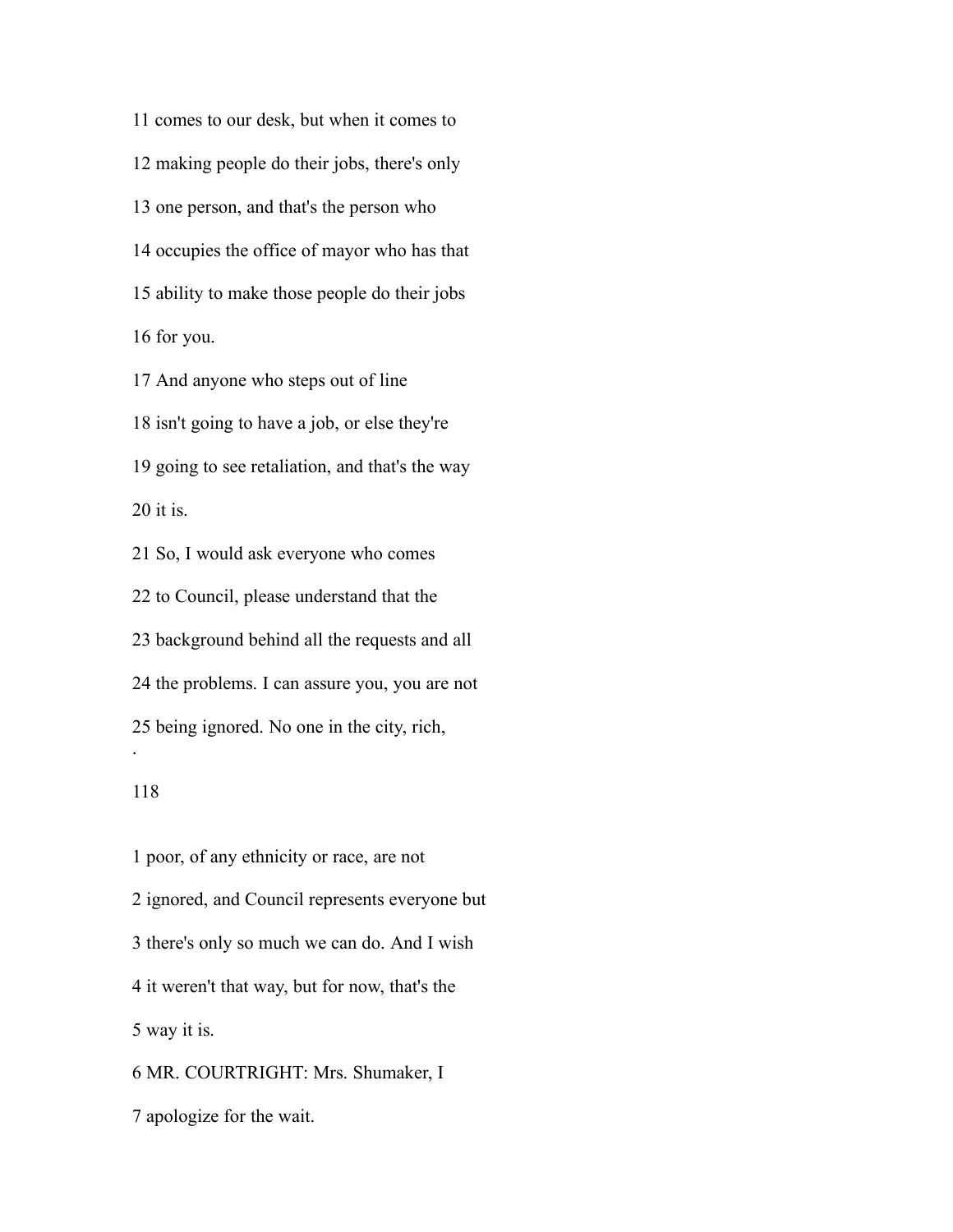MS. EVANS: And I do, too.

 MS. SHUMAKER: Marie Shumaker, East Mountain. First I'd like to verify what Fay Franus said, her version of last week. I was sitting one empty seat way from Mr. Newcomb, and he had been calling Mr. Patilla an idiot for quite some time, and when he jumped up and demanded that he leave because he was an idiot, I don't believe you were in your adjournment yet. A couple of comments on a past vote agenda items, on the Pisano loan, I was very disappointed, because I don't believe that lien has still been placed against that property on Moosic Street for the demolition. And also with the particular action, I had two words, and that was Hilton Hotel. .

### 

On the sale of the tax

delinquencies, I understand the revenues may

have been in the budget, but the owner's

fees weren't. I really think you need to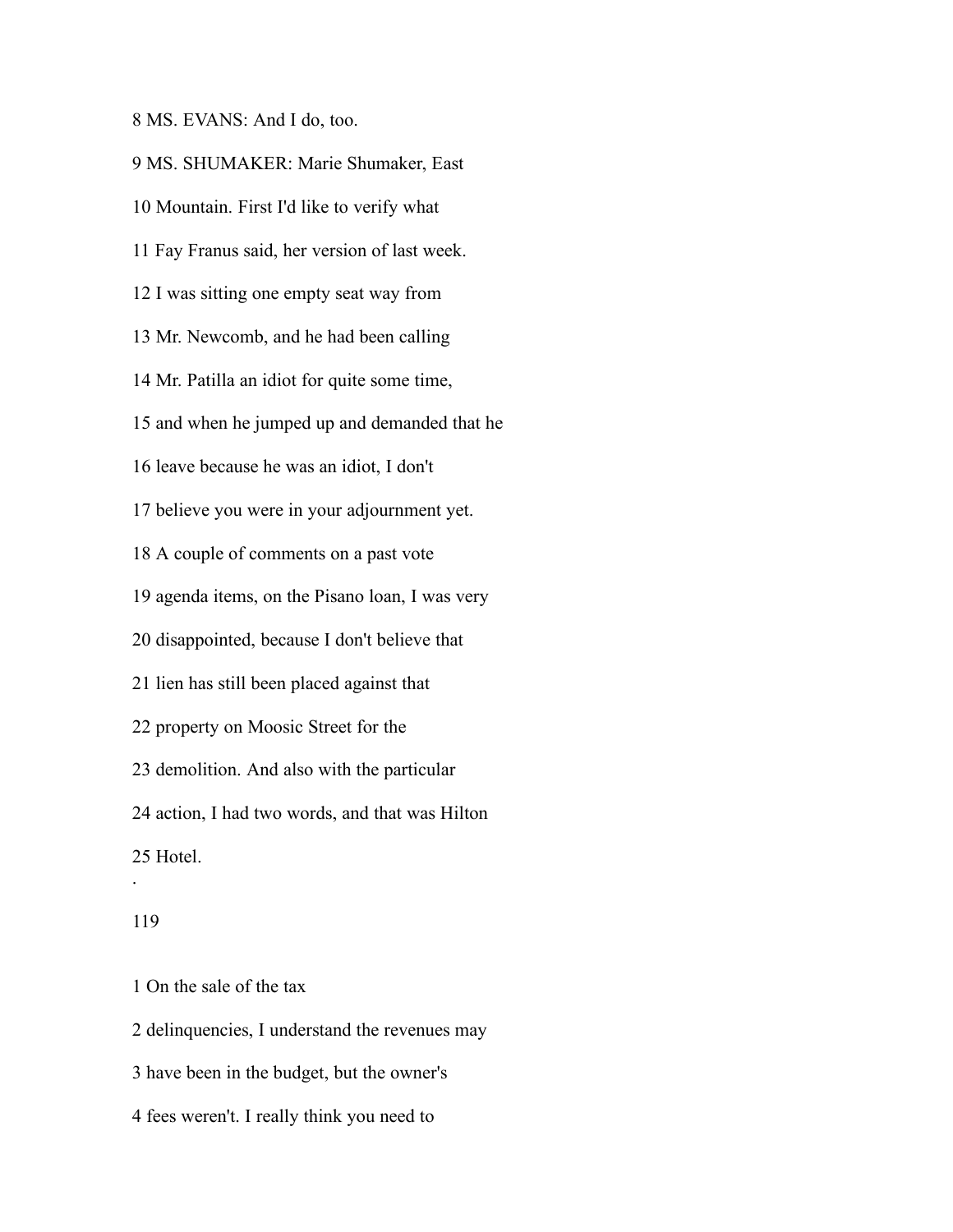have rethought that action. I think it's terrible.

 I have asked you in the past to ask the governor to get rid of PEL, and tonight I asked Neil to pass out some items, and I think on the bottom was a copy of this newspaper article, and it is -- I would like you to ask -- do as has been done with the Philly mess, that I think the government created, if I'm not mistaken, and that is to establish an intergovernmental cooperative authority.

 I have also provided you with a copy of the fiscal feasibility section of the report on the medical college, because I don't believe -- several weeks ago when I asked if any of you had read the report. From the Doherty Deceit Website, somebody did post a URL that goes through to the Chamber of Commerce, so the entire report is available online. .

The concerns I have about the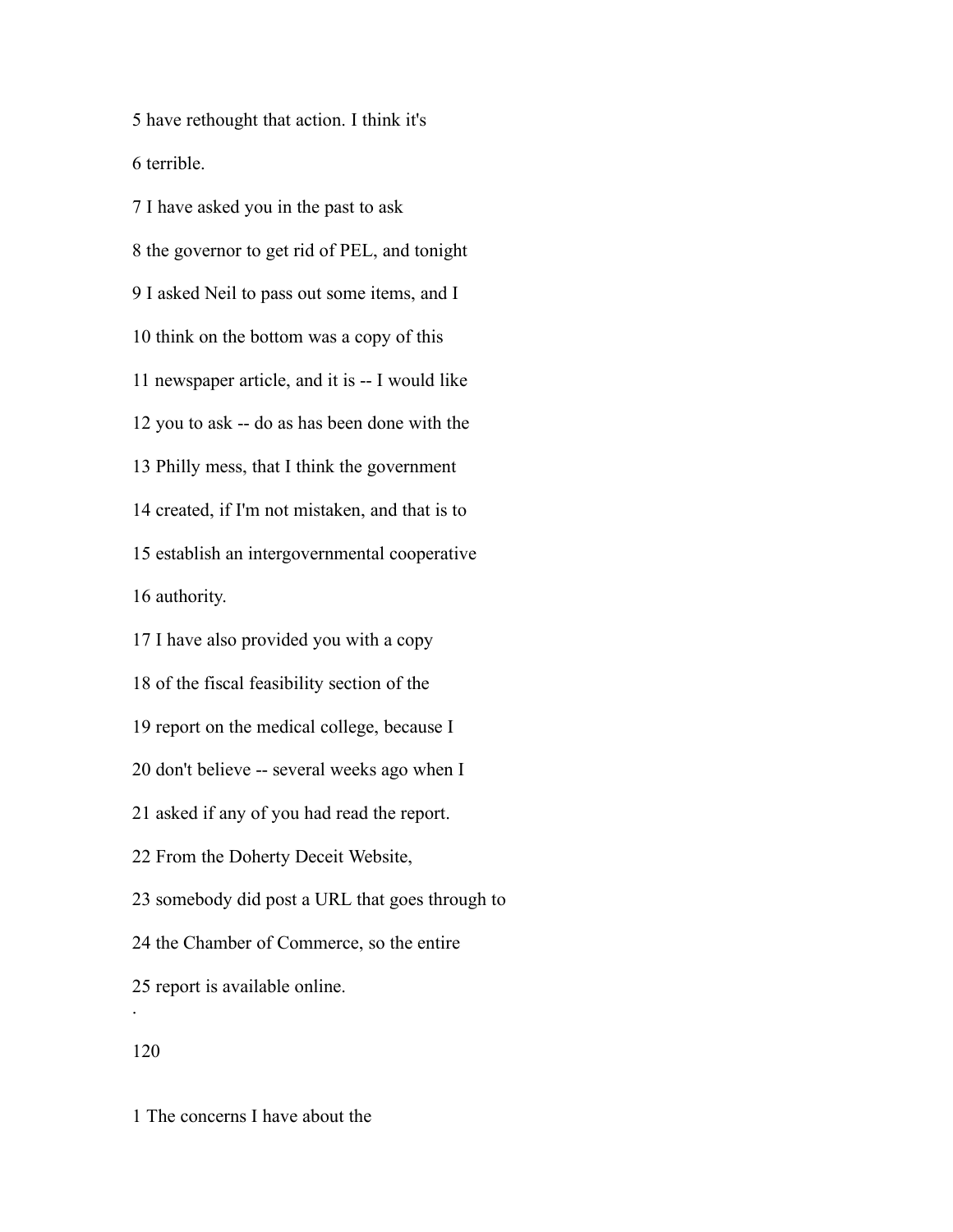medical college are the underlying

assumptions. They seem to have a rather

large tin cup.

The expectation -- there is an

expectation for city and county

contributions. And what I would like to ask

of you is that you find out what that --

specifically what those city contributions

are. I strongly feel this city is tapped

out and we can't afford any more

contributions.

But if you look, they have both

capital revenues, they have significant

community and individual donations in which

they have lumped the city and county

donation.

So, it's hard to tell, and I would

ask that you specifically find out how much

they're expecting from the taxpayers.

Several other underlying assumptions

that bother me, and one is, are the outcomes

worth the price? The report estimates the

22 graduates will remain in the area

annually beginning in 2018, and that hardly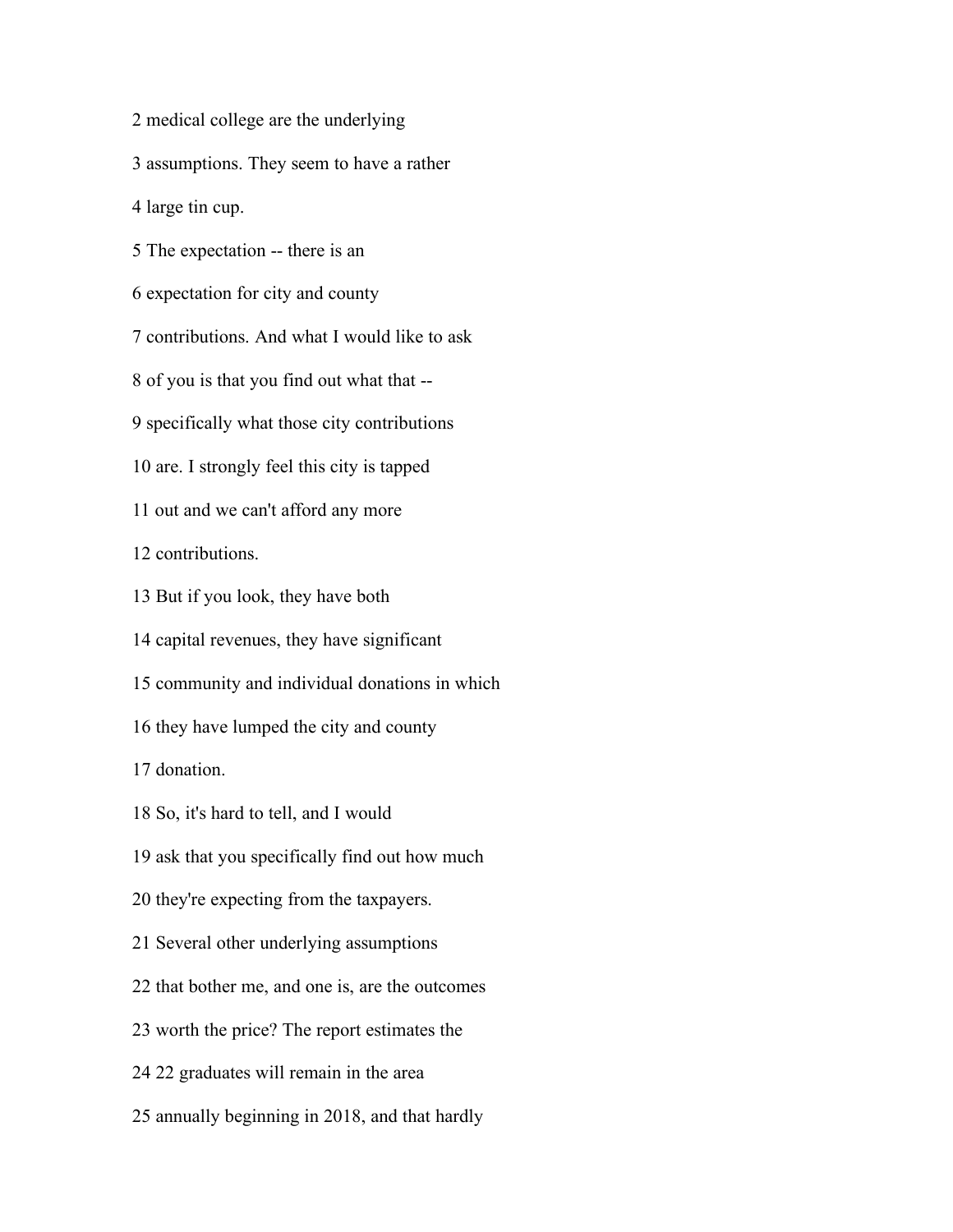makes a dent in the need for the identified 145 to 260 new physicians. And then on one hand, they report that the medical college is needed because we have a physicians shortage, and then they go on to list at least three specific instances where they hoped to engage the current physicians. Well, where does this leave patient care and physician burnout if they're planning to use our current ones, and when do we get to see our physicians? And then the quality and quantity of jobs. Once again, it appears the region benefits, but the city pays. The construction related impacts on the state and region impact the state business volume and \$140.2 million and the region at \$82.3. Regarding quality, Page 34 notes, and I quote, Medical college is located in downtown areas tend to generate more business from eating and convenient store

.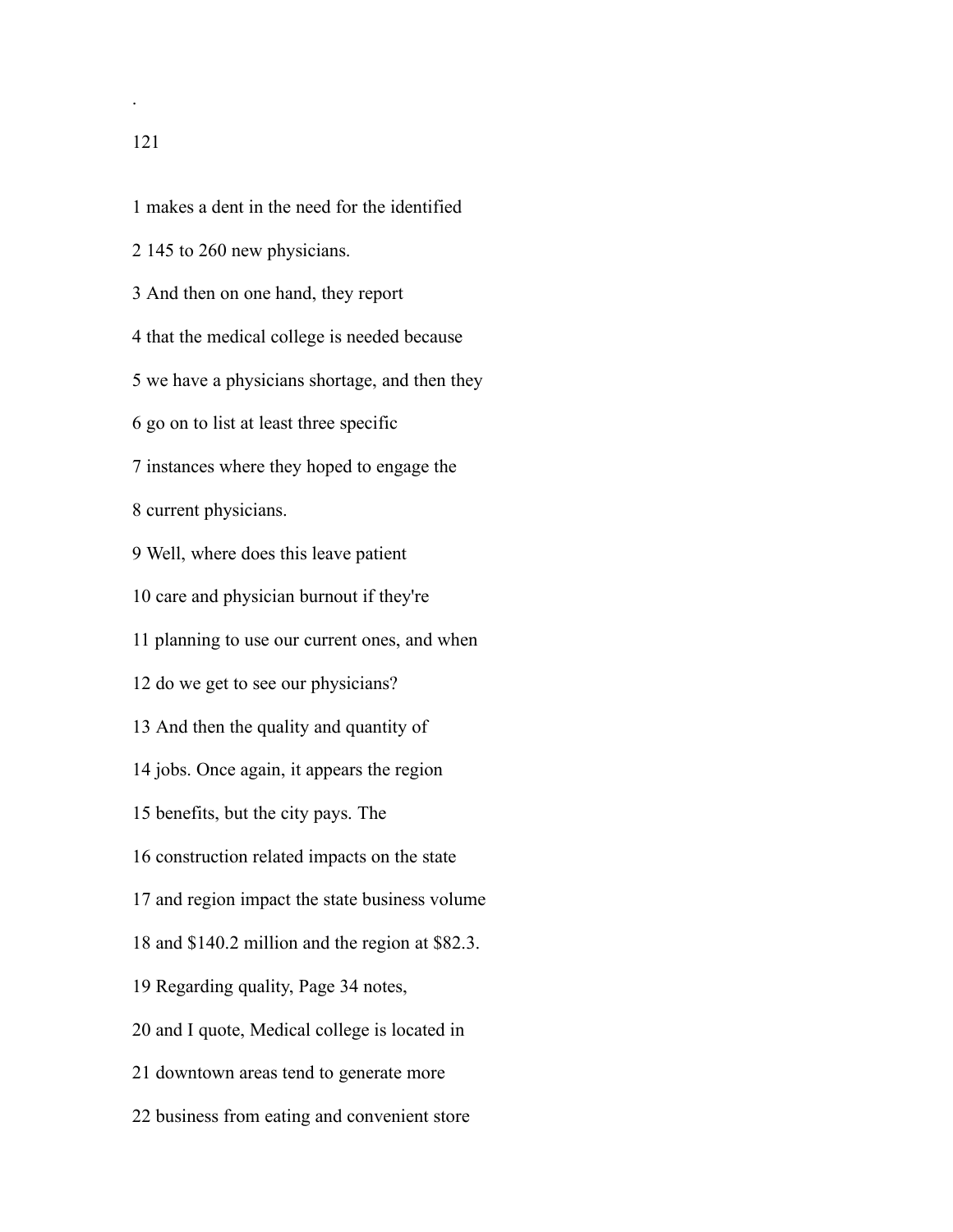establishments.

 I think we need better job creation than more low level -- low income level . 

service jobs. Any job has dignity. I don't

mean to imply that that is not dignified

employment.

But the bottom line, I think we need

a lot more light shed on the medical

college, and they need to be told and know

that Scranton is tapped out.

MR. MINORA: Time.

MR. COURTRIGHT: Thank you. Is

there anyone else who would like to speak?

MS. SIMMONS: Good evening, Council

members, and Junior Council members. My

name is Kathryn Simmons, Florence Midtown

Crime Watch.

I had a discussion with a good

friend of mine the other night, and I asked

him a rather specific question, why did he

think this city was chosen to be built on

the site where it was built?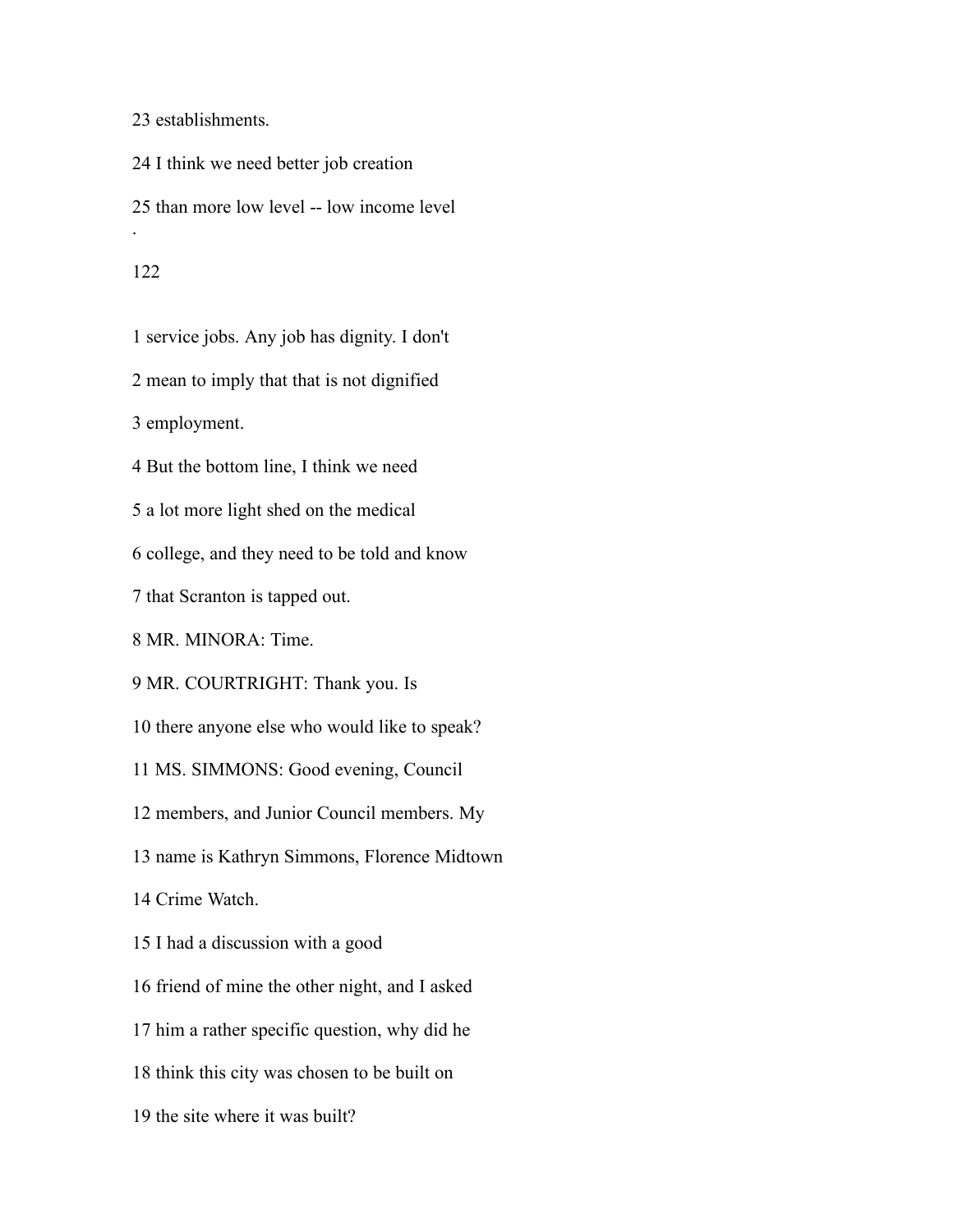Well, he said, and I quote, This city was built by a river, and just like the river, it's been running ever since. Those who have watched this city running and flowing for so many years are now in a place where they know what's beyond . 

 the sky, but those of us left along the side of the banks of this historic and majestic river are watching it now head for a turbulent waterfall. There is so much potential here, so much we can do, but it has to be done together by the joining of hands and the washing away of all of this hatred. This is why my father God placed this city along the river so we could continue to wash the sorrows own strife away on a daily basis. He knew that we would have to do it on a daily basis. This chamber is so full of history, so full of what they wanted us to be, what we could have been, what we could be.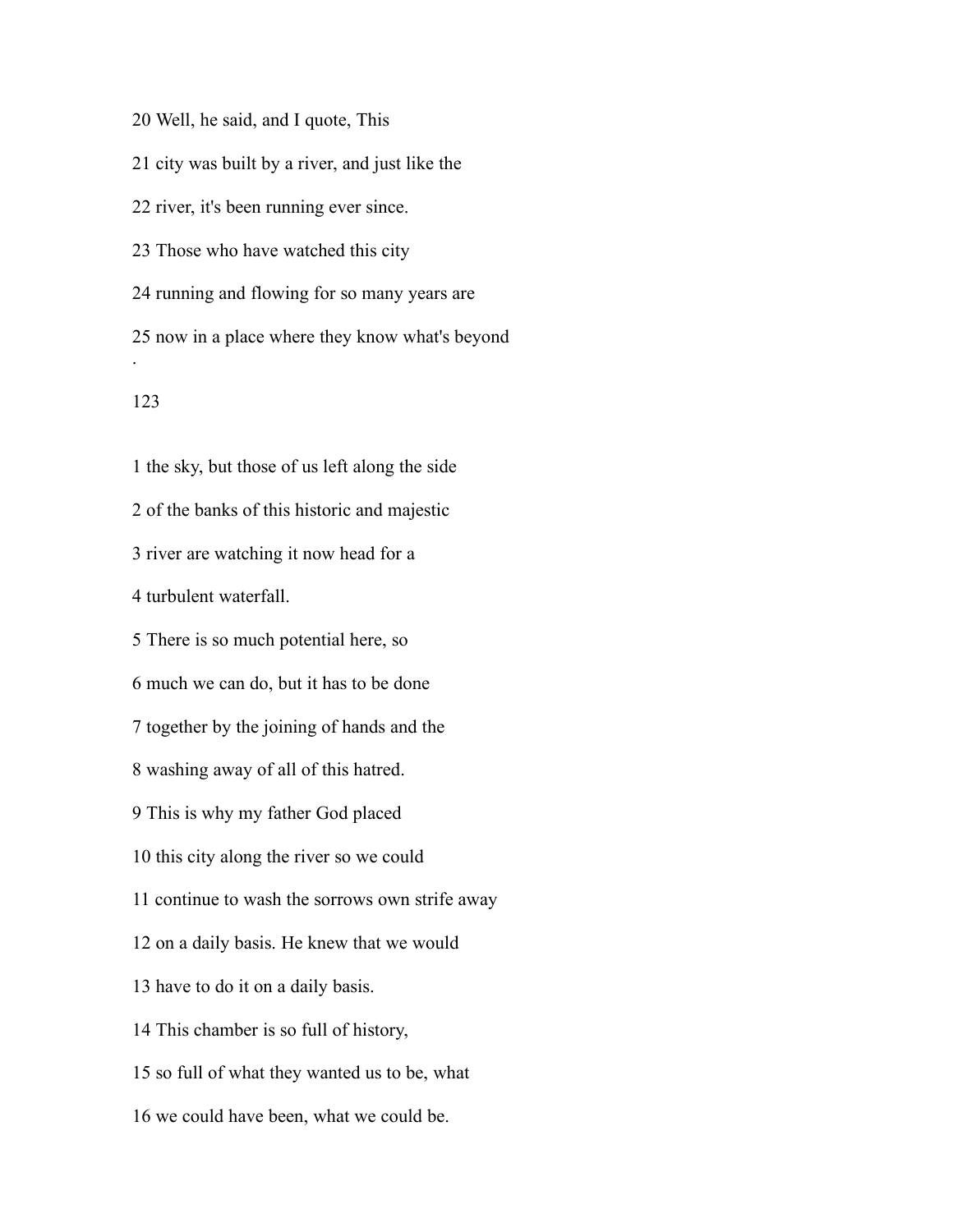I ask you to take a moment tonight and remember the spirits that filled this room of those who sat here in the beginning wanting so much for this city to be. We have come so far, and yet not flowed far enough.

 Remember them and know that their spirit is alive and riding the rapids of the river shouting that change indeed is going .

## 

to come.

 I love this city, but change must come if we are to survive in a time when all we hear on Thursday night is civil deafness instead of leadership, and from this side, consistent shouts of hatred. I am asking you tonight, City Council members, to do what this city has all done, run with change. Mrs. Gatelli, you did your best. I'm not going to insult anybody tonight, I'm not going to throw barbs out there at anybody, but the sign of true leadership is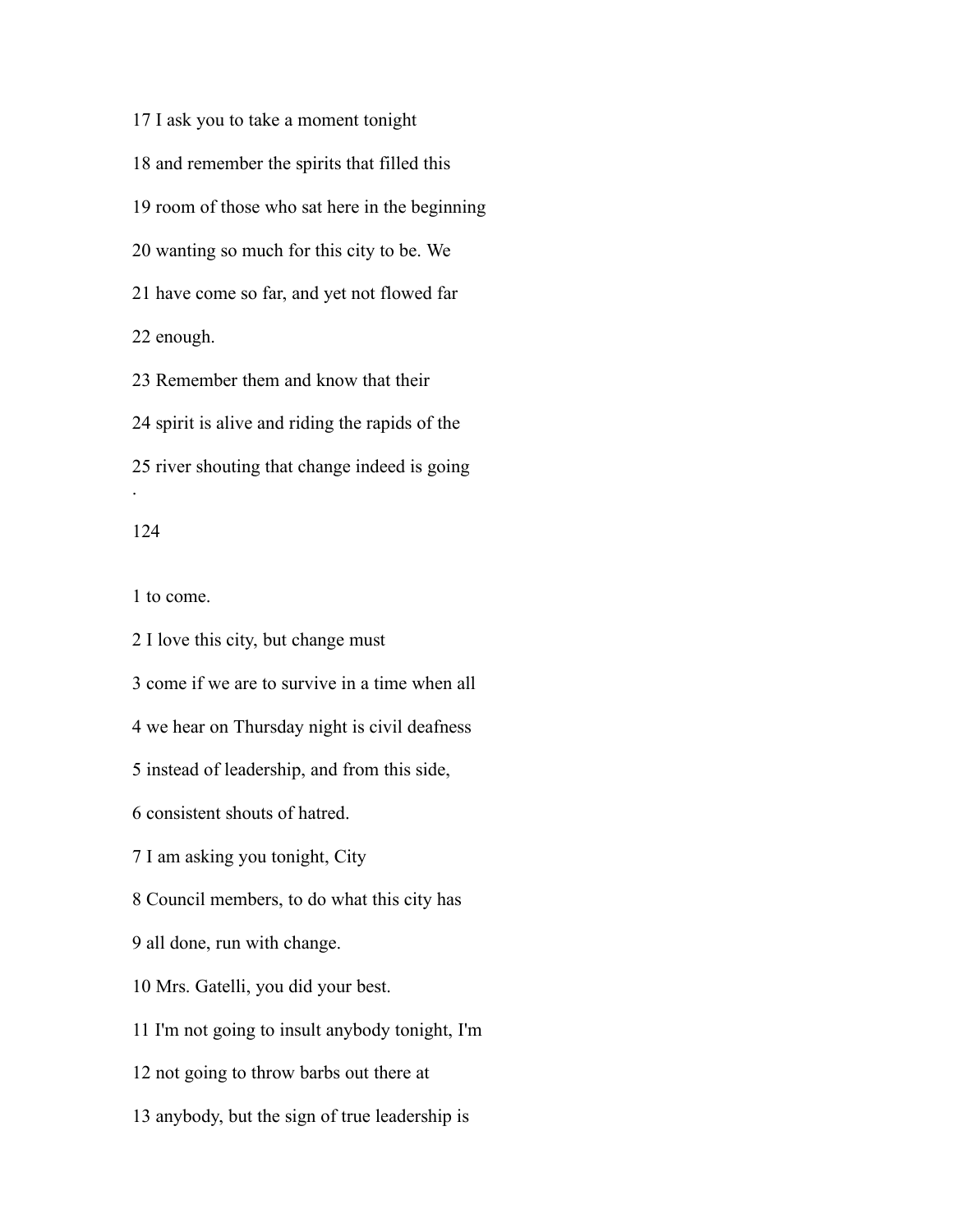to know when to step aside, when to say, I've done my best, I can't do any more. Let someone else try to raise some assemblance of peace and order to these historic chamber walls. Please let Mr. William Courtright take over and let us get back to the business we are sent here to present each and every Thursday. That is the business of the city. We're headed for floods. We can't stand any more floods. So, I ask you .

# 

 tonight, usually voting takes place when someone -- well, I know this happens at crime watch, when one of us leaves and goes to the ladies room. Pretend she's gone to the ladies room. Vote. MR. COURTRIGHT: Thank you. Is there anyone else? MR. DUDEK: My name is Mike Dudek, 608 Depot Street, Scranton, PA. I live in The Plot, and I'm going to reinforce what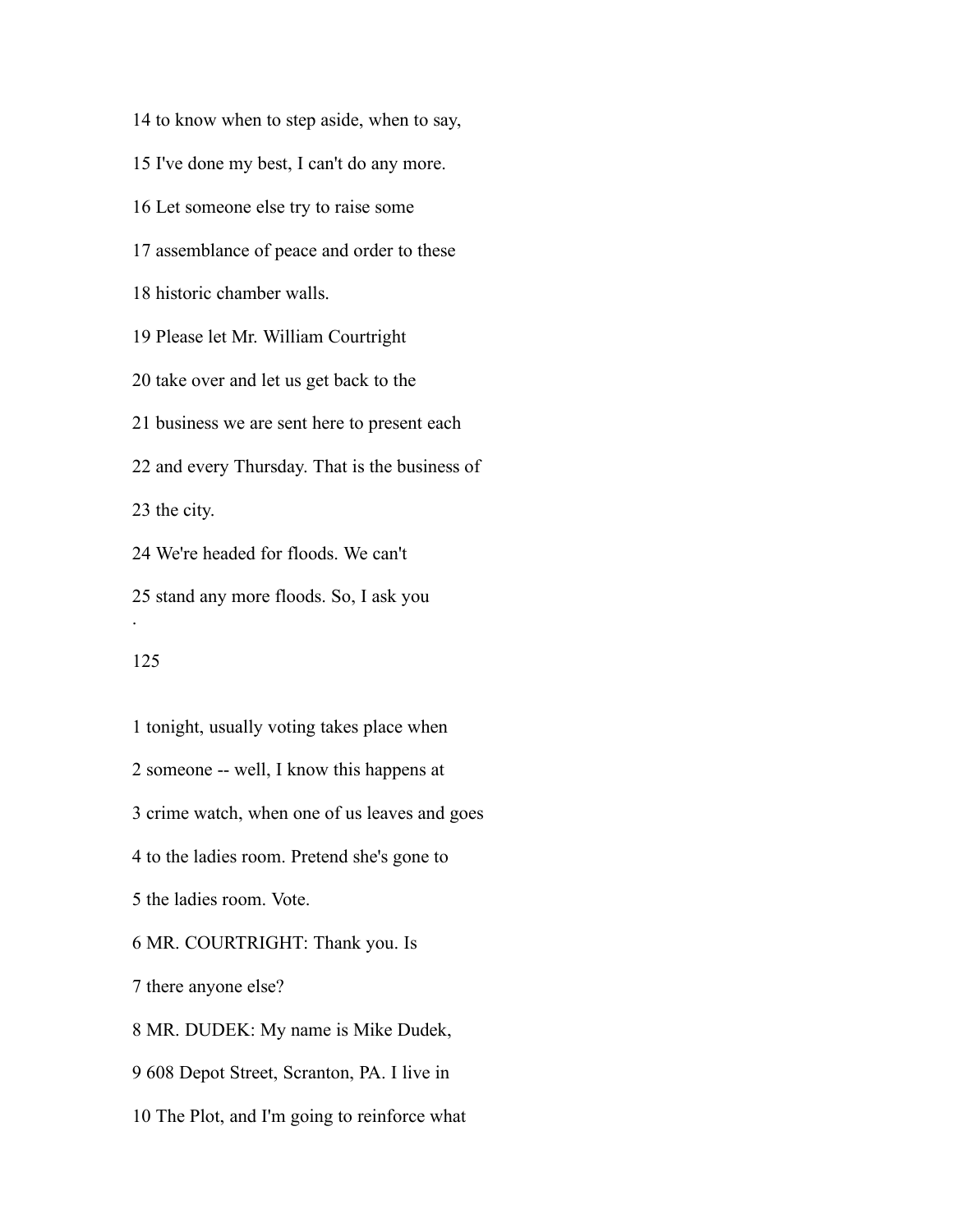Mrs. Jones had said a little earlier about a

little bit of digging I've done.

I've been looking for work, and

there is a company out there called that's a

stock market analyzing company. They don't

sell anything, they just gather information

at their New York headquarters and stick it

to the big mainframe computer and they

provide it to a big client list of theirs.

Well, they're beginning to go out to

different parts of the country, and they're

looking to buy houses in different cities,

 including Scranton or the Lackawanna County area.

I happened to find out, and I

# 

.

 applied. The job itself is a nice job. It's a part-time job that pays 60 grand a year. You work from twelve until 4:30 at a computer analyzing stocks, sending out information to this company on the internet, and at 4:30 you stop. You work 22 and a half hours a day for \$60,000.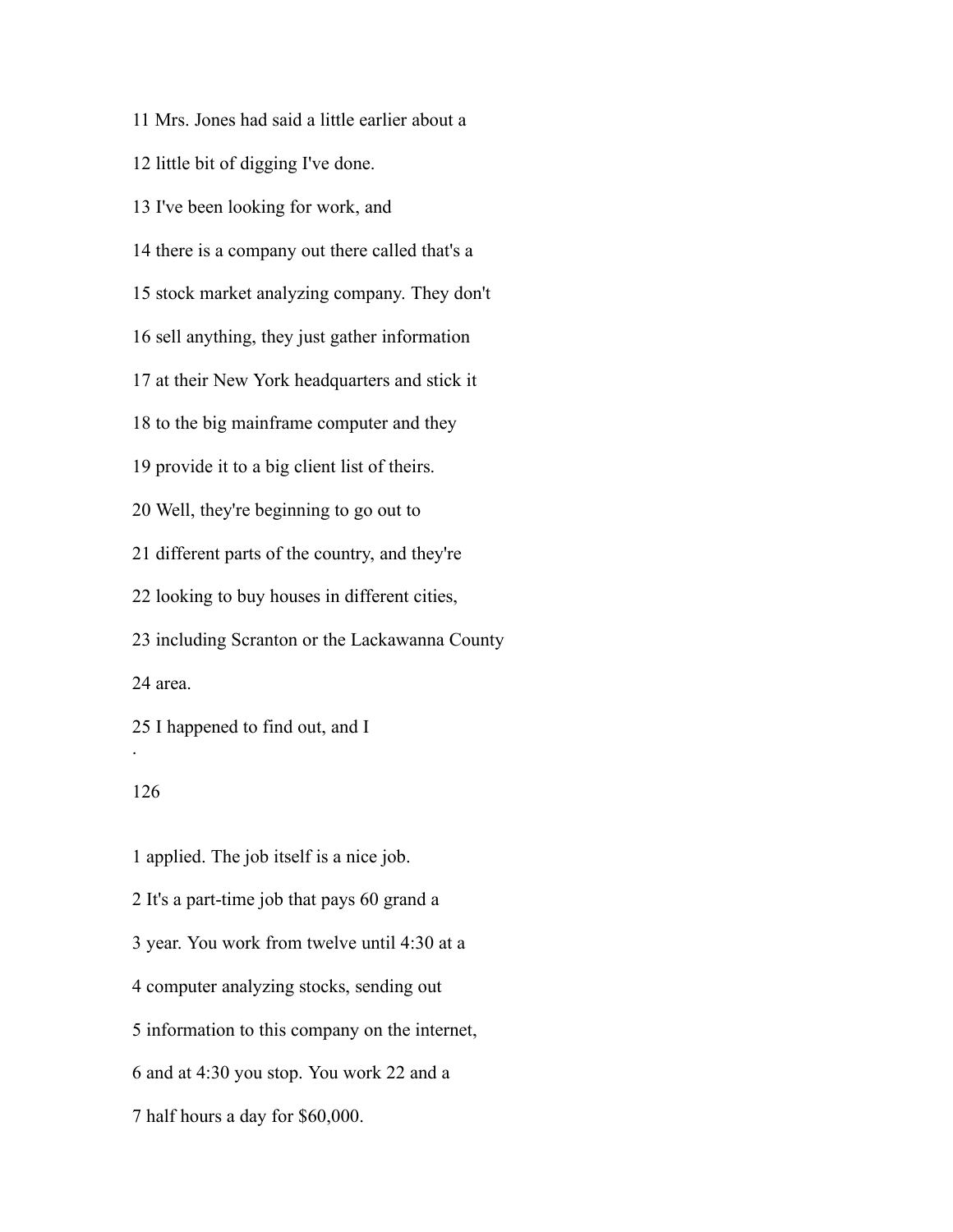The company buys a house. They buy

it. The specifications for the house are

very simple. Three rooms, three bedroom

house or two bedrooms and an office,

finished basement, no exterior needs, in

other words, roofing done, siding done, two

car garage.

The unusual thing about it is if the

house is going to be bought outside of

Scranton in Lackawanna County, the company

will spend not a penny more than \$125,000

for it.

If it's to be bought in the City of

Scranton, they will not spend a penny more

than \$95,000.

The difference is the way they

explained it to me, and this is their

analysis of the city is that Scranton's a

#### 

.

financial mess.

The city's \$95,000 house in the next

ten years will generate an extra \$30,000 in

paid taxes that the same house outside the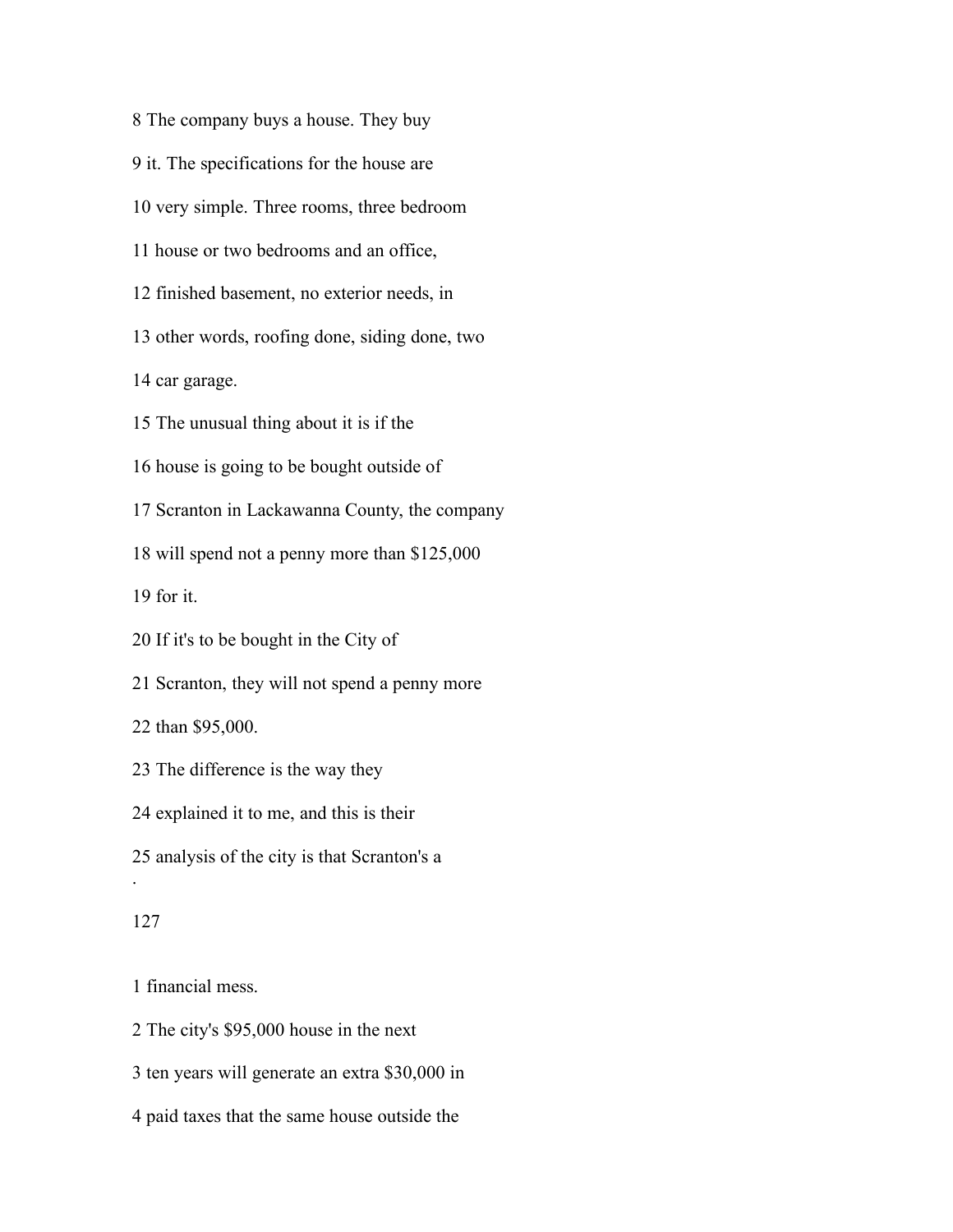city will generate. That's how bad the city's financial situation is. And they're telling me that -- they said if I get the job, well, maybe you can drive a real hard bargain with some senior citizen anxious to sell their property before they really get hit hard. You know, this is how outsiders are seeing this town. What is going on here? And I don't want to be thrown out of here simply because I'm angry. I'm angry for a reason. We have municipal malfeasance going on here. When is it going to stop? Think about it. Thank you. MR. COURTRIGHT: Is there anyone else? MS. SUETTA: Whoa, is that a tough act to follow. My name is Jean Suetta, Scranton resident. Peace be with you. Peace be with you. Peace be with you, peace be with you, peace be with you, Amil. . 

Mr. McGoff, how is our siren coming?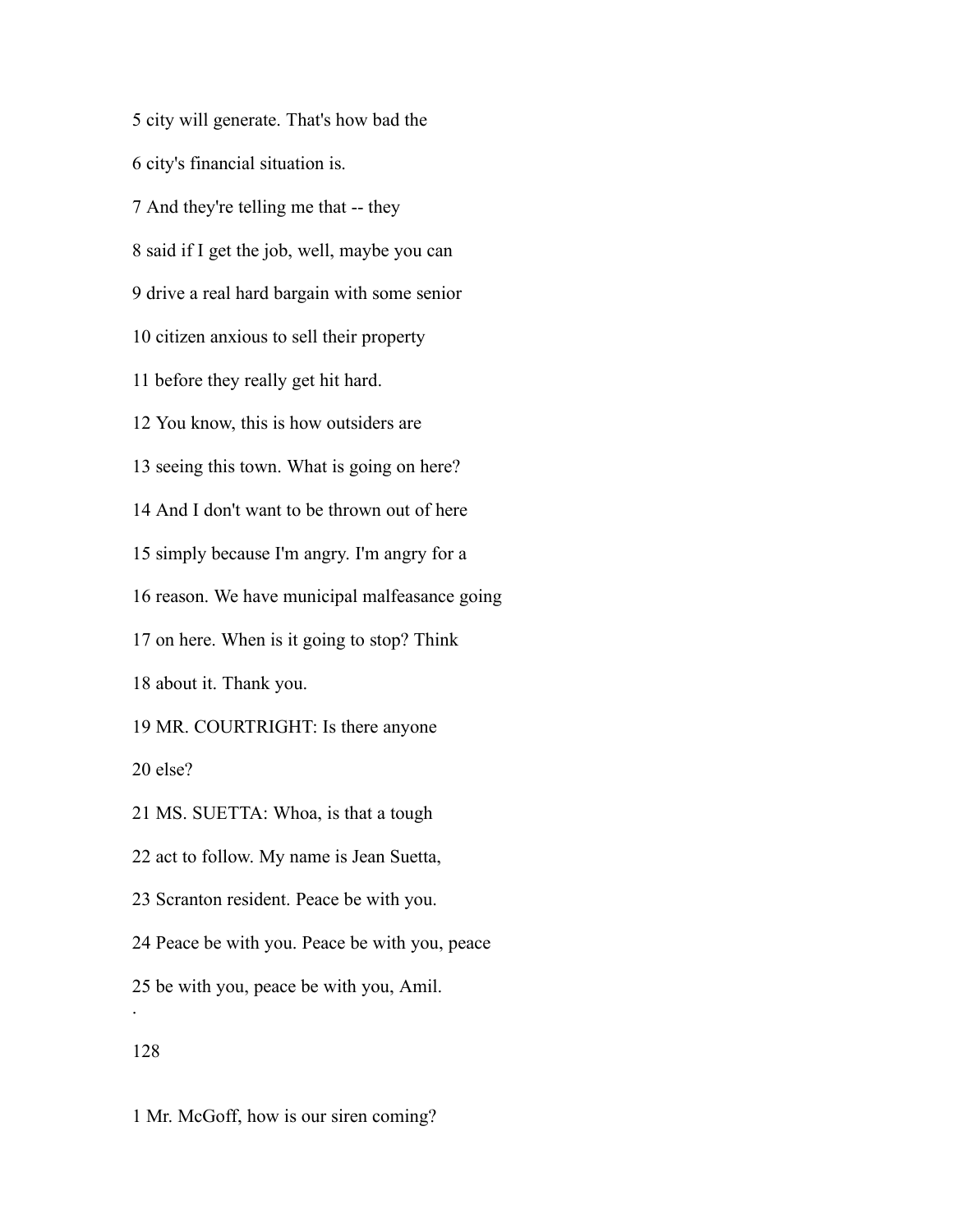MR. MCGOFF: I haven't heard a word. MS. SUETTA: Why? Who can I call? I mean, you know, it's going to start raining, and the cruisers ain't going to go woo, woo, woo, and I'm going to get flooded. But I really don't care if I get flooded, because I know where each and every one of you live. And if I get flooded, I will come to your house, I will come to your house, I will come to Judy Gatelli, Sherry Fanucci and Janet Evans, me, my three dogs and two cats and clean underwear and that's it. I want to know about the Scranton High band in the Veteran's Day Parade. MR. COURTRIGHT: Mrs. Evans left. I don't know if she checked that out for you or not. MS. SUETTA: She's gone potty. Now I got to sit here and wait. Don't shut me off here. MR. COURTRIGHT: You can ask her afterwards. MS. SUETTA: No, I want to know. I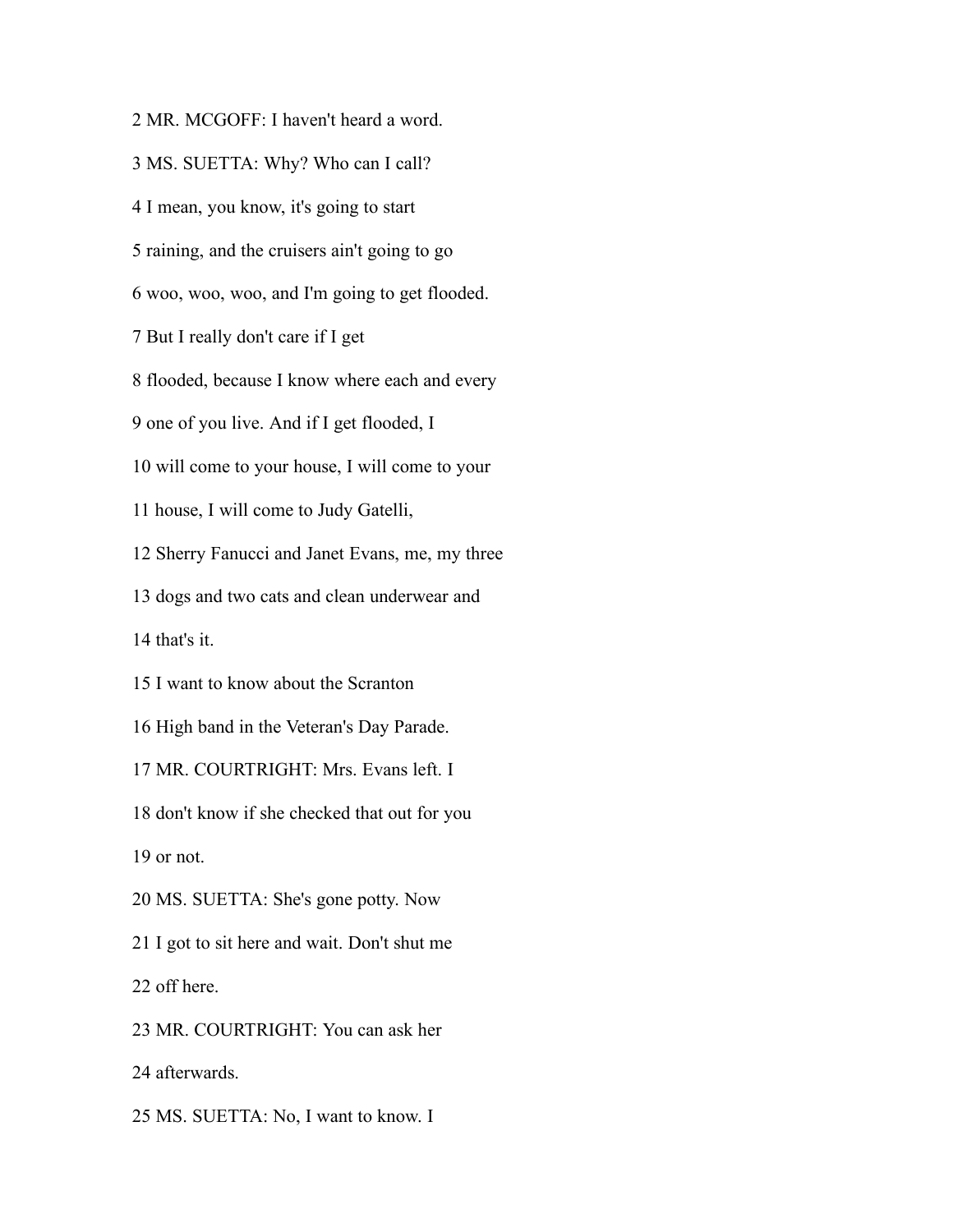- still have minutes coming, Amil.
- MR. MINORA: You have lots of time.
- MS. SUETTA: That's all I want to
- know about Scranton High.

MR. COURTRIGHT: When she comes back

in, I'll --

MS. SUETTA: What about Daron?

Bill, you got to do something. I know

you're working hard. You got to come and

sit on my porch.

MR. COURTRIGHT: I know. I know the

police were down there. They're doing their

part.

MS. SUETTA: I know. The police are

doing good.

MR. COURTRIGHT: And they're well

aware of the fact that the neighbors are

saying that they're hours they're not

supposed to be.

MS. SUETTA: I mean, that poor lady

across the street.

MR. COURTRIGHT: I know. I

.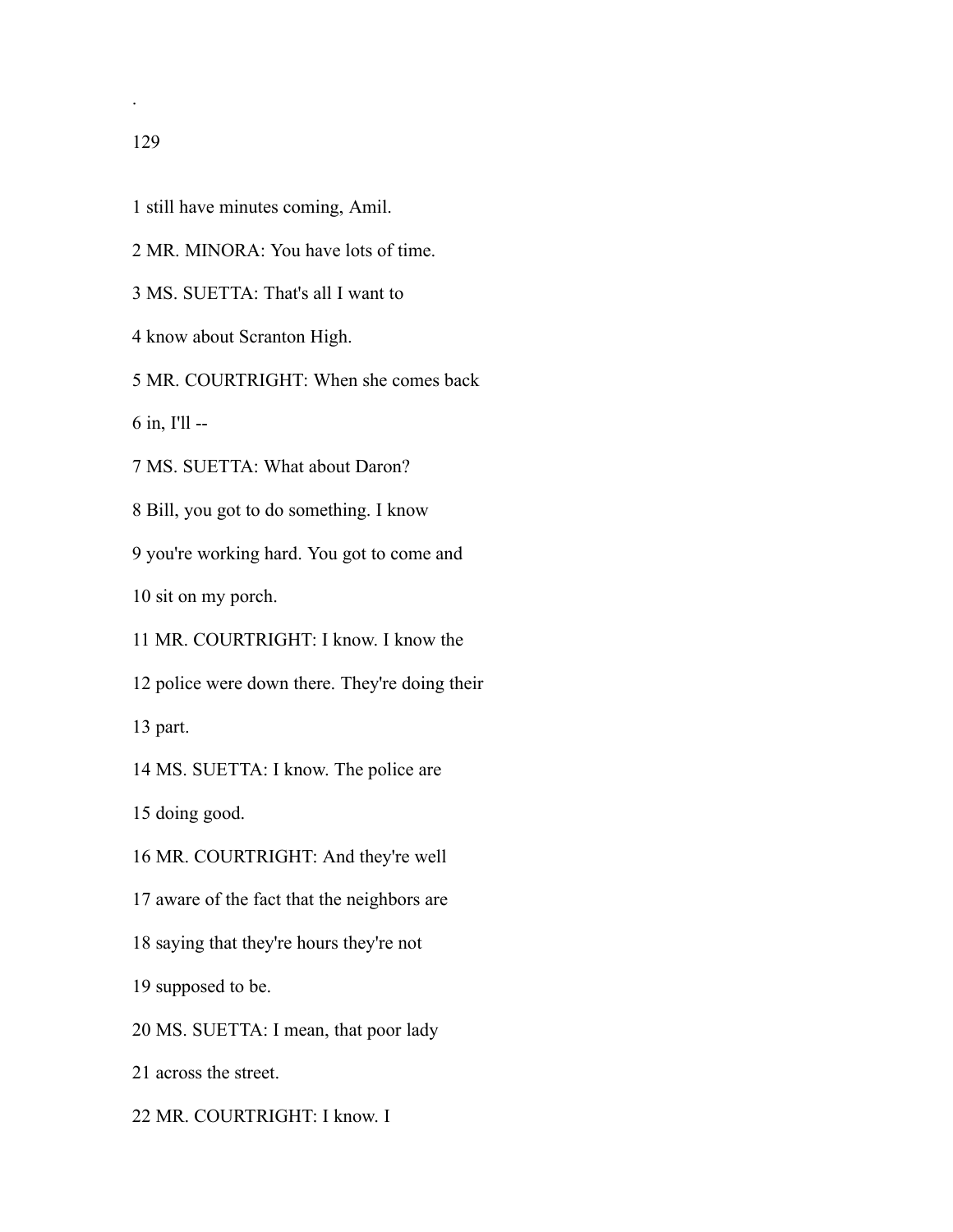certainly feel for her.

MS. SUETTA: Yeah.

MR. COURTRIGHT: The entire

.

neighborhood for that matter.

MS. SUETTA: Sherry, what about

those bids for The Radisson? That went by

the wayside?

MS. NEALON FANUCCI: No, it didn't.

They did not contract out yet.

MS. SUETTA: They did not contract

out?

MS. NEALON FANUCCI: No, it did not,

10 not that  $I -$ 

MS. SUETTA: Can you find out?

MS. NEALON FANUCCI: I will. I

mean, not that I'm aware of, I want to say

that. So, I will find out.

MS. SUETTA: And I'm glad you

contacted Mr. Parker for Daniel Hubbard and

threw me out the back door.

MS. NEALON FANUCCI: I didn't throw

you out the back door.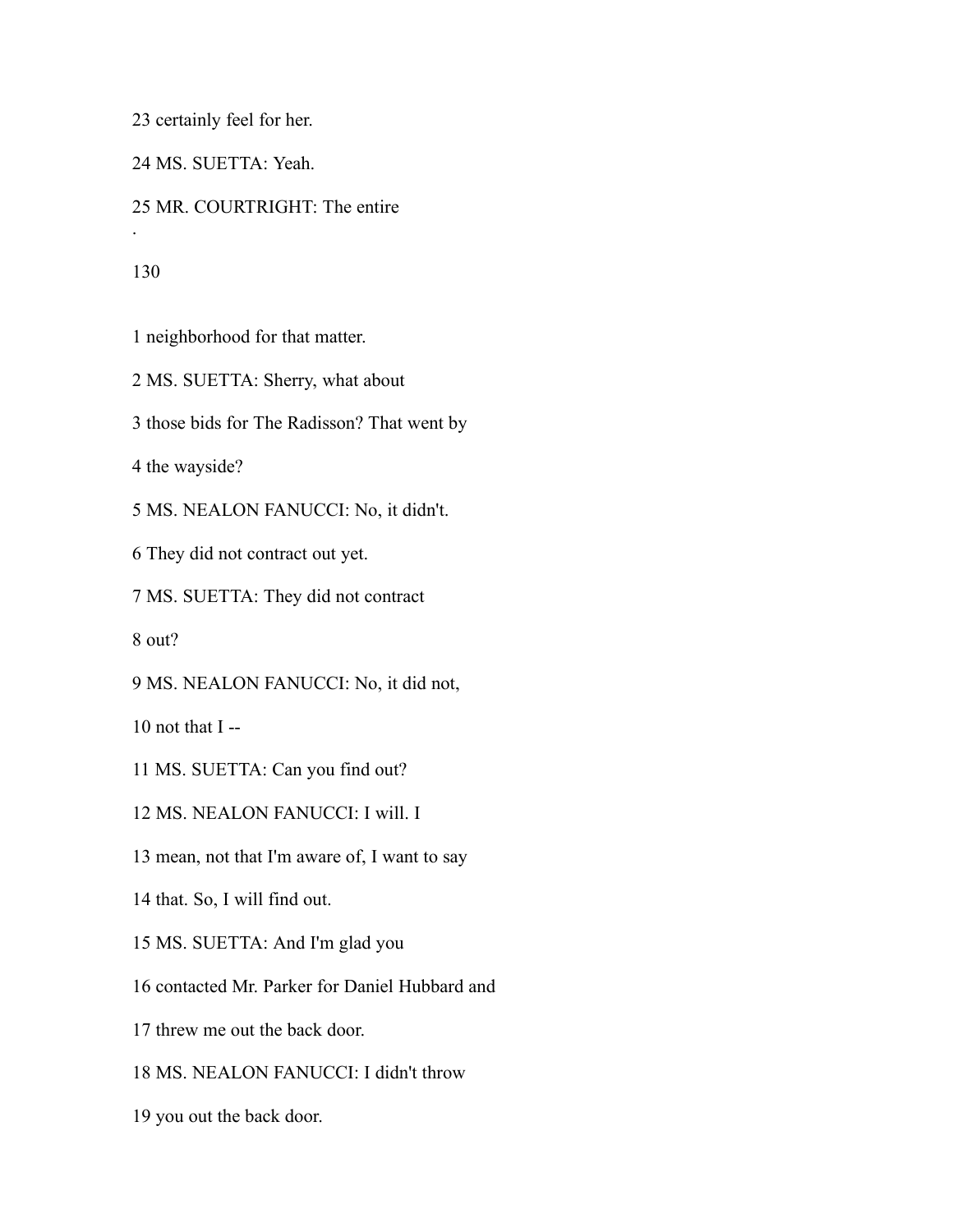MS. SUETTA: Well, I wasn't

contacted to go to that meeting. You know,

I am a Polish American.

MR. COURTRIGHT: We know that, Jean.

MS. SUETTA: I know. All right.

 That's all. Stop my minutes. And you know, .

 Amil, you're a strong man. You can unstick that. You know, they froze me in the winter, I froze outside in the winter, and now I'm cooking my, I can't say that, my (UNTRANSCRIBABLE) off. MR. COURTRIGHT: Is there anyone

else?

 MR. DOBRZYN: I would like to thank everybody that attended the fundraiser for the free swimming, and hopefully things will work out with it, that our young kids won't be swimming down the gorge or something. If anything could be done in 6-A for people that absolutely don't have to pay, perhaps they would be willing to open up their books or something, if they're not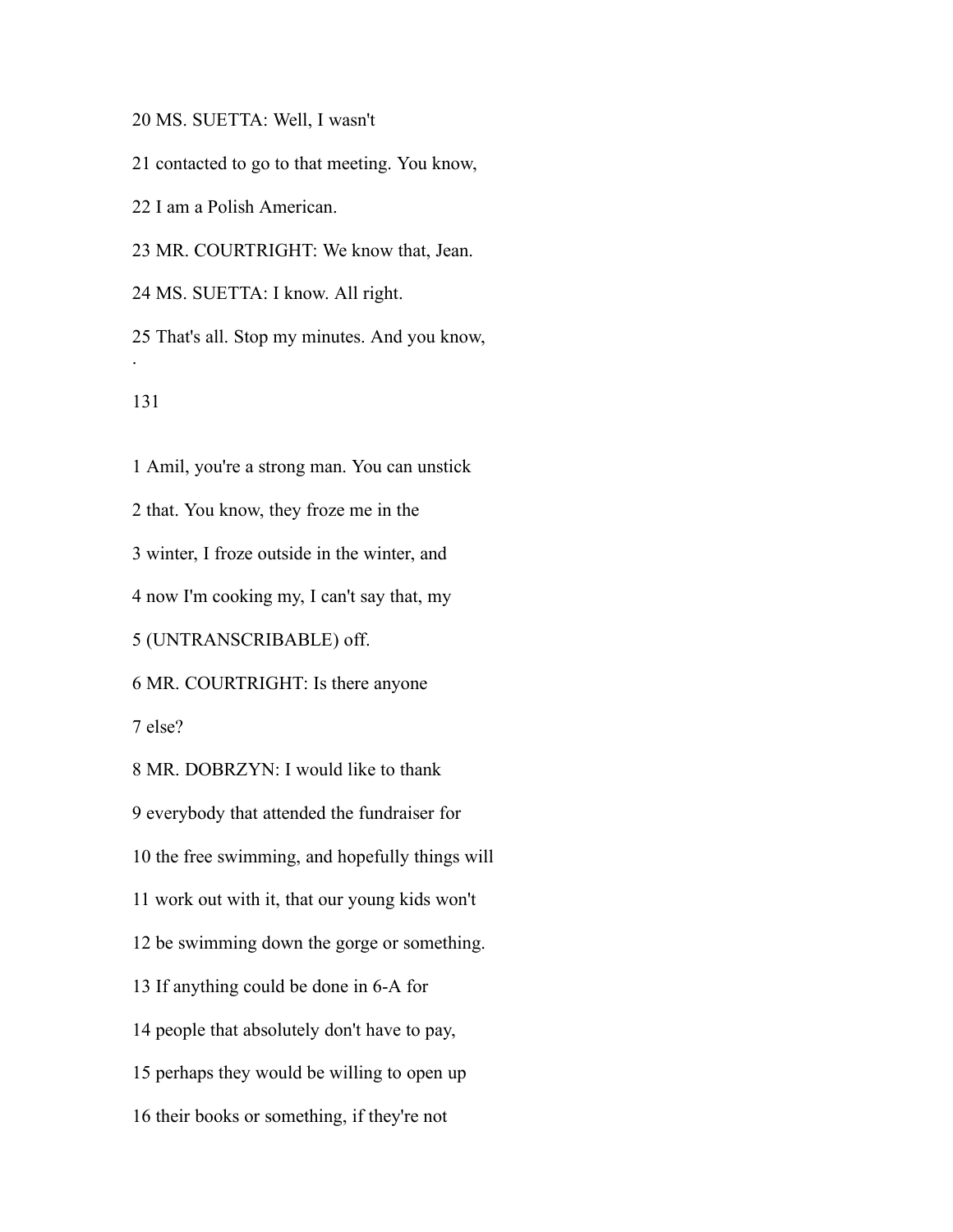just some miser sitting on a \$500,000 bank note that they don't want to cash in, a certificate of deposit or something, but some kind of review possibly could be done so that people that are unable to pay their taxes, could be helped maybe with a reverse mortgage or something like that, anything to keep them in their houses. Attending these meetings, I've .

#### 

 realized that some of the problems in our city are basically from outside or unfunded mandates. The Sewer Authority has to spend, what, \$175 million to update our sewers. It's a federal mandate, and it's not anything that developed within the city due to fiscal irresponsibility. And what I think we need is some kind of grassroots movement to start lobbying these Congressmen, especially federal.

This affects the sewer discharges,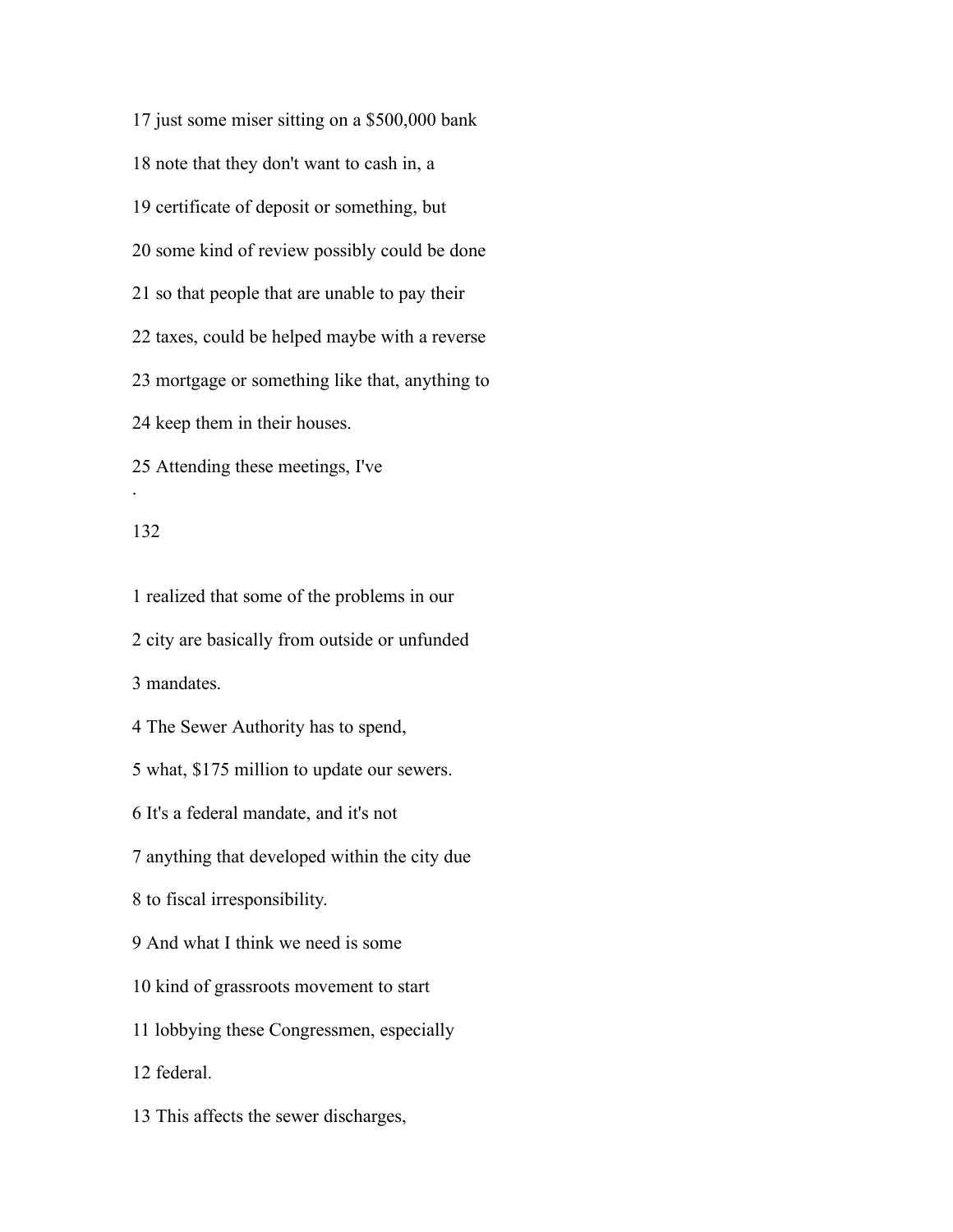it affects everybody right down to the Chesapeake Bay, and so everybody would benefit from Carbondale on down if the river was cleaned up, and yet a lot of the responsibility is falling on these local communities to provide all of these services and additional sewage treatment to clean up the bay. And in reality, it's an unfunded mandate, and I think it's time that maybe with all of this activism, perhaps a suggestion for City Council would be to . 

 harness it and turn it loose on the people that are responsible for it, instead of listening week in and week out to complaints and accusations against them, which is really not their fault. And a lot of Deregulation, from what I can see with the PUC and lack of regulation and the electric rates and so forth, we're about to get Enroned, we're about to get Enroned.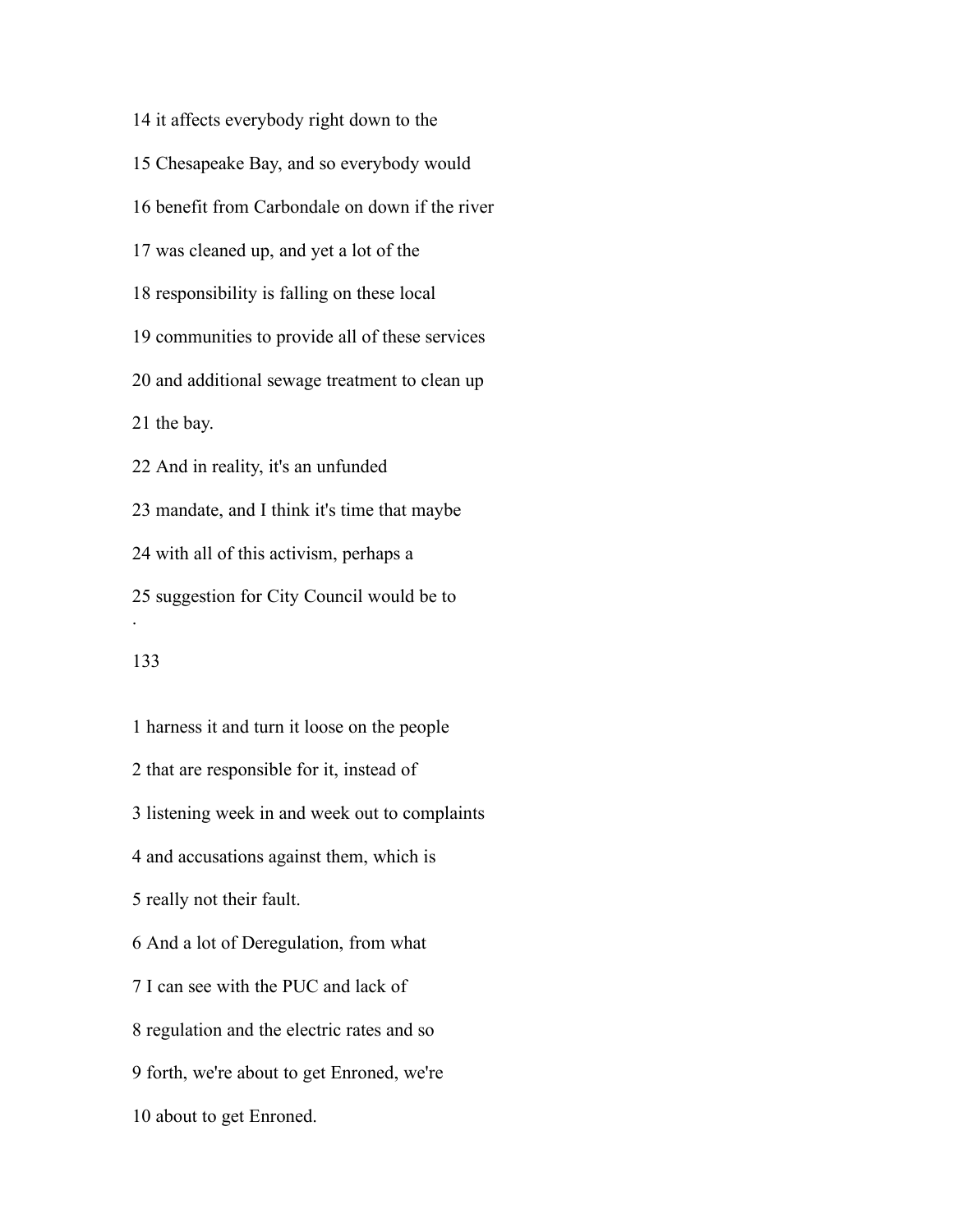And it's really unfortunate. But a law is made, and a law could be changed. And I think it's time that we start to try to change these laws back. The utility laws existed because of a monopoly, and it was a regulated monopoly, and now all of a sudden it seems like it's okay to deregulate the monopoly and let them do whatever they want. It's really sad, because prices are just going out the window astronomically, and people can't keep up. You can't go to an employer and say, Jee, my electric rate went up, this went up, that went up, I need a 25 percent raise. They will say, Well, .

## 

 you might find it out that door, and that's the way it is.

And employers do have their

problems. They can't always just raise the

prices of their product. A lot of products

are consumer products.

We've lost a lot of manufacturing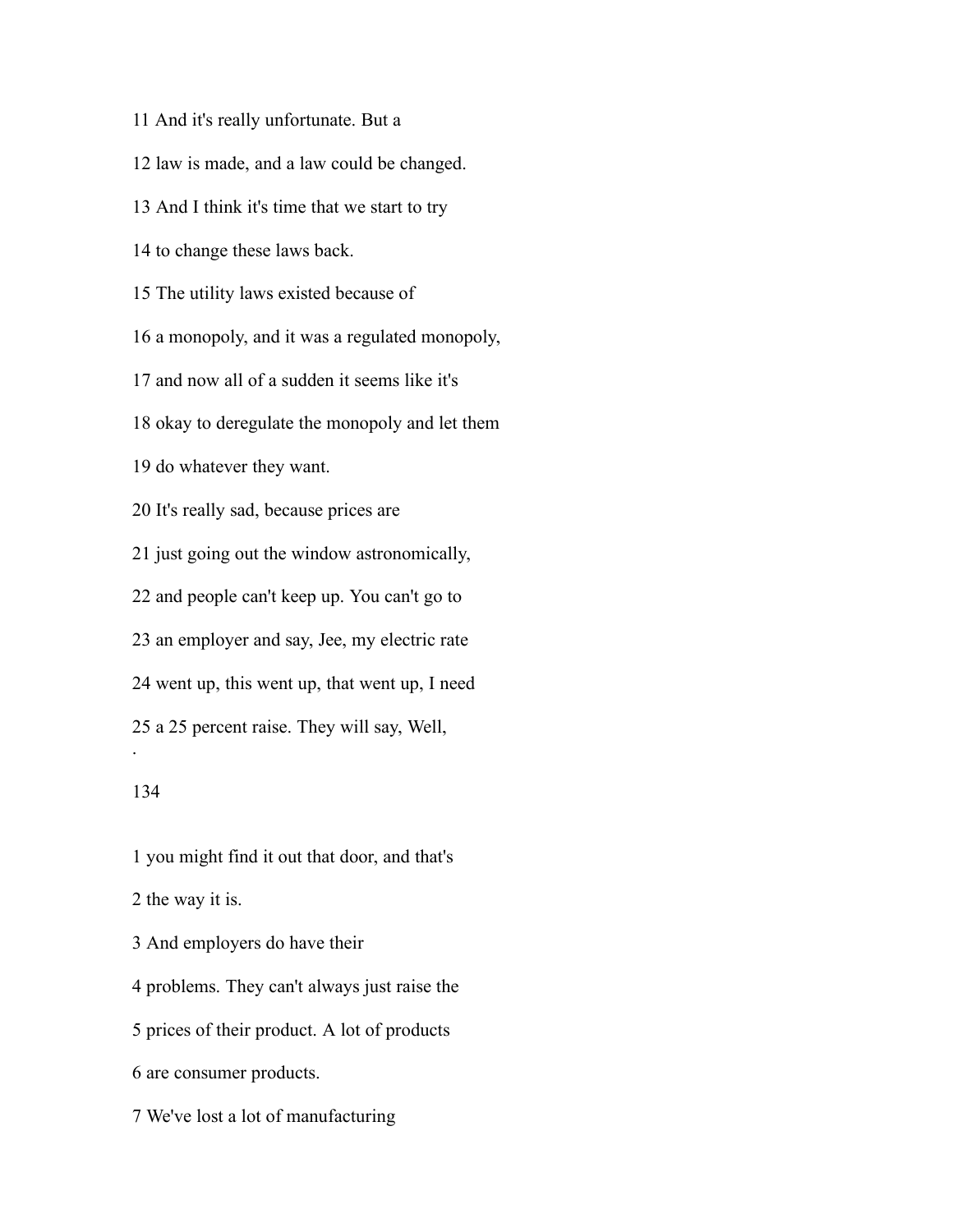jobs to foreign countries, and personally if anybody is out there, watch who votes for trade packs and so forth, and my advice is send them packing, because that's how I voted the last time, the last election. Anybody, anybody that voted for trade packs, CAFTA, NAFTA and so forth, well, they just didn't get my vote. So, at that, I'll thank you and have a good night. MR. COURTRIGHT: Thank you. Is there anyone else? MS. KRAKE: Good evening, Council. My name is Nancy Krake. This evening, first I'd like to say that Channel 61 does not edit anything that they do. My husband volunteered for them for over a year, and I know they are looking for another volunteer, and if you were to do . 

 that, you would see exactly how it works. Their format is to simply film the Council meeting as it unfolds, nothing more nothing less.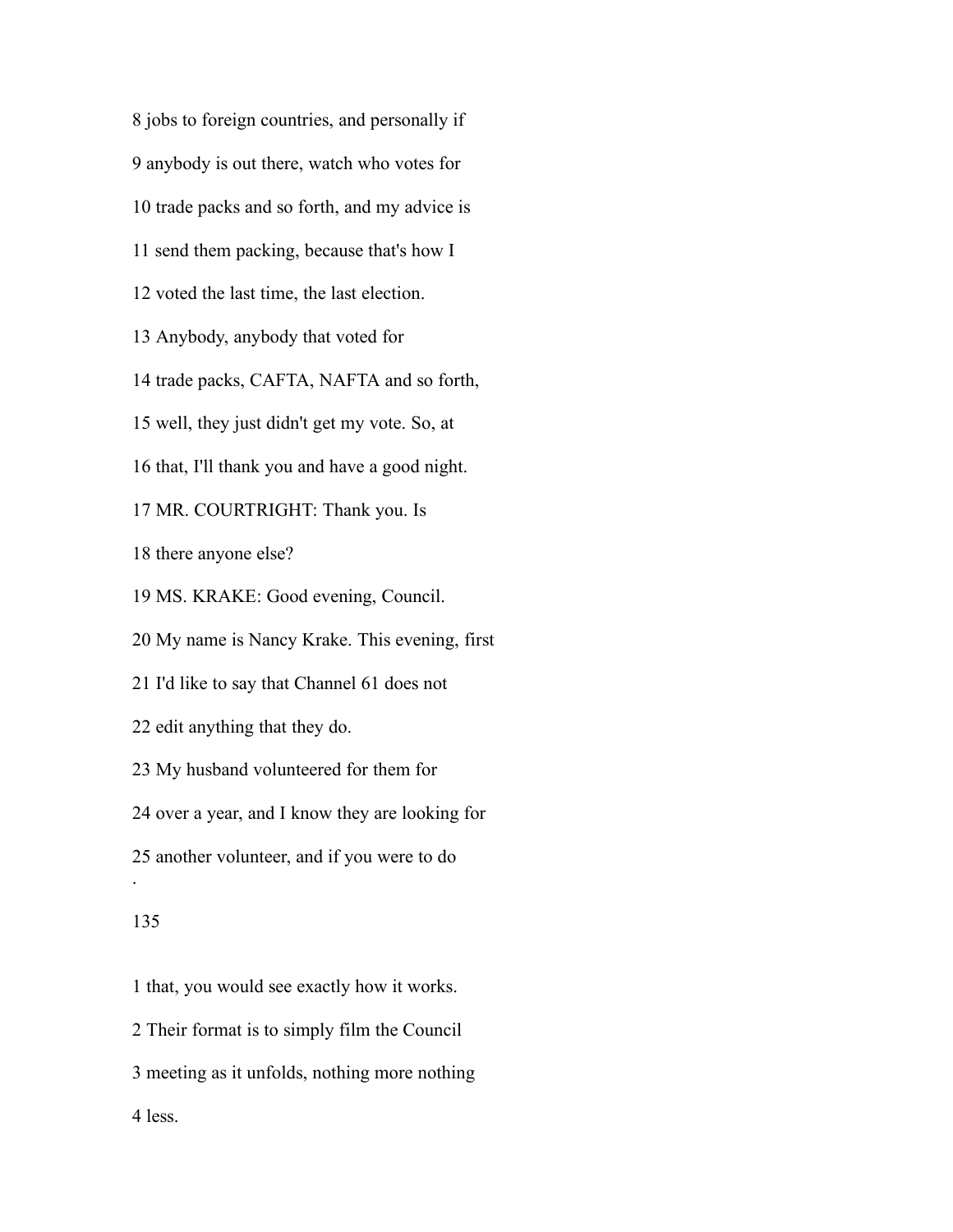I would like to go over 6-A, which unfortunately this Council passed tonight without myself having a chance to speak on it and many other people last week, so I would like to formally protest that. I do believe it's illegal. I don't have the resources to take that to court, but I'm sure it's not right. What you did was approve something that was shameful. I am going to go through it line by line as much time as I have. If for example you have a \$500 tax bill for the City of Scranton, which many people do, and if they find that hard to pay, the first fee you will incur is a 30 percent penalty. That's \$15. Next we have review and confirmation that's \$25. Oh, by the way, none of these exist now. \$160 for opening and review by third party collector. We do that in our office now for nothing. Oh, they're also . 

going to prepare and mail it. We used to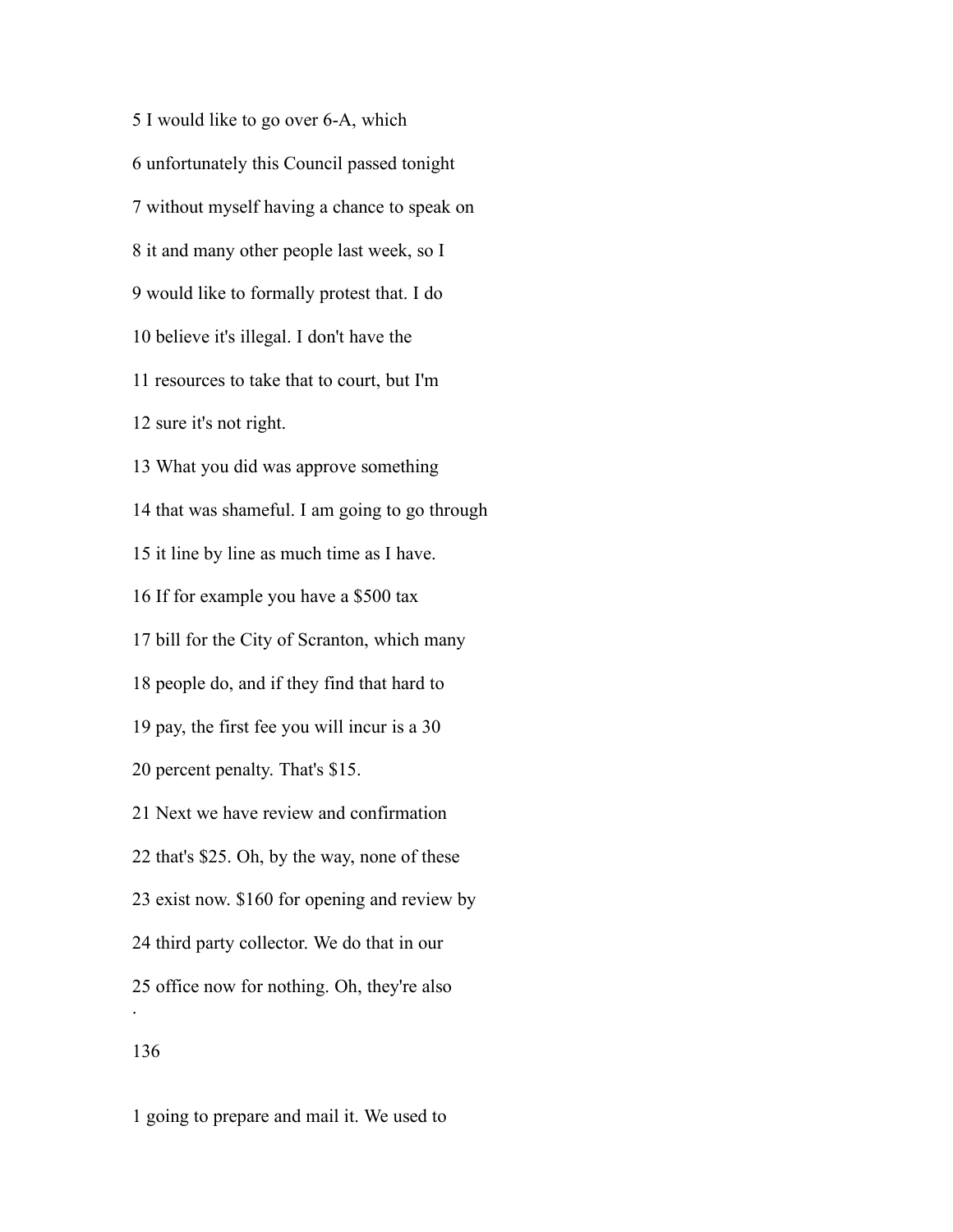have high school kids come in and do that in

the summer.

\$35 for preparation and mailing of

any second and subsequent notice. \$157 for

the cost to repairing filing a lien.

Normally we just walk down there, mostly on

our lunch.

\$30, and I'm skipping all the ones

that possibly wouldn't apply to everybody,

I'm simply naming the ones that I know for a

fact, since I worked many tax sales, would

apply.

\$30 for preparation and mailing of

any correspondence or notice required by

Rule 237.1 of the Pennsylvania Rules of

Civil Procedure. I'm skipping over the

sheriff's sale fees. We will come back to

them.

\$175 for preparation and filing and

conduct of proceedings to effect service of

process. I'm not sure what that means. It

sounds just like simple desk work, but

they're getting a lot of money for it.

\$30 for costs incurred in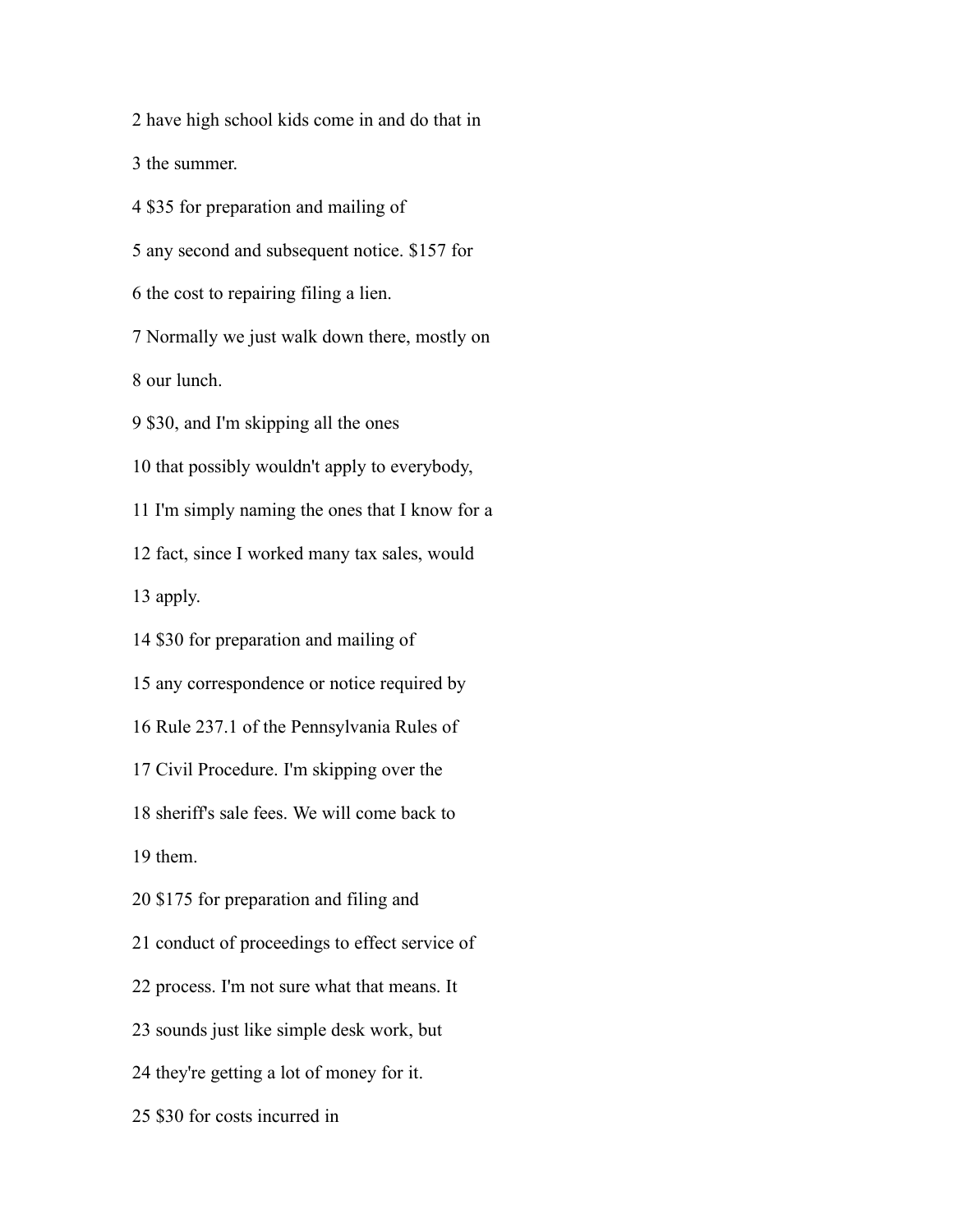connections with the reissuance of rates. \$50 for bookkeeping associated with administering payment plans. We wait on the counter all day long. I don't know what that's about. And in actual costs, this is very curious, you approved things that have tons and tons of repercussions, I know you don't know that, but the actual cost incurred for necessary title searches, NCC does that now. There's no cost, so that's not -- okay, that comes to, we started out with \$500, that comes to \$1,620. How could anyone who couldn't pay \$500, now pay that much money? That's without NCC's fee on top of it. They're allowed to charge 25 percent. That's \$405. Now you're over \$2,000. If you add the sherif's sale, insult to injury for persons that have been through this sale and also went to a sheriff's sale, that's

another \$1200, and then NCC can add another

.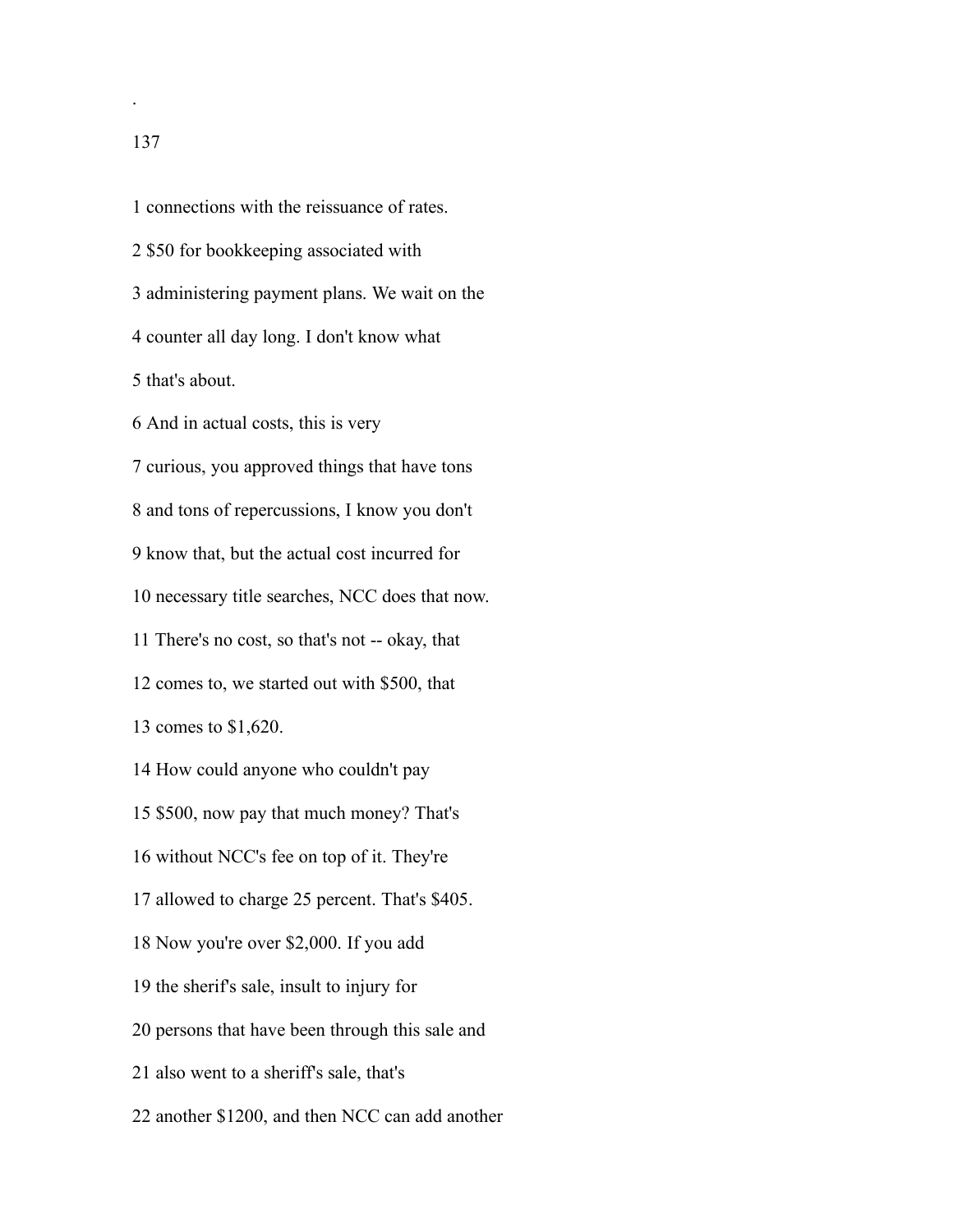\$400 to that.

I don't know why you did this.

There's no need at all for this. It's a

.

loan. That's all that it is. It's nothing

more, nothing less.

The city has sales all the time.

They're giving us money upfront for taxes.

You could have an amnesty, and that money

would roll in the door.

It truly was shameful what you did.

You know, when I'm waiting on people, I'll

make sure I mention exactly who did this to

him. I hope it's no one in your families,

but if it is, double shame on you.

Oh, Mr. Morgan mentioned something

very curious really also, he was talking

about Thomas Jefferson. Just remember that

what sparked revolution --

MR. MINORA: Five minutes.

MS. KRAKE: -- was excessive tax

burdens. Thank you.

MR. STUCKER: I have a friend named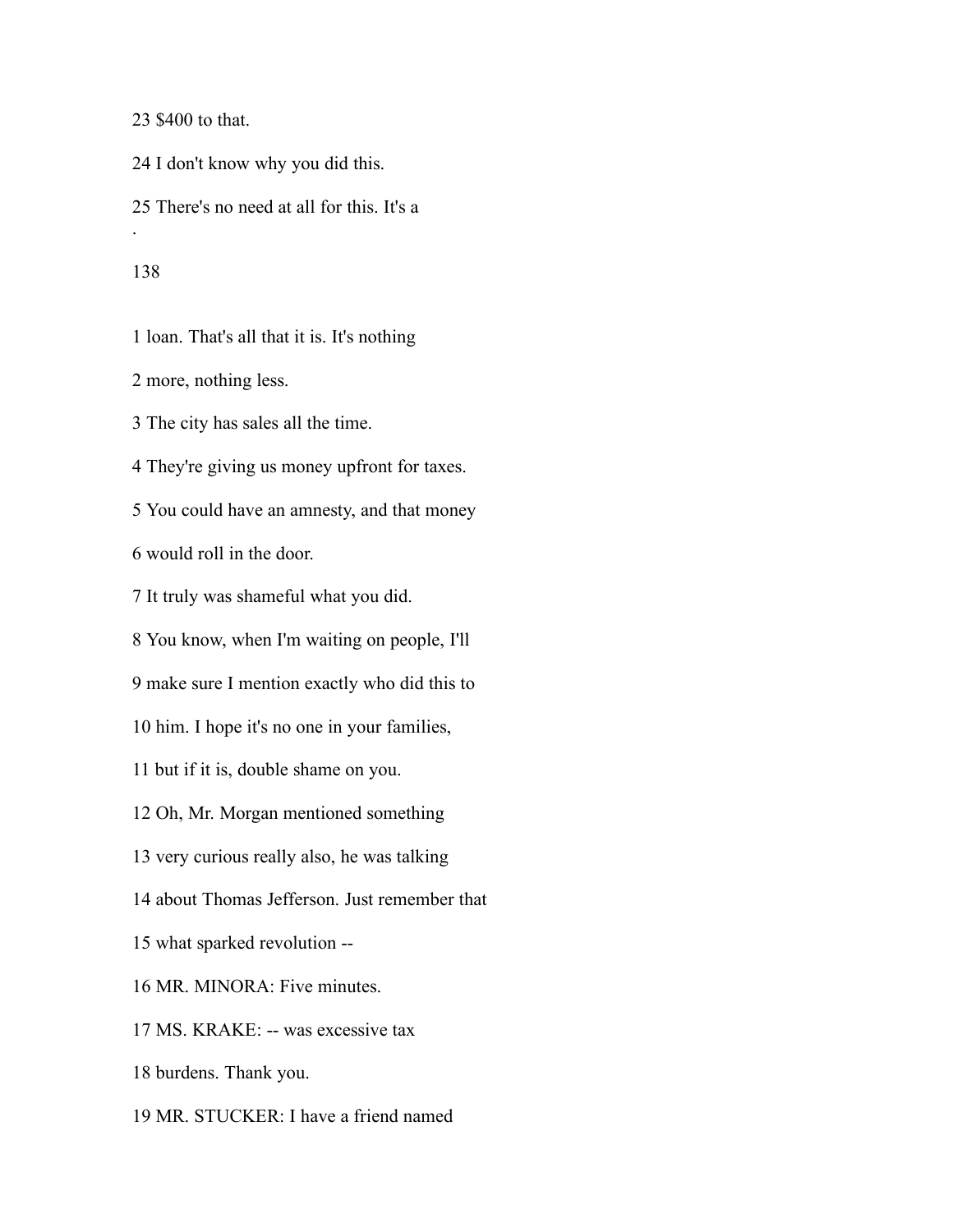Pat.

MR. COURTRIGHT: You've got to speak

up, Jimmy.

MR. STUCKER: All right.

MR. COURTRIGHT: Say your name, Jim,

for the record.

.

MR. STUCKER: Huh?

MR. STUCKER: Jim Stucker.

MR. COURTRIGHT: All right.

MR. STUCKER: I'm from Providence

Square, Market Street. And I have a friend

named Pat. He's has kids up there in the

play yard, and the cars are going down

pretty fast down through there.

MR. COURTRIGHT: Okay, Jim.

MR. STUCKER: And they won't stop.

Right by the school there's a one way. They

make a turn, some people do it, and there

are cars coming out, and I'm afraid their

car's going to get hit.

MR. COURTRIGHT: All right. We'll

try to help you out with that.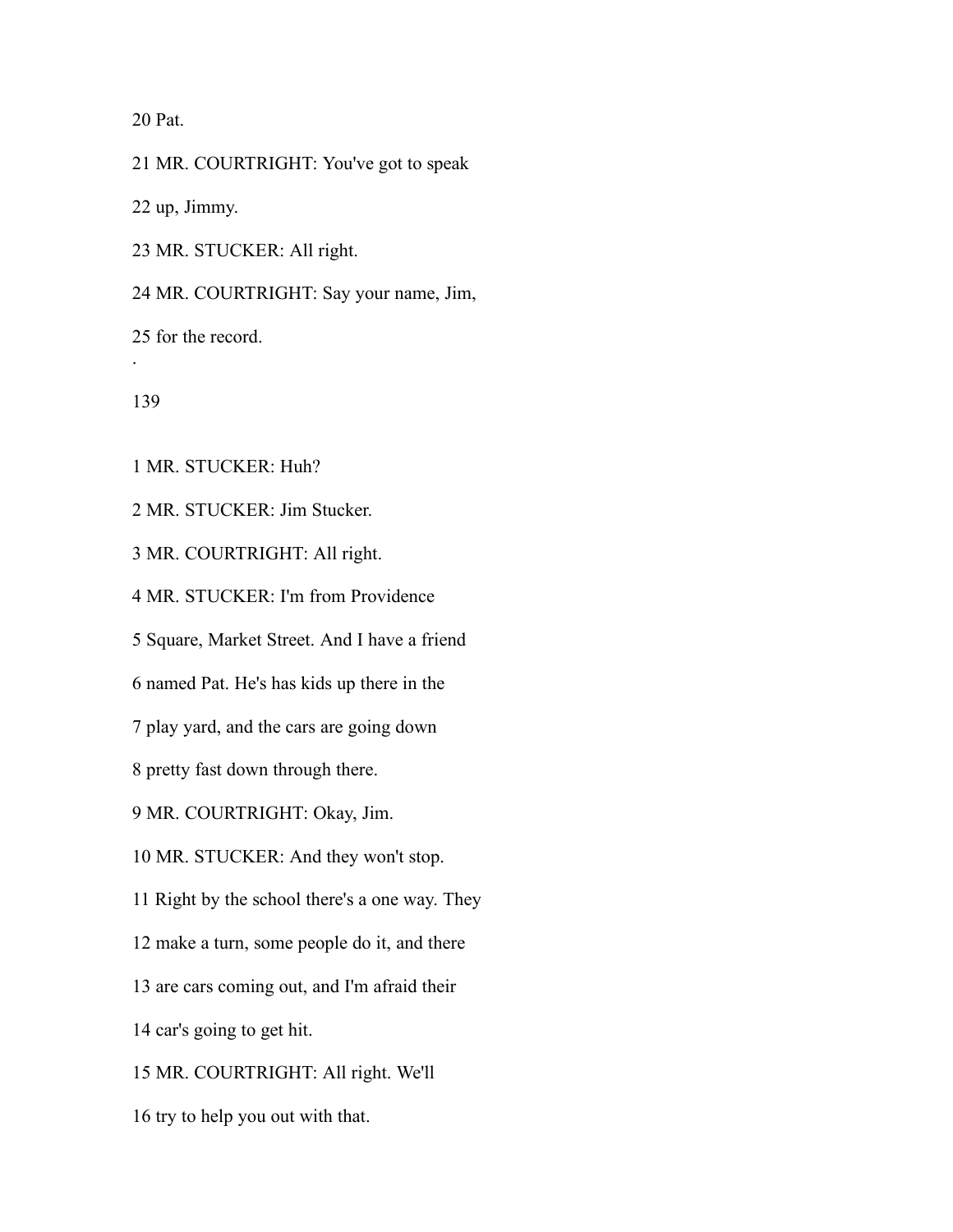MR. STUCKER: Okay. What about

Church Avenue right off where I live?

MR. COURTRIGHT: What about it, Jim?

MR. STUCKER: Well, they took the

sign down, the city did, the rusty sign that

says no parking. They had no reason.

My buddy Joe, a guy I work with,

John Massa, so he -- the city went and took

the sign down. Do they have a right to come

#### 

.

over and take the sign down?

MR. COURTRIGHT: The city did it,

Jim?

MR. STUCKER: Yeah, the city come

over and took the sign down. They said --

Jimmy, has a restaurant --

MR. COURTRIGHT: Okay.

MR. STUCKER: -- and he called the

police, and he called the city to come over

and take the sign down.

MR. COURTRIGHT: Where on Church

Avenue, Jim? What's the address?

MR. STUCKER: Oak Street and Market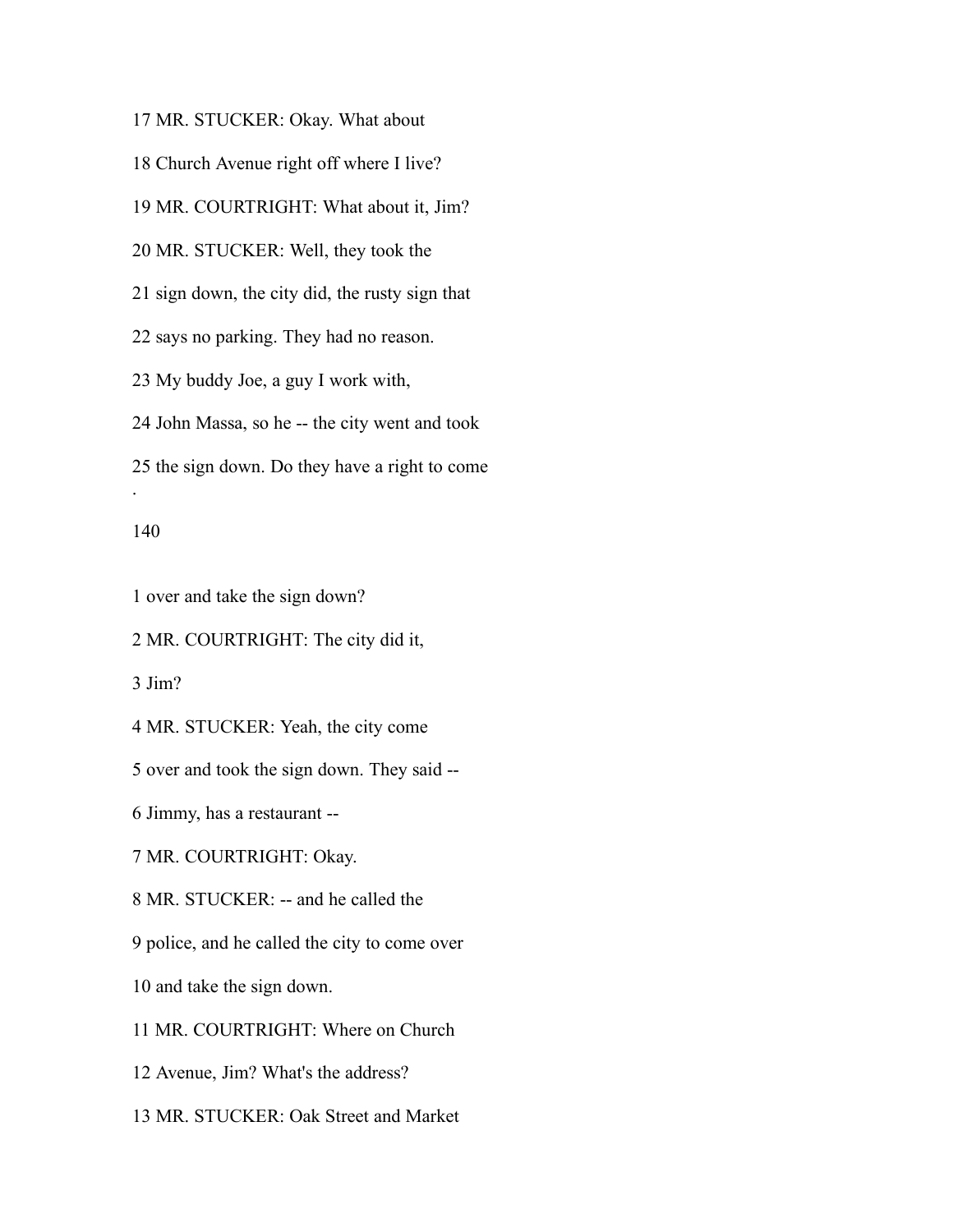Street, it's a one way street. You can't go

north and you can't come up.

MR. COURTRIGHT: You know what

you're going to have to do for me, Jim,

you're going to have to -- Oak and Market

and Church, they're at different situation

over there.

MR. STUCKER: I had the paper once

before Joe gave it to me.

 MR. COURTRIGHT: Oh, okay. How about getting us the address and we will

 take care of it for you, all right? .

 MR. STUCKER: All right. All right. Okay. And I got a new scooter. Yeah, I got another one. So, I have to buy a battery for it. MR. COURTRIGHT: Jim, don't ride it on the road, all right? You can't ride it on the road. MR. STUCKER: Guess who I ran into  $9 -$ 

MR. COURTRIGHT: Who?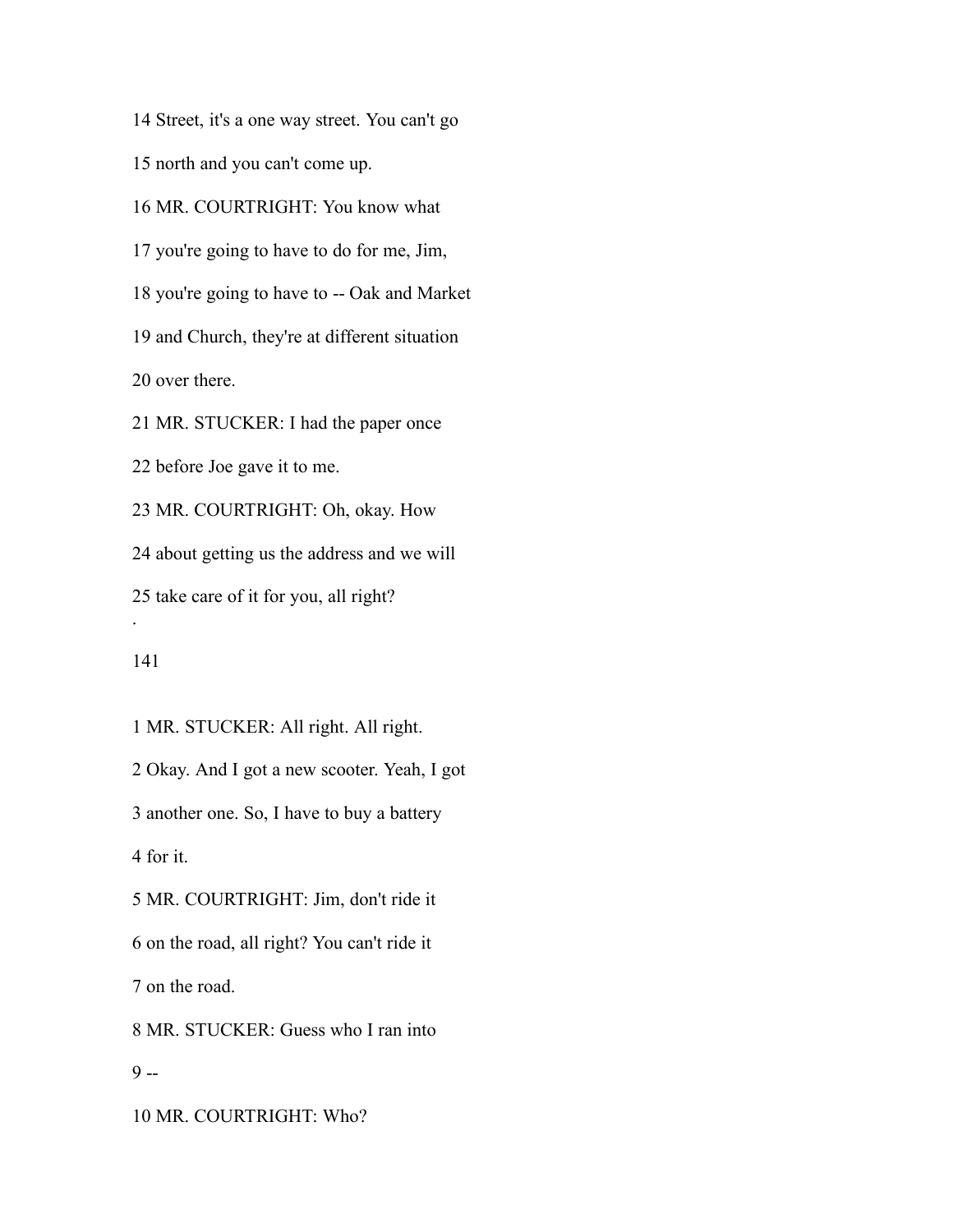MR. STUCKER: -- at Stirna's? Mayor

Doherty.

MR. COURTRIGHT: You did? Did he

pay you?

MR. STUCKER: I asked him for the

money he promised. He said you have it.

MR. COURTRIGHT: I have it? I don't

have it, Buddy. I'm sorry.

MR. STUCKER: Okay.

MR. COURTRIGHT: Is that it, Jim?

MR. STUCKER: Okay. Is there anyone

else?

MR. ANCHERANI: Good evening.

Nelson Ancherani, resident, taxpayer, city

employee, financial secretary of the FOP.

### 

.

I just want to correct something

right off. That first penalty that

Mrs. Krake read off, she said 30 percent,

\$500, it's not \$15, it's \$150.

This evening is the last evening

meeting until September. I want to thank

Channel 61 in advance for them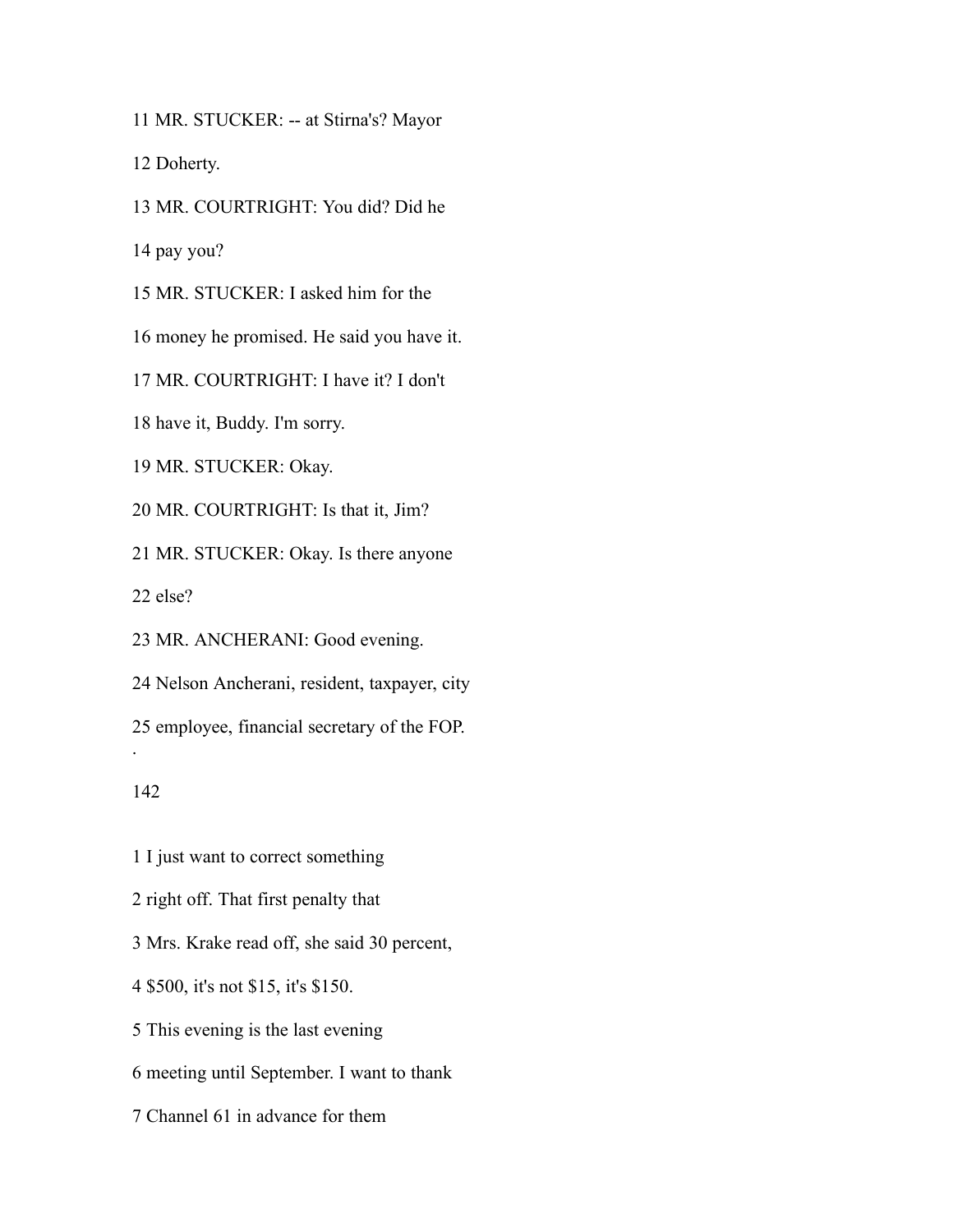rebroadcasting the meetings that will be held at 1 p.m. on Thursdays. That said, I want to just read something about the meeting for 7:30 -- seven o'clock. I'm sorry. Mrs. Nealon Fanucci, this is from the meeting -- the minutes on the 1/4/07 meeting, I might go for that if we decide that everyone has to sign in. No more this. We're going to conduct it like normal meetings, the school board, the county. If you're not signed it, you can't -- I mean, you don't speak. That's what it is. It's about getting here, signing in and conducting proper business. So, I would be willing to do that, and I have no problem in that, and next year we will obviously -- we will be having our . 

 meetings at seven o'clock again during the summer. But Mrs. Evans said, That's fine. And Mrs. Nealon Fanucci says, I know. So, I guess we're having them at one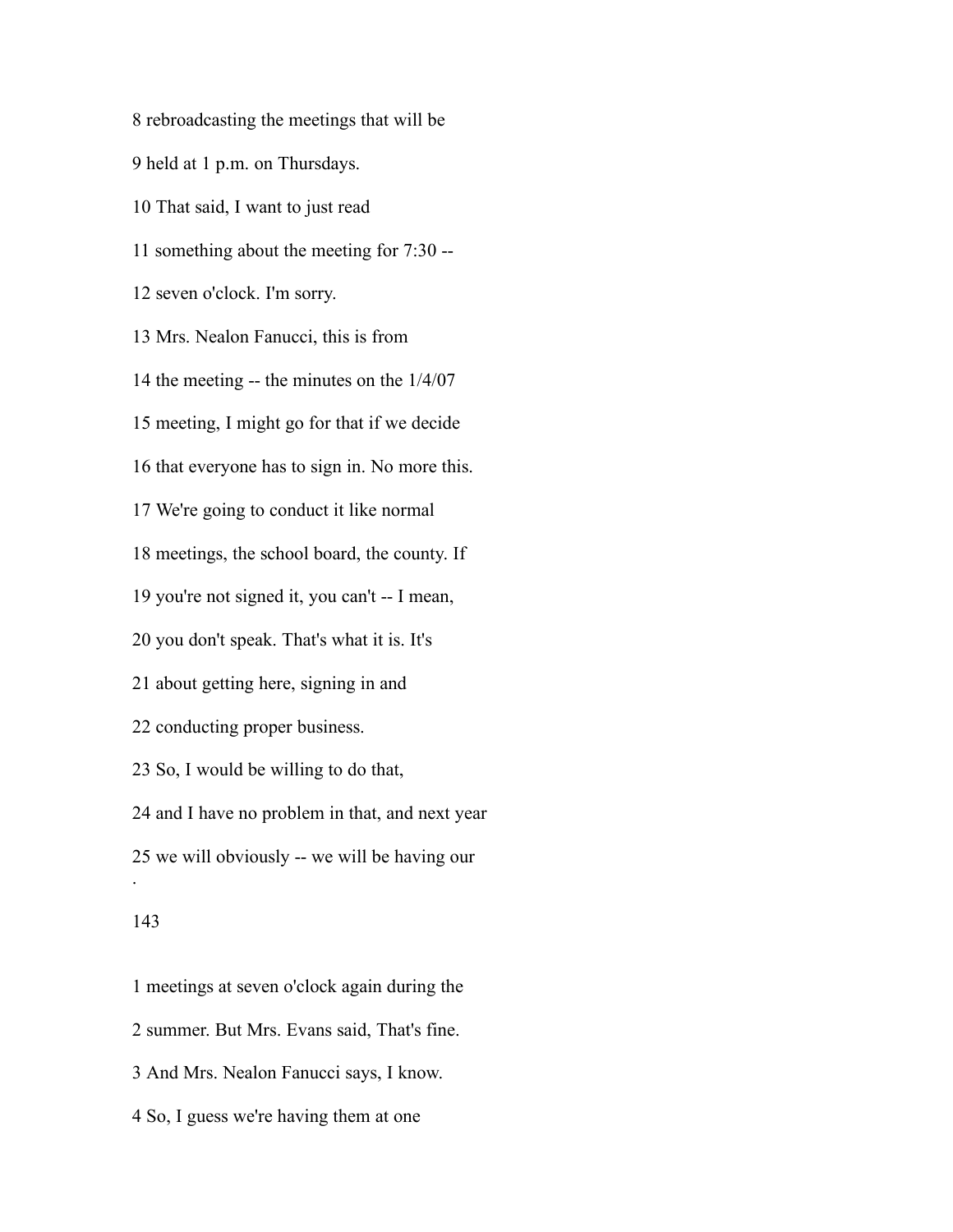o'clock, no seven o'clock meetings.

MR. COURTRIGHT: Nelson, I want to

say something, do you want me to wait until

you're done speaking?

MR. ANCHERANI: Yeah.

MR. COURTRIGHT: Okay. I'll wait.

MR. ANCHERANI: When Council

meetings return in September, we will be

close to budget time. The mayor will be

preparing his budget to present it to City

Council by November 15.

We taxpayers already know that the

second 25 percent tax increase will be in

that budget, and that 25 percent tax

increase is supported by the mayor and PEL.

Ms. Gatelli at a previous meeting

when I mentioned that I believed that

Mrs. Gatelli, Mrs. Fanucci and Mr. McGoff,

who voted on the first 25 percent tax

increase, would also vote for the second and

third 25 percent tax increases, thought that

.

that was ludicrous to think that she would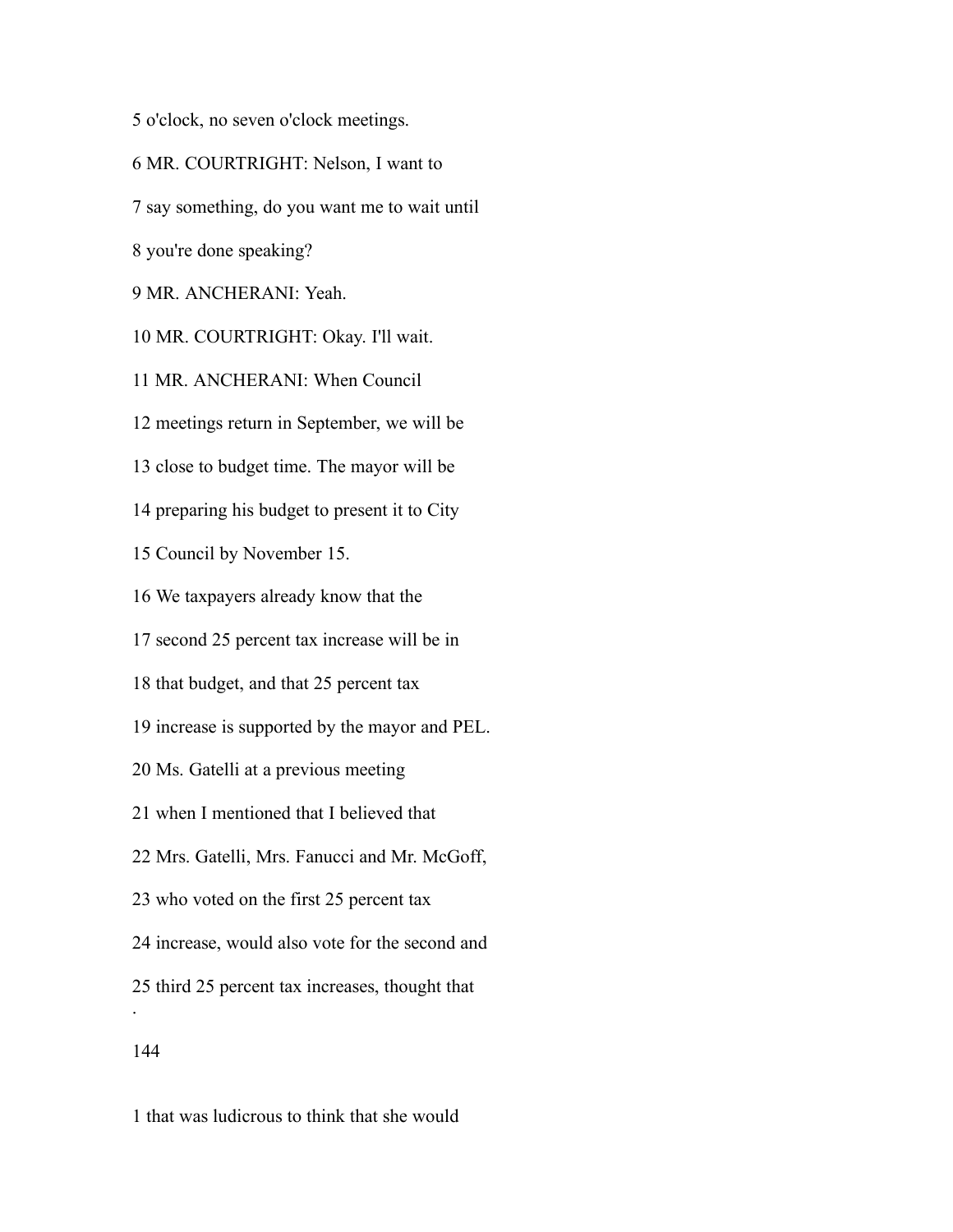vote for the next 25 percent tax increases. She said she wouldn't vote for any more tax increases. I know she's not here, but I prepared that from when she was. I hope that's not the case, but we will see. My prediction is that the new record \$80 million city budget will be presented to City Council, along with the second 25 percent tax increase. I predict that the city or mayor will present multi-million loan requests and double digit TANS. My prediction is that Ms. Gatelli, Ms. Fanucci and Mr. McGoff will vote in favor of all of those items. I believe then on December 16, I will be able to say I told you so. I believe the mayor will say we had a deficit approximately \$8 million at the end of the year, and we will need the recovery plan implemented so we can save one to two million a year after penalizing the employees the way the recovery plan penalizes them. I can see it now. Even with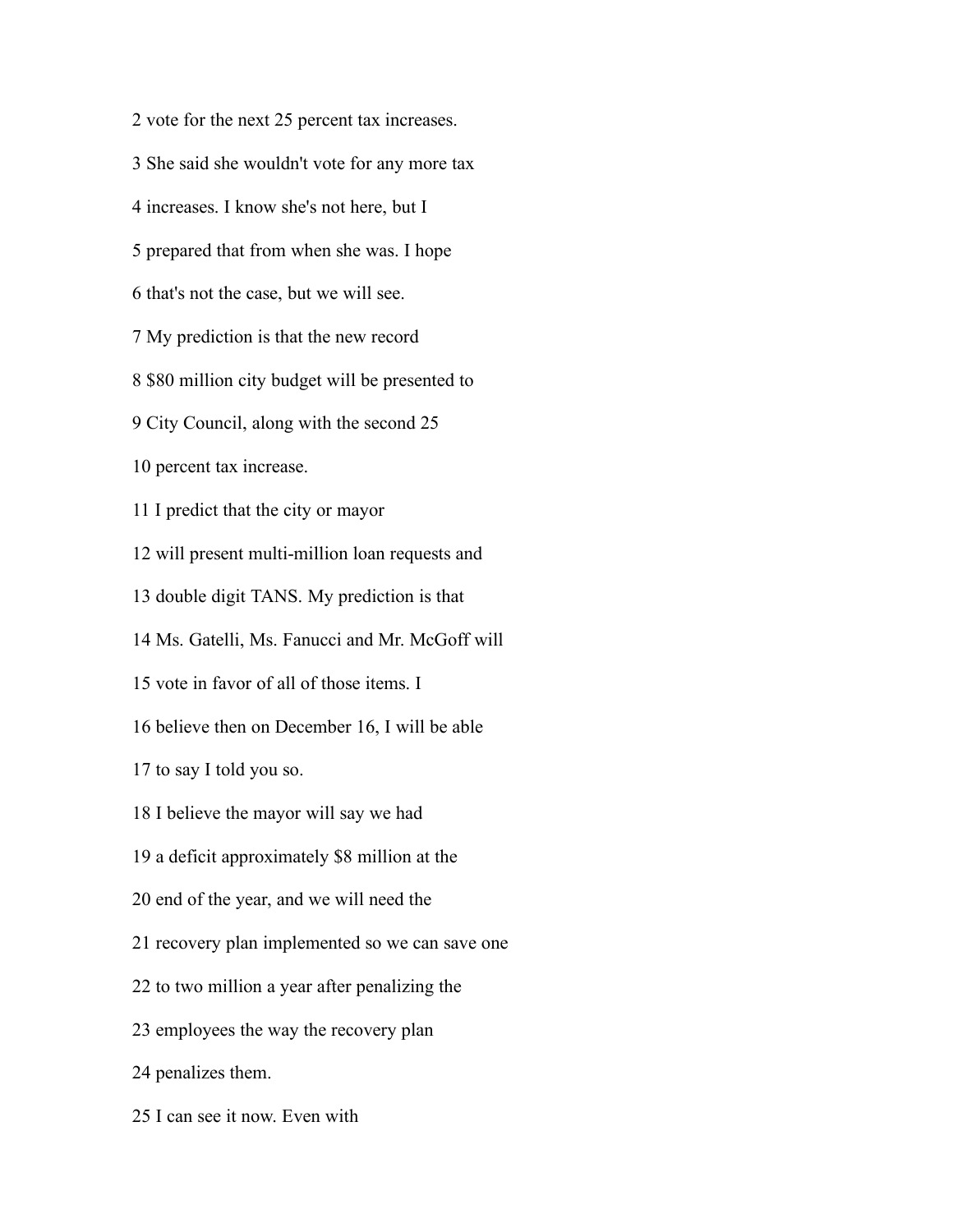\$2 million savings, a year at that rate, it will take us 150 years to pay off the approximately \$300 long-term debt. I say, Don't take the bait. I wouldn't be able to make the afternoon meetings, so I hope you don't forget the issues, the budget, a new record budget, the 25 percent tax increase, the second, the multi-million loan request and approval by City Council, the multi-million TAN request and approval by City Council,

the 56 and a half percent Scranton Sewer

Authority rate increase.

We must remember that this 56 and a

half percent increase is for the salaries of

all the new Sewer Authority employees and

for the 5.5 arbitration loss to American

Anglican.

The Sewer Authority borrowed

\$8 million and bailed out the city. The

taxpayers are stuck with the payback of the

\$5.5 million.

.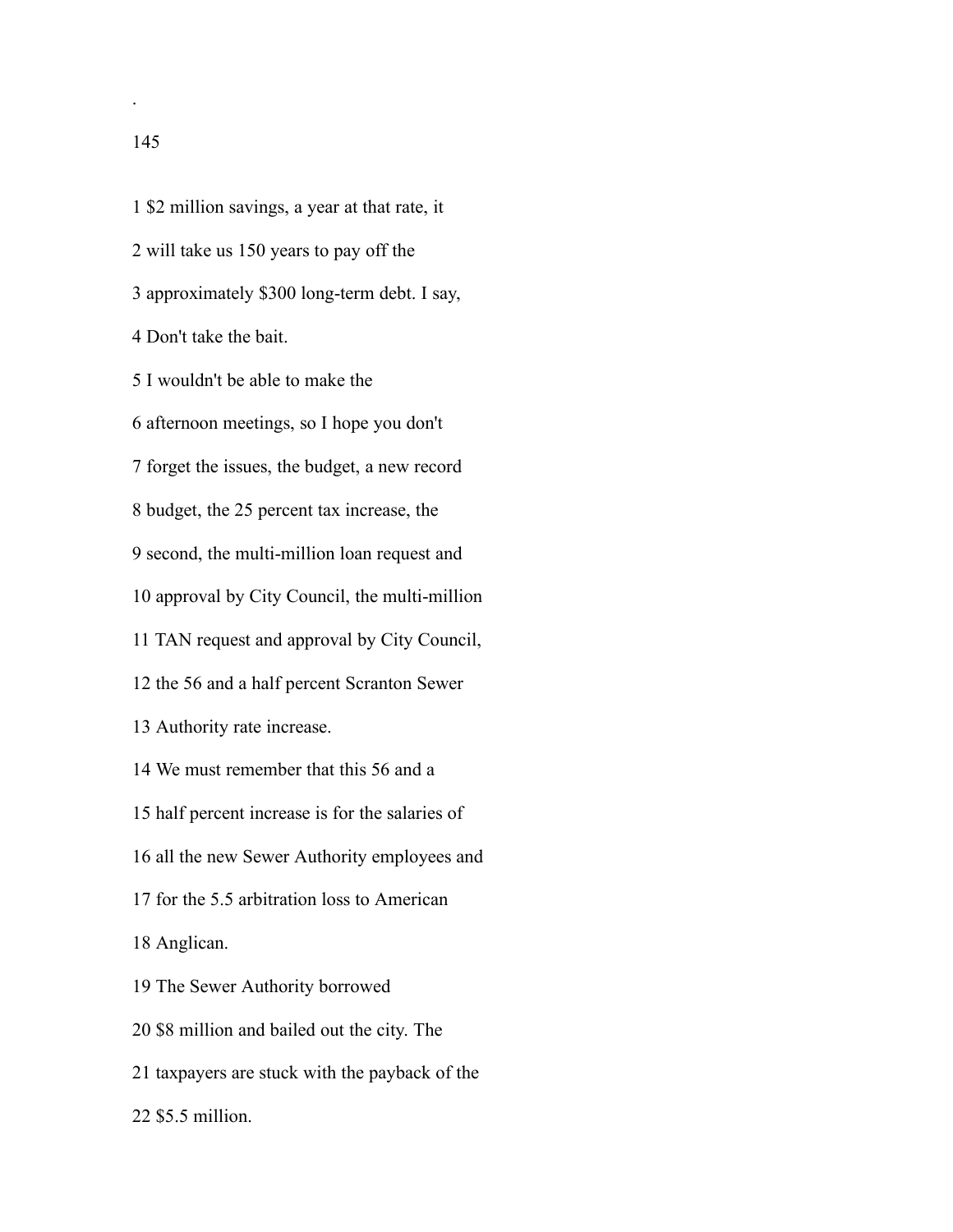We must remember that that rate increase is not from the required infrastructure improvements. Those rates .

 are yet to come. God help us. The capital budget, the five-minute time limit for speakers not being able to speak on the final vote on agenda items before the final vote like tonight, an undersized bath house, a green fish pond, broken contracts by the mayor leading to arbitration losses, consultants, \$11 and a million in new hires and raises to certain people, \$725,000 for the Scranton Parking Authority citation issuers, four flood relocation specialists. MR. MINORA: Five minutes. MR. ANCHERANI: Thank you. MR. COURTRIGHT: Thank you, Nelson. And in anticipation of somebody questioning the afternoon hours of the summer, I wanted to say this, when I first got on this Council, it was customary before I got here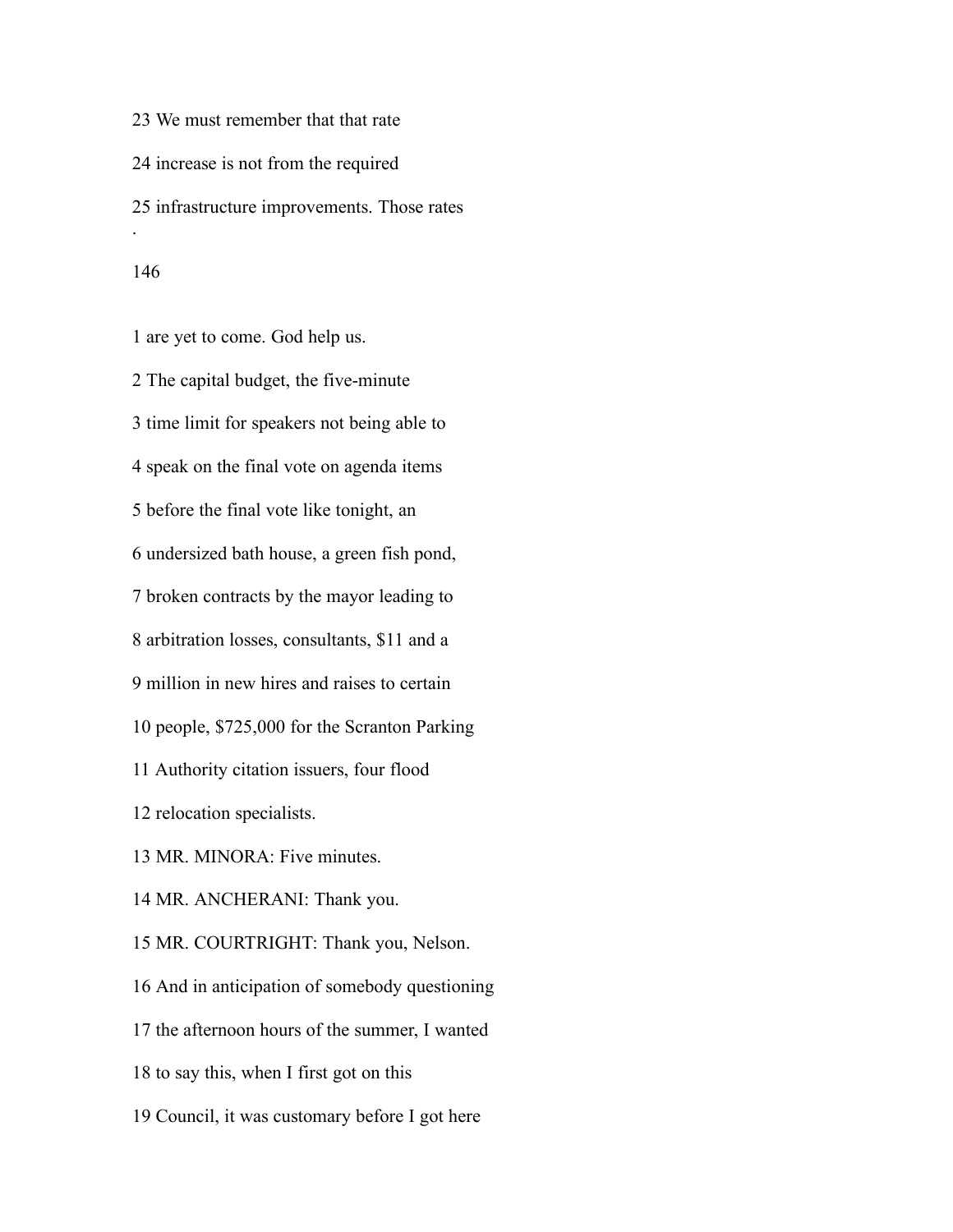that in the summertime they would go to afternoon meetings, and I didn't know much about that, so I asked around, and there was a lot of people that work second shift or third shift that like the afternoon meetings because they would be able to come and see .

 it firsthand or be able to watch it live when they weren't afforded that chance, so I always supported it. When we were discussing it for this year, Mrs. Fanucci said she wouldn't be able

 to do it because she could only have an hour for lunch and didn't want to get up and have

to leave.

And I asked her would she be willing

to ask her boss if she could use vacation

time so that she would be able to stay, and

she said yes.

So, that's how it transpired. I

know for some it's inconvenient, but I

believe it's six weeks, and for those six

weeks, people that weren't afforded the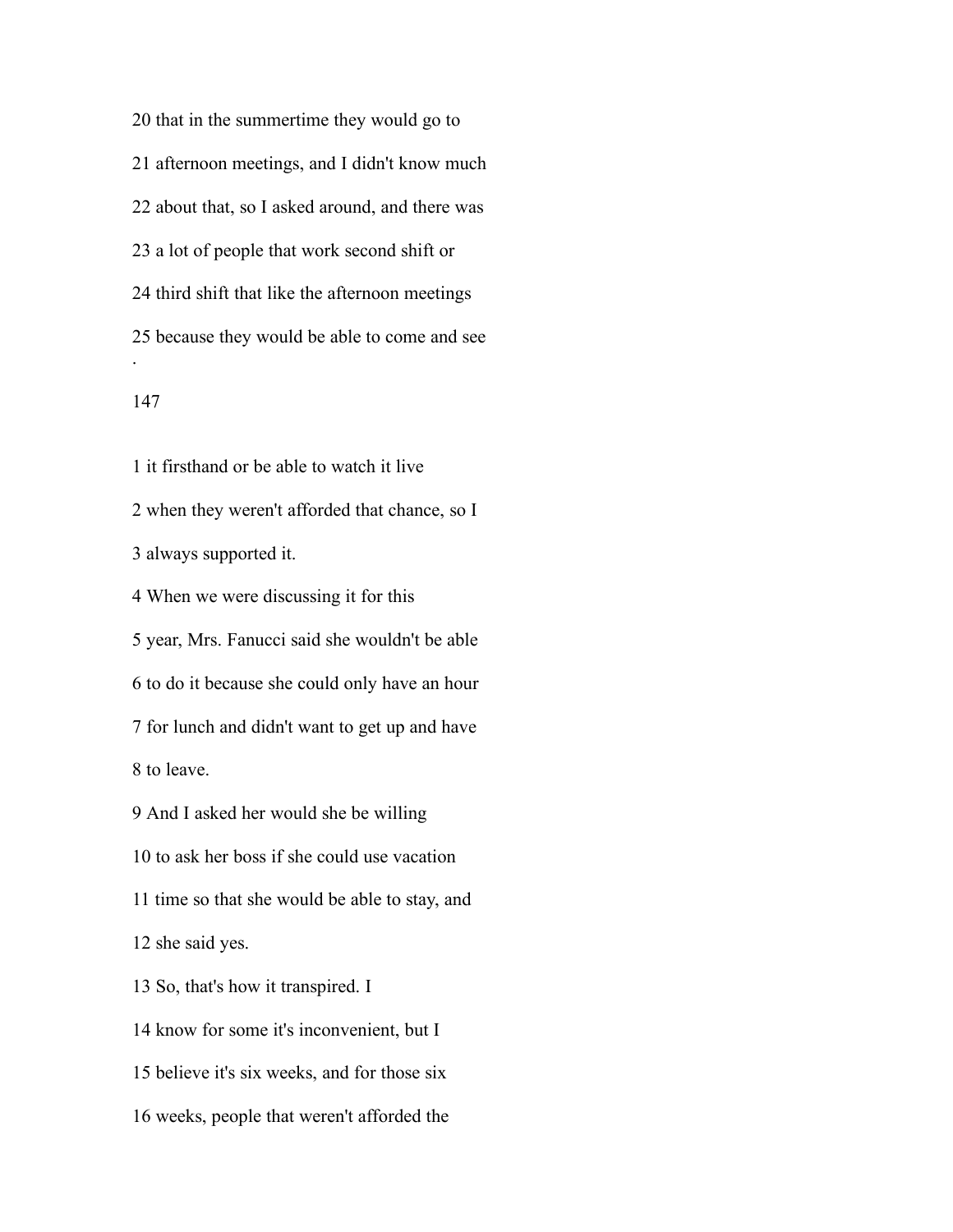opportunity to come here for the rest of the year might be able to come here or for those that want to view it live, some people much prefer watching this live than on reruns, they have the opportunity. It's only approximately six weeks, and I think it gives them an opportunity, so I just wanted to explain that. Is there anyone else that would like to speak? .

## 

Chris, do you want to speak? I saw you,

Buddy.

MR. SLEDZINSKI: Yeah, I saw, you

too, Bill. Bring it up a little?

MR. COURTRIGHT: Bring it up, Buddy.

MR. SLEDZINSKI: Mrs. Fanucci, I

want to thank you for the kids up at Nay

Aug, I want to thank you for what you did

for the kids up Nay Aug. Thank you.

MR. COURTRIGHT: Thank you.

MS. EVANS: Chris, thank for your

note today.

MR. COURTRIGHT: Motion adjourn?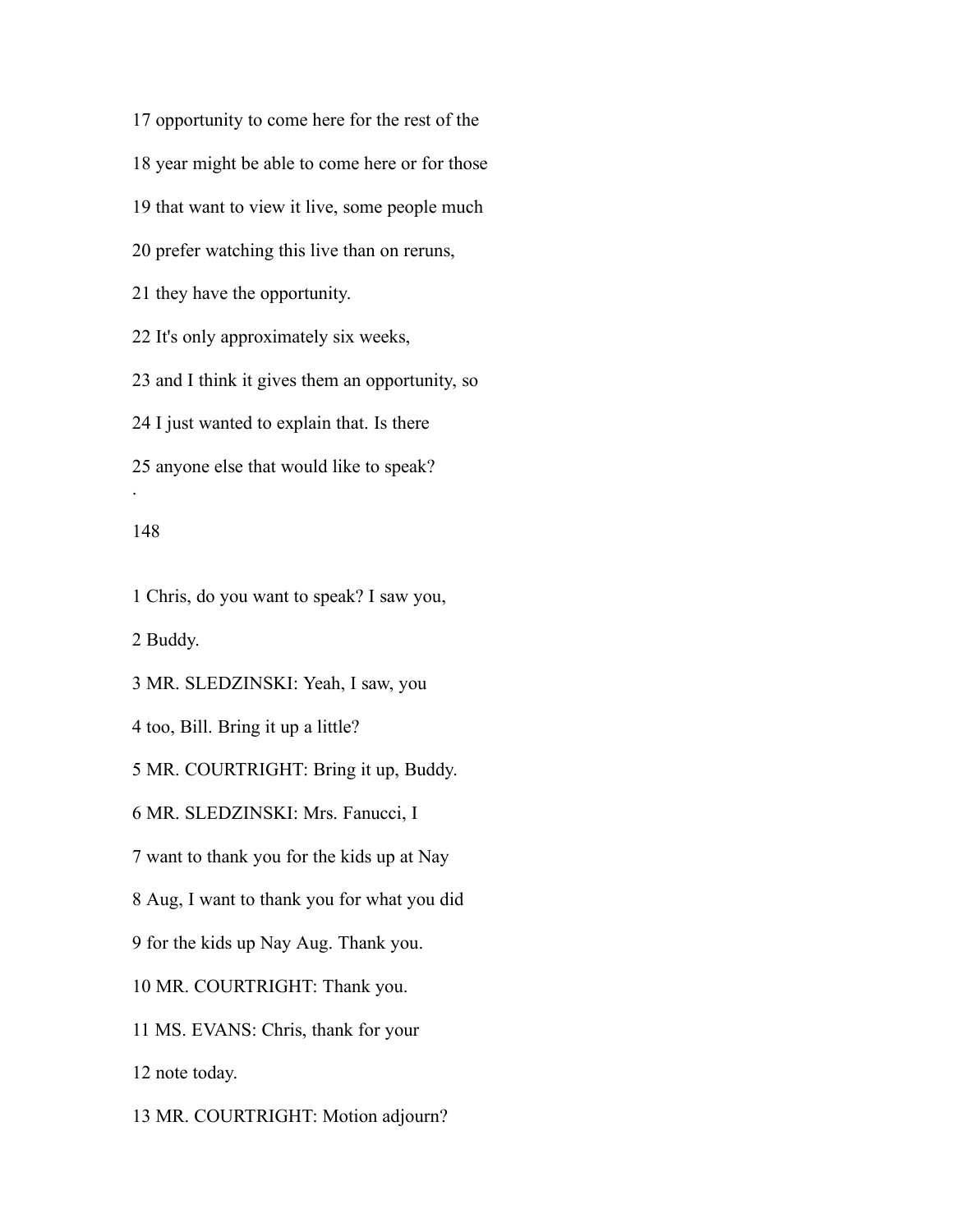MS. NEALON FANUCCI: So moved.

MR. COURTRIGHT: We're adjourned.

Thank you.

# C E R T I F I C A T E

I hereby certify that the proceedings and

evidence are contained fully and accurately in the

notes taken by me on the hearing of the above cause and

that this copy is a correct transcript of the same

to the best of my ability.